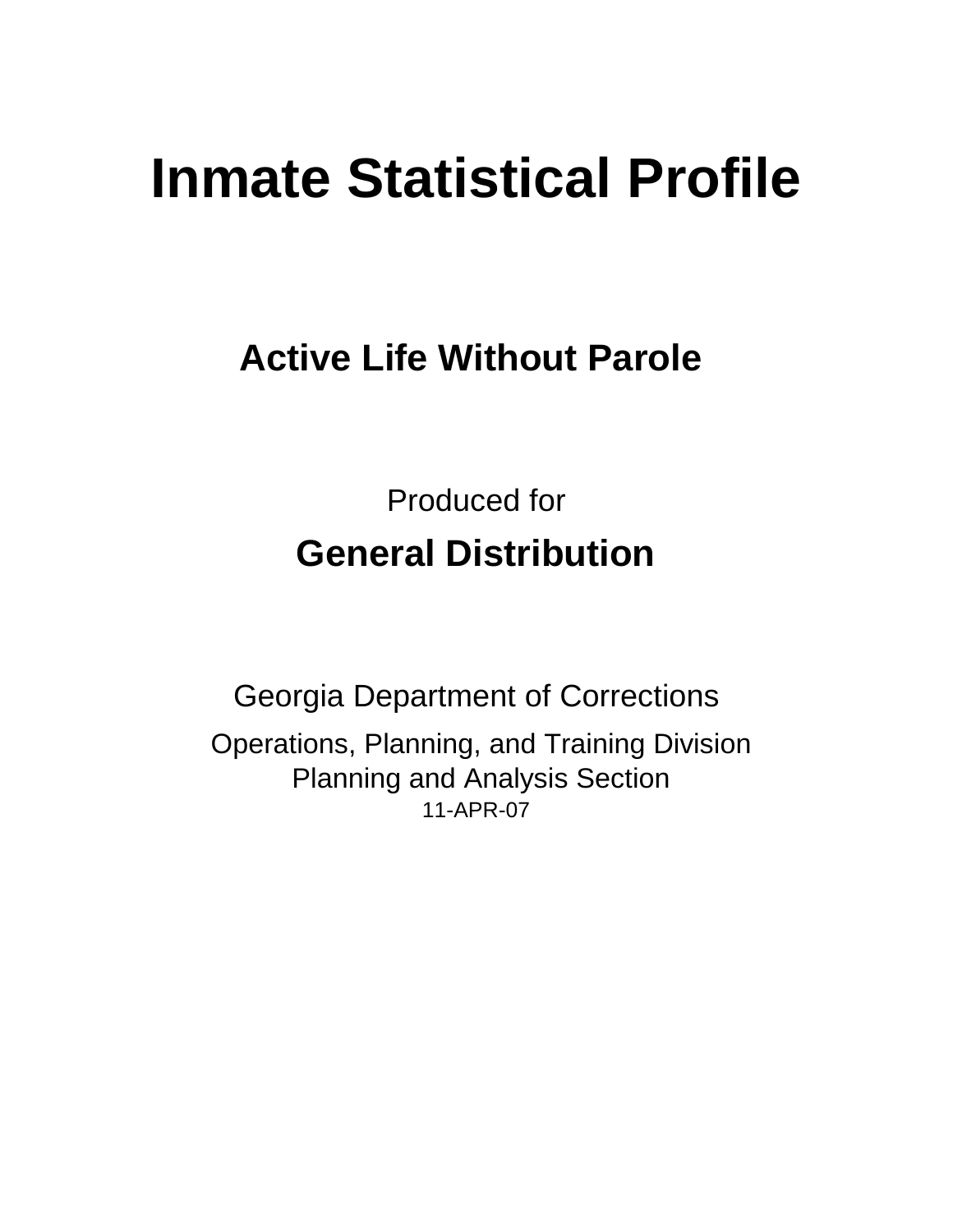**Contents** 

**Active Life Without Parole** 

Produced for **General Distribution**

# Table of Contents

| <b>Demographic information</b>                                       |
|----------------------------------------------------------------------|
| 5 Current age, broken out in ten year age groups                     |
| 6 Race group                                                         |
| 7 Hispanic Origin                                                    |
| 8 Marital status, self-reported at entry to prison                   |
| 9 Number of children, self-reported at entry to prison               |
| 10 Religious affiliation, self-reported at entry to prison           |
| 11 Home county - self-reported at entry to prison                    |
| 14 Socioeconomic class, self-reported at entry to prison             |
| 15 Environment to age 16, self-reported at entry to prison           |
| 16 Guardian status to age 16, self-reported at entry to prison       |
| 17 Employment status before prison, self-reported at entry to prison |
| 18 Age at admission                                                  |
| 20 Age at release                                                    |
| 21 Height, measured at entry to prison                               |
| 22 Weight, measured at entry to prison                               |
| 23 Military service                                                  |
| <b>Correctional information</b>                                      |
| 24 Type of admission to prison                                       |
| 25 Current / last security status                                    |
| 26 Current / last institution type                                   |
| 27 Institution type - transitional centers                           |
| 28 Institution type - mental hospitals                               |
| 29 Institution type - county prisons                                 |
| 30 Institution type - state prisons                                  |
| 31 Institution type - private prisons                                |
| 32 Institution type - prison annexes                                 |
| 33 Institution type - pre-release centers                            |
| 34 Institution type - inmate boot camp                               |
| 35 Number of disciplinary reports                                    |
| 36 Number of transfers                                               |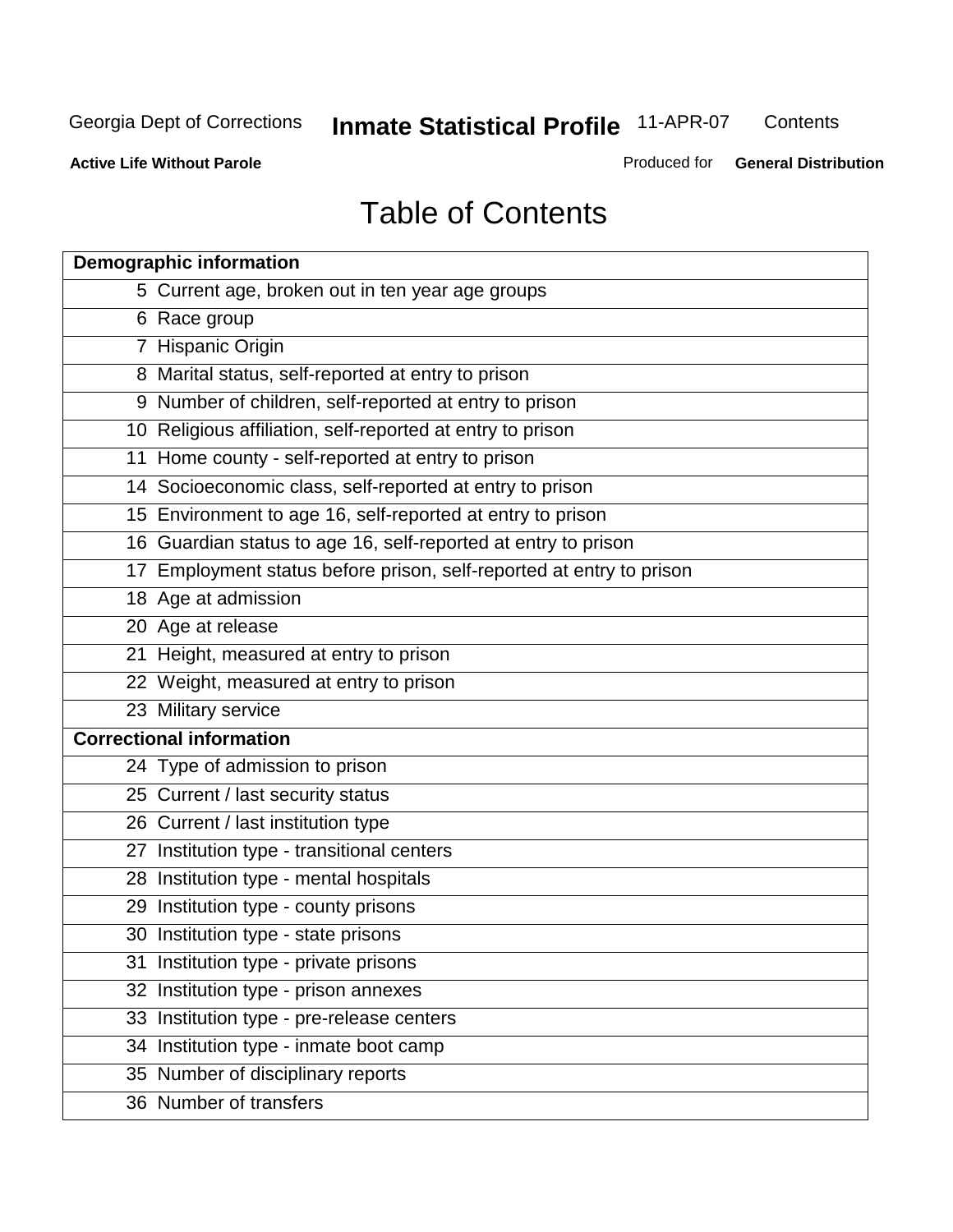**Contents** 

**Active Life Without Parole** 

Produced for **General Distribution**

# Table of Contents

| <b>Correctional information</b>                                  |
|------------------------------------------------------------------|
| 37 Number of escapes                                             |
| 38 Probable future release type                                  |
| 39 Actual release type                                           |
| 40 Time served in current (or last) institution                  |
| Educational, psychological and physical information              |
| 41 Highest grade level attained                                  |
| 42 Culture fair IQ scores                                        |
| 43 Wide Range Achievement Test (WRAT) reading score              |
| 44 Wide Range Achievement Test (WRAT) math score                 |
| 45 Wide Range Achievement Test (WRAT) spelling score             |
| 46 Scope of substance abuse - summary                            |
| 47 Scope of substance abuse - detail                             |
| 48 Current / last mental health treatment level                  |
| 49 PULHESDWIT medical scale - 'P' overall condition ('P'hysical) |
| 50 PULHESDWIT medical scale - 'U' upper body                     |
| 51 PULHESDWIT medical scale - 'L' lower body                     |
| 52 PULHESDWIT medical scale - 'H' hearing                        |
| 53 PULHESDWIT medical scale - 'E' vision                         |
| 54 PULHESDWIT medical scale -'S' psychiatric                     |
| 55 PULHESDWIT medical scale - 'D' dental                         |
| 56 PULHESDWIT medical scale - 'W' work ability                   |
| 57 PULHESDWIT medical scale - 'I' impairment                     |
| 58 PULHESDWIT medical scale - 'T' transportability               |
| 59 Criminality in family, self-reported                          |
| 60 Alcoholism in family, self-reported                           |
| Drug abuse in family, self-reported<br>61                        |
| 62 Subjected to frequent beatings, self-reported                 |
| 63 Father absent during inmate's childhood                       |
| 64 Mother absent during inmate's childhood                       |
| <b>Crimes and criminal history information</b>                   |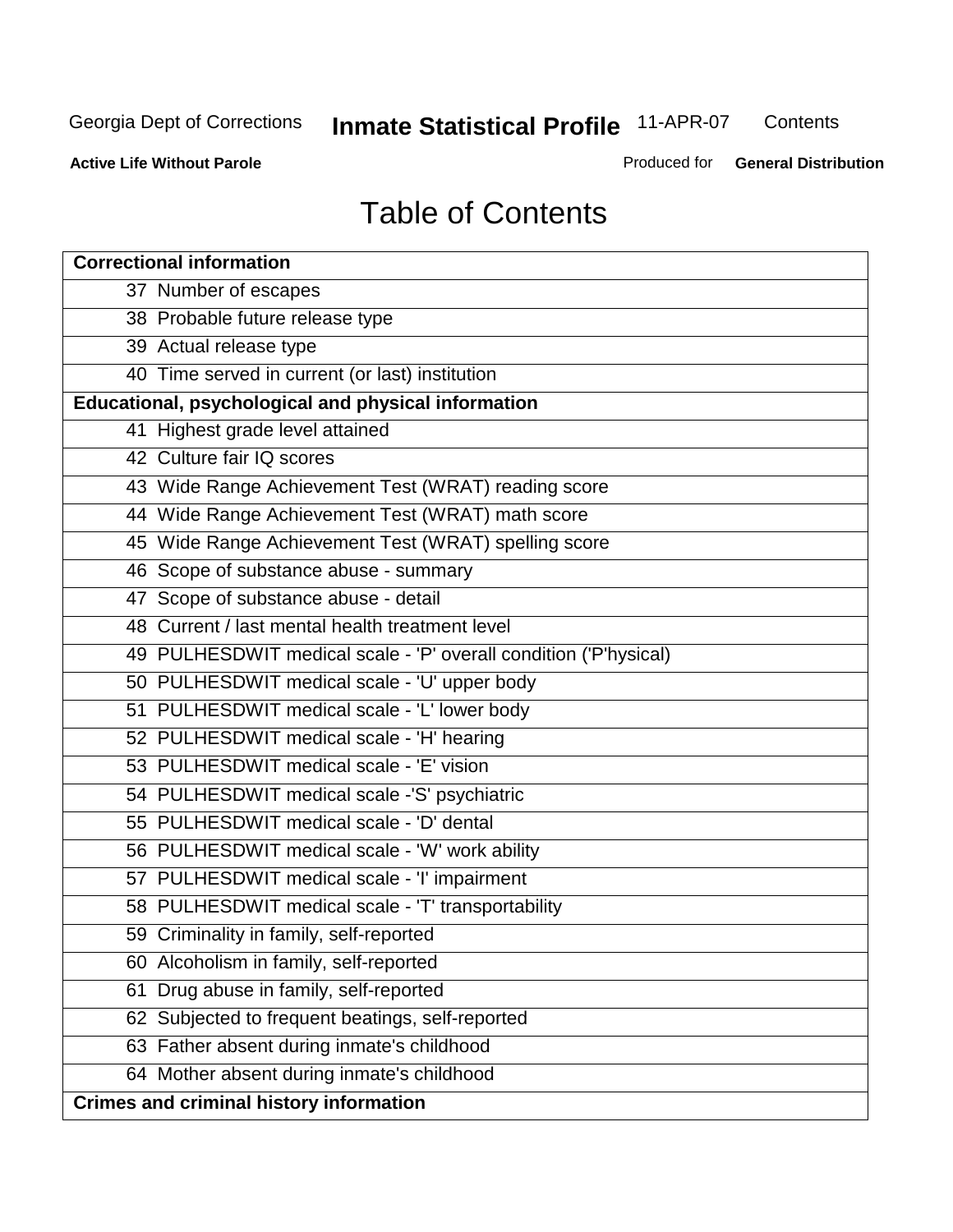**Contents** 

**Active Life Without Parole** 

Produced for **General Distribution**

# Table of Contents

| <b>Crimes and criminal history information</b>                 |
|----------------------------------------------------------------|
| 65 Number of prior Georgia incarcerations                      |
| 66 Prison sentence in years                                    |
| 67 Primary offense, broken out into felonies vs misdemeanors   |
| 68 Primary offense, broken out into six broad crime categories |
| 69 Primary offense, detailed offense code                      |
| 70 County of conviction of primary offense                     |
| 73 Circuit of conviction of primary offense                    |
| 74 Years served (jail + prison) in this incarceration          |
| <b>Medical information</b>                                     |
|                                                                |
| 75 Results of most recent HIV test                             |
| 76 Results of most recent tuberculosis test                    |
| 77 Results of most recent syphilis test                        |
| 78 Results of most recent Hepatitis-C test                     |
| 79 Results of most recent pregnancy test                       |
| 80 Results of most recent diabetes test                        |
| 81 Results of most recent hypertension test                    |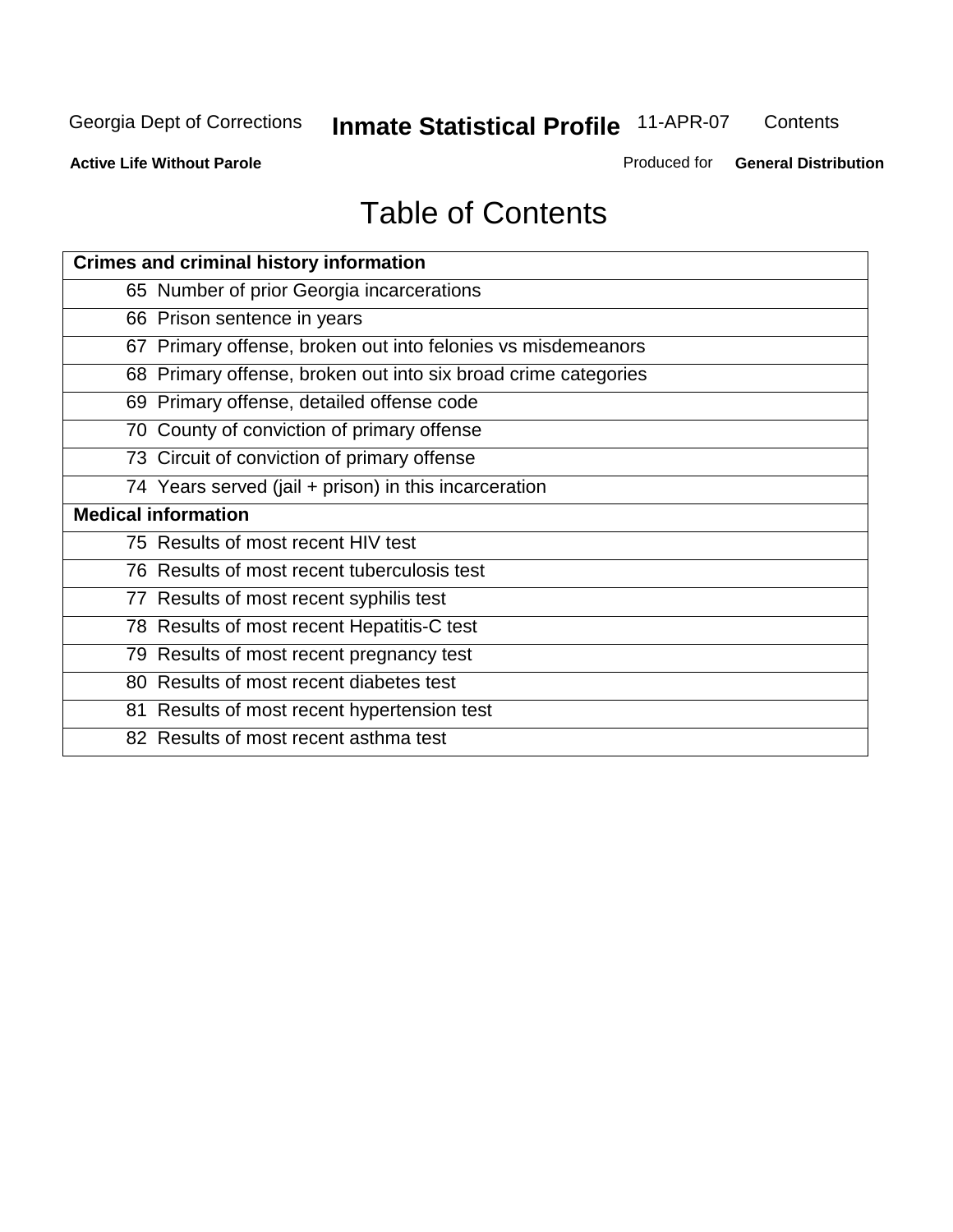#### **Active Life Without Parole**

#### Produced for **General Distribution**

### Current age, broken out in ten-year age groups

|                       |              | <b>Male</b> |         |              | <b>Female</b> |       |                 | <b>Total</b> |
|-----------------------|--------------|-------------|---------|--------------|---------------|-------|-----------------|--------------|
| <b>Current Age</b>    | <b>Count</b> | Col %       | Row %   | <b>Count</b> | Col %         | Row % | <b>Total</b>    | Col %        |
| <b>Twenties</b>       | 70           | 15.66%      | 98.59%  |              | 16.67%        | 1.41% | 71              | 15.67%       |
| <b>Thirties</b>       | 165          | 36.91%      | 99.40%  |              | 16.67%        | 0.60% |                 | 166 36.64%   |
| <b>Forties</b>        | 138          | 30.87%      | 97.87%  | $\mathbf{3}$ | 50.00%        | 2.13% | 141             | 31.13%       |
| <b>Fifties</b>        | 55           | 12.30%      | 98.21%  |              | 16.67%        | 1.79% | 561             | 12.36%       |
| <b>Sixties</b>        | 14           | 3.13%       | 100.00% |              |               |       | 14 <sub>1</sub> | 3.09%        |
| Seventy +             | 5            | 1.12%       | 100.00% |              |               |       | 5               | 1.10%        |
| <b>Total Reported</b> | 447          | 100%        | 98.68%  | 6            | 100%          | 1.32% | 453             | 100%         |

| <b>Not Reported</b>              |                                 |     |
|----------------------------------|---------------------------------|-----|
| <b>Total</b><br>$\mathbf{v}$ and | $\overline{\phantom{a}}$<br>447 | 433 |

| Mean (average)       | 41.11 | 40.5 | 41.10 |
|----------------------|-------|------|-------|
| Median (middle)      | 40    | 43.5 | 40    |
| Mode (most frequent) | 38    |      | 46    |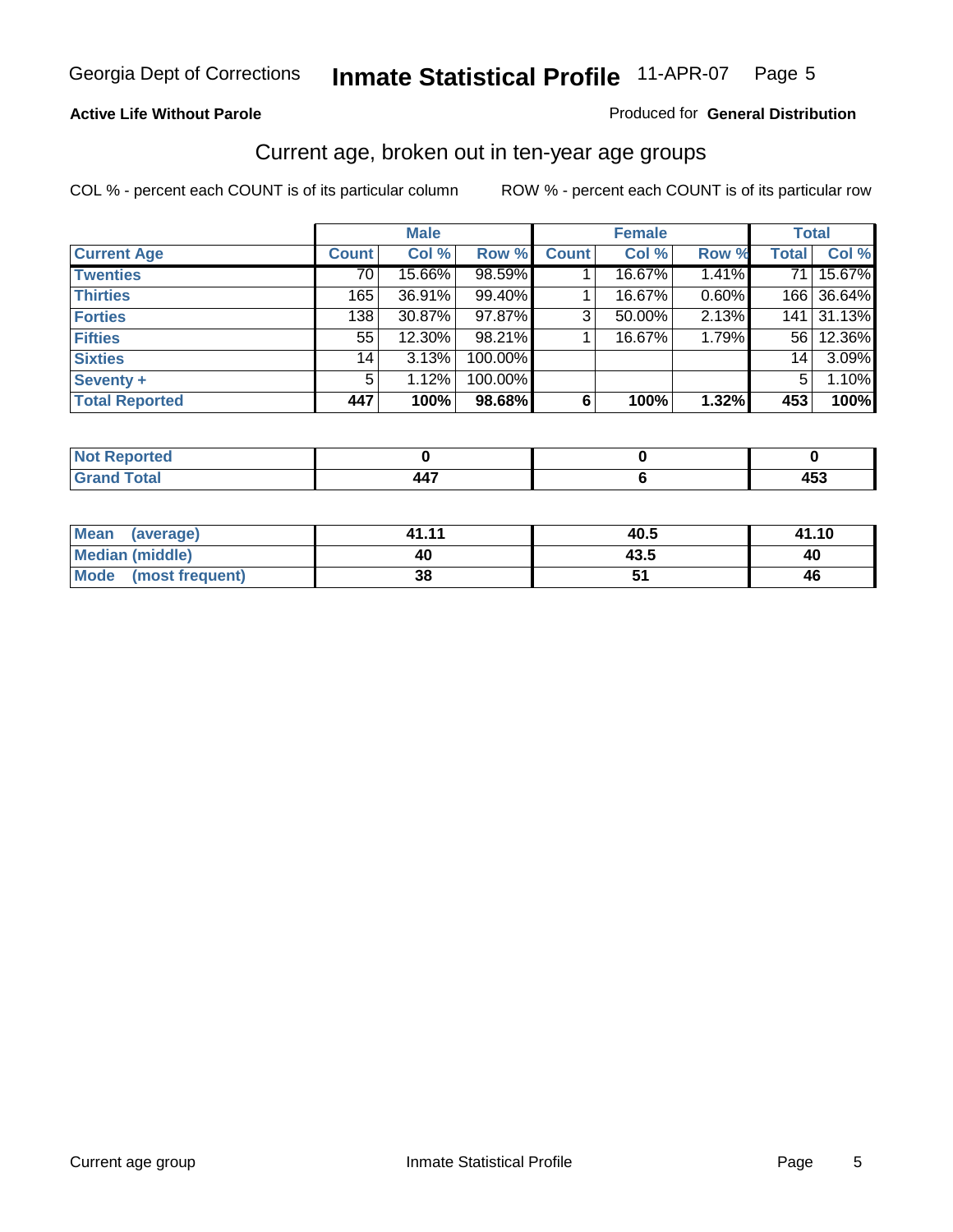**Active Life Without Parole** 

Produced for **General Distribution**

### Race group

|                       |              | <b>Male</b> |                    |   | <b>Female</b> |          |       | <b>Total</b> |
|-----------------------|--------------|-------------|--------------------|---|---------------|----------|-------|--------------|
| <b>Race Group</b>     | <b>Count</b> | Col %       | <b>Row % Count</b> |   | Col %         | Row %    | Total | Col %        |
| <b>White</b>          | 116          | 25.95%      | 96.67%             | 4 | 66.67%        | $3.33\%$ | 120   | 26.49%       |
| <b>Black</b>          | 331          | 74.05%      | 99.40%             |   | 33.33%        | $.60\%$  | 333   | 73.51%       |
| <b>Total Reported</b> | 447          | 100%        | 98.68%             |   | 100%          | 1.32%    | 453   | 100%         |

| المناسب<br><b>Portea</b> |                |        |
|--------------------------|----------------|--------|
| Control.                 | $\overline{a}$ | $AE^c$ |
| $\sim$                   | 447            |        |

| $^1$ Mo. | Rlack | White | 3lack |
|----------|-------|-------|-------|
| .        |       |       |       |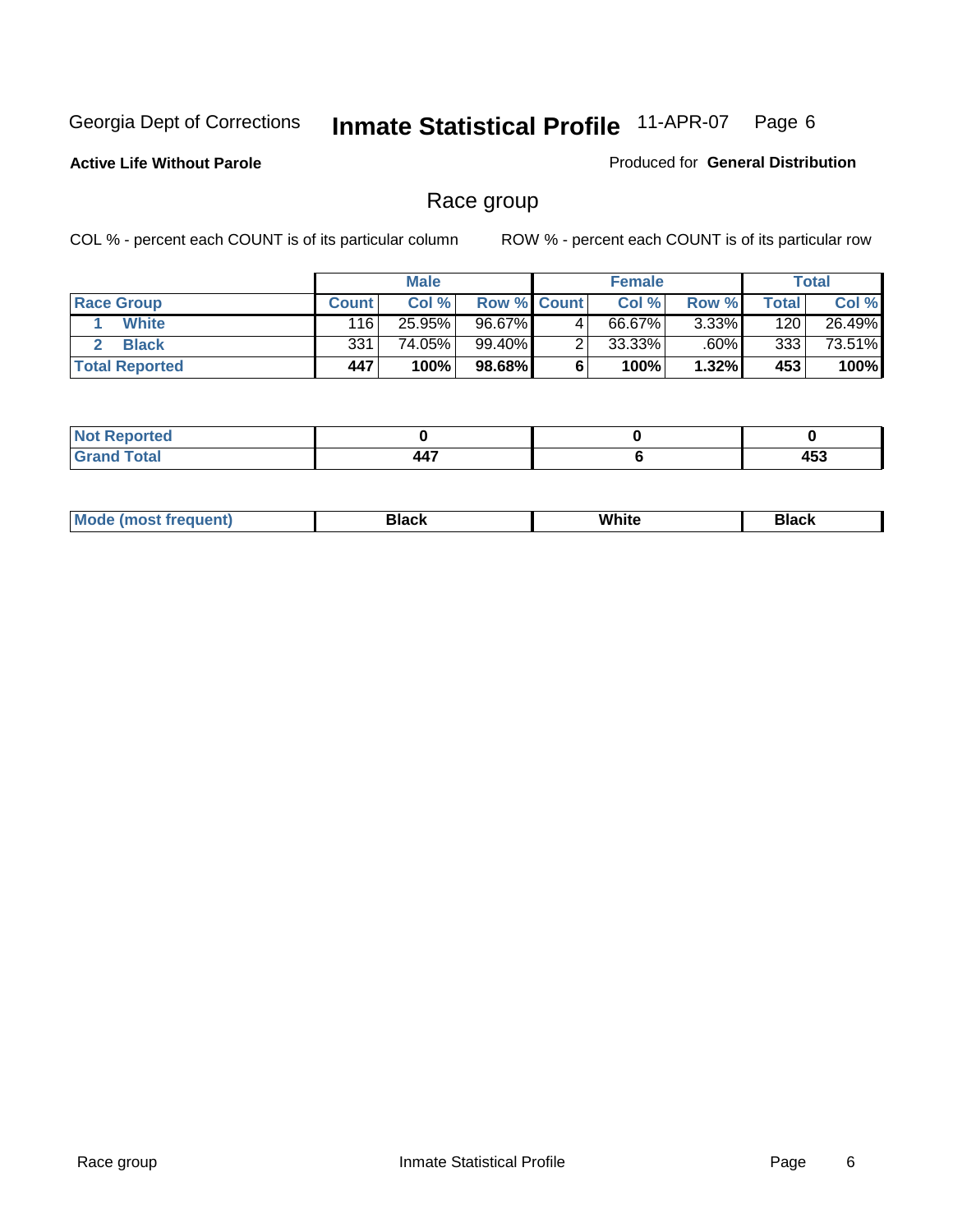**Active Life Without Parole** 

Produced for **General Distribution**

### Hispanic Origin

COL % - percent each COUNT is of its particular column ROW % - percent each COUNT is of its particular row

|                        |              | <b>Male</b> |                    |   | <b>Female</b> |          |       | <b>Total</b> |
|------------------------|--------------|-------------|--------------------|---|---------------|----------|-------|--------------|
| <b>Hispanic Origin</b> | <b>Count</b> | Col %       | <b>Row % Count</b> |   | Col %         | Row %    | Total | Col %        |
| <b>Non Hispanic</b>    | 439          | 98.21%      | 98.65%             | 6 | 100.00%       | $1.35\%$ | 445   | 98.23%       |
| <b>Hispanic</b>        |              | 1.79%       | 100.00%            |   |               |          |       | 1.77%        |
| <b>Total Reported</b>  | 447          | 100%        | 98.68%             |   | 100%          | 1.32%    | 453   | 100%         |

**An inmate is counted as Hispanic if** 

**(a) he self-reported as Hispanic during the diagnostic process, or** 

**(b) his primary language is Spanish, or** 

**(c) he claimed birth or citizenship in Spain or a Latin American country, or** 

**(d) he had a common Spanish surname such as Lopez or Garcia**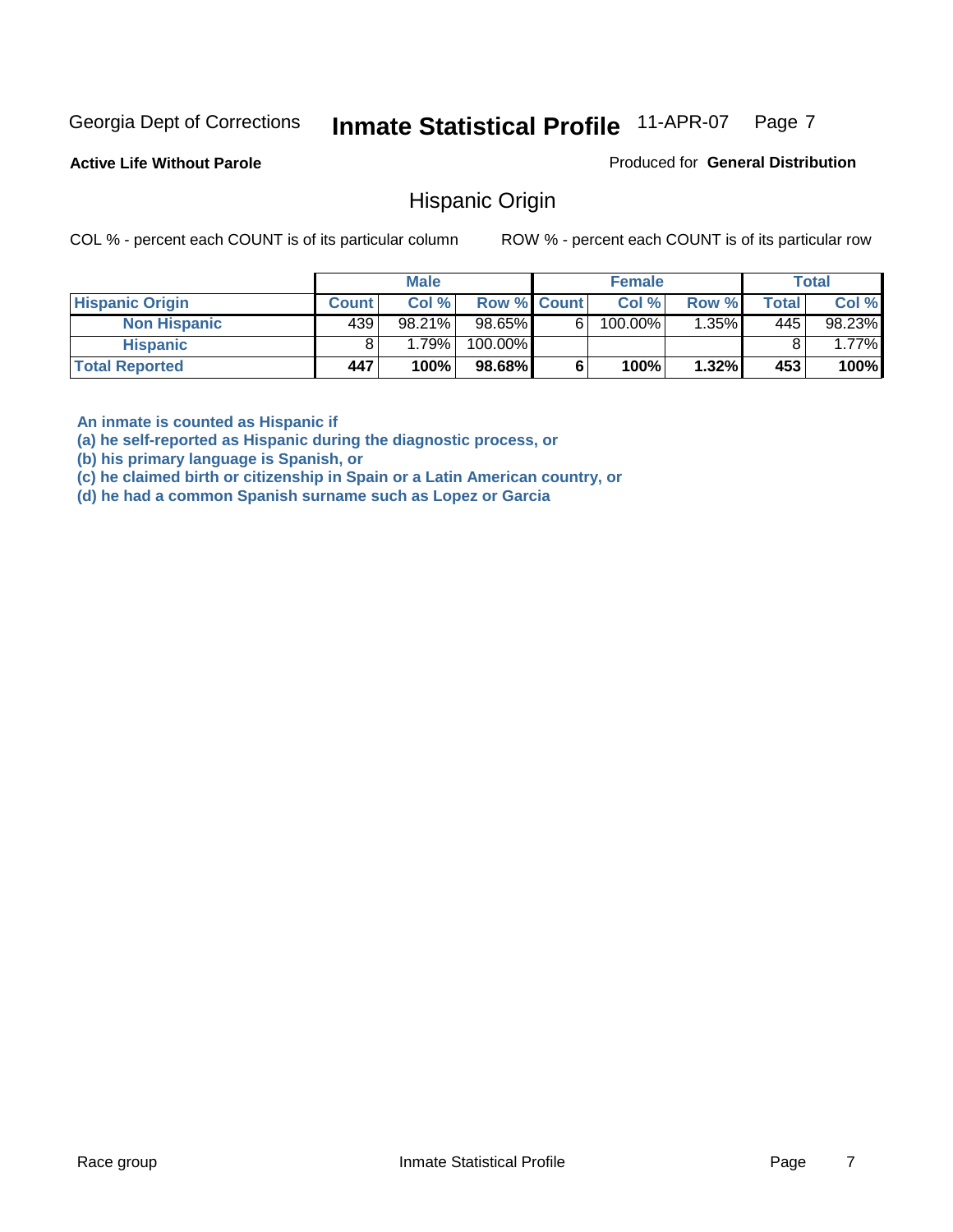**Active Life Without Parole** 

#### Produced for **General Distribution**

### Marital status, self-reported at entry to prison

|                                | <b>Male</b>     |          |         | <b>Female</b> |        |       | <b>Total</b> |        |
|--------------------------------|-----------------|----------|---------|---------------|--------|-------|--------------|--------|
| <b>Marital Status</b>          | <b>Count</b>    | Col %    | Row %   | <b>Count</b>  | Col %  | Row % | <b>Total</b> | Col %  |
| <b>Single</b>                  | 247             | 56.52%   | 98.41%  | 4             | 66.67% | 1.59% | 251          | 56.66% |
| <b>Married</b><br>$\mathbf{2}$ | 59              | 13.50%   | 100.00% |               |        |       | 59           | 13.32% |
| <b>Separated</b><br>3          | 19              | 4.35%    | 100.00% |               |        |       | 19           | 4.29%  |
| <b>Divorced</b><br>4           | 56              | 12.81%   | 98.25%  |               | 16.67% | 1.75% | 57           | 12.87% |
| <b>Widowed</b><br>5            | 16 <sub>1</sub> | $3.66\%$ | 94.12%  |               | 16.67% | 5.88% | 17           | 3.84%  |
| <b>Common Law</b><br>6         | 40              | 9.15%    | 100.00% |               |        |       | 40           | 9.03%  |
| <b>Total Reported</b>          | 437             | 100%     | 98.65%  | 6             | 100%   | 1.35% | 443          | 100%   |

|                          | . .   |
|--------------------------|-------|
| $\overline{\phantom{a}}$ | - - - |

| <b>Mode (most frequent)</b><br>Sinale<br>≒ınale |
|-------------------------------------------------|
|-------------------------------------------------|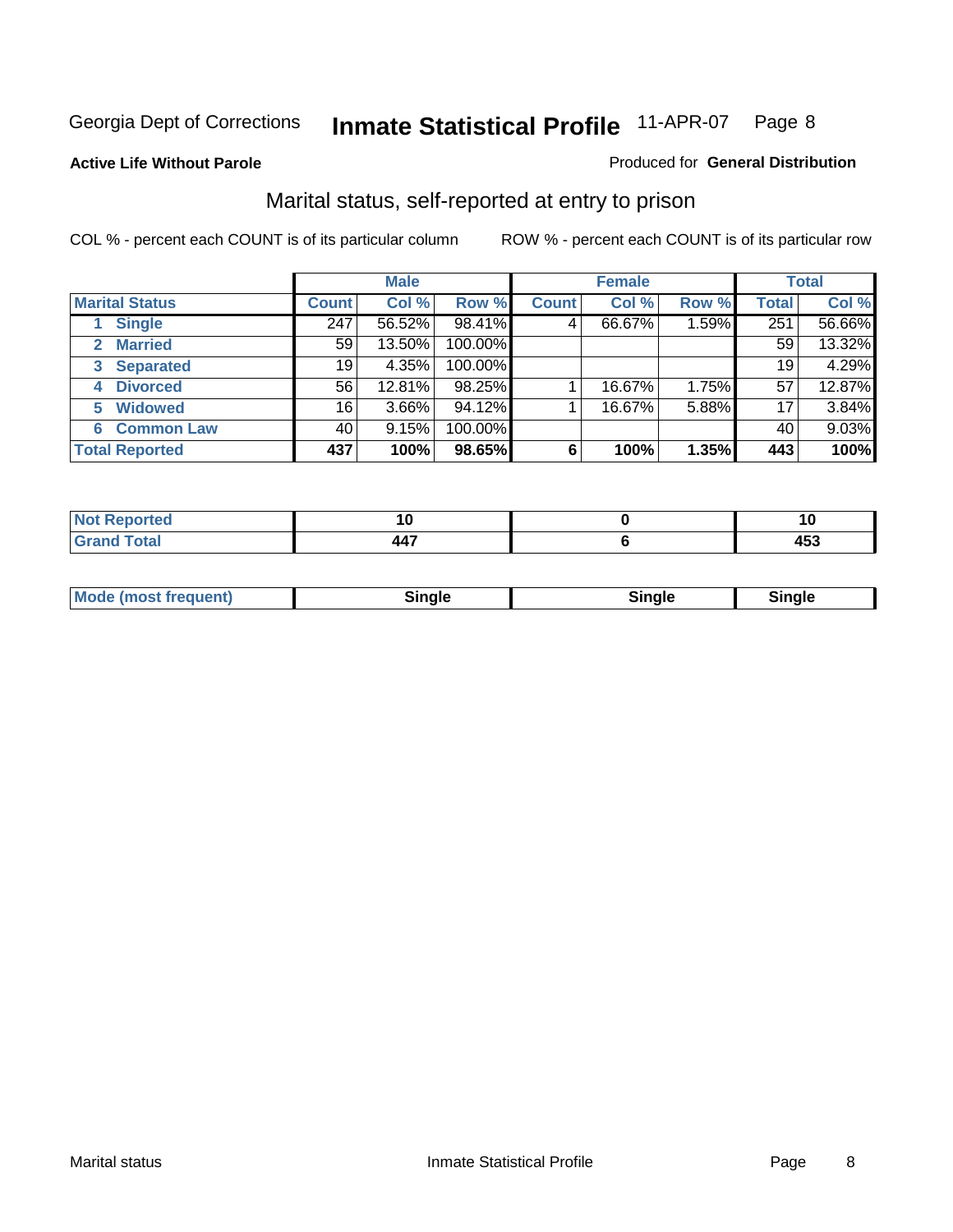#### **Active Life Without Parole**

#### Produced for **General Distribution**

### Number of children, self reported at entry to prison

|                           |              | <b>Male</b> |         |              | <b>Female</b> |          | <b>Total</b> |        |
|---------------------------|--------------|-------------|---------|--------------|---------------|----------|--------------|--------|
| <b>Number of Children</b> | <b>Count</b> | Col %       | Row %   | <b>Count</b> | Col %         | Row %    | <b>Total</b> | Col %  |
| $\bf{0}$                  | 160          | 35.96%      | 99.38%  |              | 16.67%        | 0.62%    | 161          | 35.70% |
|                           | 118          | 26.52%      | 96.72%  | 4            | 66.67%        | 3.28%    | 122          | 27.05% |
| $\overline{2}$            | 76           | 17.08%      | 98.70%  |              | 16.67%        | $1.30\%$ | 77           | 17.07% |
| 3                         | 48           | 10.79%      | 100.00% |              |               |          | 48           | 10.64% |
| 4                         | 22           | 4.94%       | 100.00% |              |               |          | 22           | 4.88%  |
| 5                         | 12           | 2.70%       | 100.00% |              |               |          | 12           | 2.66%  |
| 6                         | 2            | 0.45%       | 100.00% |              |               |          | 2            | 0.44%  |
| 7                         |              | 0.22%       | 100.00% |              |               |          |              | 0.22%  |
| 8                         |              | 0.22%       | 100.00% |              |               |          |              | 0.22%  |
| 9                         | 2            | 0.45%       | 100.00% |              |               |          | 2            | 0.44%  |
| Over 10                   | 3            | 0.67%       | 100.00% |              |               |          | 3            | 0.67%  |
| <b>Total Reported</b>     | 445          | 100%        | 98.67%  | 6            | 100%          | 1.33%    | 451          | 100%   |

| tao    |                       |                       |
|--------|-----------------------|-----------------------|
| $\sim$ | $\overline{a}$<br>44. | $\overline{ }$<br>453 |

| <b>Mean</b><br>(average) | 44. ا | 1.44 |
|--------------------------|-------|------|
| <b>Median (middle)</b>   |       |      |
| Mode (most frequent)     |       |      |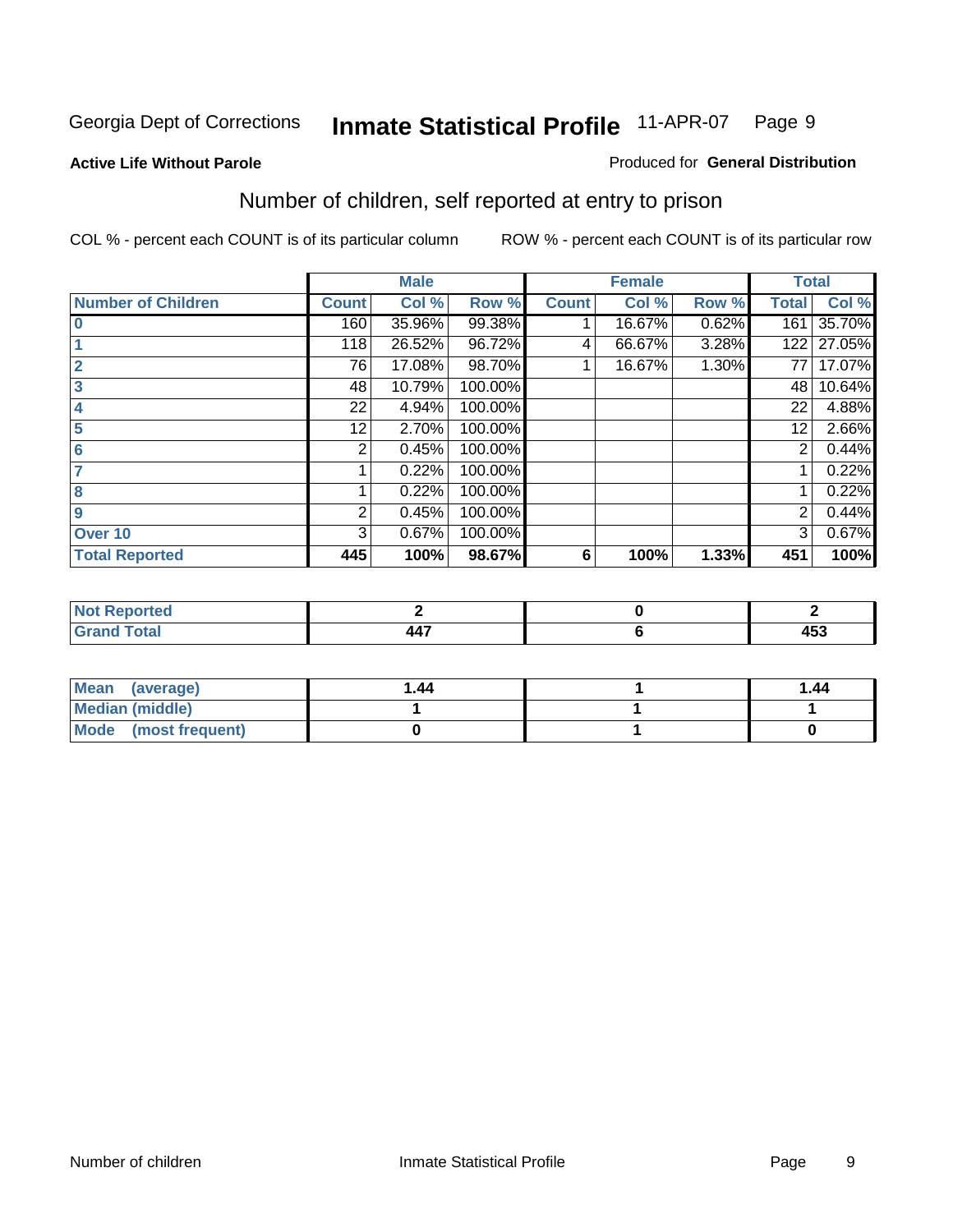#### **Active Life Without Parole**

#### Produced for **General Distribution**

### Religious affiliation, self-reported at entry to prison

|              |                              |              | <b>Male</b> |         |              | <b>Female</b> |        |              | <b>Total</b> |
|--------------|------------------------------|--------------|-------------|---------|--------------|---------------|--------|--------------|--------------|
|              | <b>Religious Affiliation</b> | <b>Count</b> | Col %       | Row %   | <b>Count</b> | Col %         | Row %  | <b>Total</b> | Col %        |
|              | <b>Islam</b>                 | 30           | 7.75%       | 100.00% |              |               |        | 30           | 7.63%        |
| $\mathbf{2}$ | <b>Catholic</b>              | 12           | 3.10%       | 100.00% |              |               |        | 12           | 3.05%        |
| 3            | <b>Baptist</b>               | 172          | 44.44%      | 98.29%  | 3            | 50.00%        | 1.71%  | 175          | 44.53%       |
| 4            | <b>Methodist</b>             | 5            | 1.29%       | 100.00% |              |               |        | 5            | 1.27%        |
| 7            | <b>Chc Of God</b>            |              | .26%        | 100.00% |              |               |        |              | .25%         |
| 8            | <b>Holiness</b>              | 9            | 2.33%       | 90.00%  |              | 16.67%        | 10.00% | 10           | 2.54%        |
| 9            | <b>Jewish</b>                |              | .26%        | 100.00% |              |               |        |              | .25%         |
| 16           | <b>Seven D Ad</b>            | 4            | 1.03%       | 100.00% |              |               |        | 4            | 1.02%        |
| 17           | <b>Jehovah Wt</b>            | 6            | 1.55%       | 100.00% |              |               |        | 6            | 1.53%        |
| 18           | <b>Latr Day S</b>            |              | .26%        | 100.00% |              |               |        |              | .25%         |
| 20           | <b>Other Prot</b>            | 56           | 14.47%      | 96.55%  | 2            | 33.33%        | 3.45%  | 58           | 14.76%       |
| 96           | <b>None</b>                  | 90           | 23.26%      | 100.00% |              |               |        | 90           | 22.90%       |
|              | <b>Total Reported</b>        | 387          | 100%        | 98.47%  | 6            | 100%          | 1.53%  | 393          | 100%         |

| τeα | σu                           | . .<br><b>or</b> |
|-----|------------------------------|------------------|
|     | $\overline{\phantom{a}}$<br> | ハにつ<br>433       |

| <b>Mode (most frequent)</b> | <b>Baptist</b> | <b>Baptist</b> | <b>Baptist</b> |
|-----------------------------|----------------|----------------|----------------|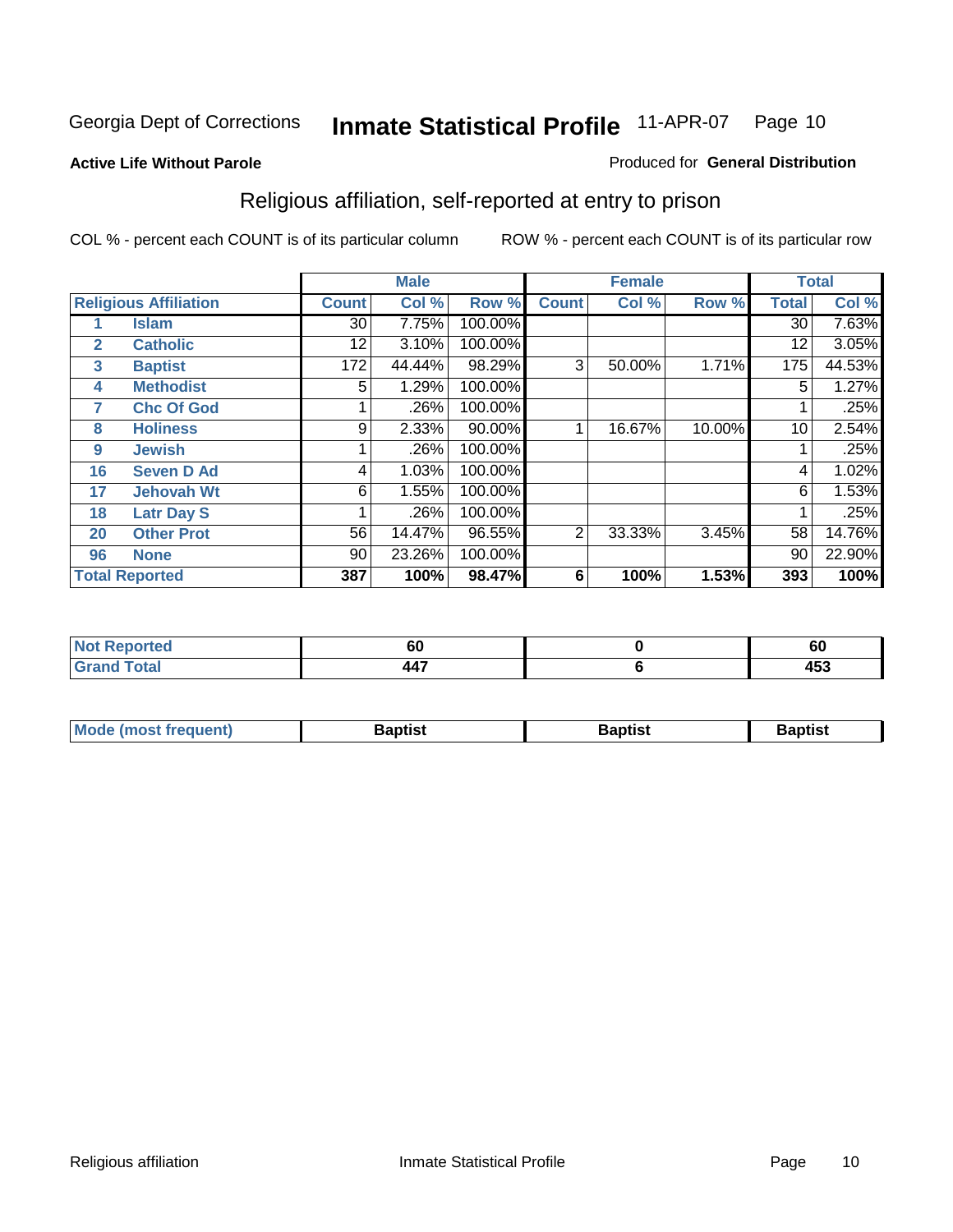#### **Active Life Without Parole**

#### Produced for **General Distribution**

### Home county, self-reported at entry to prison

|                |                      |                 | <b>Male</b> |         |              | <b>Female</b> |        | <b>Total</b>    |        |
|----------------|----------------------|-----------------|-------------|---------|--------------|---------------|--------|-----------------|--------|
|                | <b>Home County</b>   | <b>Count</b>    | Col %       | Row %   | <b>Count</b> | Col %         | Row %  | <b>Total</b>    | Col %  |
| 1              | <b>Appling</b>       | $\overline{2}$  | .48%        | 100.00% |              |               |        | $\overline{2}$  | .47%   |
| $\overline{2}$ | <b>Atkinson</b>      | 1               | .24%        | 100.00% |              |               |        | 1               | .23%   |
| 5              | <b>Baldwin</b>       | 4               | .95%        | 100.00% |              |               |        | 4               | .94%   |
| 7              | <b>Barrow</b>        | $\overline{3}$  | .71%        | 100.00% |              |               |        | 3               | .70%   |
| 8              | <b>Bartow</b>        | 4               | .95%        | 100.00% |              |               |        | 4               | .94%   |
| 9              | <b>Ben Hill</b>      | $\overline{3}$  | .71%        | 100.00% |              |               |        | $\overline{3}$  | .70%   |
| 11             | <b>Bibb</b>          | 9               | 2.14%       | 100.00% |              |               |        | 9               | 2.11%  |
| 12             | <b>Bleckley</b>      | $\overline{3}$  | .71%        | 100.00% |              |               |        | 3               | .70%   |
| 14             | <b>Brooks</b>        | 1               | .24%        | 100.00% |              |               |        | 1               | .23%   |
| 16             | <b>Bulloch</b>       | $\overline{2}$  | .48%        | 100.00% |              |               |        | $\overline{2}$  | .47%   |
| 17             | <b>Burke</b>         | 4               | .95%        | 100.00% |              |               |        | 4               | .94%   |
| 18             | <b>Butts</b>         | 1               | .24%        | 100.00% |              |               |        | 1               | .23%   |
| 20             | <b>Camden</b>        | 4               | .95%        | 100.00% |              |               |        | 4               | .94%   |
| 22             | <b>Carroll</b>       | $\overline{2}$  | .48%        | 100.00% |              |               |        | $\overline{2}$  | .47%   |
| 25             | <b>Chatham</b>       | $\overline{20}$ | 4.75%       | 100.00% |              |               |        | $\overline{20}$ | 4.68%  |
| 26             | <b>Chattahoochee</b> | 1               | .24%        | 100.00% |              |               |        | 1               | .23%   |
| 28             | <b>Cherokee</b>      | $\overline{2}$  | .48%        | 100.00% |              |               |        | $\overline{2}$  | .47%   |
| 29             | <b>Clarke</b>        | $\overline{10}$ | 2.38%       | 100.00% |              |               |        | $\overline{10}$ | 2.34%  |
| 31             | <b>Clayton</b>       | $\overline{11}$ | 2.61%       | 91.67%  | 1            | 16.67%        | 8.33%  | $\overline{12}$ | 2.81%  |
| 33             | <b>Cobb</b>          | 14              | 3.33%       | 100.00% |              |               |        | 14              | 3.28%  |
| 34             | <b>Coffee</b>        | $\overline{3}$  | .71%        | 100.00% |              |               |        | $\overline{3}$  | .70%   |
| 35             | <b>Colquitt</b>      | $\overline{2}$  | .48%        | 100.00% |              |               |        | $\mathbf 2$     | .47%   |
| 36             | <b>Columbia</b>      | $\overline{3}$  | .71%        | 100.00% |              |               |        | $\overline{3}$  | .70%   |
| 37             | <b>Cook</b>          | $\overline{2}$  | .48%        | 100.00% |              |               |        | $\overline{2}$  | .47%   |
| 38             | <b>Coweta</b>        | 1               | .24%        | 100.00% |              |               |        | 1               | .23%   |
| 40             | <b>Crisp</b>         | 1               | .24%        | 100.00% |              |               |        | 1               | .23%   |
| 43             | <b>Decatur</b>       | 1               | .24%        | 100.00% |              |               |        | 1               | .23%   |
| 44             | <b>Dekalb</b>        | 29              | 6.89%       | 100.00% |              |               |        | 29              | 6.79%  |
| 46             | <b>Dooly</b>         | 1               | .24%        | 100.00% |              |               |        | 1               | .23%   |
| 47             | <b>Dougherty</b>     | 14              | 3.33%       | 100.00% |              |               |        | $\overline{14}$ | 3.28%  |
| 48             | <b>Douglas</b>       | $\overline{6}$  | 1.43%       | 85.71%  | $\mathbf 1$  | 16.67%        | 14.29% | 7               | 1.64%  |
| 51             | <b>Effingham</b>     | 1               | .24%        | 100.00% |              |               |        | 1               | .23%   |
| 52             | <b>Elbert</b>        | $\overline{2}$  | .48%        | 100.00% |              |               |        | $\overline{2}$  | .47%   |
| 56             | <b>Fayette</b>       | $\overline{3}$  | .71%        | 100.00% |              |               |        | $\overline{3}$  | .70%   |
| 57             | <b>Floyd</b>         | 4               | .95%        | 100.00% |              |               |        | 4               | .94%   |
| 59             | <b>Franklin</b>      | $\overline{3}$  | .71%        | 100.00% |              |               |        | 3               | .70%   |
| 60             | <b>Fulton</b>        | $\overline{50}$ | 11.88%      | 100.00% |              |               |        | $\overline{50}$ | 11.71% |
| 61             | <b>Gilmer</b>        | 1               | .24%        | 100.00% |              |               |        | 1               | .23%   |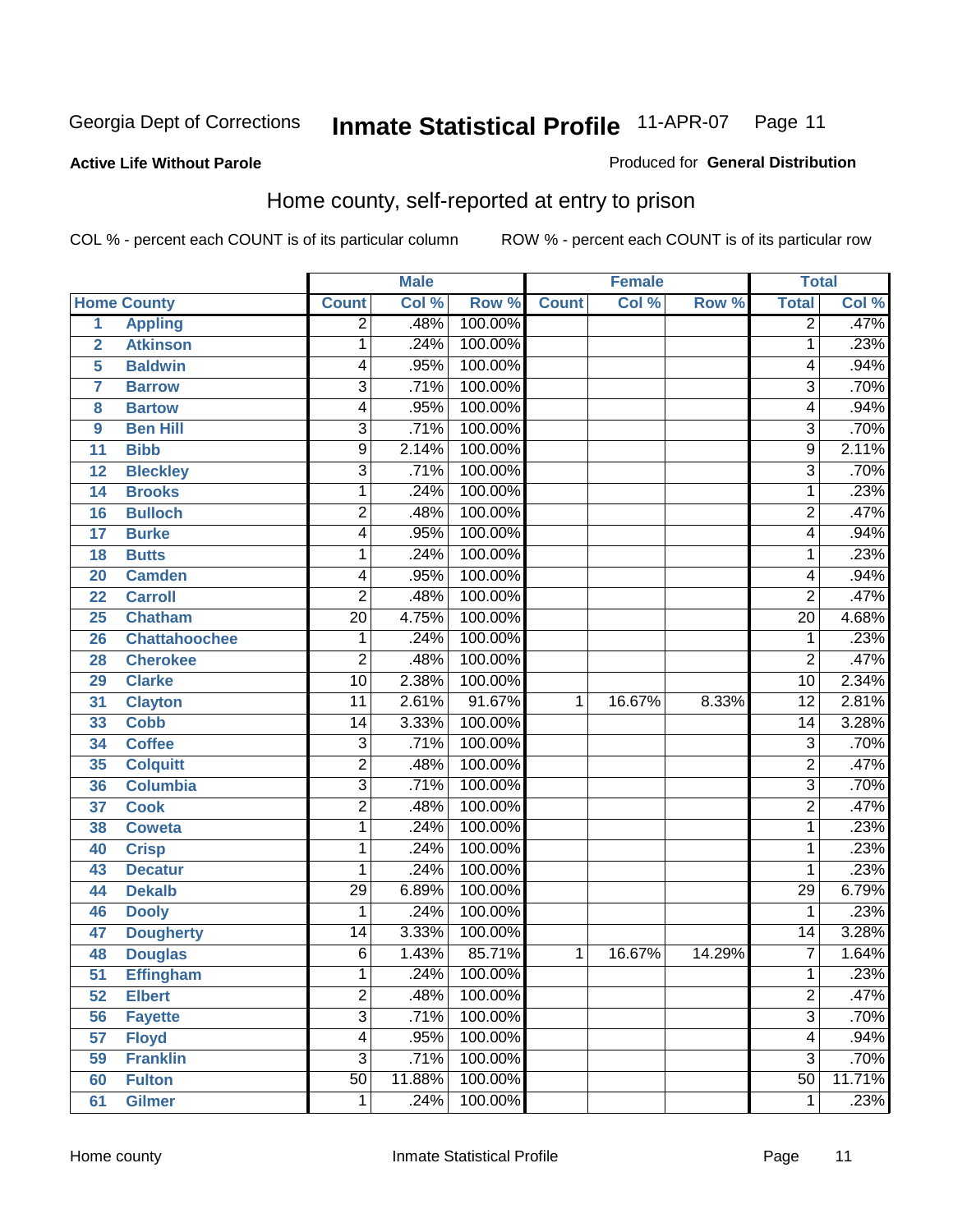Produced for **General Distribution**

#### **Active Life Without Parole**

### Home county, self-reported at entry to prison

|     |                    |                 | <b>Male</b> |         |              | <b>Female</b> |        | <b>Total</b>    |       |
|-----|--------------------|-----------------|-------------|---------|--------------|---------------|--------|-----------------|-------|
|     | <b>Home County</b> | <b>Count</b>    | Col %       | Row %   | <b>Count</b> | Col %         | Row %  | <b>Total</b>    | Col % |
| 63  | <b>Glynn</b>       | $\overline{8}$  | 1.90%       | 100.00% |              |               |        | $\overline{8}$  | 1.87% |
| 65  | Grady              | 1               | .24%        | 100.00% |              |               |        | 1               | .23%  |
| 66  | <b>Greene</b>      | 1               | .24%        | 100.00% |              |               |        | 1               | .23%  |
| 67  | <b>Gwinnett</b>    | $\overline{8}$  | 1.90%       | 100.00% |              |               |        | 8               | 1.87% |
| 68  | <b>Habersham</b>   | 1               | .24%        | 100.00% |              |               |        | 1               | .23%  |
| 69  | <b>Hall</b>        | 7               | 1.66%       | 100.00% |              |               |        | 7               | 1.64% |
| 70  | <b>Hancock</b>     | $\overline{2}$  | .48%        | 100.00% |              |               |        | $\overline{2}$  | .47%  |
| 72  | <b>Harris</b>      | 1               | .24%        | 100.00% |              |               |        | 1               | .23%  |
| 73  | <b>Hart</b>        | $\overline{c}$  | .48%        | 100.00% |              |               |        | $\overline{2}$  | .47%  |
| 75  | <b>Henry</b>       | 3               | .71%        | 100.00% |              |               |        | $\overline{3}$  | .70%  |
| 76  | <b>Houston</b>     | 6               | 1.43%       | 100.00% |              |               |        | $\overline{6}$  | 1.41% |
| 78  | <b>Jackson</b>     | 3               | .71%        | 100.00% |              |               |        | $\overline{3}$  | .70%  |
| 80  | <b>Jeff Davis</b>  | 1               | .24%        | 100.00% |              |               |        | 1               | .23%  |
| 82  | <b>Jenkins</b>     | 2               | .48%        | 100.00% |              |               |        | $\overline{2}$  | .47%  |
| 87  | <b>Laurens</b>     | $\overline{2}$  | .48%        | 100.00% |              |               |        | $\overline{2}$  | .47%  |
| 89  | <b>Liberty</b>     | 4               | .95%        | 100.00% |              |               |        | 4               | .94%  |
| 90  | <b>Lincoln</b>     | 1               | .24%        | 100.00% |              |               |        | 1               | .23%  |
| 91  | Long               | 1               | .24%        | 100.00% |              |               |        | 1               | .23%  |
| 92  | <b>Lowndes</b>     | 4               | .95%        | 100.00% |              |               |        | 4               | .94%  |
| 96  | <b>Marion</b>      | $\mathbf{1}$    | .24%        | 100.00% |              |               |        | 1               | .23%  |
| 97  | <b>Mcduffie</b>    | 1               | .24%        | 100.00% |              |               |        | 1               | .23%  |
| 98  | <b>Mcintosh</b>    | $\overline{2}$  | .48%        | 100.00% |              |               |        | $\overline{2}$  | .47%  |
| 100 | <b>Miller</b>      | $\mathbf 1$     | .24%        | 100.00% |              |               |        | 1               | .23%  |
| 101 | <b>Mitchell</b>    | 1               | .24%        | 100.00% |              |               |        | 1               | .23%  |
| 102 | <b>Monroe</b>      | 1               | .24%        | 100.00% |              |               |        | 1               | .23%  |
| 104 | <b>Morgan</b>      | 1               | .24%        | 100.00% |              |               |        | 1               | .23%  |
| 106 | <b>Muscogee</b>    | $\overline{11}$ | 2.61%       | 100.00% |              |               |        | 11              | 2.58% |
| 107 | <b>Newton</b>      | 1               | .24%        | 50.00%  | 1            | 16.67%        | 50.00% | $\overline{2}$  | .47%  |
| 109 | <b>Oglethorpe</b>  | $\overline{2}$  | .48%        | 100.00% |              |               |        | $\overline{2}$  | .47%  |
| 110 | <b>Paulding</b>    | $\mathbf{1}$    | .24%        | 100.00% |              |               |        | 1               | .23%  |
| 113 | <b>Pierce</b>      | 1               | .24%        | 100.00% |              |               |        | 1               | .23%  |
| 114 | <b>Pike</b>        | 2               | .48%        | 66.67%  | $\mathbf{1}$ | 16.67%        | 33.33% | 3               | .70%  |
| 115 | <b>Polk</b>        | $\mathbf{1}$    | .24%        | 100.00% |              |               |        | 1               | .23%  |
| 117 | <b>Putnam</b>      | $\overline{2}$  | .48%        | 100.00% |              |               |        | $\overline{2}$  | .47%  |
| 119 | <b>Rabun</b>       | 1               | .24%        | 100.00% |              |               |        | 1               | .23%  |
| 120 | <b>Randolph</b>    | $\overline{2}$  | .48%        | 100.00% |              |               |        | $\overline{2}$  | .47%  |
| 121 | <b>Richmond</b>    | $\overline{16}$ | 3.80%       | 94.12%  | 1            | 16.67%        | 5.88%  | $\overline{17}$ | 3.98% |
| 122 | <b>Rockdale</b>    | 1               | .24%        | 100.00% |              |               |        | 1               | .23%  |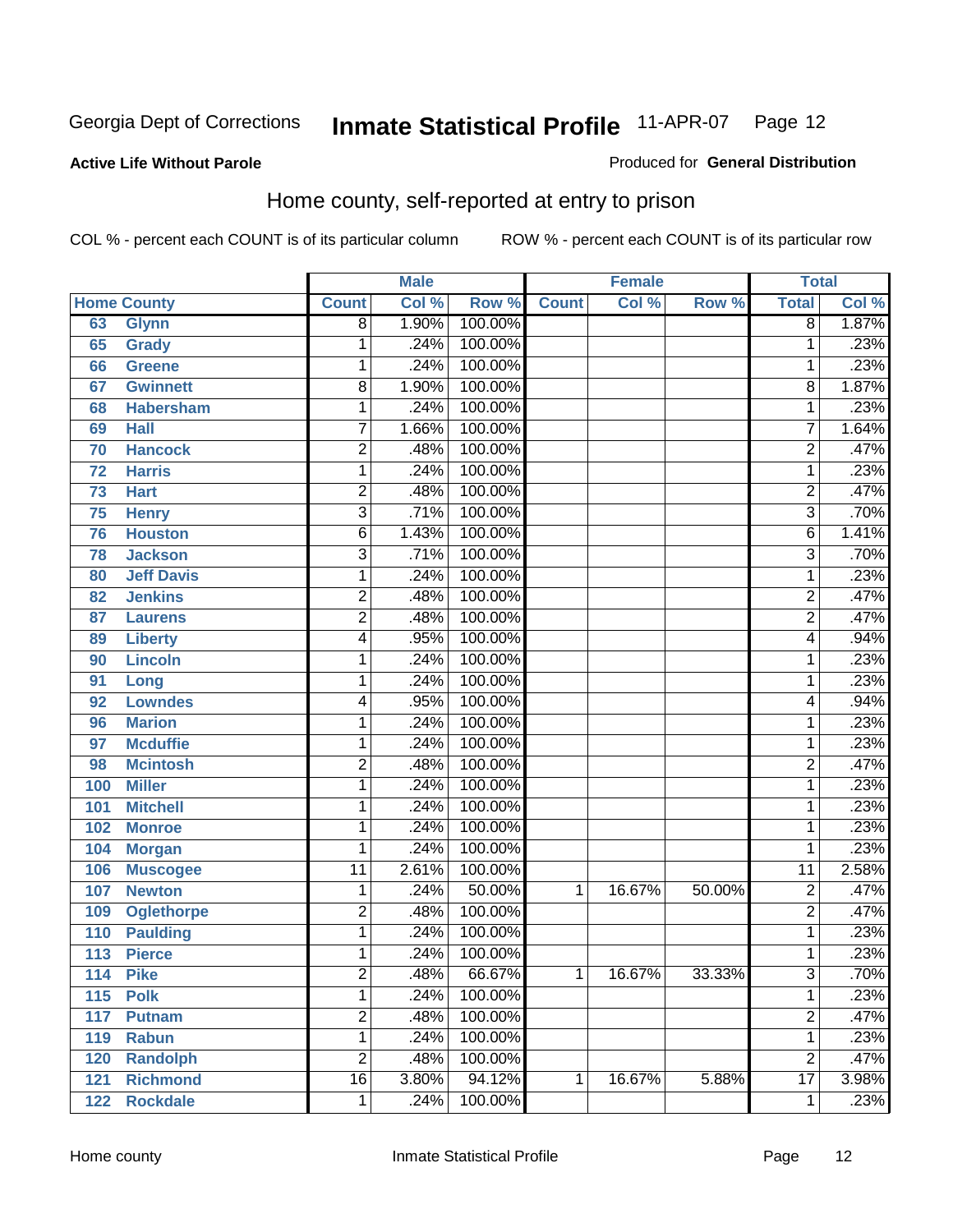#### **Active Life Without Parole**

#### Produced for **General Distribution**

### Home county, self-reported at entry to prison

|                          |                | <b>Male</b> |         |              | <b>Female</b> |        | <b>Total</b>   |        |
|--------------------------|----------------|-------------|---------|--------------|---------------|--------|----------------|--------|
| <b>Home County</b>       | <b>Count</b>   | Col %       | Row %   | <b>Count</b> | Col %         | Row %  | <b>Total</b>   | Col %  |
| <b>Seminole</b><br>125   |                | .24%        | 100.00% |              |               |        |                | .23%   |
| <b>Spalding</b><br>126   | $\overline{5}$ | 1.19%       | 100.00% |              |               |        | 5              | 1.17%  |
| <b>Stephens</b><br>127   | $\overline{2}$ | .48%        | 100.00% |              |               |        | 2              | .47%   |
| <b>Sumter</b><br>129     | 1              | .24%        | 100.00% |              |               |        |                | .23%   |
| <b>Tattnall</b><br>132   | 1              | .24%        | 100.00% |              |               |        | 1              | .23%   |
| 136<br><b>Thomas</b>     | $\overline{3}$ | .71%        | 100.00% |              |               |        | 3              | .70%   |
| <b>Tift</b><br>137       | 3              | .71%        | 100.00% |              |               |        | 3              | .70%   |
| <b>Toombs</b><br>138     | 3              | .71%        | 100.00% |              |               |        | $\overline{3}$ | .70%   |
| <b>Troup</b><br>141      | 1              | .24%        | 100.00% |              |               |        |                | .23%   |
| <b>Union</b><br>144      | 1              | .24%        | 100.00% |              |               |        |                | .23%   |
| 145<br><b>Upson</b>      | 1              | .24%        | 100.00% |              |               |        | 1              | .23%   |
| <b>Walker</b><br>146     | 2              | .48%        | 66.67%  | 1            | 16.67%        | 33.33% | 3              | .70%   |
| <b>Walton</b><br>147     | $\overline{3}$ | .71%        | 100.00% |              |               |        | 3              | .70%   |
| <b>Ware</b><br>148       | 6              | 1.43%       | 100.00% |              |               |        | 6              | 1.41%  |
| <b>Washington</b><br>150 | 3              | .71%        | 100.00% |              |               |        | 3              | .70%   |
| <b>Wayne</b><br>151      | $\overline{3}$ | .71%        | 100.00% |              |               |        | 3              | .70%   |
| <b>Whitfield</b><br>155  | $\overline{2}$ | .48%        | 100.00% |              |               |        | 2              | .47%   |
| <b>Wilkinson</b><br>158  | 1              | .24%        | 100.00% |              |               |        |                | .23%   |
| <b>Unknown</b><br>160    | 44             | 10.45%      | 100.00% |              |               |        | 44             | 10.30% |
| <b>Total Rported</b>     | 421            | 100%        | 98.59%  | 6            | 100%          | 1.41%  | 427            | 100%   |

| rtea<br>$\sim$                     | Zv                    | oc.<br>A |
|------------------------------------|-----------------------|----------|
| $\sim$ $\sim$ $\sim$ $\sim$ $\sim$ | $\overline{a}$<br>447 | −∪∪      |

| $^{\circ}$ M <sub>c</sub><br>w | __________ |
|--------------------------------|------------|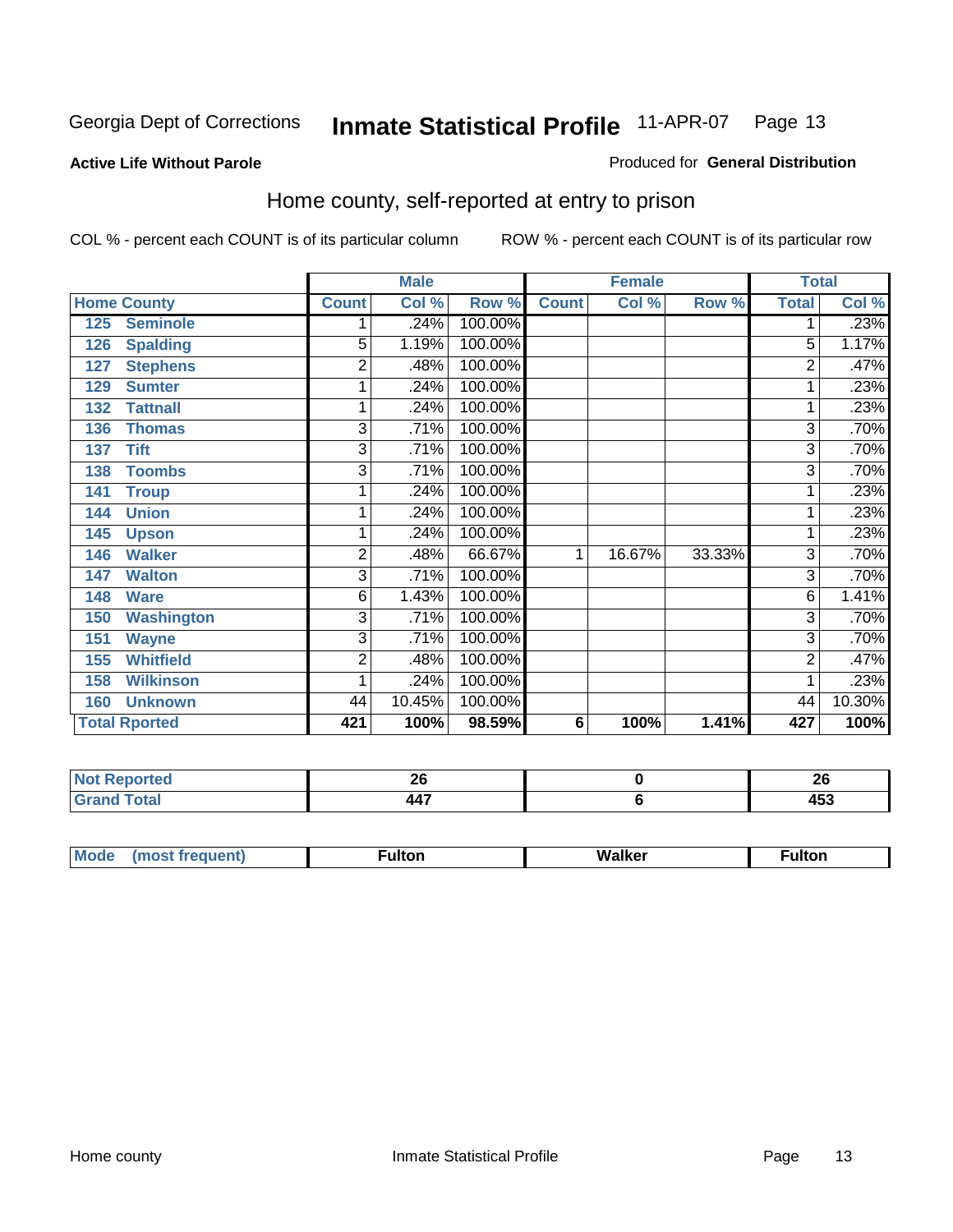Produced for **General Distribution**

#### **Active Life Without Parole**

### Socioeconomic class, self-reported at entry to prison

|                            | <b>Male</b>    |        |            | <b>Female</b> |           |       | <b>Total</b> |        |
|----------------------------|----------------|--------|------------|---------------|-----------|-------|--------------|--------|
| <b>Socioeconomic Class</b> | <b>Count</b> l | Col %  | Row %      | Count l       | Col %     | Row % | Total        | Col %  |
| <b>Welfare</b>             | 26             | 6.15%  | 100.00%    |               |           |       | 26           | 6.07%  |
| <b>Occ Employ</b>          | 18             | 4.26%  | $100.00\%$ |               |           |       | 18           | 4.21%  |
| <b>Minimum Std</b>         | 227            | 53.66% | $99.56\%$  |               | $20.00\%$ | .44%  | 228          | 53.27% |
| <b>Middle</b>              | 152            | 35.93% | $97.44\%$  |               | 80.00%    | 2.56% | 156          | 36.45% |
| <b>Total Reported</b>      | 423            | 100%   | 98.83%     |               | 100%      | 1.17% | 428          | 100%   |

| <b>South Arms</b><br>N<br>тес | ∼ | --<br>~        |
|-------------------------------|---|----------------|
| $f \wedge f \wedge f$         | . | $\overline{a}$ |
| ---                           |   | 40J            |

| Mi<br>Mi<br>Std<br>nı<br>้วแน |
|-------------------------------|
|-------------------------------|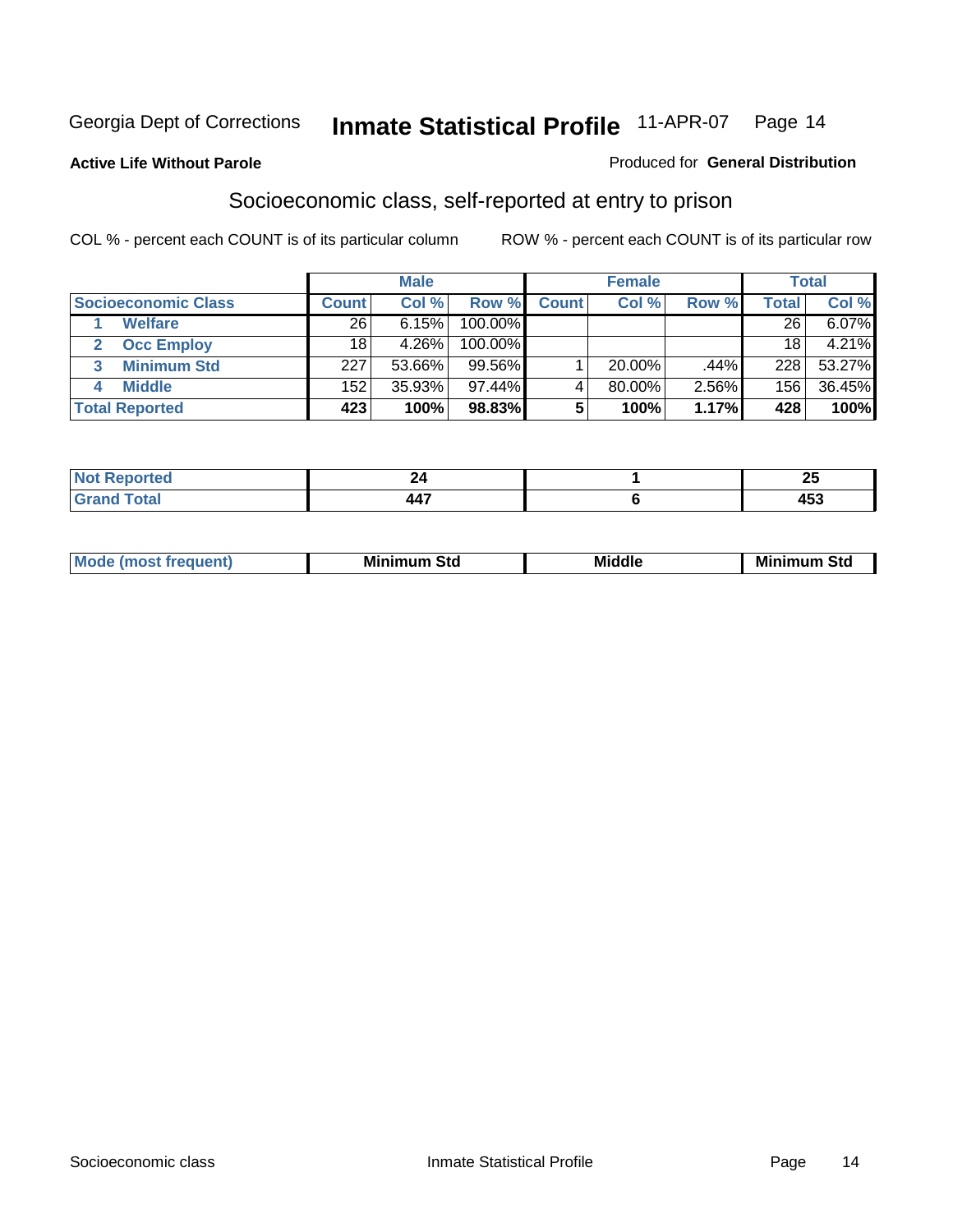**Active Life Without Parole** 

#### Produced for **General Distribution**

### Environment to age 16, self-reported at entry to prison

|                              | <b>Male</b>  |         | <b>Female</b> |              |        | <b>Total</b> |              |        |
|------------------------------|--------------|---------|---------------|--------------|--------|--------------|--------------|--------|
| <b>Environment to age 16</b> | <b>Count</b> | Col %   | Row %         | <b>Count</b> | Col %  | Row %        | <b>Total</b> | Col %  |
| <b>Rural/Farm</b>            | 8            | $.86\%$ | 100.00%       |              |        |              |              | 1.83%  |
| <b>Rural/Nfarm</b><br>2      | 20           | 4.64%   | 86.96%        | 3            | 50.00% | 13.04%       | 23           | 5.26%  |
| S.M.S.A<br>3                 | 178          | 41.30%  | 100.00%       |              |        |              | 178          | 40.73% |
| <b>Urban</b>                 | 91           | 21.11%  | $97.85\%$     |              | 33.33% | 2.15%        | 93           | 21.28% |
| <b>Small Town</b><br>5.      | 134          | 31.09%  | $99.26\%$     |              | 16.67% | .74%         | 135          | 30.89% |
| <b>Total Reported</b>        | 431          | 100%    | 98.63%        | 6            | 100%   | 1.37%        | 437          | 100%   |

| Reported<br>Not<br>$\sim$ |            |                        |
|---------------------------|------------|------------------------|
| <b>Grand Total</b>        | 447<br>--- | $\bullet$<br>. .<br>יי |

| Mc | .M<br>. . | <br>- - -- - | M |
|----|-----------|--------------|---|
|    |           |              |   |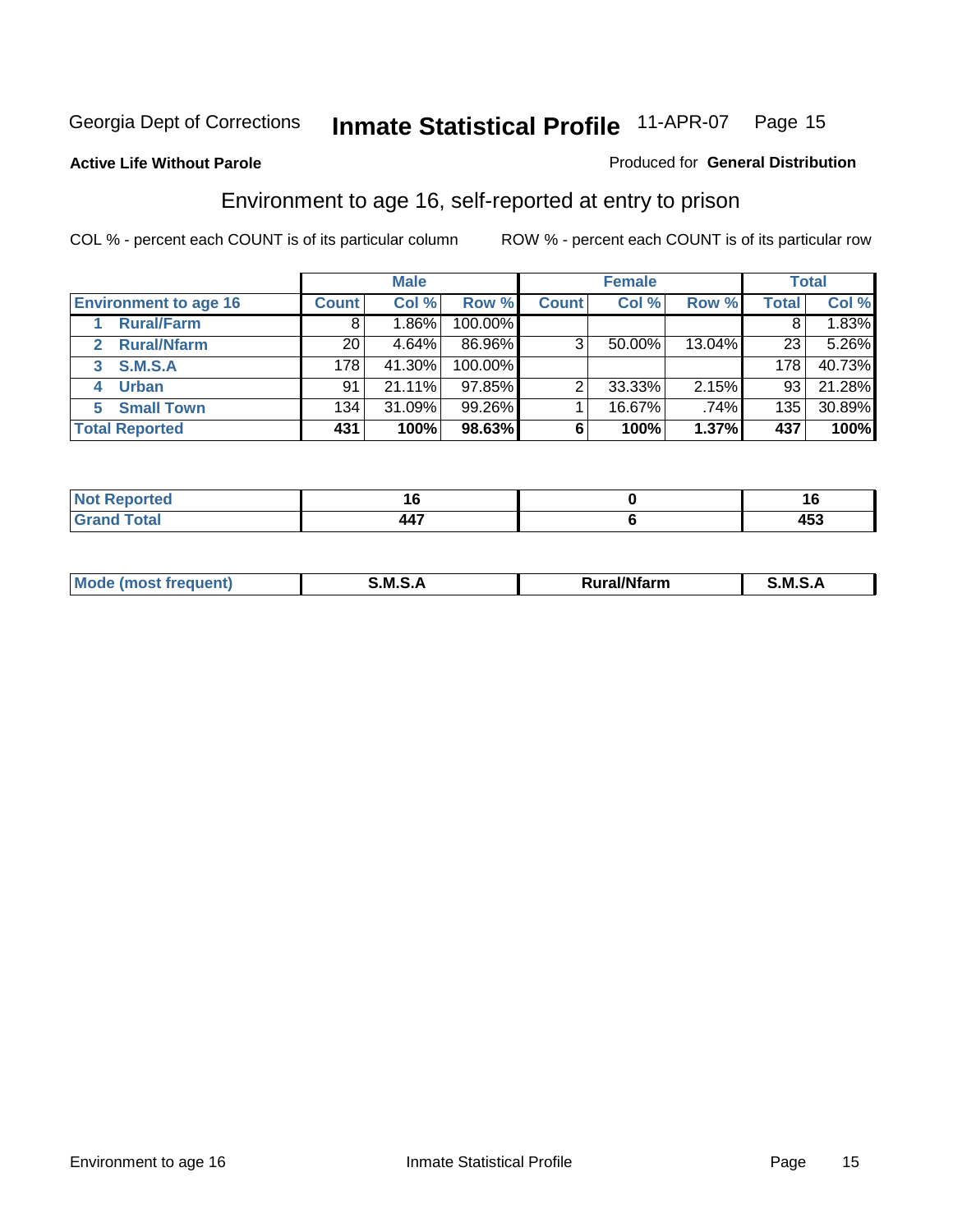Produced for **General Distribution**

#### **Active Life Without Parole**

### Guardian status to age 16, self-reported at entry to prison

|                                  |              | <b>Male</b> |           |              | <b>Female</b> |       |       | <b>Total</b> |
|----------------------------------|--------------|-------------|-----------|--------------|---------------|-------|-------|--------------|
| <b>Guardian Status To Age 16</b> | <b>Count</b> | Col %       | Row %     | <b>Count</b> | Col %         | Row % | Total | Col %        |
| 2 Father Only                    | 9            | 2.28%       | 100.00%   |              |               |       | 9     | 2.24%        |
| 3 Ftr Mtr Hd                     | 32           | 8.10%       | 100.00%   |              |               |       | 32    | 7.98%        |
| <b>4 Mother Only</b>             | 154          | 38.99%      | 99.35%    |              | 16.67%        | .65%  | 155   | 38.65%       |
| 5 Mtr Ftr Hd                     | 136          | 34.43%      | $97.14\%$ | 4            | 66.67%        | 2.86% | 140   | 34.91%       |
| <b>6 Oth Female</b>              | 14           | 3.54%       | 100.00%   |              |               |       | 14    | 3.49%        |
| <b>7 Oth Male</b>                | 3            | .76%        | 100.00%   |              |               |       | 3     | .75%         |
| 8 Step-Parnts                    | 11           | 2.78%       | 100.00%   |              |               |       | 11    | 2.74%        |
| 9 Foster Home                    | 9            | 2.28%       | 100.00%   |              |               |       | 9     | 2.24%        |
| <b>10 Grand Prnts</b>            | 27           | 6.84%       | 96.43%    |              | 16.67%        | 3.57% | 28    | 6.98%        |
| <b>Total Reported</b>            | 395          | 100%        | 98.5%     | 6            | 100%          | 1.5%  | 401   | 100%         |

| w<br>$\sim$ | ◡▵                              |
|-------------|---------------------------------|
| --          | $\overline{\phantom{a}}$<br>400 |

| <b>Mou</b> | Mother<br>Onlv | Hd<br>Mtr<br>E4w | M<br>Only<br>. |
|------------|----------------|------------------|----------------|
|            |                |                  |                |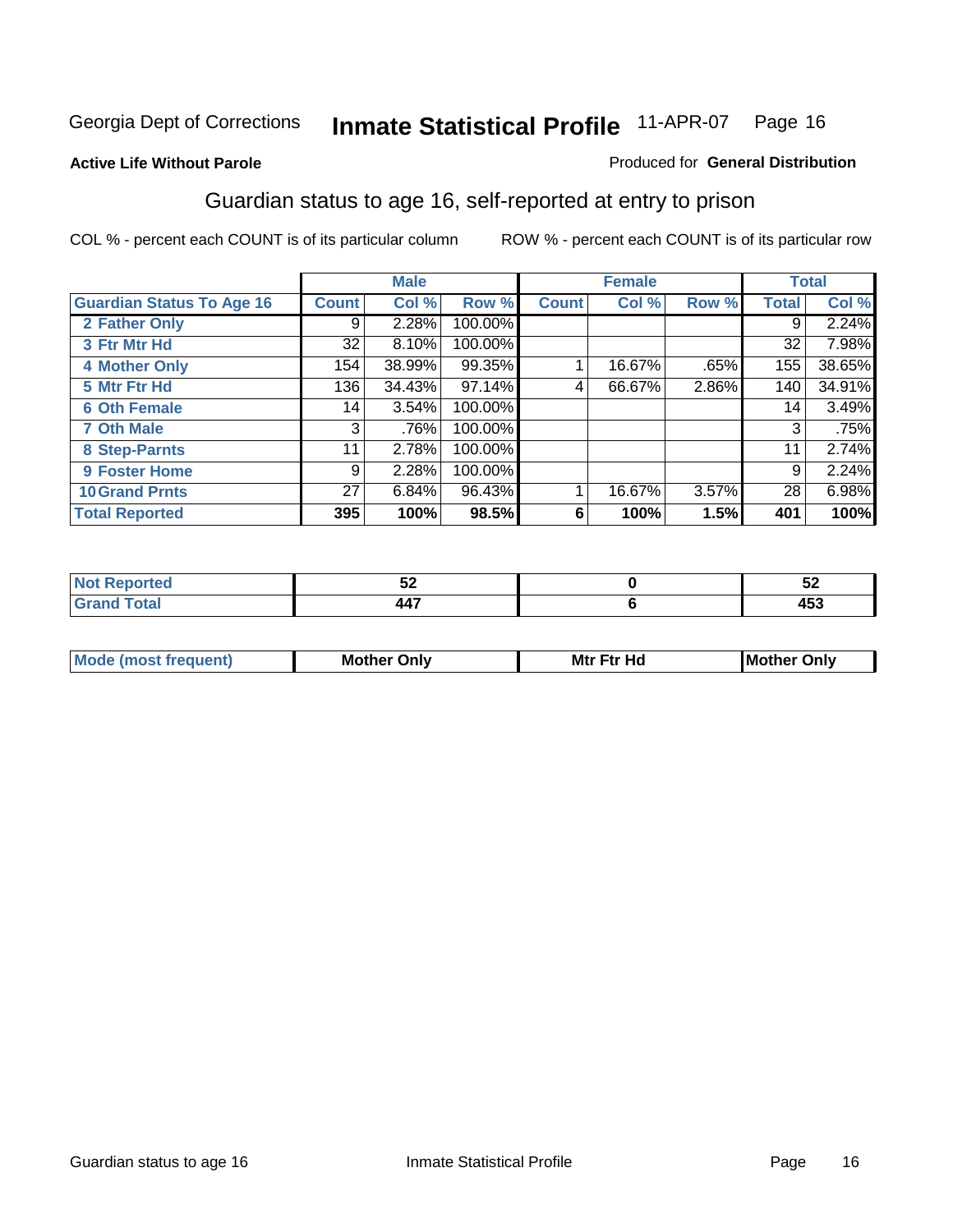#### **Active Life Without Parole**

#### Produced for **General Distribution**

### Employment status before prison, self-reported at entry to prison

|              |                          | <b>Male</b>  |        | <b>Female</b> |              |        | <b>Total</b> |              |        |
|--------------|--------------------------|--------------|--------|---------------|--------------|--------|--------------|--------------|--------|
|              | <b>Employment Status</b> | <b>Count</b> | Col %  | Row %         | <b>Count</b> | Col %  | Row %        | <b>Total</b> | Col %  |
|              | <b>Full Time</b>         | 224          | 56.71% | 98.25%        |              | 80.00% | 1.75%        | 228          | 57.00% |
| $\mathbf{2}$ | <b>Part Time</b>         | 19           | 4.81%  | 100.00%       |              |        |              | 19           | 4.75%  |
| 3            | Unempl $<$ 6m            | 41           | 10.38% | 97.62%        |              | 20.00% | 2.38%        | 42           | 10.50% |
| 4            | Unempl $> 6m$            | 64           | 16.20% | 100.00%       |              |        |              | 64           | 16.00% |
| 5            | <b>Never Workd</b>       | 28           | 7.09%  | 100.00%       |              |        |              | 28           | 7.00%  |
| 6            | <b>Student</b>           |              | .25%   | 100.00%       |              |        |              |              | .25%   |
|              | <b>Incapable</b>         | 18           | 4.56%  | 100.00%       |              |        |              | 18           | 4.50%  |
|              | <b>Total Reported</b>    | 395          | 100%   | 98.75%        | 5            | 100%   | 1.25%        | 400          | 100%   |

| тес.   | - -<br>JŁ | --<br>ູບປ             |
|--------|-----------|-----------------------|
| イーエーティ | 447       | $\overline{ }$<br>400 |

| <b>M</b> ດ | the contract of the contract of the contract of the contract of the contract of the contract of the contract of | , ull i<br>ıme | ïme<br>uı |
|------------|-----------------------------------------------------------------------------------------------------------------|----------------|-----------|
|            |                                                                                                                 |                |           |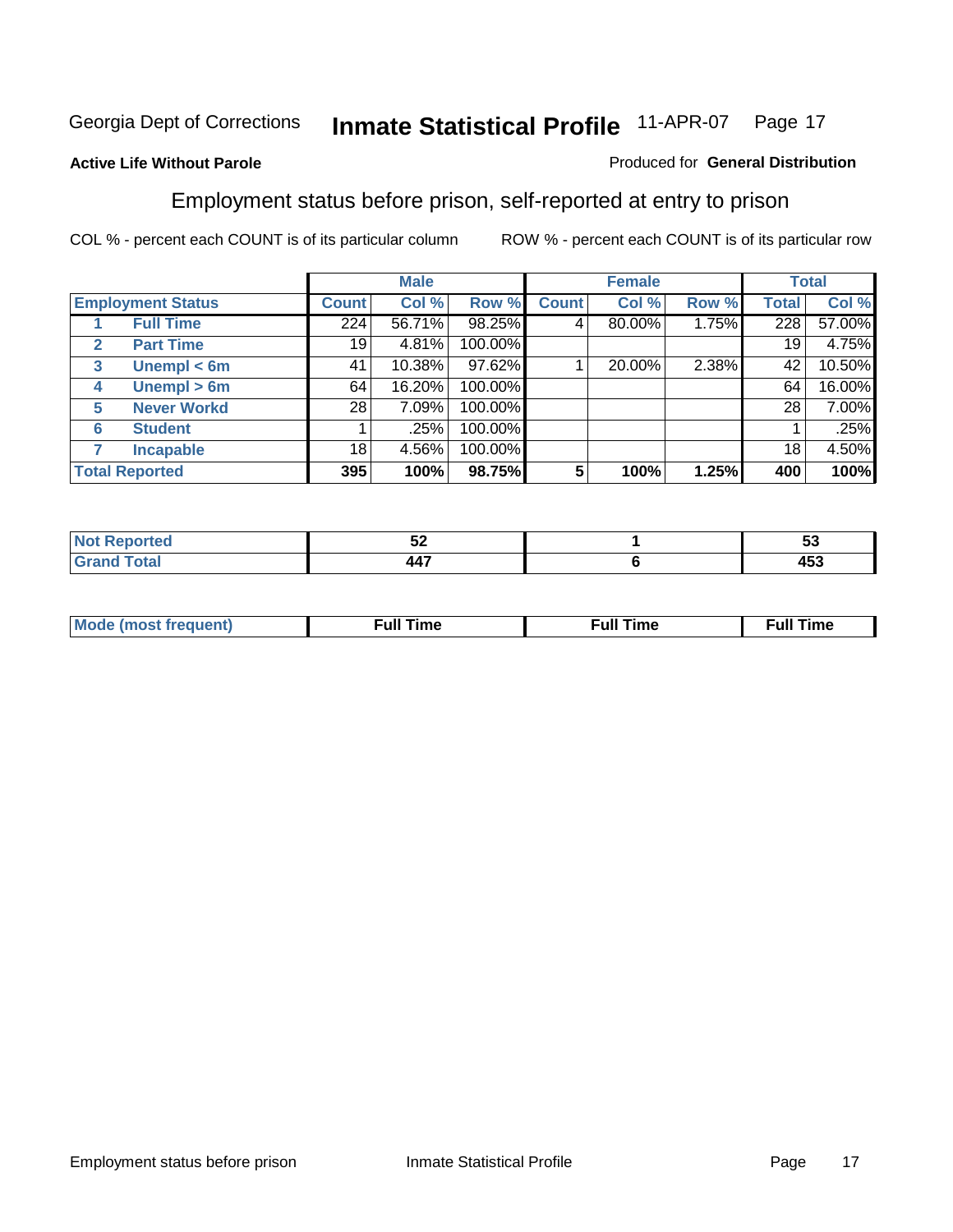#### **Active Life Without Parole**

Produced for **General Distribution**

### Age at admission

|                         |                 | <b>Male</b> |         |              | <b>Female</b> |        | <b>Total</b>    |       |
|-------------------------|-----------------|-------------|---------|--------------|---------------|--------|-----------------|-------|
| <b>Age At Admission</b> | <b>Count</b>    | Col %       | Row %   | <b>Count</b> | Col %         | Row %  | <b>Total</b>    | Col % |
| 17                      | $\overline{2}$  | 0.45%       | 100.00% |              |               |        | 2               | 0.44% |
| 18                      | $\overline{3}$  | 0.67%       | 100.00% |              |               |        | $\overline{3}$  | 0.66% |
| 19                      | $\overline{11}$ | 2.46%       | 100.00% |              |               |        | $\overline{11}$ | 2.43% |
| 20                      | 6               | 1.34%       | 85.71%  | 1            | 16.67%        | 14.29% | 7               | 1.55% |
| 21                      | $\overline{16}$ | 3.58%       | 100.00% |              |               |        | 16              | 3.53% |
| 22                      | $\overline{23}$ | 5.15%       | 100.00% |              |               |        | $\overline{23}$ | 5.08% |
| 23                      | $\overline{15}$ | 3.36%       | 100.00% |              |               |        | $\overline{15}$ | 3.31% |
| 24                      | 14              | 3.13%       | 100.00% |              |               |        | 14              | 3.09% |
| 25                      | $\overline{17}$ | 3.80%       | 94.44%  | 1            | 16.67%        | 5.56%  | 18              | 3.97% |
| 26                      | 18              | 4.03%       | 100.00% |              |               |        | 18              | 3.97% |
| 27                      | $\overline{14}$ | 3.13%       | 100.00% |              |               |        | $\overline{14}$ | 3.09% |
| 28                      | 18              | 4.03%       | 100.00% |              |               |        | 18              | 3.97% |
| 29                      | $\overline{16}$ | 3.58%       | 100.00% |              |               |        | $\overline{16}$ | 3.53% |
| 30                      | $\overline{12}$ | 2.68%       | 100.00% |              |               |        | $\overline{12}$ | 2.65% |
| 31                      | $\overline{14}$ | 3.13%       | 100.00% |              |               |        | $\overline{14}$ | 3.09% |
| 32                      | $\overline{16}$ | 3.58%       | 94.12%  | 1            | 16.67%        | 5.88%  | 17              | 3.75% |
| 33                      | $\overline{13}$ | 2.91%       | 100.00% |              |               |        | 13              | 2.87% |
| 34                      | 9               | 2.01%       | 100.00% |              |               |        | 9               | 1.99% |
| 35                      | $\overline{15}$ | 3.36%       | 100.00% |              |               |        | $\overline{15}$ | 3.31% |
| 36                      | $\overline{20}$ | 4.47%       | 100.00% |              |               |        | $\overline{20}$ | 4.42% |
| 37                      | $\overline{17}$ | 3.80%       | 100.00% |              |               |        | $\overline{17}$ | 3.75% |
| 38                      | $\overline{14}$ | 3.13%       | 100.00% |              |               |        | 14              | 3.09% |
| 39                      | $\overline{13}$ | 2.91%       | 100.00% |              |               |        | $\overline{13}$ | 2.87% |
| 40                      | 8               | 1.79%       | 100.00% |              |               |        | 8               | 1.77% |
| 41                      | $\overline{17}$ | 3.80%       | 100.00% |              |               |        | $\overline{17}$ | 3.75% |
| 42                      | $\overline{12}$ | 2.68%       | 100.00% |              |               |        | 12              | 2.65% |
| 43                      | $\overline{13}$ | 2.91%       | 100.00% |              |               |        | $\overline{13}$ | 2.87% |
| 44                      | 9               | 2.01%       | 90.00%  | 1            | 16.67%        | 10.00% | 10              | 2.21% |
| 45                      | 14              | 3.13%       | 100.00% |              |               |        | 14              | 3.09% |
| 46                      | 8               | 1.79%       | 88.89%  | 1            | 16.67%        | 11.11% | $\overline{9}$  | 1.99% |
| 47                      | 4               | 0.89%       | 100.00% |              |               |        | $\overline{4}$  | 0.88% |
| 48                      | T               | 1.57%       | 87.50%  | 1            | 16.67%        | 12.50% | 8               | 1.77% |
| 49                      | 9               | 2.01%       | 100.00% |              |               |        | 9               | 1.99% |
| 50                      | 3               | 0.67%       | 100.00% |              |               |        | $\overline{3}$  | 0.66% |
| 51                      | 3               | 0.67%       | 100.00% |              |               |        | $\overline{3}$  | 0.66% |
| 52                      | 6               | 1.34%       | 100.00% |              |               |        | 6               | 1.32% |
| 54                      | 1               | 0.22%       | 100.00% |              |               |        | 1               | 0.22% |
| 56                      | 3               | 0.67%       | 100.00% |              |               |        | $\overline{3}$  | 0.66% |
| 57                      | $\overline{3}$  | 0.67%       | 100.00% |              |               |        | $\overline{3}$  | 0.66% |
| 58                      | $\overline{2}$  | 0.45%       | 100.00% |              |               |        | $\overline{2}$  | 0.44% |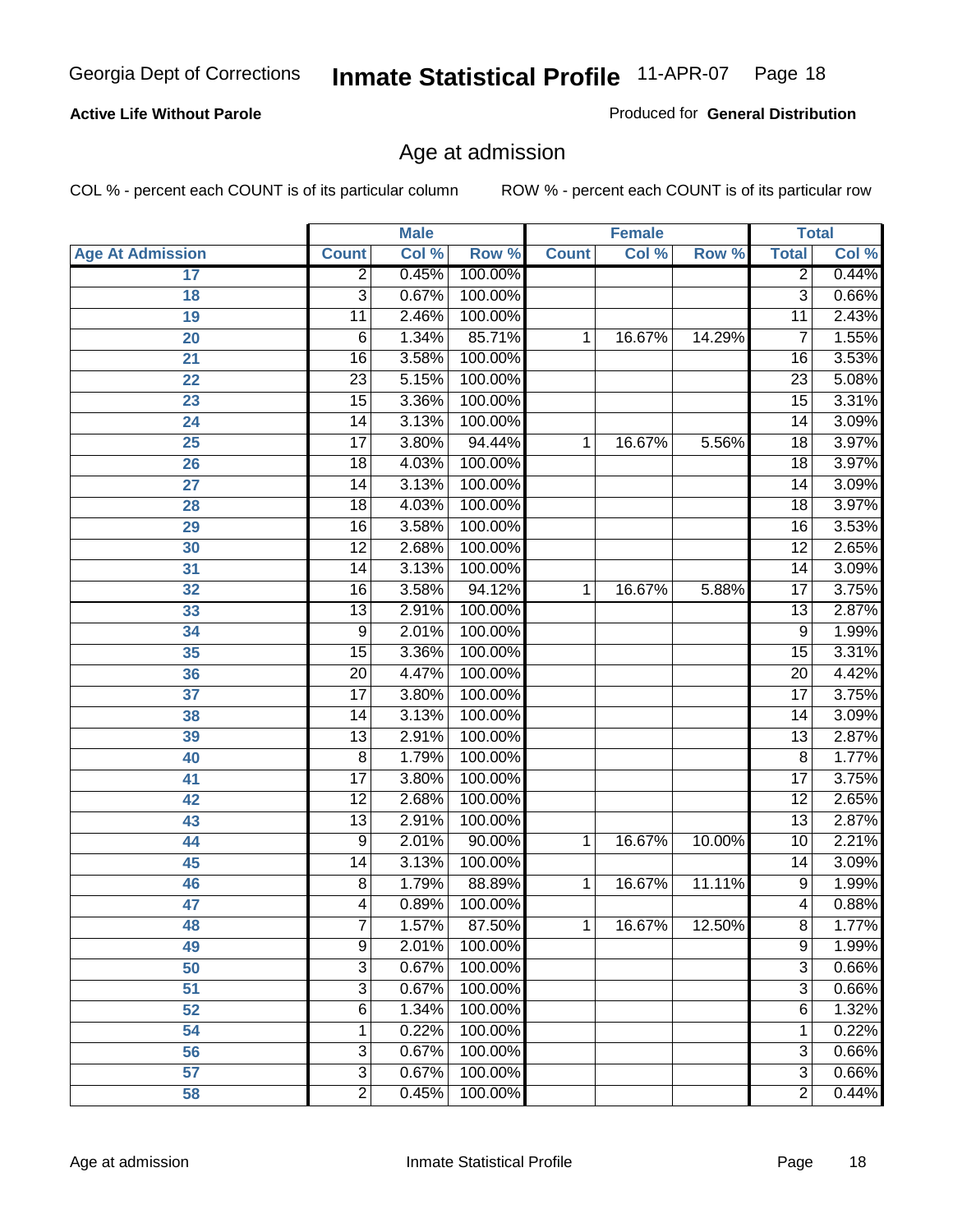#### **Active Life Without Parole**

Produced for **General Distribution**

### Age at admission

|                         |              | <b>Male</b> |         |              | <b>Female</b> |       |              | <b>Total</b> |
|-------------------------|--------------|-------------|---------|--------------|---------------|-------|--------------|--------------|
| <b>Age At Admission</b> | <b>Count</b> | Col %       | Row %   | <b>Count</b> | Col %         | Row % | <b>Total</b> | Col %        |
| 62                      |              | 0.22%       | 100.00% |              |               |       |              | 0.22%        |
| 63                      |              | 0.22%       | 100.00% |              |               |       |              | 0.22%        |
| 64                      | 3            | 0.67%       | 100.00% |              |               |       | 3            | 0.66%        |
| 65                      |              | 0.22%       | 100.00% |              |               |       |              | 0.22%        |
| 66                      |              | 0.22%       | 100.00% |              |               |       |              | 0.22%        |
| 67                      |              | 0.22%       | 100.00% |              |               |       |              | 0.22%        |
| 71                      |              | 0.22%       | 100.00% |              |               |       |              | 0.22%        |
| <b>Total Reported</b>   | 447          | 100%        | 98.68%  | 6            | 100%          | 1.32% | 453          | 100%         |

| -- | $\overline{\phantom{a}}$<br>. . |
|----|---------------------------------|

| Mean<br>(average)      | 34.19 | 35.83 | 34.21    |
|------------------------|-------|-------|----------|
| <b>Median (middle)</b> | აა    | 38    | າາ<br>ند |
| Mode (most frequent)   | ∸∸    | 25    | ົ<br>LL  |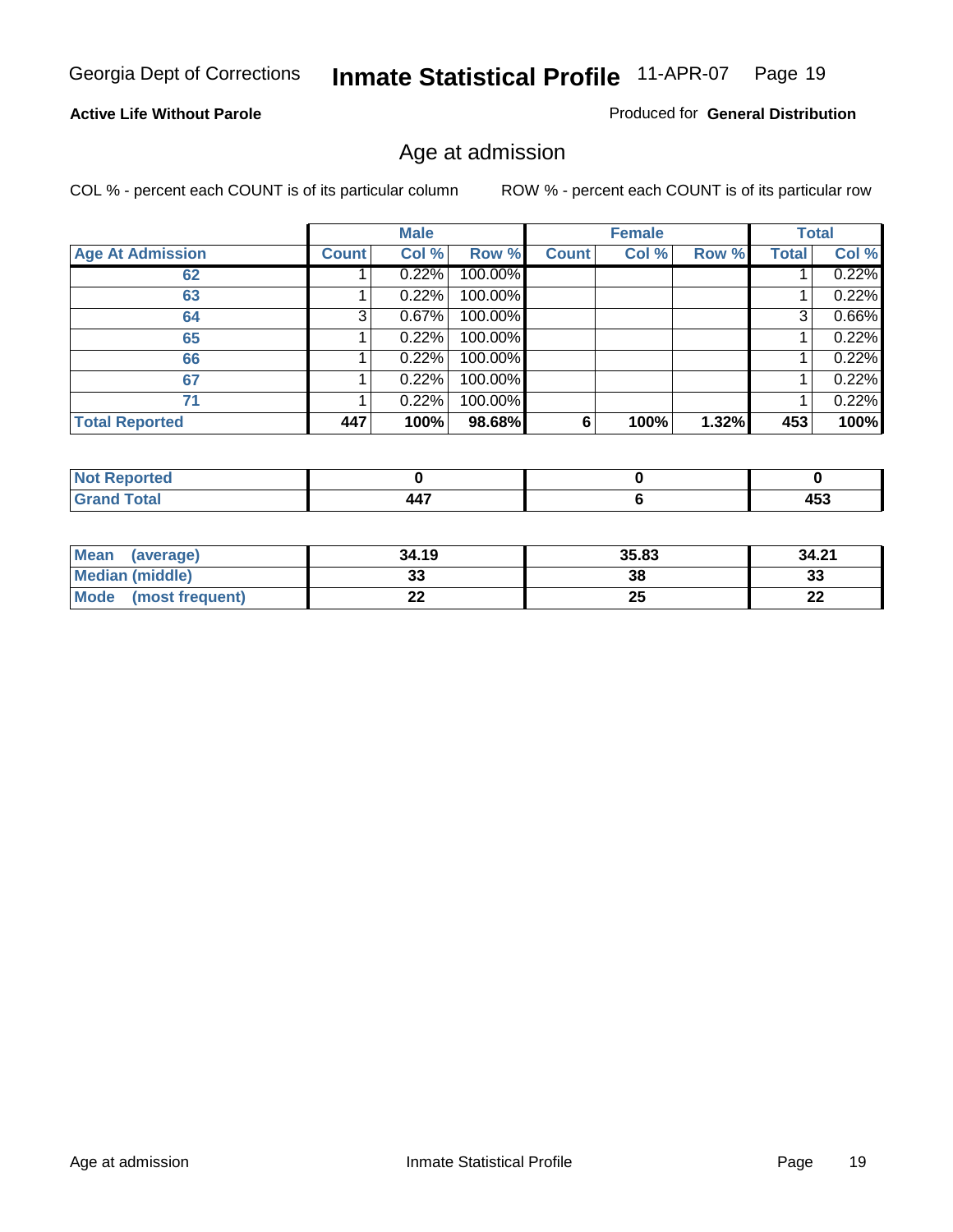#### **Active Life Without Parole**

Produced for **General Distribution**

### Age at release

|                       |              | <b>Male</b> |       |              | <b>Female</b> |       |              | Total    |
|-----------------------|--------------|-------------|-------|--------------|---------------|-------|--------------|----------|
| <b>Age At Release</b> | <b>Count</b> | Col%        | Row % | <b>Count</b> | Col %         | Row % | <b>Total</b> | $Col \%$ |
| <b>Total Reported</b> |              |             |       |              |               |       |              |          |

| <b>Still Active</b> | 447 | 453 |
|---------------------|-----|-----|
| <b>Not Reported</b> |     |     |
| <b>Grand Total</b>  | 447 | 453 |

| Mean<br>(average)      | N/A | N/A | N/A |
|------------------------|-----|-----|-----|
| <b>Median (middle)</b> | N/A | N/A | N/A |
| Mode (most frequent)   | N/A | N/A | N/A |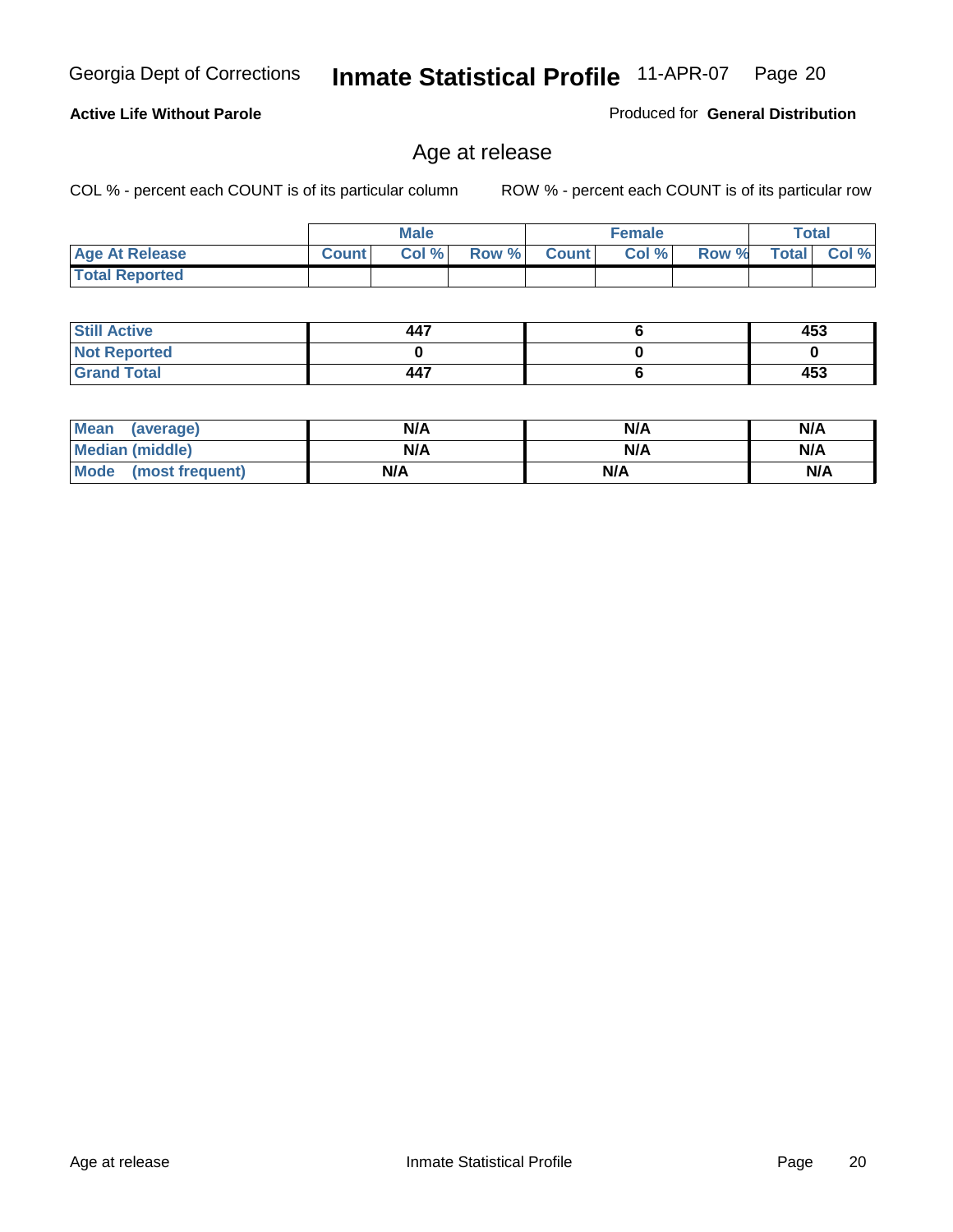#### **Active Life Without Parole**

#### Produced for **General Distribution**

### Height, measured at entry to prison

|                       |                | <b>Male</b> |         |                | <b>Female</b> |        |                 | <b>Total</b> |
|-----------------------|----------------|-------------|---------|----------------|---------------|--------|-----------------|--------------|
| <b>Height</b>         | <b>Count</b>   | Col %       | Row %   | <b>Count</b>   | Col %         | Row %  | <b>Total</b>    | Col %        |
| 5'01''                | 1              | 0.22%       | 100.00% |                |               |        | 1               | 0.22%        |
| 5'02"                 | $\overline{2}$ | 0.45%       | 100.00% |                |               |        | $\overline{2}$  | 0.44%        |
| 5'03"                 | 2              | 0.45%       | 50.00%  | $\overline{2}$ | 33.33%        | 50.00% | 4               | 0.88%        |
| 5'04"                 | 4              | 0.90%       | 80.00%  | 1              | 16.67%        | 20.00% | $\overline{5}$  | 1.11%        |
| 5'05"                 | 15             | 3.36%       | 93.75%  | 1              | 16.67%        | 6.25%  | 16              | 3.54%        |
| 5'06"                 | 29             | 6.50%       | 100.00% |                |               |        | $\overline{29}$ | 6.42%        |
| 5'07''                | 31             | 6.95%       | 96.88%  | 1              | 16.67%        | 3.13%  | 32              | 7.08%        |
| 5'08"                 | 45             | 10.09%      | 97.83%  | 1              | 16.67%        | 2.17%  | 46              | 10.18%       |
| 5'09"                 | 52             | 11.66%      | 100.00% |                |               |        | 52              | 11.50%       |
| 5'10''                | 65             | 14.57%      | 100.00% |                |               |        | 65              | 14.38%       |
| 5'11''                | 60             | 13.45%      | 100.00% |                |               |        | 60              | 13.27%       |
| 6'00''                | 51             | 11.43%      | 100.00% |                |               |        | 51              | 11.28%       |
| 6'01''                | 35             | 7.85%       | 100.00% |                |               |        | 35              | 7.74%        |
| 6'02"                 | 21             | 4.71%       | 100.00% |                |               |        | 21              | 4.65%        |
| 6'03"                 | 16             | 3.59%       | 100.00% |                |               |        | 16              | 3.54%        |
| 6'04"                 | 11             | 2.47%       | 100.00% |                |               |        | 11              | 2.43%        |
| 6'05"                 | 4              | 0.90%       | 100.00% |                |               |        | 4               | 0.88%        |
| 6'06"                 | $\overline{2}$ | 0.45%       | 100.00% |                |               |        | $\overline{2}$  | 0.44%        |
| <b>Total Reported</b> | 446            | 100%        | 98.67%  | 6              | 100%          | 1.33%  | 452             | 100%         |

| τeα<br>. |                          |     |
|----------|--------------------------|-----|
| -4-      | $\overline{\phantom{a}}$ | .   |
| -        | 77.                      | 4JJ |
| _____    |                          | __  |

| Mean<br>(average)              | 5'10" | 5'05" | 5'10"  |
|--------------------------------|-------|-------|--------|
| Median (middle)                | 5'10" |       | 5'10'' |
| <b>Mode</b><br>(most frequent) | 5'10" | 5'03" | 5'10'' |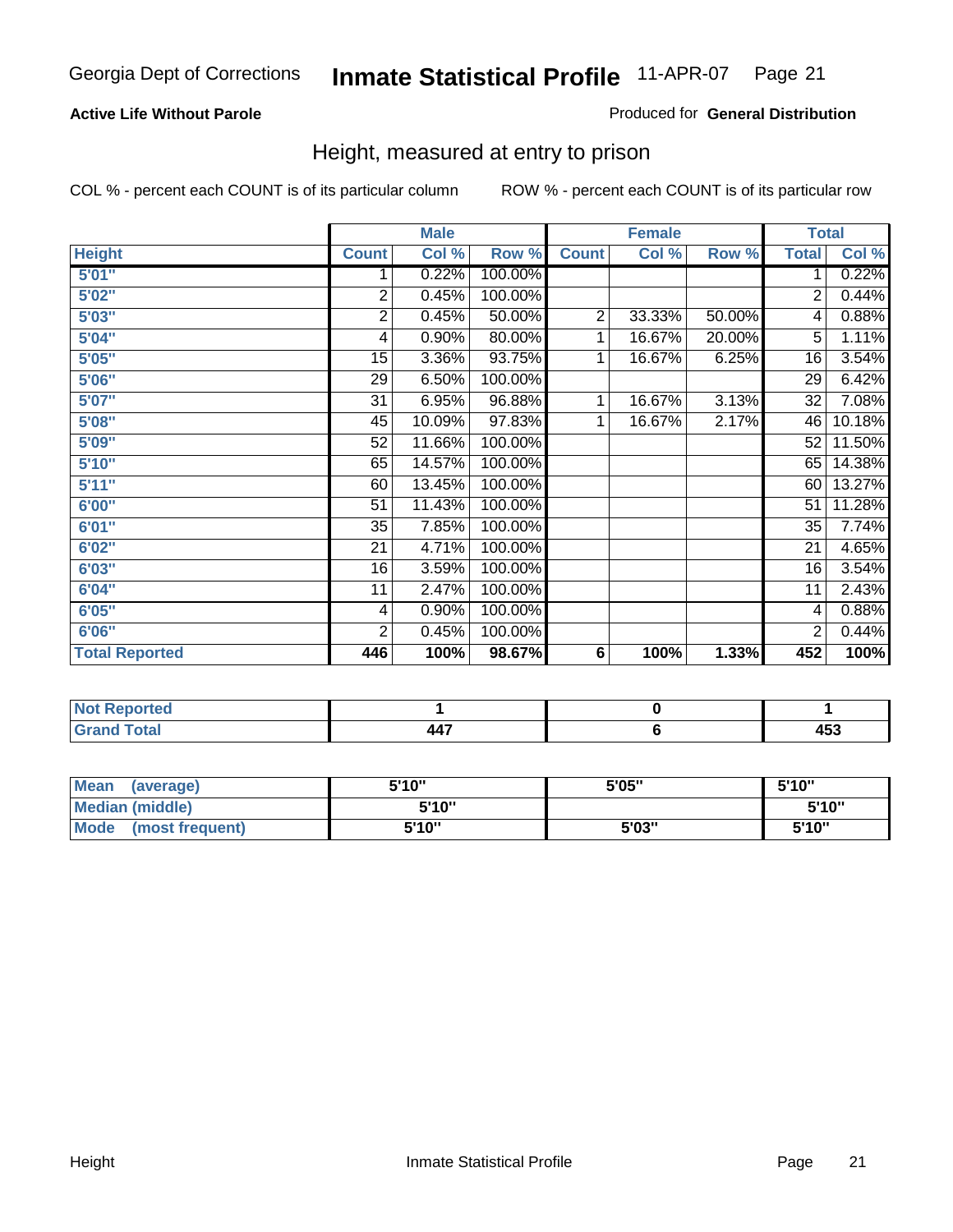#### **Active Life Without Parole**

#### Produced for **General Distribution**

### Weight, measured at entry to prison

|                       |                 | <b>Male</b> |         |              | <b>Female</b> |         |                 | <b>Total</b> |
|-----------------------|-----------------|-------------|---------|--------------|---------------|---------|-----------------|--------------|
| <b>Weight</b>         | <b>Count</b>    | Col %       | Row %   | <b>Count</b> | Col %         | Row %   | <b>Total</b>    | Col %        |
| 110 - 119 pounds      |                 |             |         | 1            | 16.67%        | 100.00% | 1.              | 0.22%        |
| 120 - 129 pounds      | $\overline{3}$  | 0.67%       | 75.00%  | 1            | 16.67%        | 25.00%  | 4               | 0.88%        |
| 130 - 139 pounds      | 12              | 2.69%       | 100.00% |              |               |         | 12              | 2.65%        |
| 140 - 149 pounds      | 28              | 6.28%       | 100.00% |              |               |         | $\overline{28}$ | 6.19%        |
| 150 - 159 pounds      | 31              | 6.95%       | 96.88%  | 1            | 16.67%        | 3.13%   | $\overline{32}$ | 7.08%        |
| 160 - 169 pounds      | 66              | 14.80%      | 97.06%  | 2            | 33.33%        | 2.94%   | 68              | 15.04%       |
| 170 - 179 pounds      | 54              | 12.11%      | 98.18%  | 1            | 16.67%        | 1.82%   | 55              | 12.17%       |
| 180 - 189 pounds      | 63              | 14.13%      | 100.00% |              |               |         | 63              | 13.94%       |
| 190 - 199 pounds      | 51              | 11.43%      | 100.00% |              |               |         | 51              | 11.28%       |
| 200 - 209 pounds      | 28              | 6.28%       | 100.00% |              |               |         | 28              | 6.19%        |
| 210 - 219 pounds      | $\overline{32}$ | 7.17%       | 100.00% |              |               |         | $\overline{32}$ | 7.08%        |
| 220 - 229 pounds      | $\overline{26}$ | 5.83%       | 100.00% |              |               |         | $\overline{26}$ | 5.75%        |
| 230 - 239 pounds      | $\overline{21}$ | 4.71%       | 100.00% |              |               |         | 21              | 4.65%        |
| 240 - 249 pounds      | 7               | 1.57%       | 100.00% |              |               |         | $\overline{7}$  | 1.55%        |
| 250 - 259 pounds      | 7               | 1.57%       | 100.00% |              |               |         | $\overline{7}$  | 1.55%        |
| 260 - 269 pounds      | 6               | 1.35%       | 100.00% |              |               |         | 6               | 1.33%        |
| 270 - 279 pounds      | 4               | 0.90%       | 100.00% |              |               |         | 4               | 0.88%        |
| 280 - 289 pounds      | 3               | 0.67%       | 100.00% |              |               |         | $\overline{3}$  | 0.66%        |
| 290 - 299 pounds      | $\overline{2}$  | 0.45%       | 100.00% |              |               |         | $\overline{2}$  | 0.44%        |
| 310 - 319 pounds      | 1               | 0.22%       | 100.00% |              |               |         | 1               | 0.22%        |
| 400 pounds and over   | 1               | 0.22%       | 100.00% |              |               |         | 1               | 0.22%        |
| <b>Total Reported</b> | 446             | 100%        | 98.67%  | 6            | 100%          | 1.33%   | 452             | 100%         |

| N0<br>prteol        |    |                     |
|---------------------|----|---------------------|
| 'otal<br>_<br>_____ | -- | $45^{\circ}$<br>-93 |

| Mean<br>(average)       | 189 | 149   | 188   |
|-------------------------|-----|-------|-------|
| Median (middle)         | 185 | 159.5 | 184.5 |
| Mode<br>(most frequent) | 170 | 123   | 170   |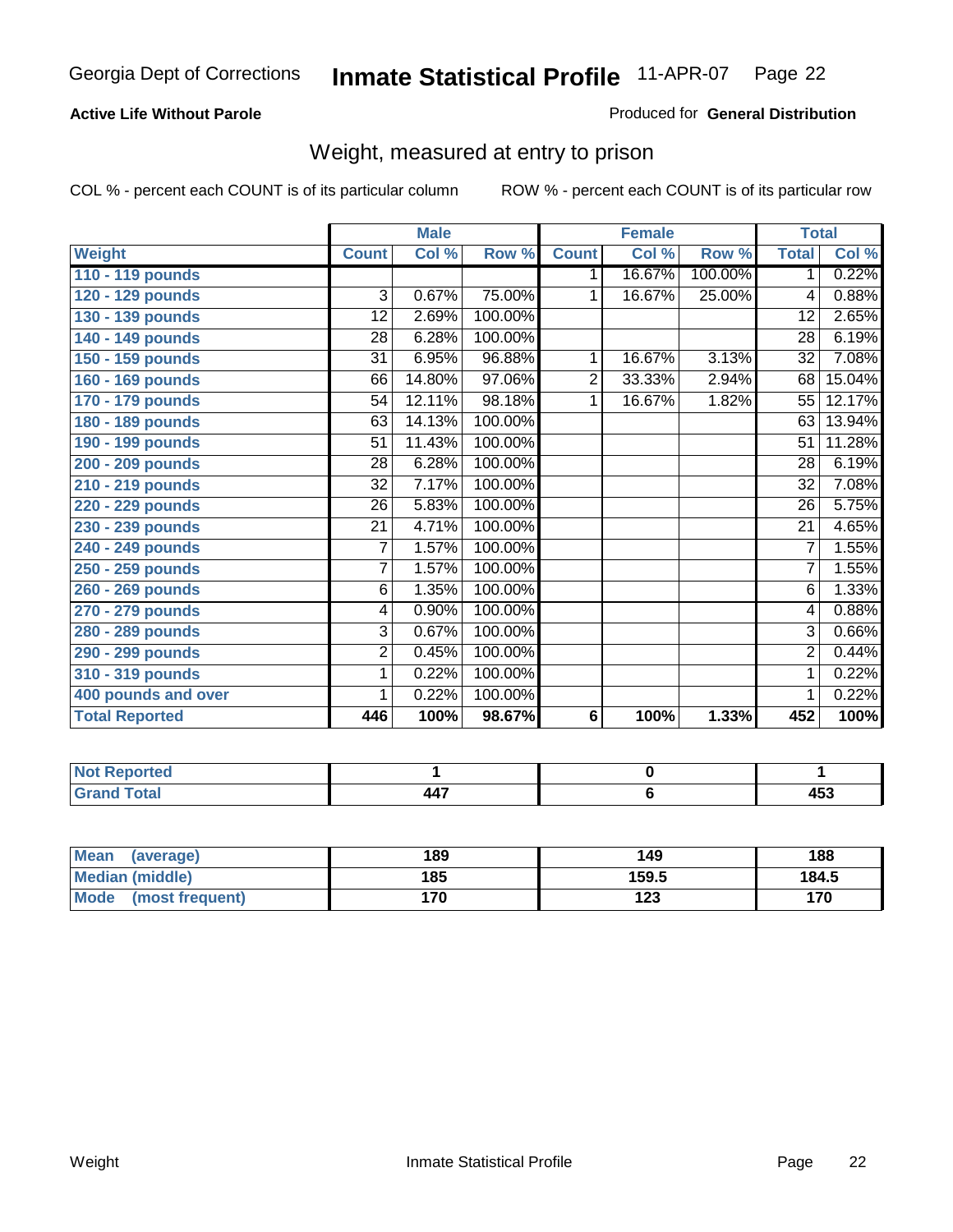**Active Life Without Parole** 

Produced for **General Distribution**

### Military service

|                       |              | <b>Male</b> |                    |   | <b>Female</b> |       |       | <b>Total</b> |
|-----------------------|--------------|-------------|--------------------|---|---------------|-------|-------|--------------|
| <b>Race Group</b>     | <b>Count</b> | Col %       | <b>Row % Count</b> |   | Col %         | Row % | Total | Col %        |
| <b>Air Force</b>      | 5            | 1.71%       | 100.00%            |   |               |       |       | 1.68%        |
| <b>Army</b>           | 30           | 10.27%      | 100.00%            |   |               |       | 30    | 10.07%       |
| <b>Navy</b><br>3      |              | 1.03%       | 100.00%            |   |               |       |       | 1.01%        |
| <b>Marines</b><br>4   | 3            | 1.03%       | 100.00%            |   |               |       | 3     | 1.01%        |
| 96 None               | 251          | 85.96%      | 97.67%             | 6 | 100.00%       | 2.33% | 257   | 86.24%       |
| <b>Total Reported</b> | 292          | 100%        | 97.99%             | 6 | 100%          | 2.01% | 298   | 100%         |

| المحامد المحارب<br>тео | 4 E E<br>טטו<br>__               | 1 F.F<br>טטו<br>__ |
|------------------------|----------------------------------|--------------------|
| Cotot                  | $\overline{\phantom{a}}$<br>-44. | 1 P A<br>400       |

| M<br><b>INUIL</b><br>.<br>. |
|-----------------------------|
|-----------------------------|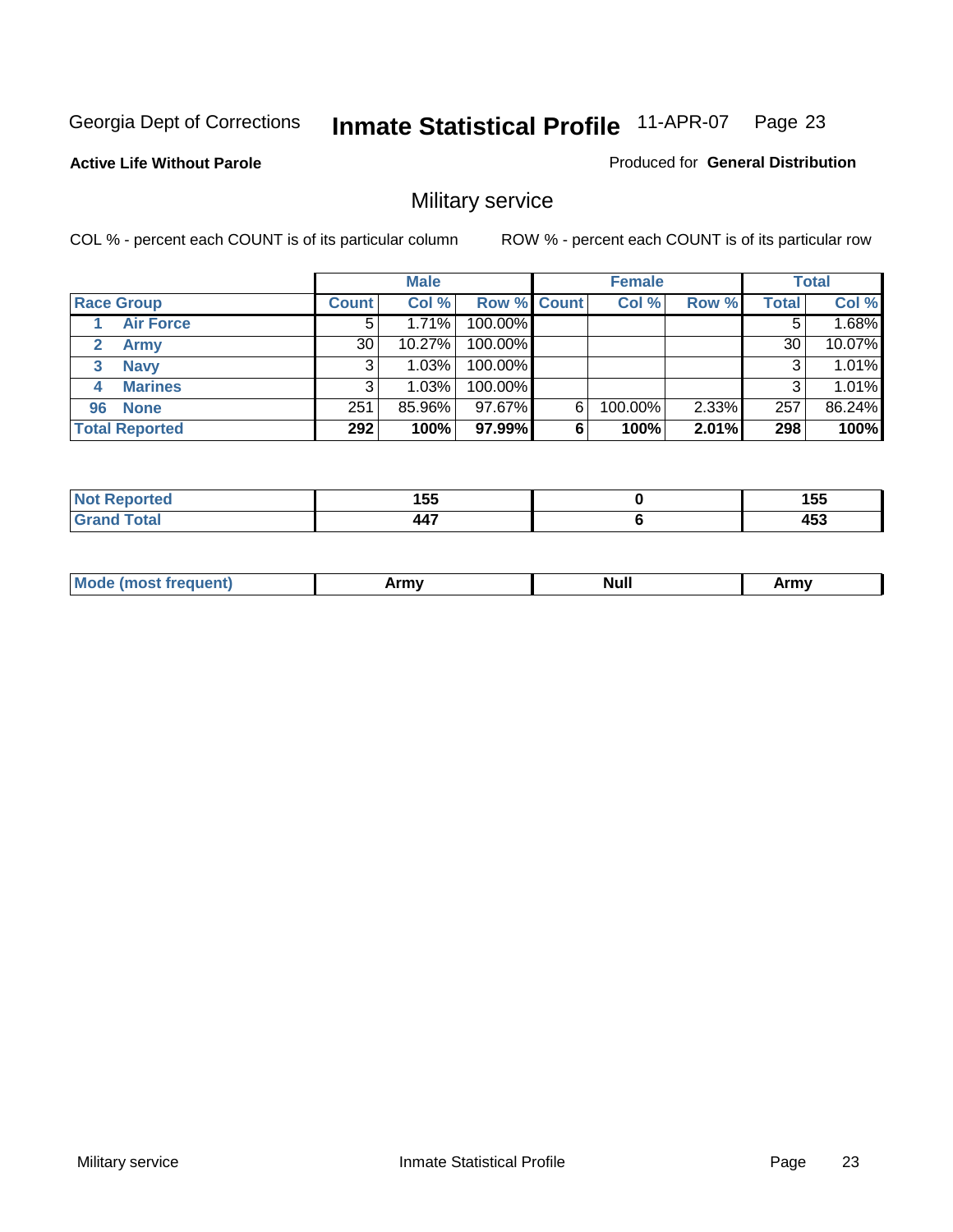#### **Active Life Without Parole**

#### Produced for **General Distribution**

### Type of admission to prison

|    |                             |              | <b>Male</b> |                    |   | <b>Female</b> |       |              | <b>Total</b> |
|----|-----------------------------|--------------|-------------|--------------------|---|---------------|-------|--------------|--------------|
|    | <b>Type of Admission</b>    | <b>Count</b> | Col %       | <b>Row % Count</b> |   | Col %         | Row % | <b>Total</b> | Col %        |
|    | <b>Committed From Court</b> | 120          | 26.85%      | 97.56%             | 3 | 50.00%        | 2.44% | 123          | 27.15%       |
| 3  | <b>Parole Rev/New Sent</b>  | 34           | 7.61%       | 100.00%            |   |               |       | 34           | 7.51%        |
| 4  | <b>Par Rev/No New Sent</b>  |              | 1.57%       | 100.00%            |   |               |       |              | 1.55%        |
| 6  | <b>Prob Viol/Partial</b>    | 3            | .67%        | 100.00%            |   |               |       |              | .66%         |
| 9  | <b>Prob Rev/Remainder</b>   | 11           | 2.46%       | 100.00%            |   |               |       | 11           | 2.43%        |
| 10 | <b>New Sent/Par Rev Pnd</b> |              | .22%        | 100.00%            |   |               |       |              | .22%         |
| 11 | <b>Life W/O Parole</b>      | 270          | 60.40%      | 98.90%             | 3 | 50.00%        | 1.10% | 273          | 60.26%       |
| 30 | <b>Par Rev/Rsn Unknown</b>  |              | .22%        | 100.00%            |   |               |       |              | .22%         |
|    | <b>Total Reported</b>       | 447          | 100%        | 98.68%             | 6 | 100%          | 1.32% | 453          | 100%         |

| <b>eported</b><br>וחשו                           |               |                                 |
|--------------------------------------------------|---------------|---------------------------------|
| <b>Total</b><br>C-rs<br>$\sim$ . $\sim$ . $\sim$ | $\rightarrow$ | $\overline{\phantom{a}}$<br>433 |

| <b>Mode (most frequent)</b> | <b>W/O Par</b> | <b>Court Cmmt</b> | M/O Par |
|-----------------------------|----------------|-------------------|---------|
|                             |                |                   |         |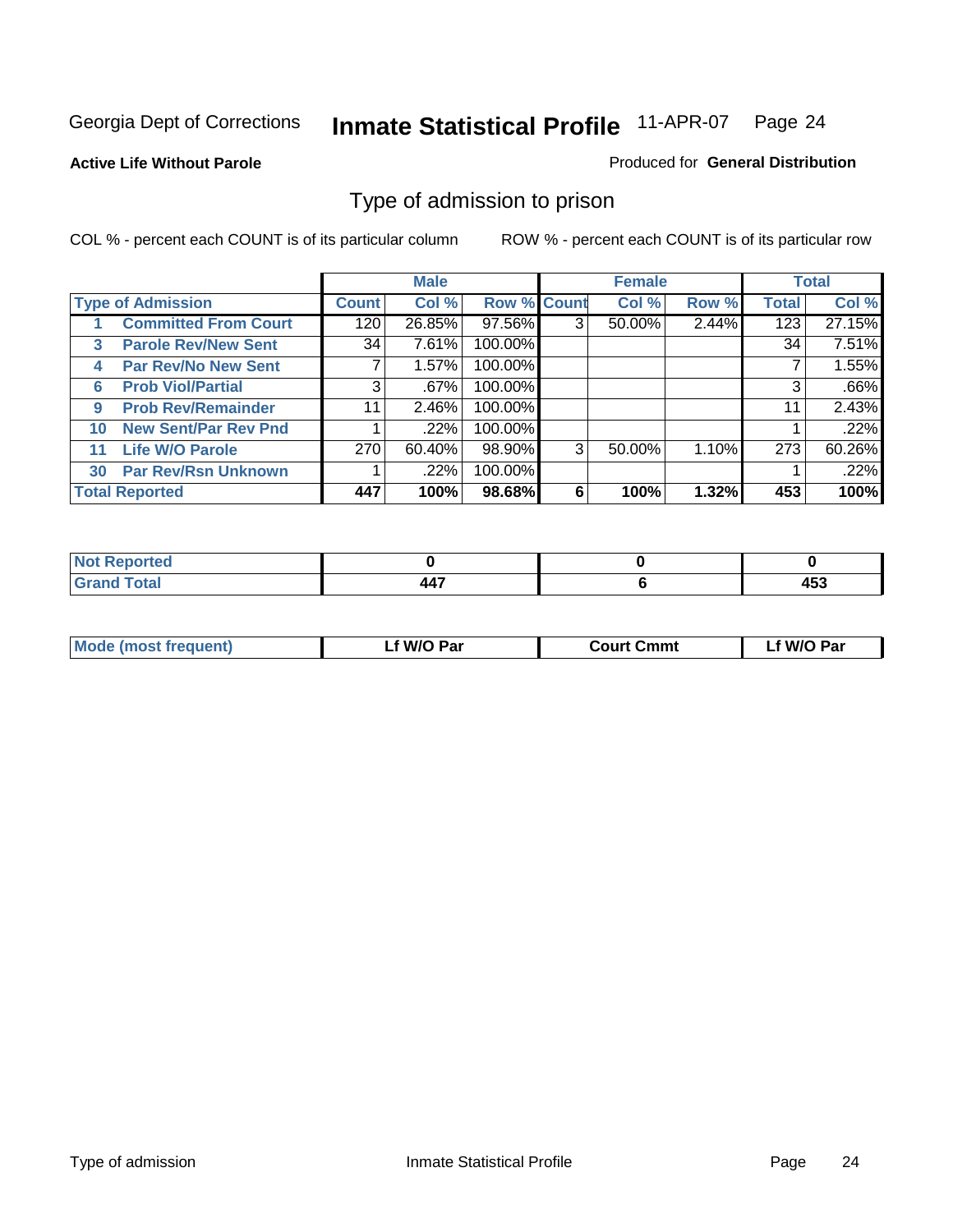**Active Life Without Parole** 

Produced for **General Distribution**

### Current / last security status

|                        |              | <b>Male</b> |                    |   | <b>Female</b> |          |       | <b>Total</b> |
|------------------------|--------------|-------------|--------------------|---|---------------|----------|-------|--------------|
| <b>Security Status</b> | <b>Count</b> | Col %       | <b>Row % Count</b> |   | Col %         | Row %    | Total | Col %        |
| 3 Minimum              | 3            | .68%        | 100.00%            |   | .00%          |          | 3     | $.67\%$      |
| 4 Medium               | 41           | 9.26%       | $100.00\%$         |   | .00%          |          | 41    | 9.13%        |
| 5 Close                | 379          | 85.55%      | 98.44%             | 6 | 100.00%       | $1.56\%$ | 385   | 85.75%       |
| 6 Maximum              | 20           | 4.51%       | 100.00%            |   | .00%          |          | 20    | 4.45%        |
| <b>Total Reported</b>  | 443          | 100%        | 98.66%             | 6 | 100%          | 1.34%    | 449   | 100%         |

| <b>Still being diagnosed</b> |     |     |
|------------------------------|-----|-----|
| <b>Not Reported</b>          |     |     |
| <b>Grand Total</b>           | 447 | 453 |

|  | Mo<br>frequent)<br>ww | Close<br>. | ∵lose<br>. | <b>OSE</b><br>. |
|--|-----------------------|------------|------------|-----------------|
|--|-----------------------|------------|------------|-----------------|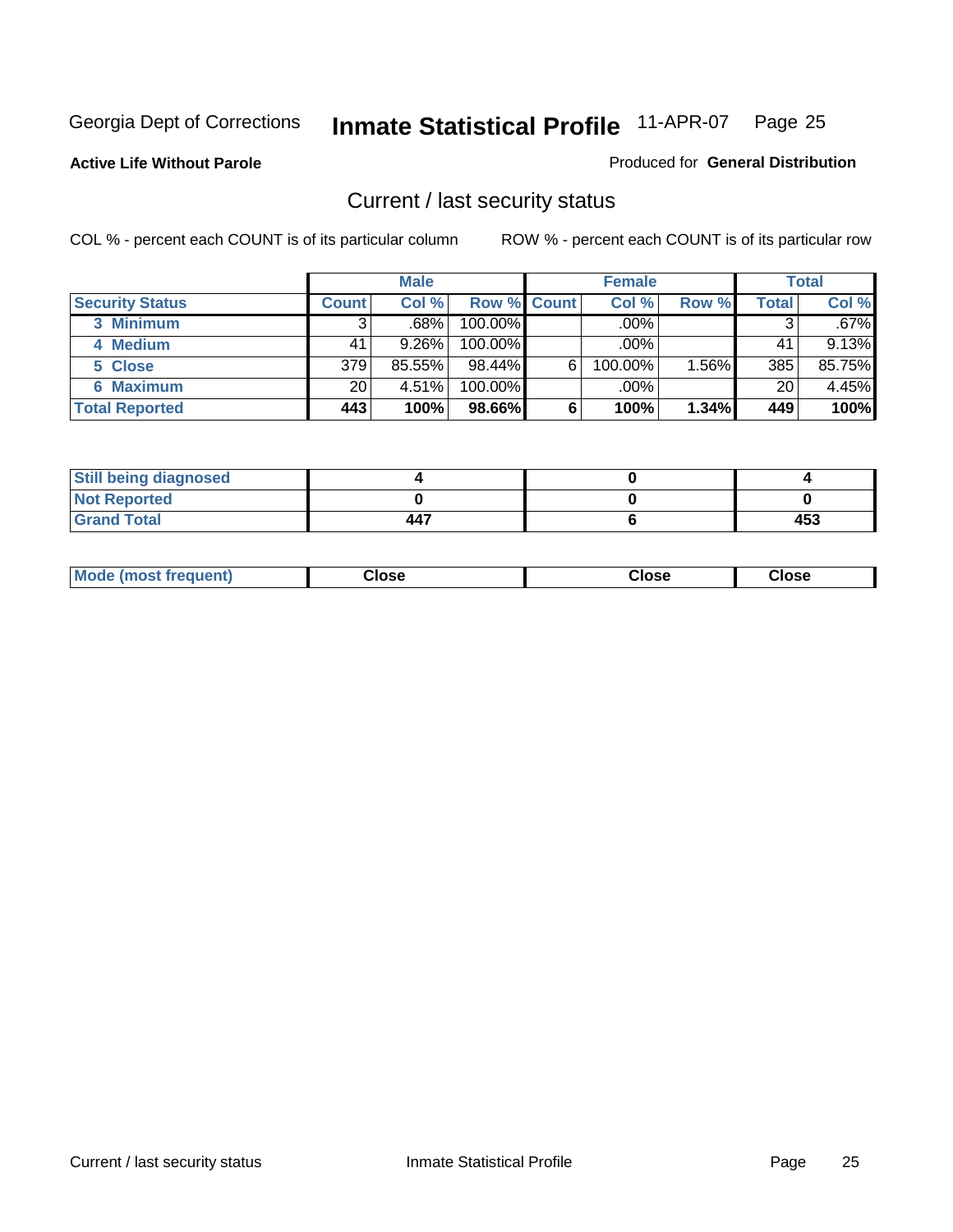**Active Life Without Parole** 

Produced for **General Distribution**

### Current / last type of institution

|                            |              | <b>Male</b> |                    |    | <b>Female</b> |          |         | Total   |
|----------------------------|--------------|-------------|--------------------|----|---------------|----------|---------|---------|
| <b>Type of Institution</b> | <b>Count</b> | Col%        | <b>Row % Count</b> |    | Col%          | Row %    | Total i | Col %   |
| <b>State Prison</b>        | 447          | 100.00%」    | 98.68%             | 61 | $100.00\%$    | $1.32\%$ | 4531    | 100.00% |
| <b>Total Reported</b>      | 447          | 100%        | 98.68%             |    | $100\%$       | $1.32\%$ | 453     | 100%    |

| <b>rted</b><br>. |                  |                |
|------------------|------------------|----------------|
| $\sim$           | --<br>$\sqrt{2}$ | .<br>−∪<br>- - |

|  | <b>Mode (most frequent)</b> | State Prison | <b>State Prison</b> | <b>State Prison</b> |
|--|-----------------------------|--------------|---------------------|---------------------|
|--|-----------------------------|--------------|---------------------|---------------------|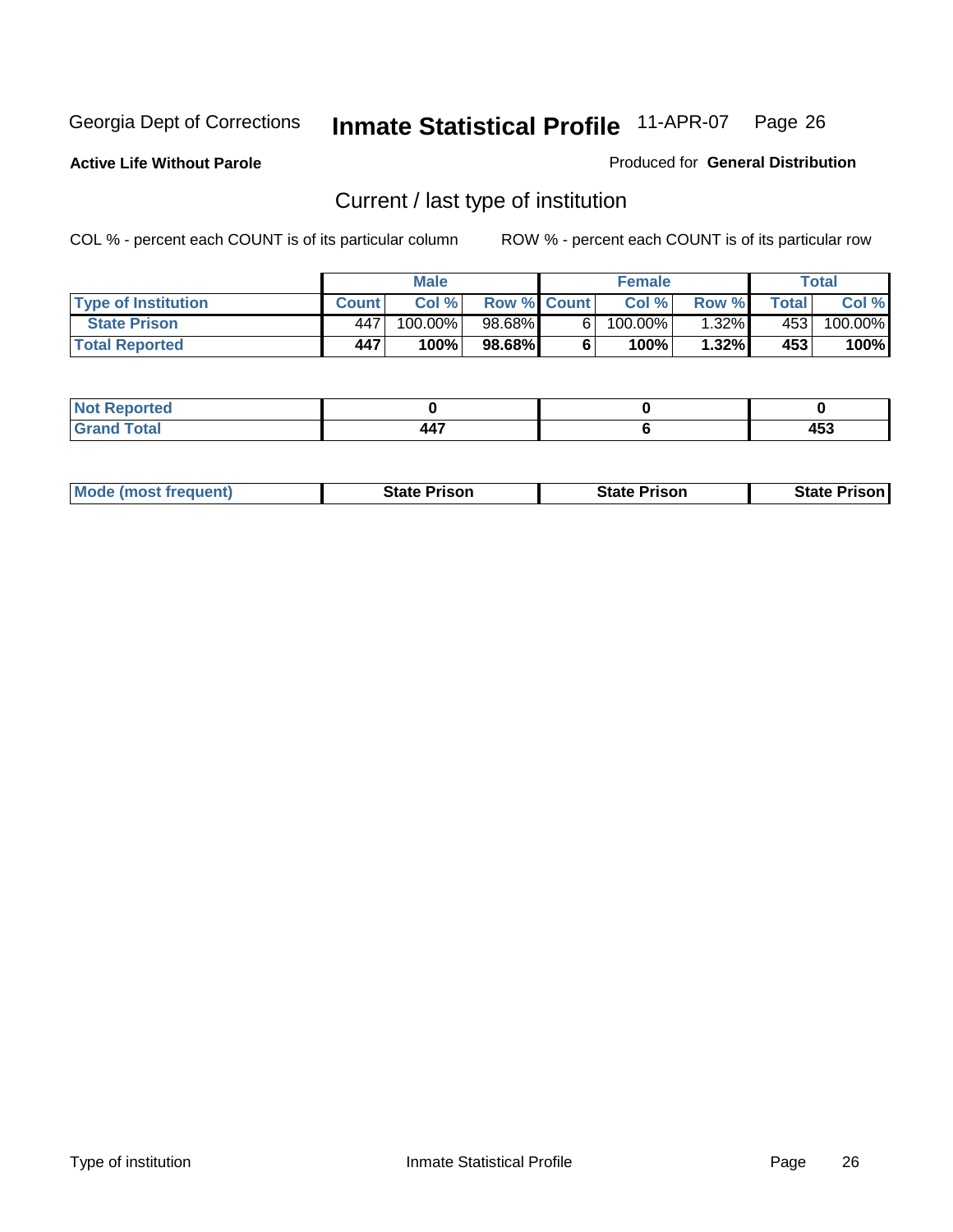**Active Life Without Parole** 

Produced for **General Distribution**

### Institution type - transitional centers

|                                                | Male  |                    | <b>Female</b> |             | <b>Total</b> |
|------------------------------------------------|-------|--------------------|---------------|-------------|--------------|
| <b>Institution Type - Trans. Centers Count</b> | Col % | <b>Row % Count</b> | Col %         | Row % Total | Col %        |
| <b>Total Reported</b>                          |       |                    |               |             |              |

| rtea<br>20 NGL 2<br>  |  |  |
|-----------------------|--|--|
| into!<br>---<br>_____ |  |  |

| Mode (most frequent) | <b>Null</b> | <b>Null</b> | <b>Null</b> |
|----------------------|-------------|-------------|-------------|
|                      |             |             |             |
|                      |             |             |             |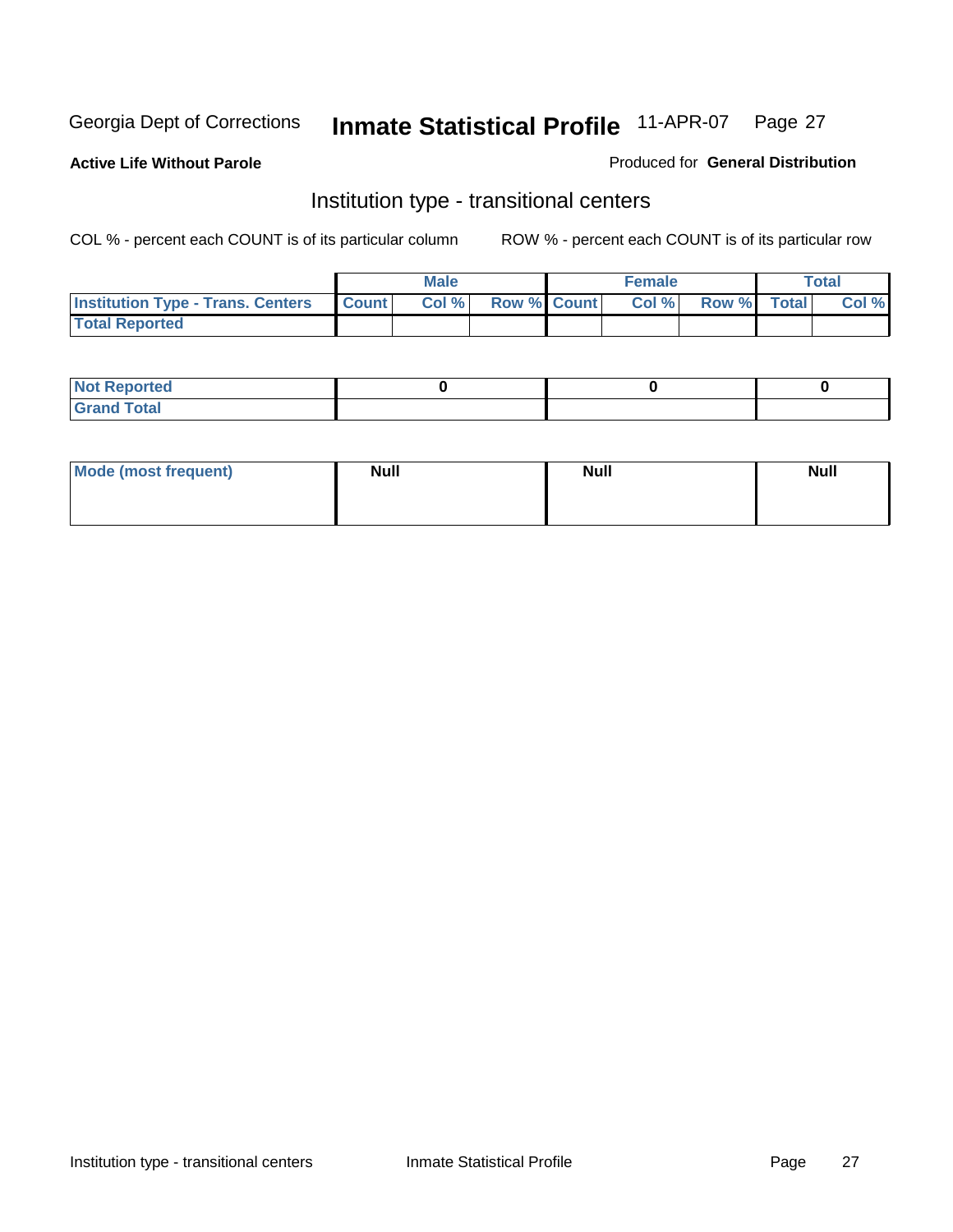**Active Life Without Parole** 

Produced for **General Distribution**

### Institution type - mental hospitals

|                                                    | Male |                    | <b>Female</b> |                    | <b>Total</b> |
|----------------------------------------------------|------|--------------------|---------------|--------------------|--------------|
| <b>Institution Type - Mental Hospitals Count  </b> | Col% | <b>Row % Count</b> | Col%          | <b>Row % Total</b> | Col %        |
| <b>Total Reported</b>                              |      |                    |               |                    |              |

| <b>Not Reported</b> |  |  |
|---------------------|--|--|
| <b>Fotal</b><br>Cro |  |  |

| Mode (most frequent) | <b>Null</b> | <b>Null</b> | <b>Null</b> |
|----------------------|-------------|-------------|-------------|
|                      |             |             |             |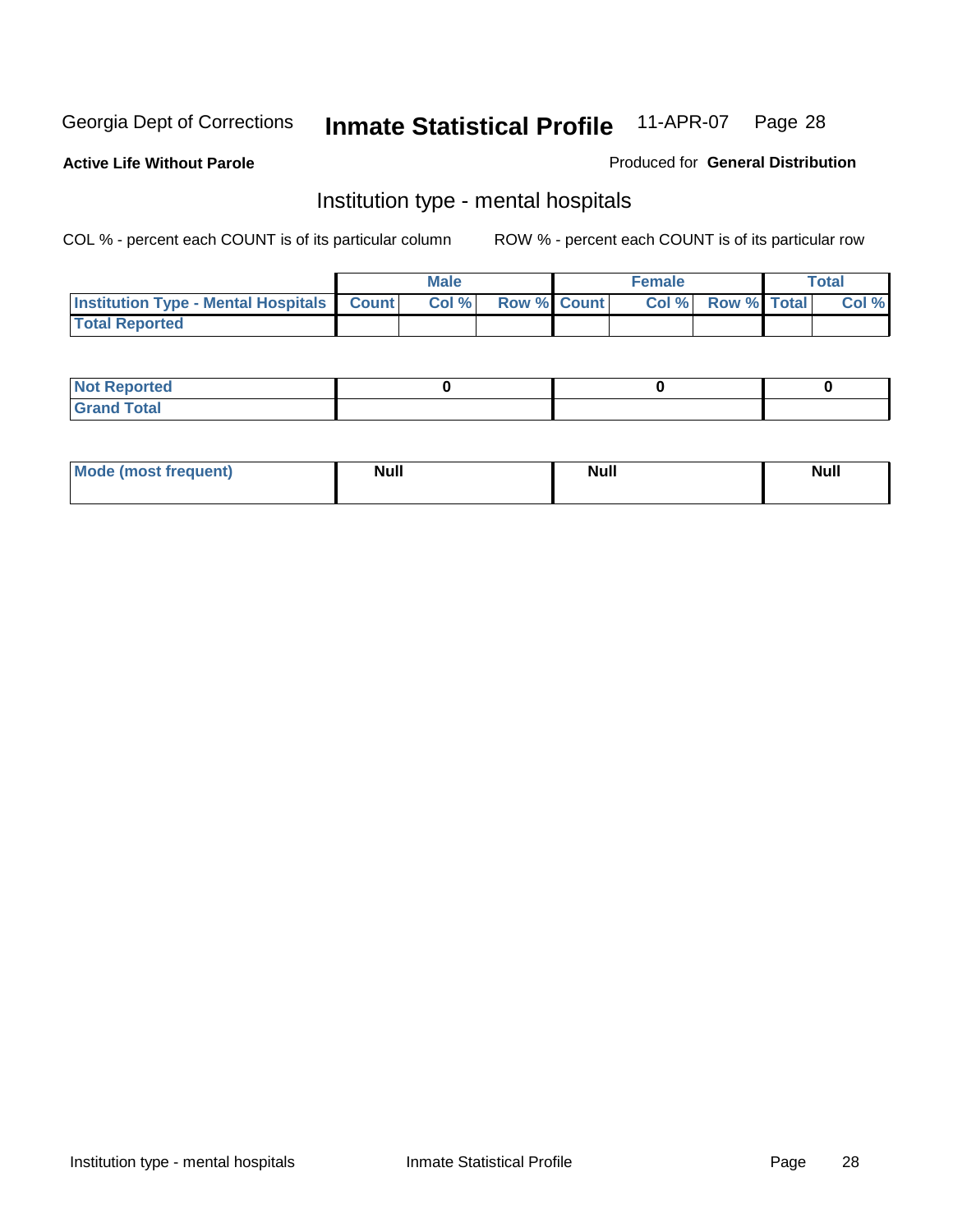**Active Life Without Parole** 

Produced for **General Distribution**

### Institution type - county prisons

|                                                    | <b>Male</b> |  | <b>Female</b>            |              |       | Total |
|----------------------------------------------------|-------------|--|--------------------------|--------------|-------|-------|
| <b>Institution Type - County Prisons   Count  </b> | Col %       |  | <b>Row % Count Col %</b> | <b>Row %</b> | Total | Col % |
| <b>Total Reported</b>                              |             |  |                          |              |       |       |

| <b>Not</b><br><b>Reported</b> |  |  |
|-------------------------------|--|--|
| <b>Grand Total</b>            |  |  |

| <b>Mo</b><br>frequent) | NI. . II<br>1u 11 | <b>Moll</b> | <b>Null</b> |
|------------------------|-------------------|-------------|-------------|
|                        |                   |             |             |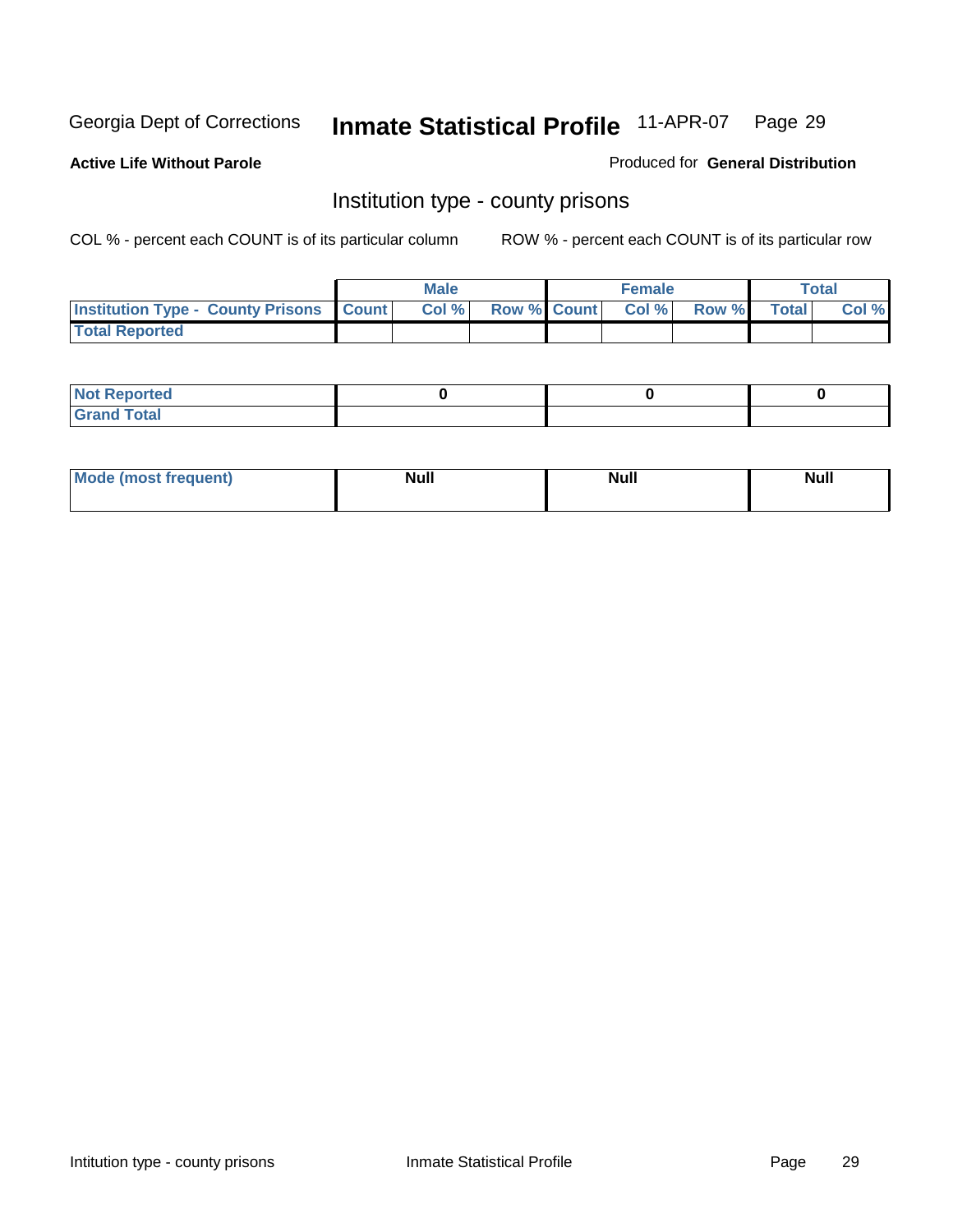#### **Active Life Without Parole**

#### Produced for **General Distribution**

### Institution type - state prisons

|                                         |                 | <b>Male</b> |         |                | <b>Female</b> |         | <b>Total</b>    |        |
|-----------------------------------------|-----------------|-------------|---------|----------------|---------------|---------|-----------------|--------|
| <b>Institution Type - State Prisons</b> | <b>Count</b>    | Col %       | Row %   | <b>Count</b>   | Col %         | Row %   | <b>Total</b>    | Col %  |
| <b>Arrendale State Prison</b><br>508    |                 |             |         | $\overline{3}$ | 50.00%        | 100.00% | 3               | .66%   |
| <b>Augusta State Med.</b><br>532        | 21              | 4.70%       | 100.00% |                |               |         | $\overline{21}$ | 4.64%  |
| <b>Prison</b>                           |                 |             |         |                |               |         |                 |        |
| <b>Autry State Prison</b><br>543        | 2               | .45%        | 100.00% |                |               |         | 2               | .44%   |
| 553<br><b>Baldwin State Prison</b>      | $\overline{2}$  | .45%        | 100.00% |                |               |         | $\overline{2}$  | .44%   |
| <b>Calhoun State Prison</b><br>547      | $\overline{7}$  | 1.57%       | 100.00% |                |               |         | 7               | 1.55%  |
| <b>Coastal State Prison</b><br>523      | 5               | 1.12%       | 100.00% |                |               |         | 5               | 1.10%  |
| <b>Ga Diag &amp; Class Pris</b><br>521  | 4               | .89%        | 100.00% |                |               |         | 4               | .88%   |
| <b>Ga Diag &amp; Class Pris-</b><br>522 | 5               | 1.12%       | 100.00% |                |               |         | 5               | 1.10%  |
| <b>Perm</b>                             |                 |             |         |                |               |         |                 |        |
| <b>Ga State Prison</b><br>517           | 48              | 10.74%      | 100.00% |                |               |         | 48              | 10.60% |
| <b>Hancock State Prison</b><br>541      | $\overline{37}$ | 8.28%       | 100.00% |                |               |         | 37              | 8.17%  |
| <b>Hays State Prison</b><br>540         | 28              | 6.26%       | 100.00% |                |               |         | 28              | 6.18%  |
| <b>Macon State Prison</b><br>549        | 80              | 17.90%      | 100.00% |                |               |         | 80              | 17.66% |
| <b>Phillips State Prison</b><br>505     | $\overline{25}$ | 5.59%       | 100.00% |                |               |         | $\overline{25}$ | 5.52%  |
| <b>Pulaski State Prison (W)</b><br>557  |                 |             |         | 3              | 50.00%        | 100.00% | 3               | .66%   |
| <b>Smith State Prison</b><br>550        | $\overline{33}$ | 7.38%       | 100.00% |                |               |         | $\overline{33}$ | 7.28%  |
| <b>Telfair State Prison</b><br>542      | 62              | 13.87%      | 100.00% |                |               |         | 62              | 13.69% |
| <b>Valdosta State Prison</b><br>537     | 49              | 10.96%      | 100.00% |                |               |         | 49              | 10.82% |
| <b>Ware State Prison</b><br>501         | $\overline{35}$ | 7.83%       | 100.00% |                |               |         | $\overline{35}$ | 7.73%  |
| <b>Washington Sp</b><br>552             | 4               | .89%        | 100.00% |                |               |         | 4               | .88%   |
| <b>Total Reported</b>                   | 447             | 100%        | 98.68%  | 6              | 100%          | 1.32%   | 453             | 100%   |

| <b>rted</b><br>N     |                                        |     |
|----------------------|----------------------------------------|-----|
| $f$ oto $f$<br>_____ | $\mathbf{A}\mathbf{A}$<br>– – <i>1</i> | 453 |

| Mode (most frequent) | 1549 Macon State Prison | <b>508 Arrendale State Prison</b> | 1549 Macon State<br>Prison |
|----------------------|-------------------------|-----------------------------------|----------------------------|
|----------------------|-------------------------|-----------------------------------|----------------------------|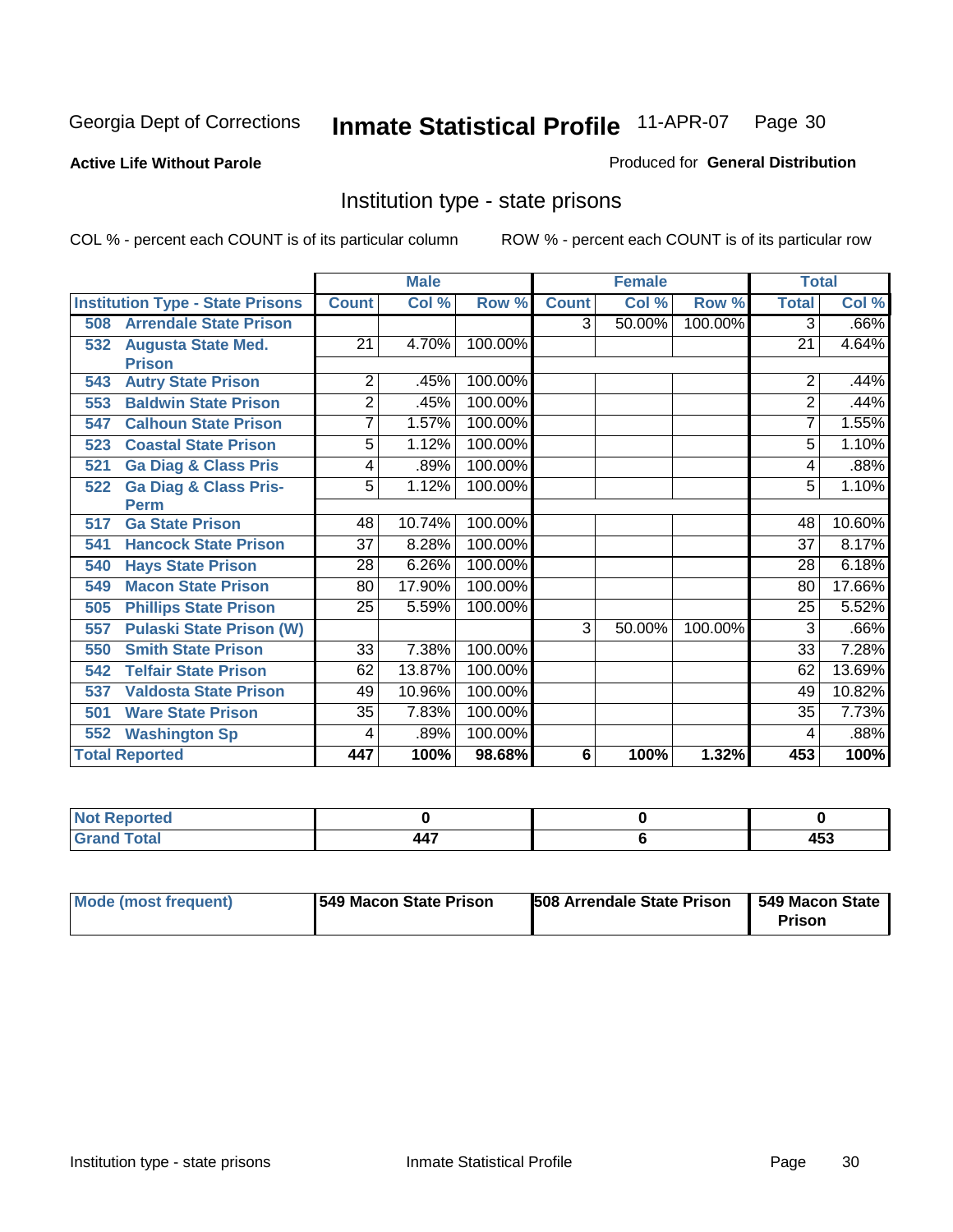**Active Life Without Parole** 

Produced for **General Distribution**

### Institution type - private prisons

|                                                     | <b>Male</b> |                    | <b>Female</b> |             | Total |
|-----------------------------------------------------|-------------|--------------------|---------------|-------------|-------|
| <b>Institution Type - Private Prisons   Count  </b> | Col %       | <b>Row % Count</b> | Col %         | Row % Total | Col % |
| <b>Total Reported</b>                               |             |                    |               |             |       |

| <b>Not Reported</b>        |  |  |
|----------------------------|--|--|
| <b>otal</b><br>. Gror<br>. |  |  |

| Mode (most frequent) | <b>Null</b> | <b>Null</b> | <b>Null</b> |
|----------------------|-------------|-------------|-------------|
|                      |             |             |             |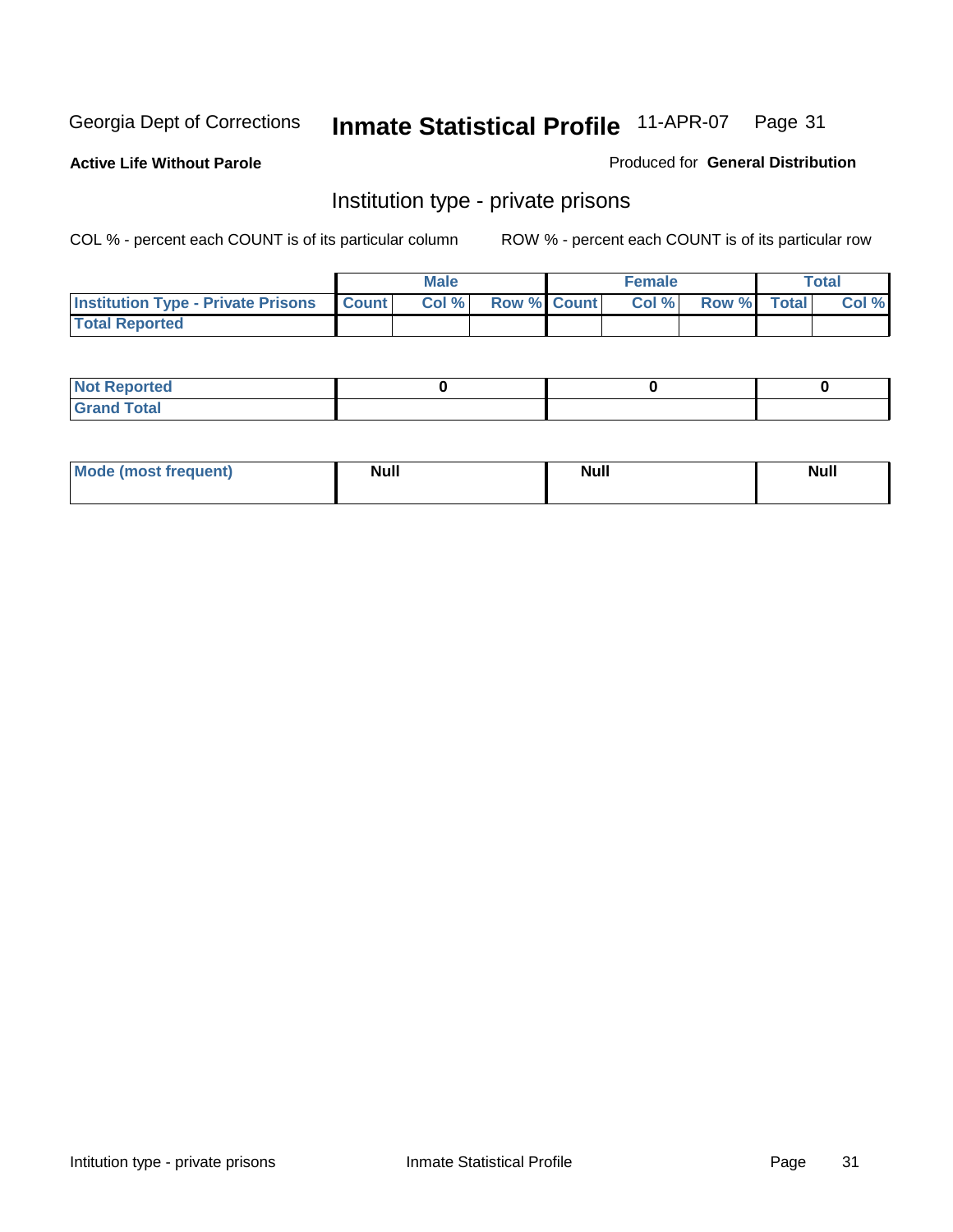**Active Life Without Parole** 

Produced for **General Distribution**

### Institution type - prison annexes

|                                                  | <b>Male</b> |             | <b>Female</b> |             | Total |
|--------------------------------------------------|-------------|-------------|---------------|-------------|-------|
| <b>Institution Type - Prison Annexes Count  </b> | Col %       | Row % Count | Col %         | Row % Total | Col % |
| <b>Total Reported</b>                            |             |             |               |             |       |

| <b>Not Reported</b>        |  |  |
|----------------------------|--|--|
| <b>Total</b><br>-<br>_____ |  |  |

| Mode (most frequent) | <b>Null</b> | <b>Null</b> | <b>Null</b> |
|----------------------|-------------|-------------|-------------|
|                      |             |             |             |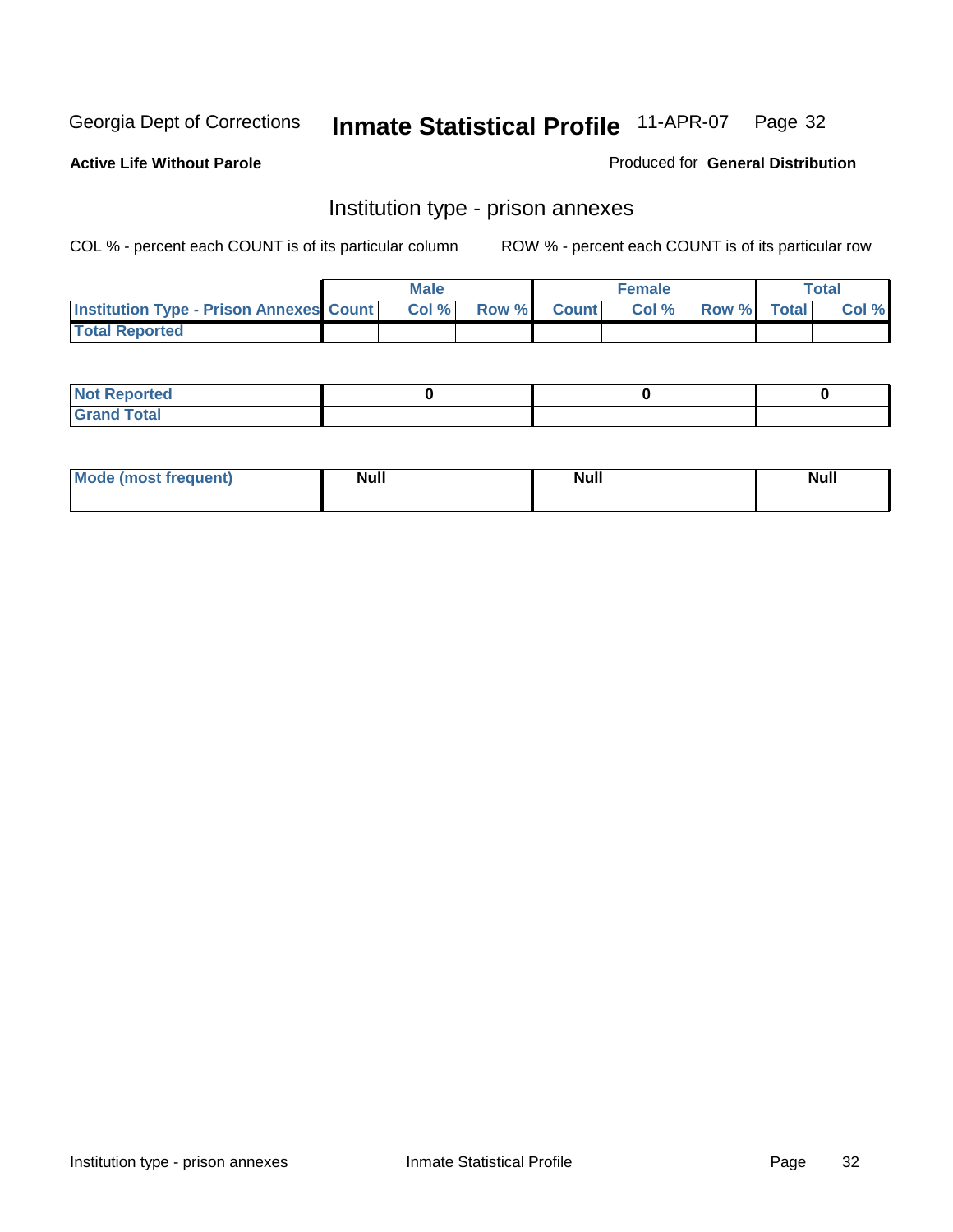**Active Life Without Parole** 

Produced for **General Distribution**

### Institution type - pre-release centers

|                                                | <b>Male</b> |             | <b>Female</b> |             | <b>Total</b> |
|------------------------------------------------|-------------|-------------|---------------|-------------|--------------|
| <b>Institution Type - Prison Annexes Count</b> | Col %       | Row % Count | Col%          | Row % Total | Col %        |
| <b>Total Reported</b>                          |             |             |               |             |              |

| <b>Not Reported</b>            |  |  |
|--------------------------------|--|--|
| <b>Total</b><br>Croi<br>$\sim$ |  |  |

| Mode (most frequent) | <b>Null</b> | <b>Null</b> | <b>Null</b> |
|----------------------|-------------|-------------|-------------|
|                      |             |             |             |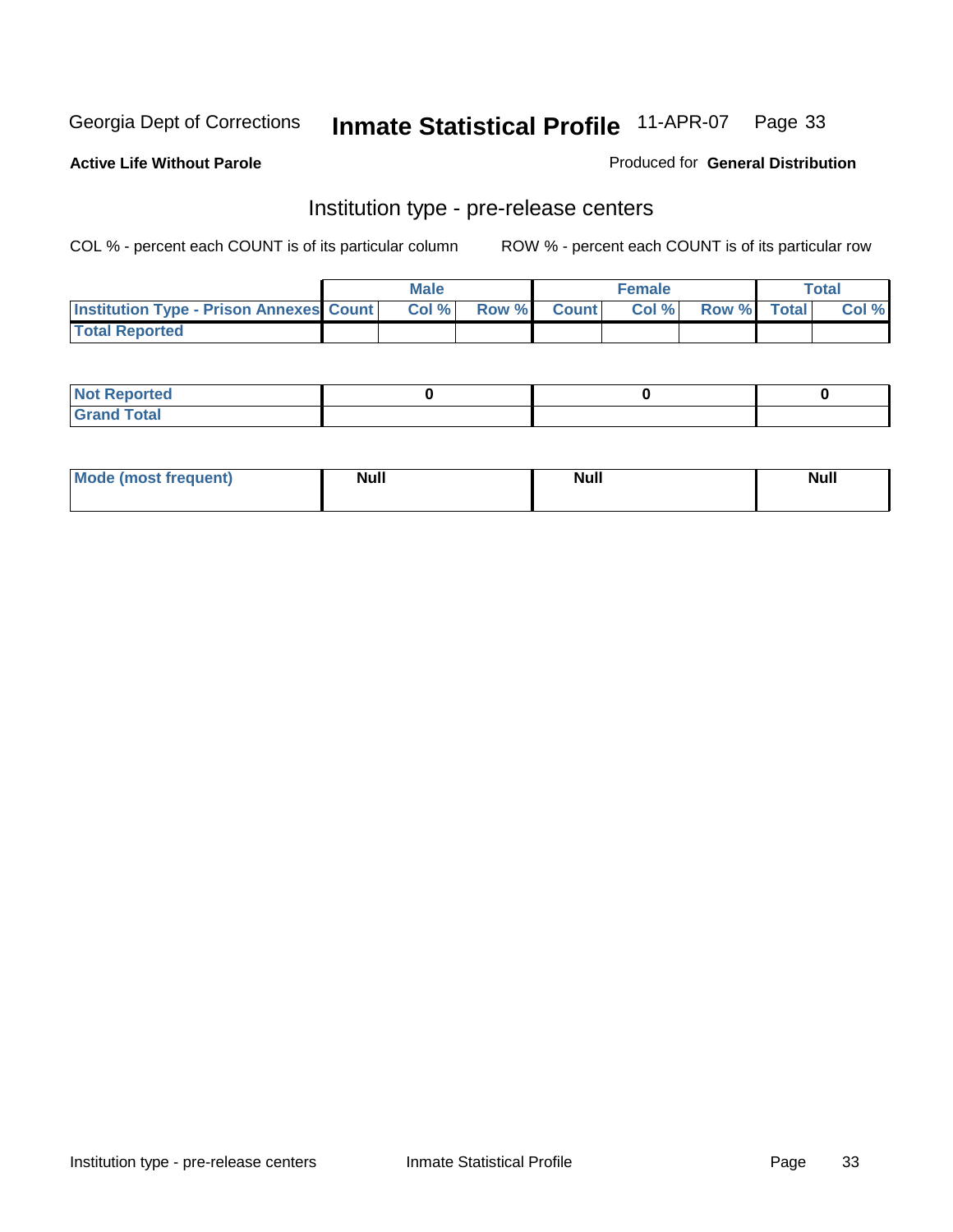**Active Life Without Parole** 

Produced for **General Distribution**

### Institution type - inmate boot camp

|                                      |              | Male  |             | <b>Female</b> |             | <b>Total</b> |
|--------------------------------------|--------------|-------|-------------|---------------|-------------|--------------|
| <b>Institution Type - Boot Camps</b> | <b>Count</b> | Col % | Row % Count | Col%          | Row % Total | Col %        |
| <b>Total Rported</b>                 |              |       |             |               |             |              |

| <b>Not Reported</b>  |  |  |
|----------------------|--|--|
| <b>Total</b><br>Croy |  |  |

| Mode (most frequent) | <b>Null</b> | <b>Null</b> | <b>Null</b> |
|----------------------|-------------|-------------|-------------|
|                      |             |             |             |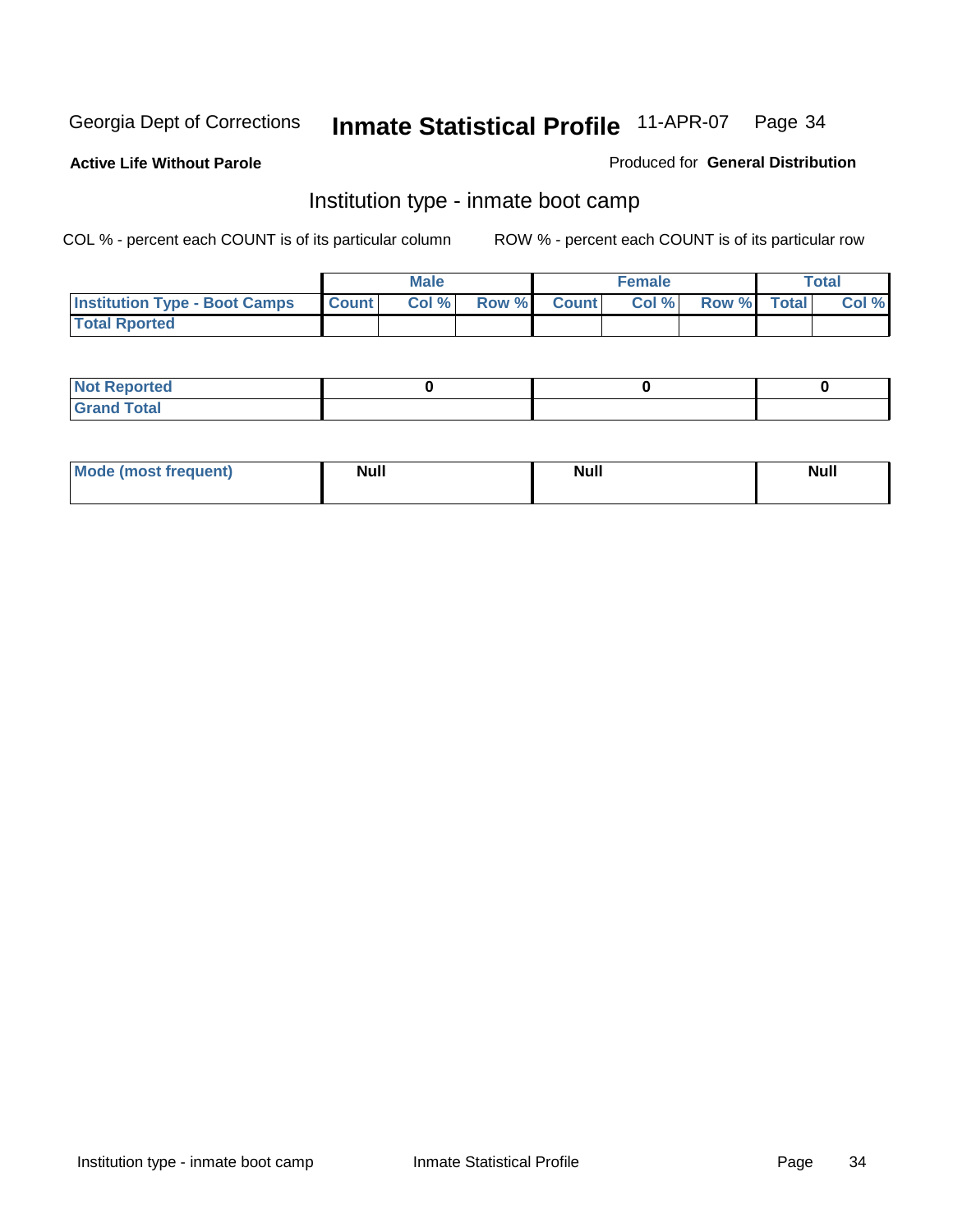**Active Life Without Parole** 

Produced for **General Distribution**

### Number of disciplinary reports

|                                       |                 | <b>Male</b> |             |   | <b>Female</b> |       |              | <b>Total</b> |
|---------------------------------------|-----------------|-------------|-------------|---|---------------|-------|--------------|--------------|
| <b>Number of Disciplinary Reports</b> | <b>Count</b>    | Col %       | Row % Count |   | Col %         | Row % | <b>Total</b> | Col %        |
|                                       | 103             | $23.04\%$   | 98.10%      | 2 | 33.33%        | 1.90% | 105          | 23.18%       |
|                                       | 57              | 12.75%      | 100.00%     |   |               |       | 57           | 12.58%       |
|                                       | 40              | 8.95%       | 97.56%      |   | 16.67%        | 2.44% | 41           | 9.05%        |
|                                       | 35              | 7.83%       | 97.22%      |   | 16.67%        | 2.78% | 36           | 7.95%        |
|                                       | 27              | 6.04%       | 100.00%     |   |               |       | 27           | 5.96%        |
|                                       | 24 <sup>1</sup> | 5.37%       | 100.00%     |   |               |       | 24           | 5.30%        |
| <b>More Than 5</b>                    | 161             | 36.02%      | 98.77%      | 2 | 33.33%        | 1.23% | 163          | 35.98%       |
| <b>Total Reported</b>                 | 447             | 100%        | 98.68%      | 6 | 100%          | 1.32% | 453          | 100%         |

| N                    |                |     |
|----------------------|----------------|-----|
| $\sim$ 40            | $\overline{a}$ | .   |
| $\sim$ $\sim$ $\sim$ |                | --- |

| Mean (average)       | 7.40 | 8.67 | 7.42 |
|----------------------|------|------|------|
| Median (middle)      |      | 2.J  |      |
| Mode (most frequent) |      |      |      |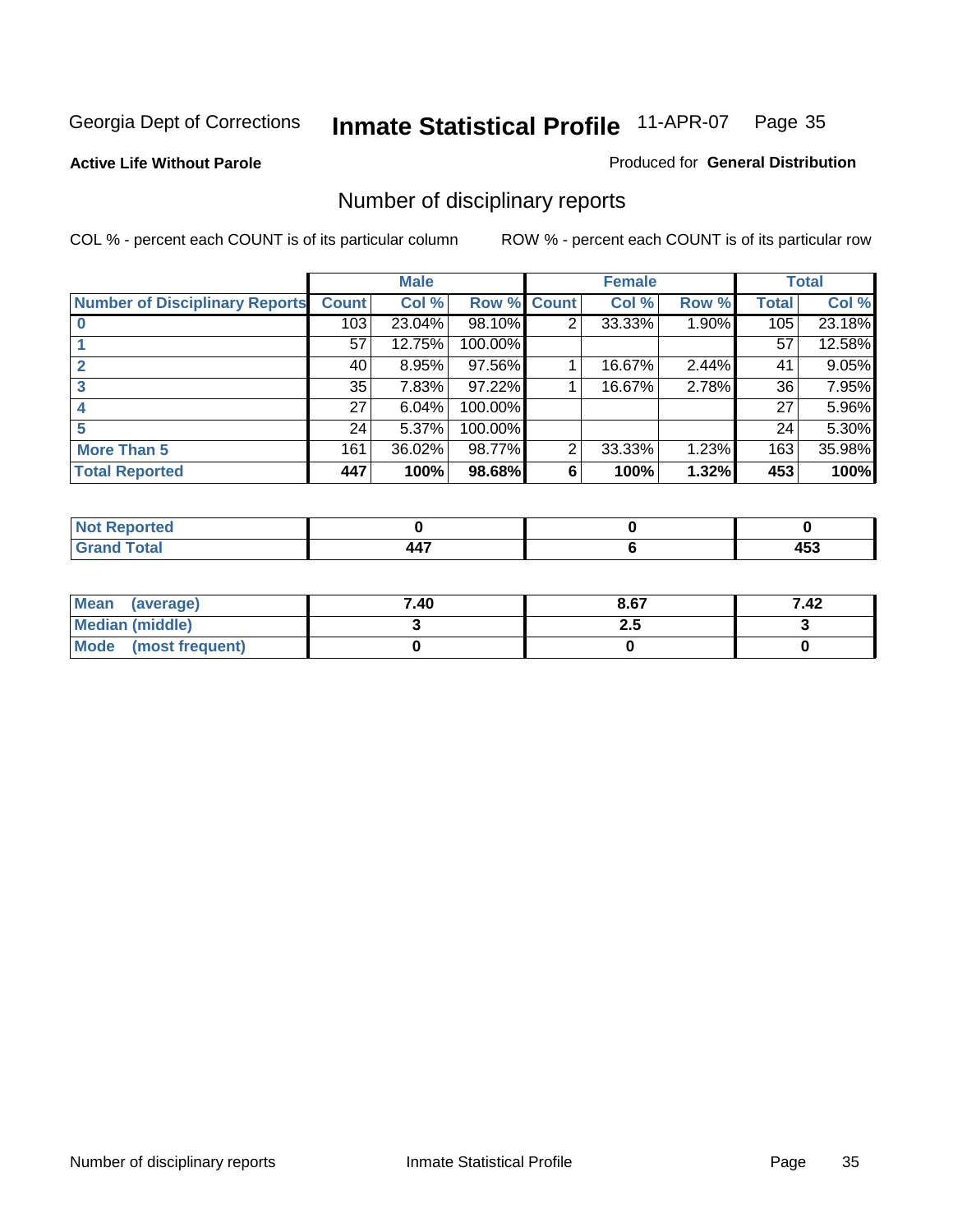#### **Active Life Without Parole**

#### Produced for **General Distribution**

### Number of transfers

|                            |              | <b>Male</b> |             |   | <b>Female</b> |       |              | <b>Total</b> |
|----------------------------|--------------|-------------|-------------|---|---------------|-------|--------------|--------------|
| <b>Number of Transfers</b> | <b>Count</b> | Col %       | Row % Count |   | Col %         | Row % | <b>Total</b> | Col %        |
|                            |              | 1.57%       | 100.00%     |   |               |       |              | 1.55%        |
|                            | 124          | 27.74%      | 97.64%      | 3 | 50.00%        | 2.36% | 127          | 28.04%       |
|                            | 112          | 25.06%      | 97.39%      | 3 | 50.00%        | 2.61% | 115          | 25.39%       |
|                            | 86           | 19.24%      | 100.00%     |   |               |       | 86           | 18.98%       |
|                            | 48           | 10.74%      | 100.00%     |   |               |       | 48           | 10.60%       |
|                            | 21           | 4.70%       | 100.00%     |   |               |       | 21           | 4.64%        |
| <b>More Than 5</b>         | 49           | 10.96%      | 100.00%     |   |               |       | 49           | 10.82%       |
| <b>Total Reported</b>      | 447          | 100%        | 98.68%      | 6 | 100%          | 1.32% | 453          | 100.0%       |

| .<br>IN 6<br>чес. |    |               |
|-------------------|----|---------------|
| $\sim$            | -- | .<br>יי<br>__ |

| Mean (average)       | 2.85 | . | 2.83 |
|----------------------|------|---|------|
| Median (middle)      |      | . |      |
| Mode (most frequent) |      |   |      |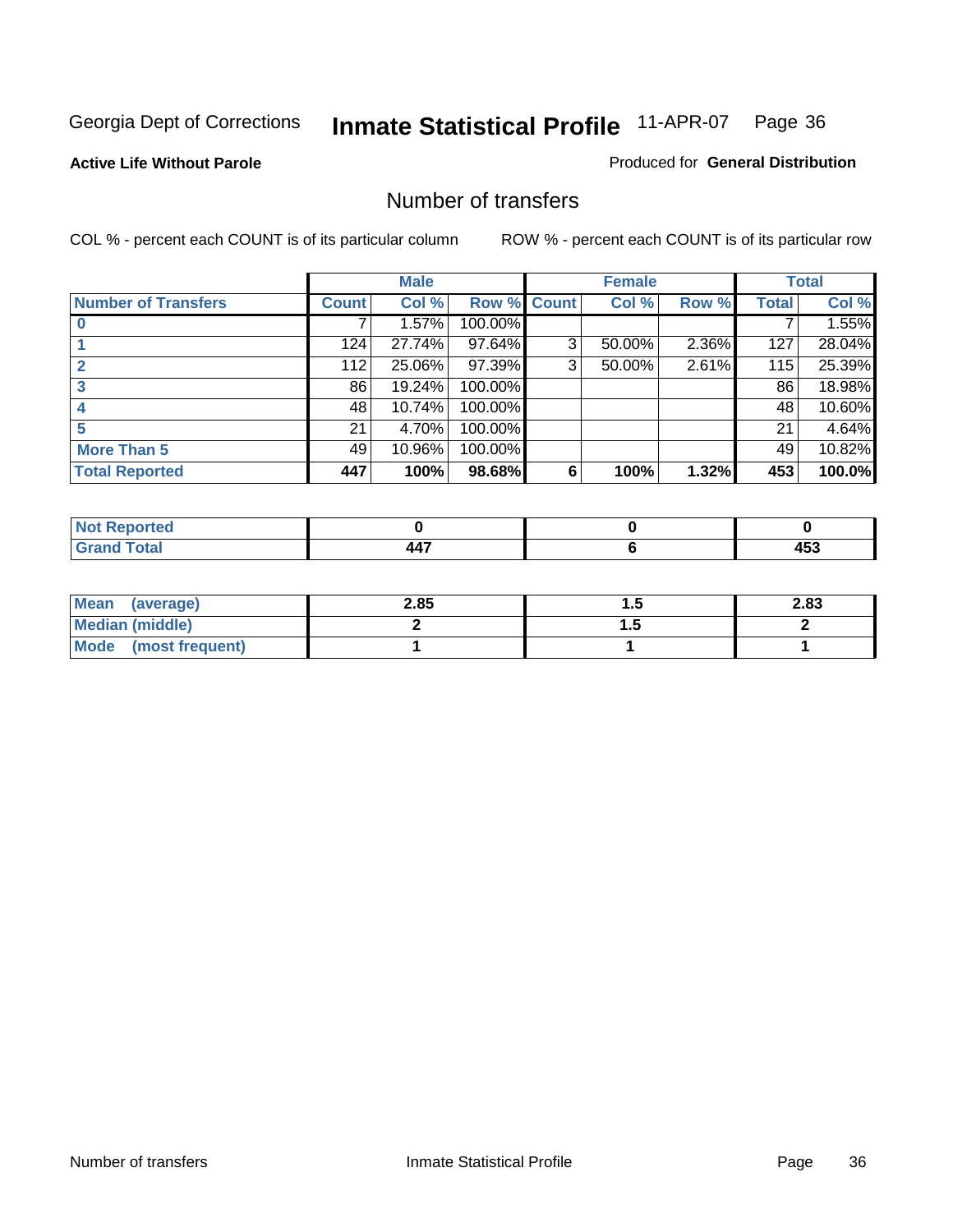**Active Life Without Parole** 

Produced for **General Distribution**

# Number of escapes

|                       |              | <b>Male</b> |                    |    | <b>Female</b>         |          |              | <b>Total</b> |
|-----------------------|--------------|-------------|--------------------|----|-----------------------|----------|--------------|--------------|
| Number of Escapes     | <b>Count</b> | Col %       | <b>Row % Count</b> |    | Col %                 | Row %    | <b>Total</b> | Col %        |
|                       | 446          | $99.78\%$   | $98.67\%$          | 6' | $100.\overline{00\%}$ | $1.33\%$ | 452          | 99.78%       |
|                       |              | 0.22%       | 100.00%            |    |                       |          |              | 0.22%        |
| <b>Total Reported</b> | 447          | 100%        | $98.68\%$          |    | 100%                  | 1.32%    | 453          | 100%         |

| rreo             |                |     |
|------------------|----------------|-----|
| <b>otal</b>      | $\overline{a}$ | .   |
| $\mathbf{v}$ and | TT.            | 499 |

| Mean (average)       |  |  |
|----------------------|--|--|
| Median (middle)      |  |  |
| Mode (most frequent) |  |  |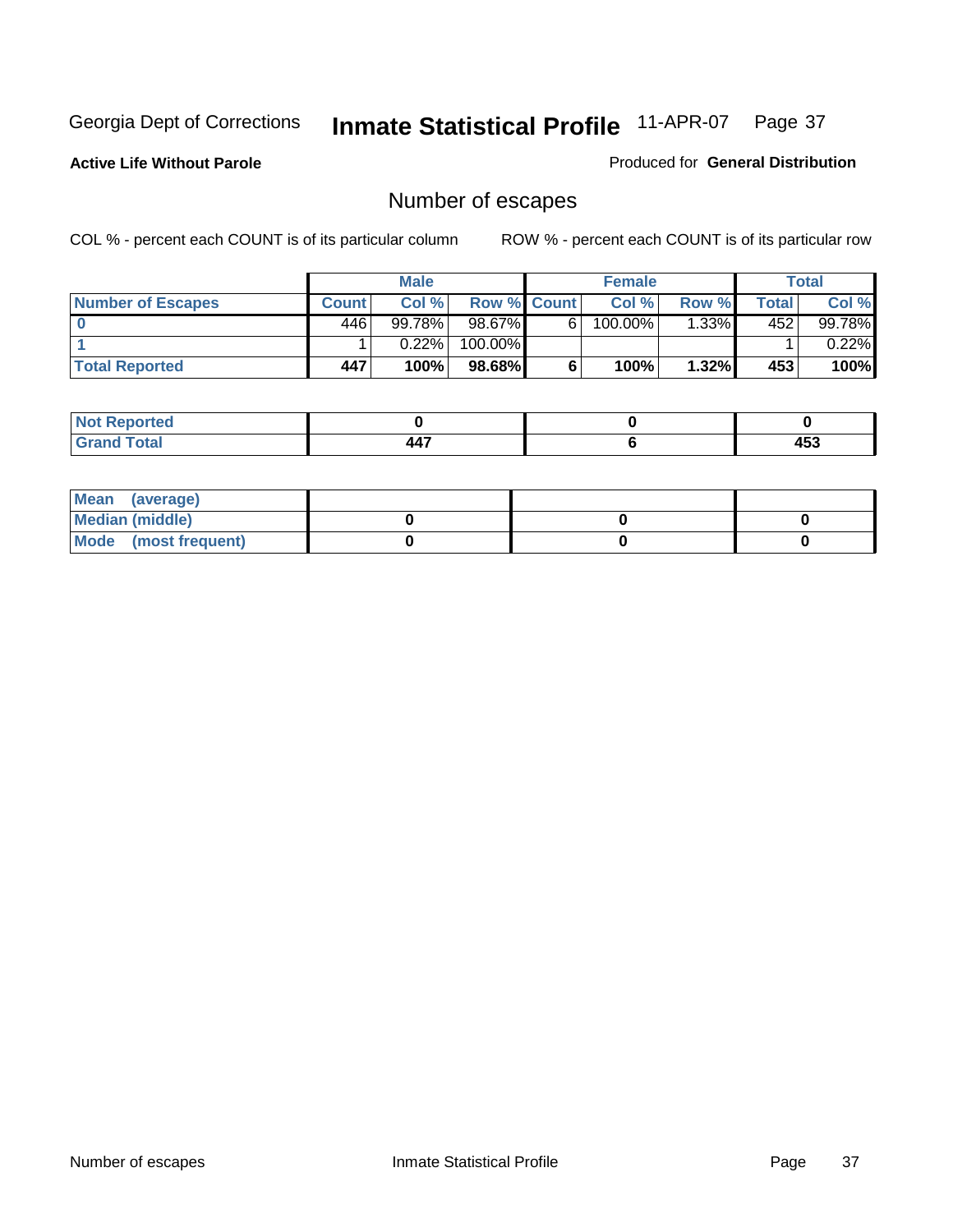**Active Life Without Parole** 

Produced for **General Distribution**

## Probable future release type

|                                     |              | <b>Male</b> |                    |   | <b>Female</b> |          |                          | $\tau$ otal |
|-------------------------------------|--------------|-------------|--------------------|---|---------------|----------|--------------------------|-------------|
| <b>Probable Future Release Type</b> | <b>Count</b> | Col %       | <b>Row % Count</b> |   | Col%          | Row %    | $\mathsf{Total}_{\perp}$ | Col %       |
| Life, LWOP or death sentence        | -447         | 100.00%」    | 98.68%             | 6 | 100.00%       | $1.32\%$ | 453                      | 100.00%     |
| <b>Total Reported</b>               | 447          | 100%        | 98.68%             | 6 | 100%          | 1.32%    | 453                      | 100%        |

| <b>Exercise</b> |            |     |
|-----------------|------------|-----|
| 'otal<br>-      | 447<br>. . | 453 |

| <b>Mode (most frequent)</b> | Life, LWOP or death | Life, LWOP or death | Life, LWOP or death |
|-----------------------------|---------------------|---------------------|---------------------|
|-----------------------------|---------------------|---------------------|---------------------|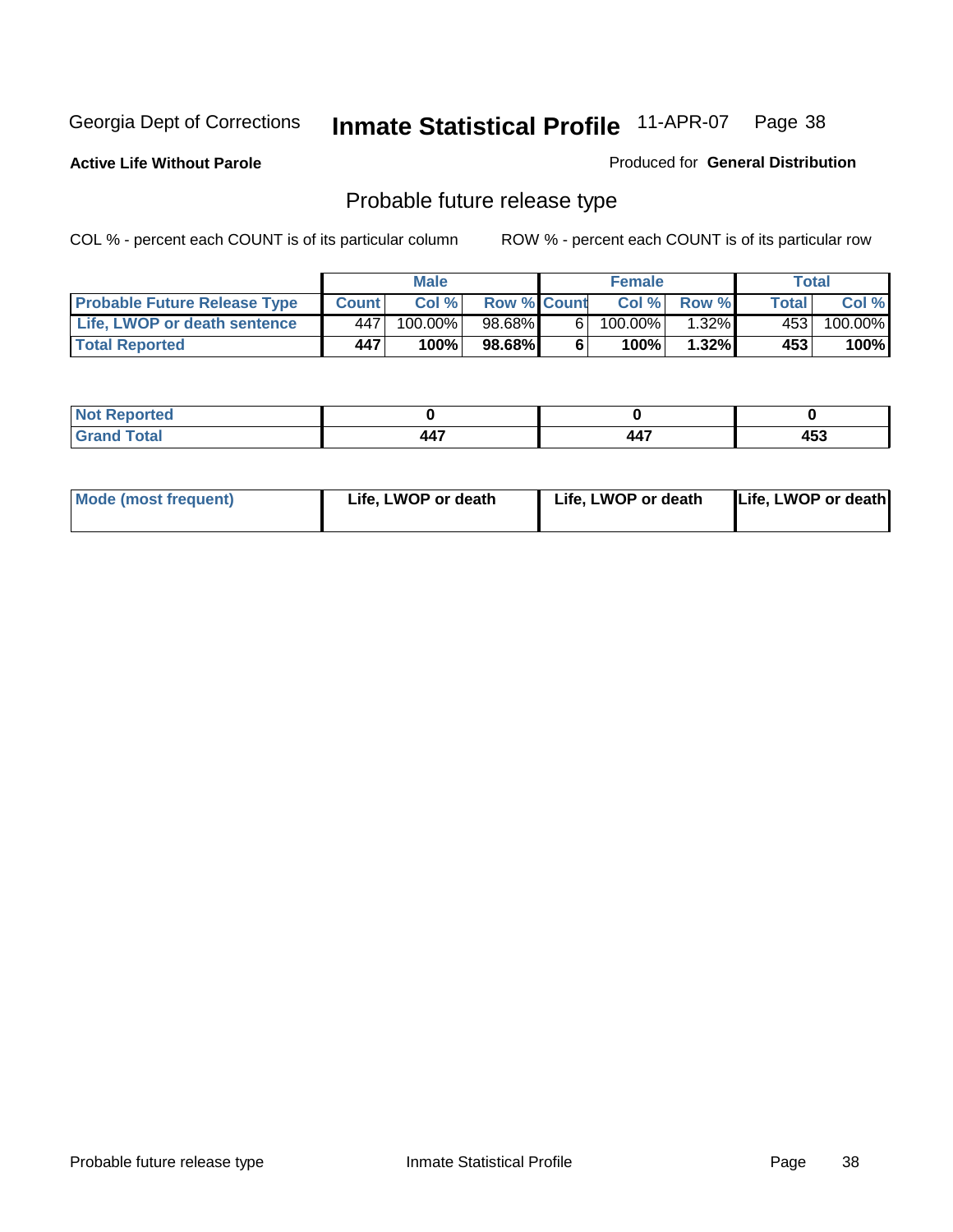**Active Life Without Parole** 

Produced for **General Distribution**

## Actual release type

|                            |              | <b>Male</b> |                    | <b>Female</b> |        |       | Total |
|----------------------------|--------------|-------------|--------------------|---------------|--------|-------|-------|
| <b>Actual Release Type</b> | <b>Count</b> | Col %       | <b>Row % Count</b> | Col %         | Row %I | Total | Col % |
| <b>Total Reported</b>      |              | %           | %                  | %             | %      |       | %     |

| <b>Still Active</b> | 447 | 453 |
|---------------------|-----|-----|
| <b>Not Reported</b> |     |     |
| <b>Grand Total</b>  | 447 | 453 |

| M<br>_____<br>_____ | NI | Null | $\cdots$ |
|---------------------|----|------|----------|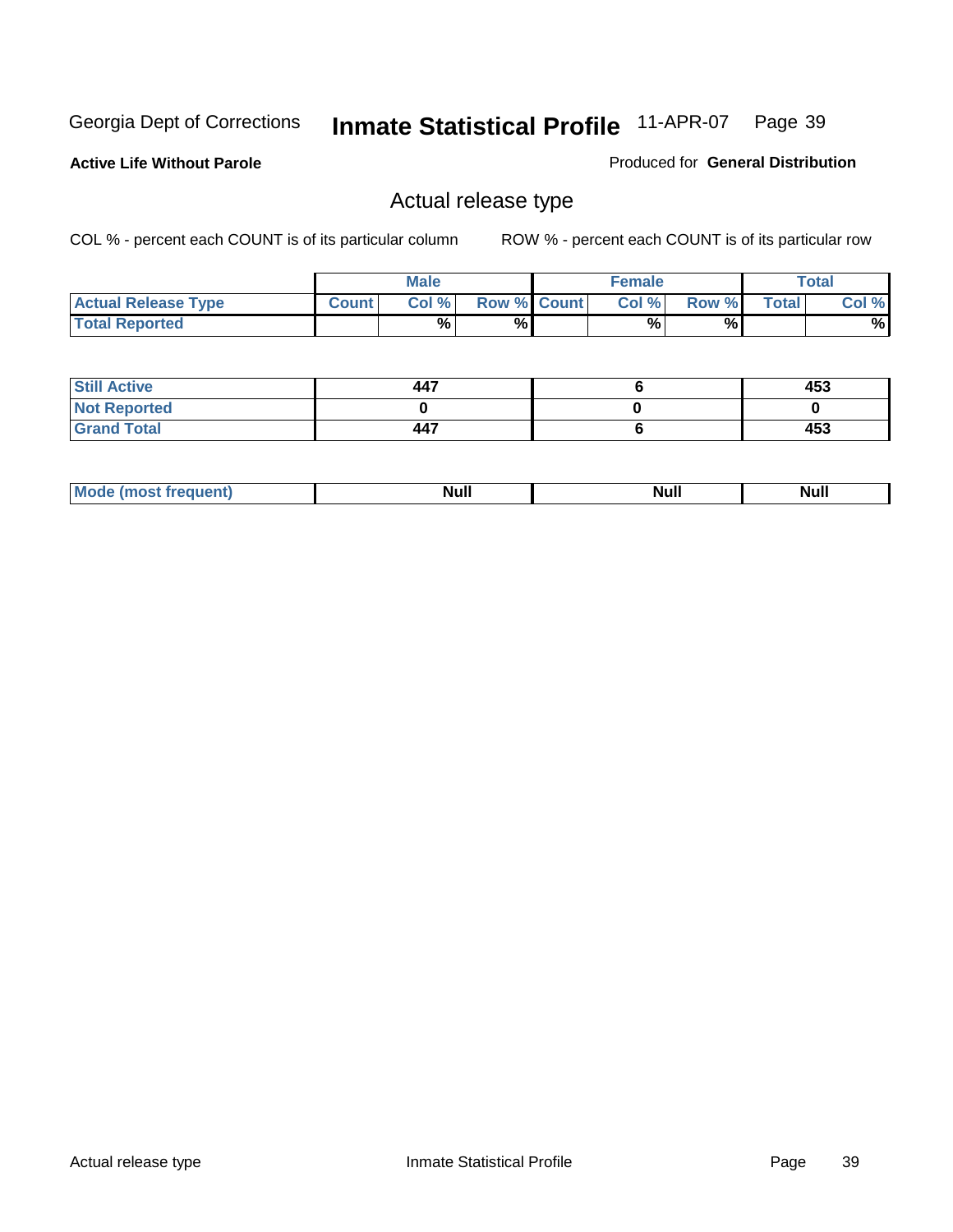#### **Active Life Without Parole**

#### Produced for **General Distribution**

### Time served in current (or last) institution

|                            |              | <b>Male</b> |         |                | <b>Female</b> |        |              | <b>Total</b> |
|----------------------------|--------------|-------------|---------|----------------|---------------|--------|--------------|--------------|
| <b>Time In Institution</b> | <b>Count</b> | Col %       | Row %   | <b>Count</b>   | Col %         | Row %  | <b>Total</b> | Col %        |
| 0 to 3 months              | 44           | 9.84%       | 100.00% |                |               |        | 44           | 9.71%        |
| 3.01 to 6 months           | 30           | 6.71%       | 100.00% |                |               |        | 30           | 6.62%        |
| 6.01 to 9 months           | 33           | 7.38%       | 100.00% |                |               |        | 33           | 7.28%        |
| 9.01 to 12 months          | 32           | 7.16%       | 96.97%  | 1              | 16.67%        | 3.03%  | 33           | 7.28%        |
| 12.01 to 18 months         | 50           | 11.19%      | 100.00% |                |               |        | 50           | 11.04%       |
| 18.01 to 24 months         | 47           | 10.51%      | 95.92%  | $\overline{2}$ | 33.33%        | 4.08%  | 49           | 10.82%       |
| 2.01 to 3 years            | 51           | 11.41%      | 96.23%  | $\overline{2}$ | 33.33%        | 3.77%  | 53           | 11.70%       |
| 3.01 to 4 years            | 32           | 7.16%       | 100.00% |                |               |        | 32           | 7.06%        |
| 4.01 to 5 years            | 40           | 8.95%       | 100.00% |                |               |        | 40           | 8.83%        |
| $5.01$ to 6 years          | 29           | 6.49%       | 100.00% |                |               |        | 29           | 6.40%        |
| 6.01 to 7 years            | 24           | 5.37%       | 100.00% |                |               |        | 24           | 5.30%        |
| $7.01$ to 8 years          | 8            | 1.79%       | 100.00% |                |               |        | 8            | 1.77%        |
| 8.01 to 9 years            | 9            | 2.01%       | 90.00%  | 1              | 16.67%        | 10.00% | 10           | 2.21%        |
| 9.01 to 10 years           | 8            | 1.79%       | 100.00% |                |               |        | 8            | 1.77%        |
| Over 10 years              | 10           | 2.24%       | 100.00% |                |               |        | 10           | 2.21%        |
| <b>Total Reported</b>      | 447          | 100%        | 98.68%  | 6              | 100%          | 1.32%  | 453          | 100%         |

| <b>Not Reported</b> |                                 |          |
|---------------------|---------------------------------|----------|
| <b>Total</b>        | $\overline{\phantom{a}}$<br>. . | .<br>433 |

| <b>Mean</b><br>(average) | 34 months | 37 months | 34 months |  |
|--------------------------|-----------|-----------|-----------|--|
| Median (middle)          | 22 months | 25 months | 22 months |  |
| Mode (most frequent)     | 22 months | ∣ months  | months    |  |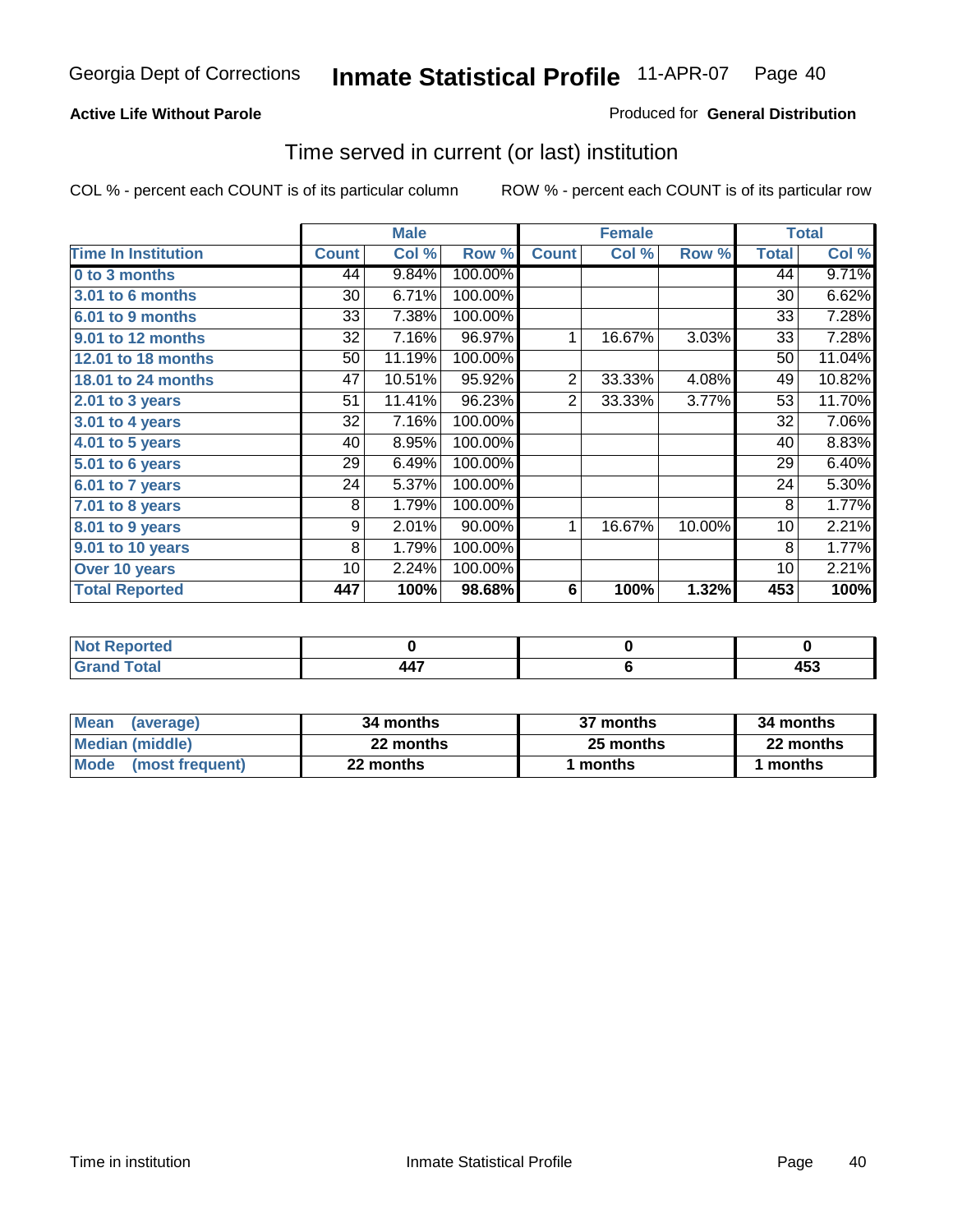**Active Life Without Parole** 

Produced for **General Distribution**

## Highest grade level attained

|                              |                 | <b>Male</b> |         |                | <b>Female</b> |       |                 | <b>Total</b> |
|------------------------------|-----------------|-------------|---------|----------------|---------------|-------|-----------------|--------------|
| <b>Grade Level</b>           | <b>Count</b>    | Col %       | Row %   | <b>Count</b>   | Col %         | Row % | <b>Total</b>    | Col %        |
| <b>Grade 1</b>               | 1               | 0.23%       | 100.00% |                |               |       | 1               | 0.23%        |
| <b>Grade 4</b>               | 3               | 0.69%       | 100.00% |                |               |       | 3               | 0.68%        |
| Grade 5                      | 3               | 0.69%       | 100.00% |                |               |       | 3               | 0.68%        |
| Grade 6                      | 8               | 1.83%       | 100.00% |                |               |       | 8               | 1.81%        |
| <b>Grade 7</b>               | 17              | 3.90%       | 100.00% |                |               |       | $\overline{17}$ | 3.85%        |
| <b>Grade 8</b>               | 46              | 10.55%      | 100.00% |                |               |       | 46              | 10.41%       |
| <b>Grade 9</b>               | 58              | 13.30%      | 98.31%  | 1              | 16.67%        | 1.69% | 59              | 13.35%       |
| Grade 10                     | $\overline{87}$ | 19.95%      | 98.86%  | 1              | 16.67%        | 1.14% | 88              | 19.91%       |
| Grade 11                     | 65              | 14.91%      | 97.01%  | $\overline{2}$ | 33.33%        | 2.99% | 67              | 15.16%       |
| <b>Grade 12 or GED</b>       | 69              | 15.83%      | 98.57%  | 1              | 16.67%        | 1.43% | 70              | 15.84%       |
| <b>Some tech school</b>      | 11              | 2.52%       | 100.00% |                |               |       | 11              | 2.49%        |
| <b>Completed tech school</b> | 12              | 2.75%       | 100.00% |                |               |       | 12              | 2.71%        |
| College, 1 year              | $\overline{15}$ | 3.44%       | 100.00% |                |               |       | 15              | 3.39%        |
| College, 2 year              | 17              | 3.90%       | 94.44%  | 1              | 16.67%        | 5.56% | 18              | 4.07%        |
| College, 3 year              | 7               | 1.61%       | 100.00% |                |               |       | 7               | 1.58%        |
| <b>Bachelor's degree</b>     | 9               | 2.06%       | 100.00% |                |               |       | 9               | 2.04%        |
| <b>Master's degree</b>       | 5               | 1.15%       | 100.00% |                |               |       | 5               | 1.13%        |
| Ph.D. degree                 | 1               | 0.23%       | 100.00% |                |               |       | 1               | 0.23%        |
| Law degree                   | $\overline{2}$  | 0.46%       | 100.00% |                |               |       | $\overline{2}$  | 0.45%        |
| <b>Total Reported</b>        | 436             | 100%        | 98.64%  | 6              | 100.0%        | 1.36% | 442             | 100.0%       |

| i Alba<br>لمستحققات<br>rtea<br>N0 |   |                       |
|-----------------------------------|---|-----------------------|
| Total.<br><b>C.A.A</b><br>-       | . | $\overline{ }$<br>ຯບບ |

| <b>Mean</b><br>(average)       | 10.64    | 11.17    | 10.65    |
|--------------------------------|----------|----------|----------|
| Median (middle)                | Grade 10 | Grade 11 | Grade 10 |
| <b>Mode</b><br>(most frequent) | Grade 10 | Grade 11 | Grade 10 |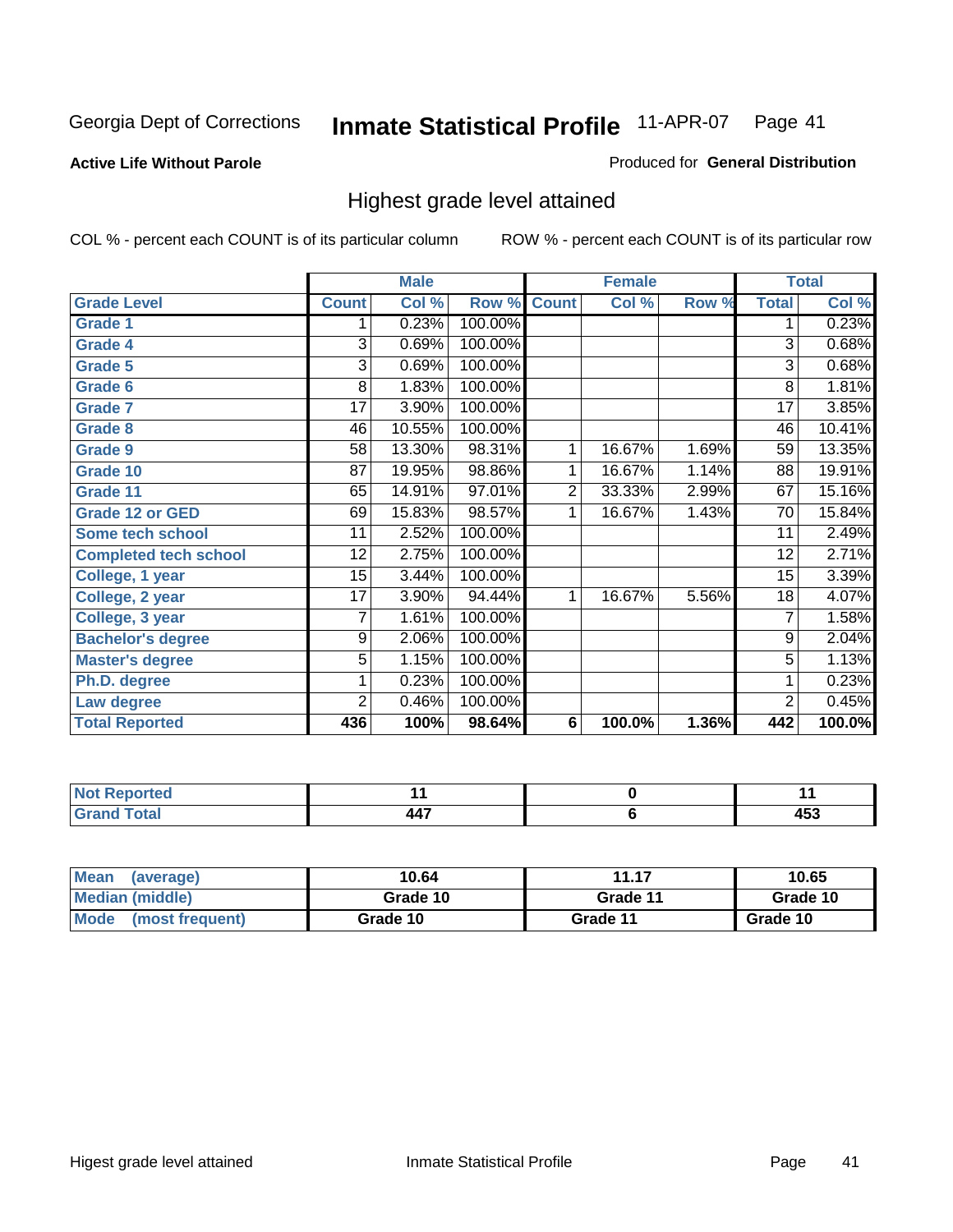**Active Life Without Parole** 

Produced for **General Distribution**

### Culture fair IQ scores

|                       |                 | <b>Male</b> |         |              | <b>Female</b> |       |              | <b>Total</b> |
|-----------------------|-----------------|-------------|---------|--------------|---------------|-------|--------------|--------------|
| <b>IQ Scores</b>      | <b>Count</b>    | Col %       | Row %   | <b>Count</b> | Col %         | Row % | <b>Total</b> | Col %        |
| $60 - 69$             | 18              | 4.58%       | 100.00% |              |               |       | 18           | 4.51%        |
| $70 - 79$             | 29              | 7.38%       | 100.00% |              |               |       | 29           | 7.27%        |
| $80 - 89$             | 57              | 14.50%      | 98.28%  |              | 16.67%        | 1.72% | 58           | 14.54%       |
| $90 - 99$             | 66              | 16.79%      | 97.06%  | 2            | 33.33%        | 2.94% | 68           | 17.04%       |
| $100 - 109$           | 110             | 27.99%      | 99.10%  |              | 16.67%        | 0.90% | 111          | 27.82%       |
| $110 - 119$           | 93              | 23.66%      | 98.94%  |              | 16.67%        | 1.06% | 94           | 23.56%       |
| $120 - 129$           | 20 <sub>1</sub> | 5.09%       | 95.24%  |              | 16.67%        | 4.76% | 21           | 5.26%        |
| <b>Total Reported</b> | 393             | 100%        | 98.50%  | 6            | 100.0%        | 1.50% | 399          | 100%         |

| <b>Not Reported</b>         |     |     |
|-----------------------------|-----|-----|
| <b>Not Valid (under 60)</b> |     |     |
| <b>Grand Total</b>          | 447 | 453 |

| <b>Mean</b><br>(average)       | 99  | 104 | 99  |
|--------------------------------|-----|-----|-----|
| <b>Median (middle)</b>         | 102 | 99  | 102 |
| <b>Mode</b><br>(most frequent) | 110 | 96  | 110 |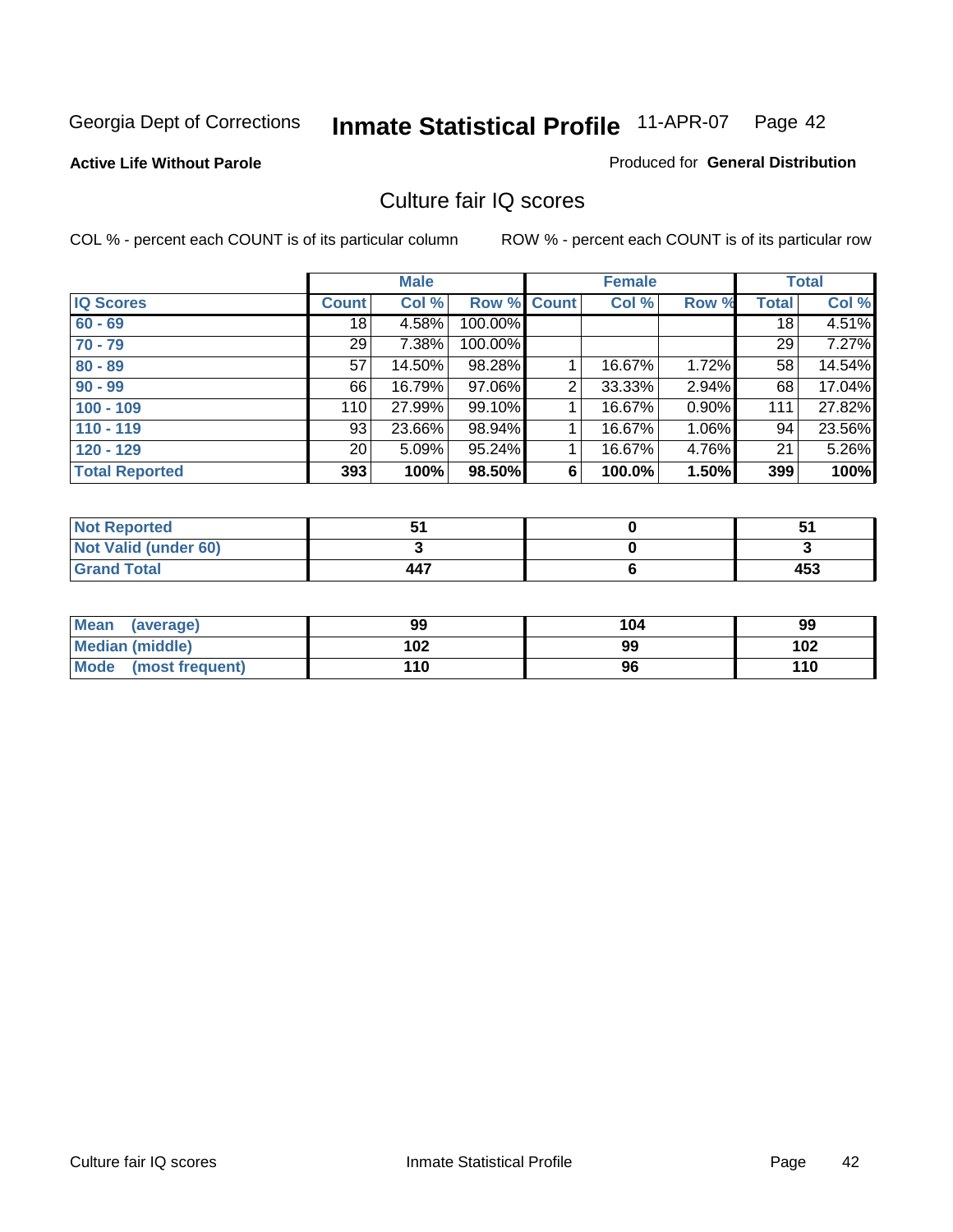#### **Active Life Without Parole**

#### Produced for **General Distribution**

# Wide Range Achievement Test (WRAT) reading score

COL % - percent each COUNT is of its particular column ROW % - percent each COUNT is of its particular row

 **Mode (most frequent) 12.8**

 **6**

**13**

|                           |              | <b>Male</b> |         |              | <b>Female</b> |       |              | <b>Total</b> |
|---------------------------|--------------|-------------|---------|--------------|---------------|-------|--------------|--------------|
| <b>WRAT Reading Score</b> | <b>Count</b> | Col %       | Row %   | <b>Count</b> | Col %         | Row % | <b>Total</b> | Col %        |
| 0.1 to 0.9                |              | 1.75%       | 100.00% |              |               |       |              | 1.72%        |
| 1.0 to 1.9                | 11           | 2.74%       | 100.00% |              |               |       | 11           | 2.70%        |
| 2.0 to 2.9                | 24           | 5.99%       | 96.00%  | 1            | 16.67%        | 4.00% | 25           | 6.14%        |
| 3.0 to 3.9                | 20           | 4.99%       | 100.00% |              |               |       | 20           | 4.91%        |
| 4.0 to 4.9                | 33           | 8.23%       | 100.00% |              |               |       | 33           | 8.11%        |
| 5.0 to 5.9                | 40           | 9.98%       | 97.56%  | 1            | 16.67%        | 2.44% | 41           | 10.07%       |
| 6.0 to 6.9                | 34           | 8.48%       | 100.00% |              |               |       | 34           | 8.35%        |
| 7.0 to 7.9                | 16           | 3.99%       | 100.00% |              |               |       | 16           | 3.93%        |
| 8.0 to 8.9                | 30           | 7.48%       | 100.00% |              |               |       | 30           | 7.37%        |
| 9.0 to 9.9                | 34           | 8.48%       | 97.14%  | 1            | 16.67%        | 2.86% | 35           | 8.60%        |
| 10.0 to 10.9              | 11           | 2.74%       | 100.00% |              |               |       | 11           | 2.70%        |
| 11.0 to 11.9              | 23           | 5.74%       | 100.00% |              |               |       | 23           | 5.65%        |
| 12.0 to 12.9              | 69           | 17.21%      | 100.00% |              |               |       | 69           | 16.95%       |
| 13                        | 49           | 12.22%      | 94.23%  | 3            | 50.00%        | 5.77% | 52           | 12.78%       |
| <b>Total Reported</b>     | 401          | 100%        | 98.53%  | 6            | 100.0%        | 1.47% | 407          | 100%         |
|                           |              |             |         |              |               |       |              |              |
| <b>Not Reported</b>       |              | 46          |         |              | $\pmb{0}$     |       |              | 46           |

| <b>Mean</b><br>(average) | 8.28 | 9.35      | 8.29 |
|--------------------------|------|-----------|------|
| <b>Median (middle)</b>   | 8.5  | 11.1<br>. | ໐.ວ  |

 **447**

 **Grand Total**

 **453**

**13**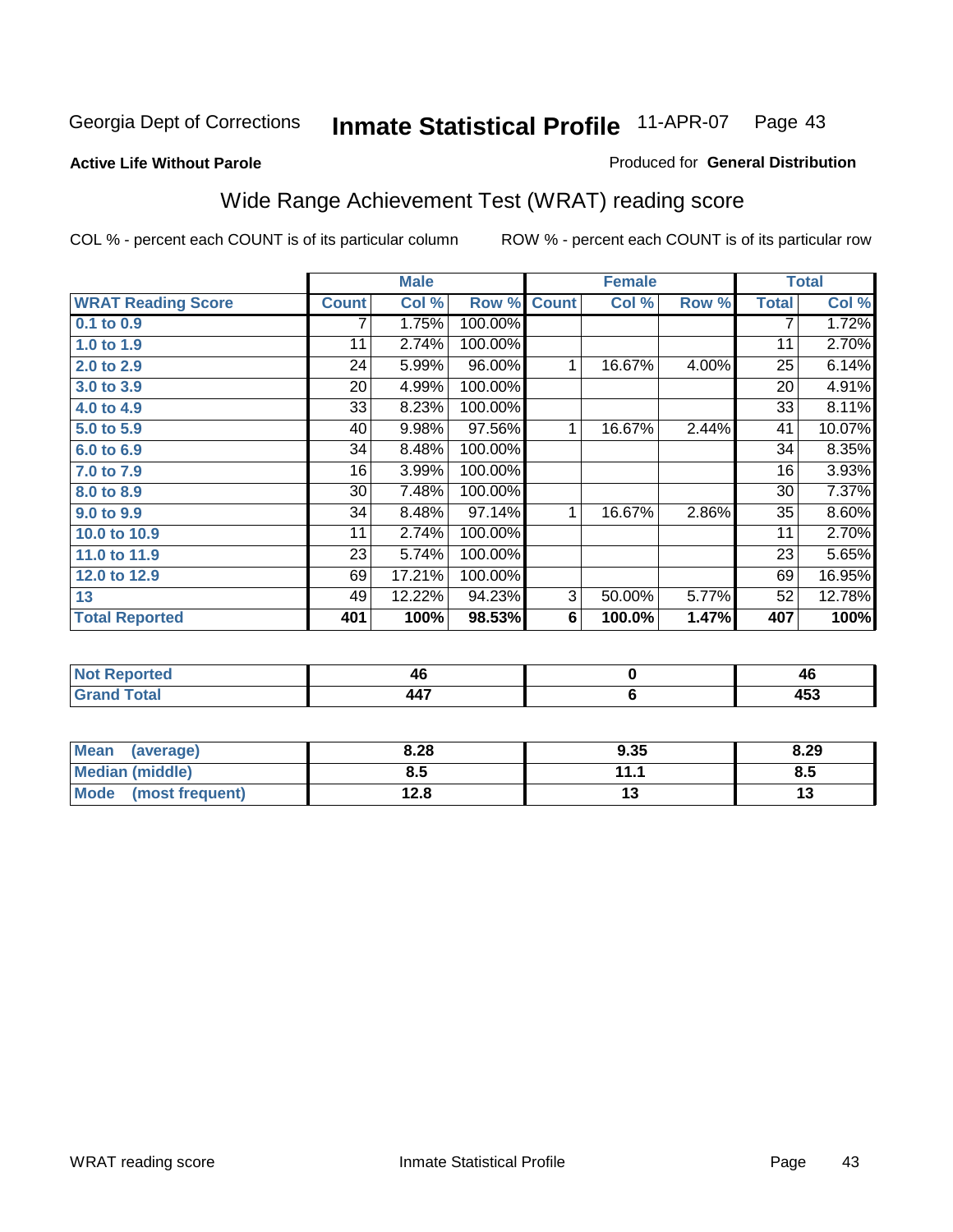#### **Active Life Without Parole**

#### Produced for **General Distribution**

# Wide Range Achievement Test (WRAT) math score

|                              |              | <b>Male</b> |         |                | <b>Female</b> |        |              | <b>Total</b> |
|------------------------------|--------------|-------------|---------|----------------|---------------|--------|--------------|--------------|
| <b>WRAT Mathematic Score</b> | <b>Count</b> | Col %       | Row %   | <b>Count</b>   | Col %         | Row %  | <b>Total</b> | Col %        |
| $0.1$ to $0.9$               |              | 0.25%       | 100.00% |                |               |        | 1            | 0.25%        |
| 1.0 to 1.9                   | 4            | 1.00%       | 100.00% |                |               |        | 4            | 0.98%        |
| 2.0 to 2.9                   | 15           | 3.74%       | 100.00% |                |               |        | 15           | 3.69%        |
| 3.0 to 3.9                   | 28           | 6.98%       | 100.00% |                |               |        | 28           | 6.88%        |
| 4.0 to 4.9                   | 39           | 9.73%       | 97.50%  | $\mathbf 1$    | 16.67%        | 2.50%  | 40           | 9.83%        |
| 5.0 to 5.9                   | 47           | 11.72%      | 100.00% |                |               |        | 47           | 11.55%       |
| 6.0 to 6.9                   | 90           | 22.44%      | 100.00% |                |               |        | 90           | 22.11%       |
| 7.0 to 7.9                   | 57           | 14.21%      | 98.28%  | 1              | 16.67%        | 1.72%  | 58           | 14.25%       |
| 8.0 to 8.9                   | 26           | 6.48%       | 96.30%  | 1              | 16.67%        | 3.70%  | 27           | 6.63%        |
| 9.0 to 9.9                   | 42           | 10.47%      | 95.45%  | 2 <sub>1</sub> | 33.33%        | 4.55%  | 44           | 10.81%       |
| 10.0 to 10.9                 | 23           | 5.74%       | 100.00% |                |               |        | 23           | 5.65%        |
| 11.0 to 11.9                 | 12           | 2.99%       | 100.00% |                |               |        | 12           | 2.95%        |
| 12.0 to 12.9                 | 9            | 2.24%       | 100.00% |                |               |        | 9            | 2.21%        |
| 13                           | 8            | 2.00%       | 88.89%  | 1              | 16.67%        | 11.11% | 9            | 2.21%        |
| <b>Total Reported</b>        | 401          | 100%        | 98.53%  | 6              | 100.0%        | 1.47%  | 407          | 100%         |
|                              |              |             |         |                |               |        |              |              |
|                              |              |             |         |                |               |        |              |              |

| <b>Not Reported</b> | 46       | 40         |
|---------------------|----------|------------|
| <b>Total</b>        | 147<br>. | オピク<br>−∪ฃ |

| <b>Mean</b><br>(average)       | .03 | 0.77<br>O.1 | 7.05 |
|--------------------------------|-----|-------------|------|
| <b>Median (middle)</b>         | 6.9 |             | 6.9  |
| <b>Mode</b><br>(most frequent) | 6.9 | 7. O        | 6.9  |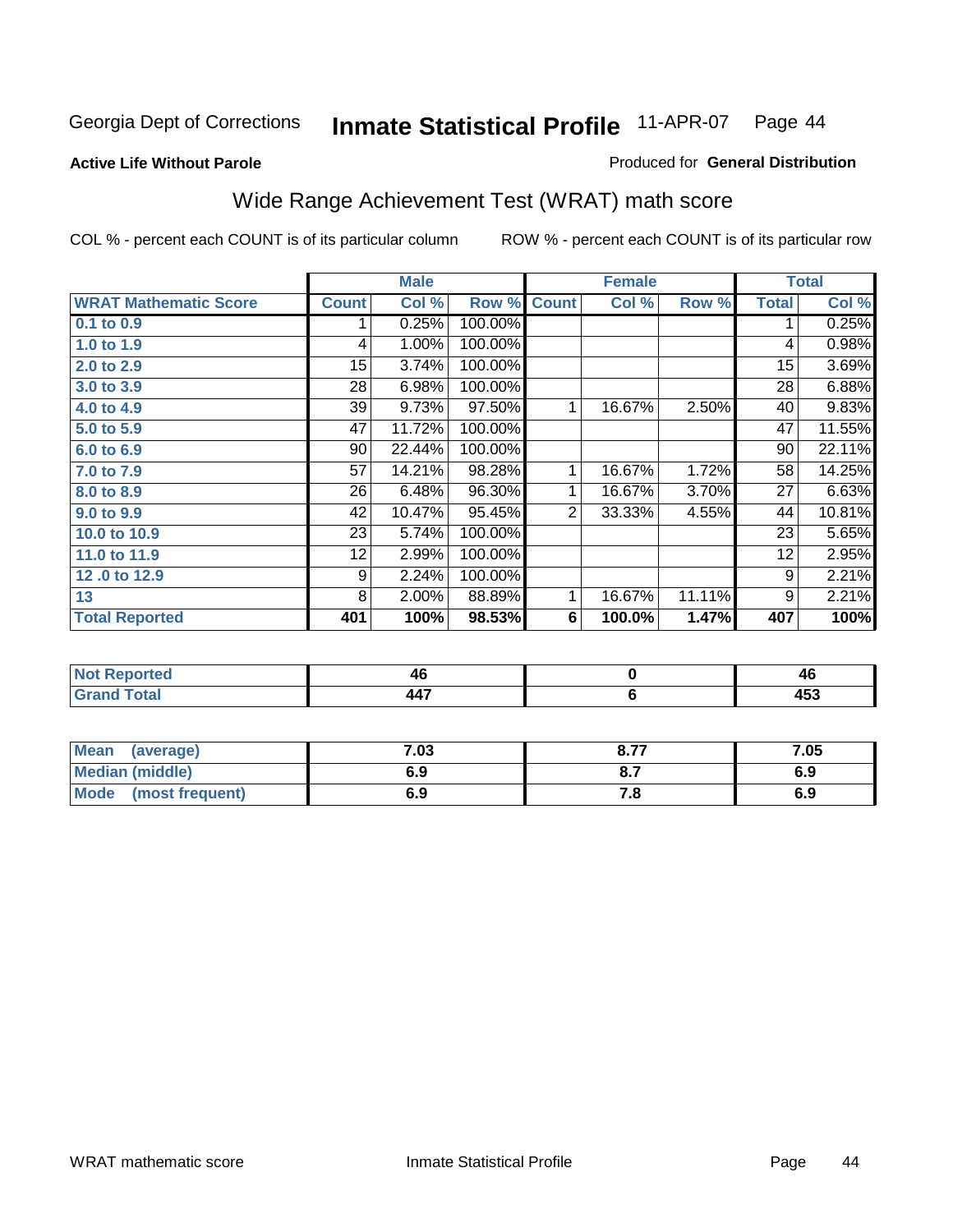#### **Active Life Without Parole**

#### Produced for **General Distribution**

# Wide Range Achievement Test (WRAT) spelling score

|                            |                 | <b>Male</b> |         |                | <b>Female</b> |       |              | <b>Total</b> |
|----------------------------|-----------------|-------------|---------|----------------|---------------|-------|--------------|--------------|
| <b>WRAT Spelling Score</b> | <b>Count</b>    | Col %       | Row %   | <b>Count</b>   | Col %         | Row % | <b>Total</b> | Col %        |
| 0.1 to 0.9                 | 3               | 0.75%       | 100.00% |                |               |       | 3            | 0.74%        |
| 1.0 to 1.9                 | 18              | 4.50%       | 100.00% |                |               |       | 18           | 4.43%        |
| 2.0 to 2.9                 | 32              | 8.00%       | 100.00% |                |               |       | 32           | 7.88%        |
| 3.0 to 3.9                 | 23              | 5.75%       | 100.00% |                |               |       | 23           | 5.67%        |
| 4.0 to 4.9                 | $\overline{37}$ | 9.25%       | 97.37%  | 1              | 16.67%        | 2.63% | 38           | 9.36%        |
| 5.0 to 5.9                 | 37              | 9.25%       | 100.00% |                |               |       | 37           | 9.11%        |
| 6.0 to 6.9                 | 46              | 11.50%      | 97.87%  | 1              | 16.67%        | 2.13% | 47           | 11.58%       |
| 7.0 to 7.9                 | 35              | 8.75%       | 100.00% |                |               |       | 35           | 8.62%        |
| 8.0 to 8.9                 | 33              | 8.25%       | 100.00% |                |               |       | 33           | 8.13%        |
| 9.0 to 9.9                 | 34              | 8.50%       | 100.00% |                |               |       | 34           | 8.37%        |
| 10.0 to 10.9               | 24              | 6.00%       | 100.00% |                |               |       | 24           | 5.91%        |
| 11.0 to 11.9               | 22              | 5.50%       | 95.65%  | 1              | 16.67%        | 4.35% | 23           | 5.67%        |
| 12.0 to 12.9               | 32              | 8.00%       | 94.12%  | $\overline{2}$ | 33.33%        | 5.88% | 34           | 8.37%        |
| 13                         | 24              | 6.00%       | 96.00%  | 1              | 16.67%        | 4.00% | 25           | 6.16%        |
| <b>Total Reported</b>      | 400             | 100%        | 98.52%  | 6              | 100.0%        | 1.48% | 406          | 100%         |
|                            |                 |             |         |                |               |       |              |              |
| <b>Not Reported</b>        |                 | 47          |         |                | $\pmb{0}$     |       |              | 47           |
| <b>Grand Total</b>         |                 | 447         |         |                | $\bf 6$       |       |              | 453          |

| <b>Mean</b><br>(average) | 7.33 | 9.9           | 707<br>، ن |
|--------------------------|------|---------------|------------|
| <b>Median (middle)</b>   | .    | 11.8          | ن. ا       |
| Mode<br>(most frequent)  | ၓ.૭  | 1つ つ<br>د.ء ا | 8.5        |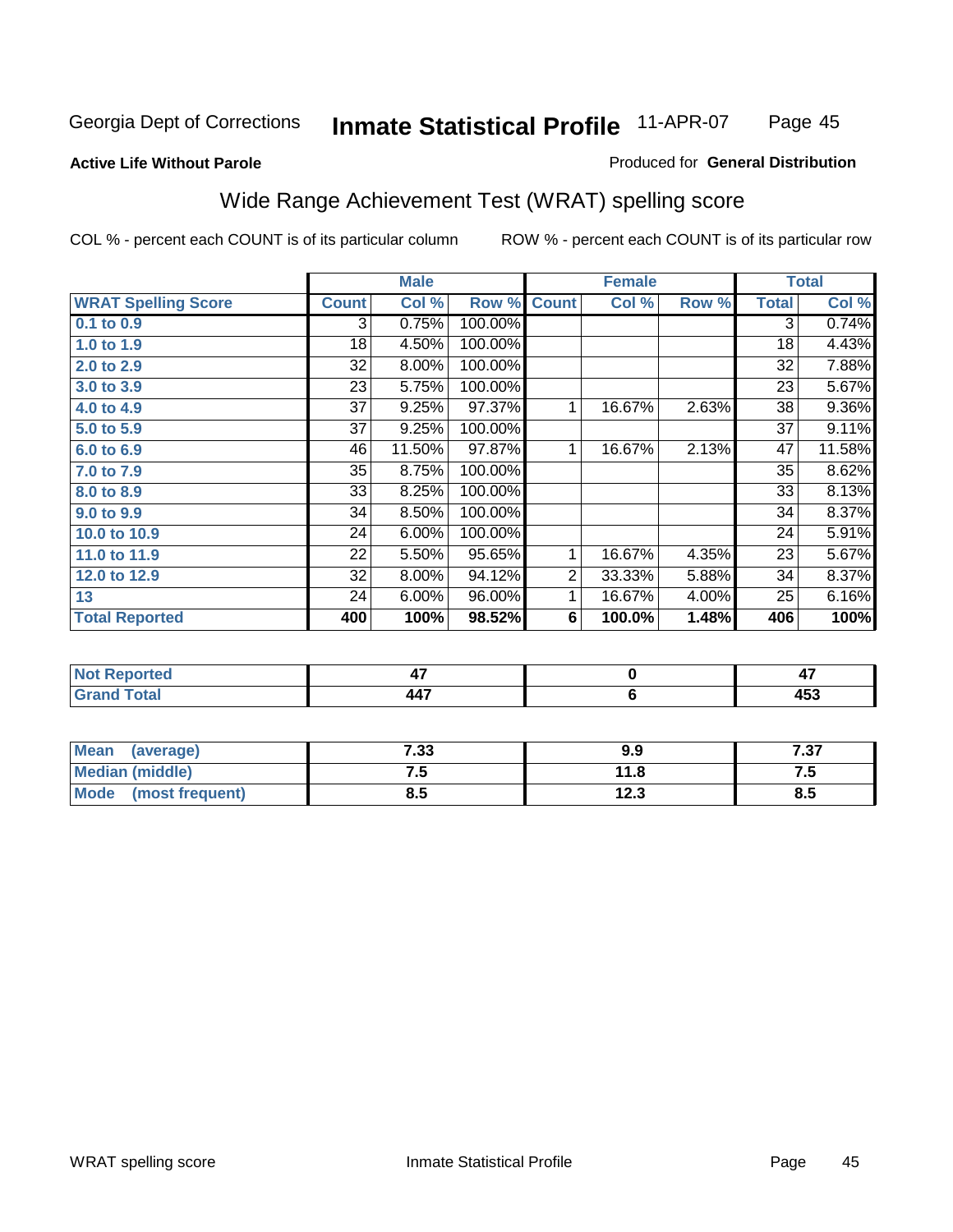#### **Active Life Without Parole**

#### Produced for **General Distribution**

### Scope of substance abuse - summary

|                        |              | <b>Male</b> |            |              | <b>Female</b> |          |              | <b>Total</b> |
|------------------------|--------------|-------------|------------|--------------|---------------|----------|--------------|--------------|
| <b>Substance Abuse</b> | <b>Count</b> | Col %       | Row %      | <b>Count</b> | Col %         | Row %    | <b>Total</b> | Col %        |
| <b>None</b>            | 148          | $33.11\%$   | 98.01%     | ◠            | $50.00\%$     | $1.99\%$ | 151          | 33.33%       |
| Drugs only             | 171          | 38.26%      | $99.42\%$  |              | 16.67%        | 0.58%    | 172          | 37.97%       |
| <b>Alcohol only</b>    | 32           | 7.16%       | $100.00\%$ |              |               |          | 32           | 7.06%        |
| Drugs and alcohol      | 96           | 21.48%      | 97.96%I    | ◠            | 33.33%        | $2.04\%$ | 98           | 21.63%       |
| <b>Total Reported</b>  | 447          | 100%        | 98.68%     | 6            | 100%          | 1.32%    | 453          | 100%         |

| 4 - 1<br>Reported<br> |                          |                        |
|-----------------------|--------------------------|------------------------|
| Total<br>$\sim$       | $\overline{\phantom{a}}$ | 1 E ?<br>ヿヷぃ<br>$\sim$ |

|  | Mode<br>trequent.<br>most | Drugs only | …u∩n | ∍onlv<br>Druas |
|--|---------------------------|------------|------|----------------|
|--|---------------------------|------------|------|----------------|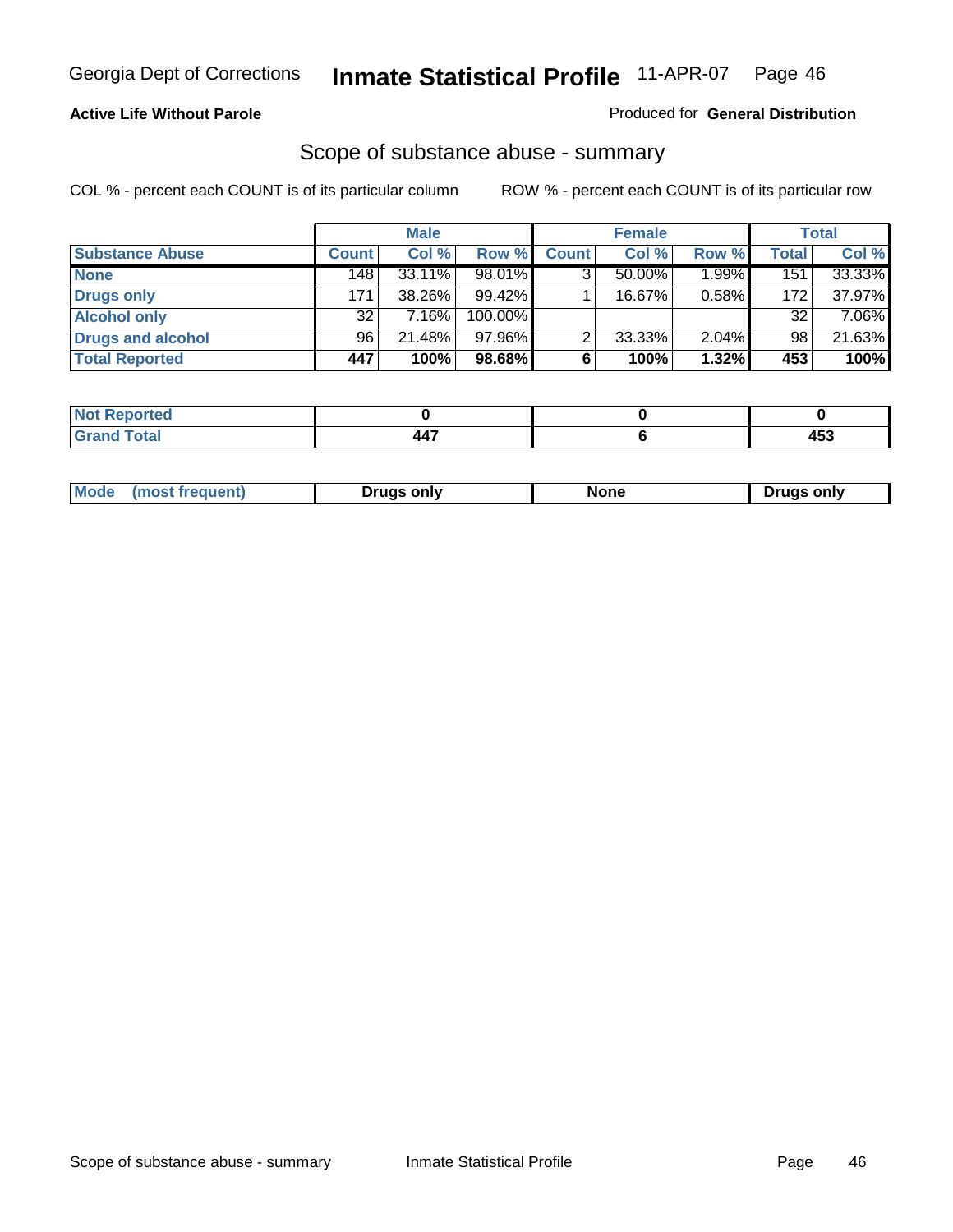### **Active Life Without Parole**

### Produced for **General Distribution**

### Scope of substance abuse - detail

|                                         |              | <b>Male</b> |         |              | <b>Female</b> |       |              | <b>Total</b> |
|-----------------------------------------|--------------|-------------|---------|--------------|---------------|-------|--------------|--------------|
| <b>Substance Abuse</b>                  | <b>Count</b> | Col %       | Row %   | <b>Count</b> | Col %         | Row % | <b>Total</b> | Col %        |
| No drug or alcohol problems             | 148          | 33.11%      | 98.01%  | 3            | 50.00%        | 1.99% | 151          | 33.33%       |
| Drug addiction but no alcohol           | 3            | 0.67%       | 100.00% |              |               |       | 3            | 0.66%        |
| <b>Drug addiction and alcohol</b>       | 3            | 0.67%       | 100.00% |              |               |       | 3            | 0.66%        |
| abuse                                   |              |             |         |              |               |       |              |              |
| <b>Drug addiction and alcoholism</b>    | 2            | 0.45%       | 100.00% |              |               |       | 2            | 0.44%        |
| No drug problem but alcohol             | 26           | 5.82%       | 100.00% |              |               |       | 26           | 5.74%        |
| abuse                                   |              |             |         |              |               |       |              |              |
| No drug problem but alcoholism          | 6            | 1.34%       | 100.00% |              |               |       | 6            | 1.32%        |
| Drug experiment but no alcohol          | 102          | 22.82%      | 99.03%  |              | 16.67%        | 0.97% | 103          | 22.74%       |
| <b>Drug experiment &amp; alcohol</b>    | 13           | 2.91%       | 100.00% |              |               |       | 13           | 2.87%        |
| abuse                                   |              |             |         |              |               |       |              |              |
| <b>Drug experiment &amp; alcoholism</b> | 8            | 1.79%       | 100.00% |              |               |       | 8            | 1.77%        |
| Drug abuse but no alcohol               | 66           | 14.77%      | 100.00% |              |               |       | 66           | 14.57%       |
| Drug abuse and alcohol abuse            | 58           | 12.98%      | 98.31%  |              | 16.67%        | 1.69% | 59           | 13.02%       |
| Drug abuse and alcoholism               | 12           | 2.68%       | 92.31%  |              | 16.67%        | 7.69% | 13           | 2.87%        |
| <b>Total Reported</b>                   | 447          | 100%        | 98.68%  | 6            | 100%          | 1.32% | 453          | 100%         |

| <b>Not Reported</b>         |                        |          |
|-----------------------------|------------------------|----------|
| <b>Total</b><br><b>Gran</b> | .<br>л л<br><b>TT.</b> | .<br>400 |

| Mode (most frequent) | No drug or alcohol problems No drug or alcohol problems No drug or alcohol |          |
|----------------------|----------------------------------------------------------------------------|----------|
|                      |                                                                            | problems |
|                      |                                                                            |          |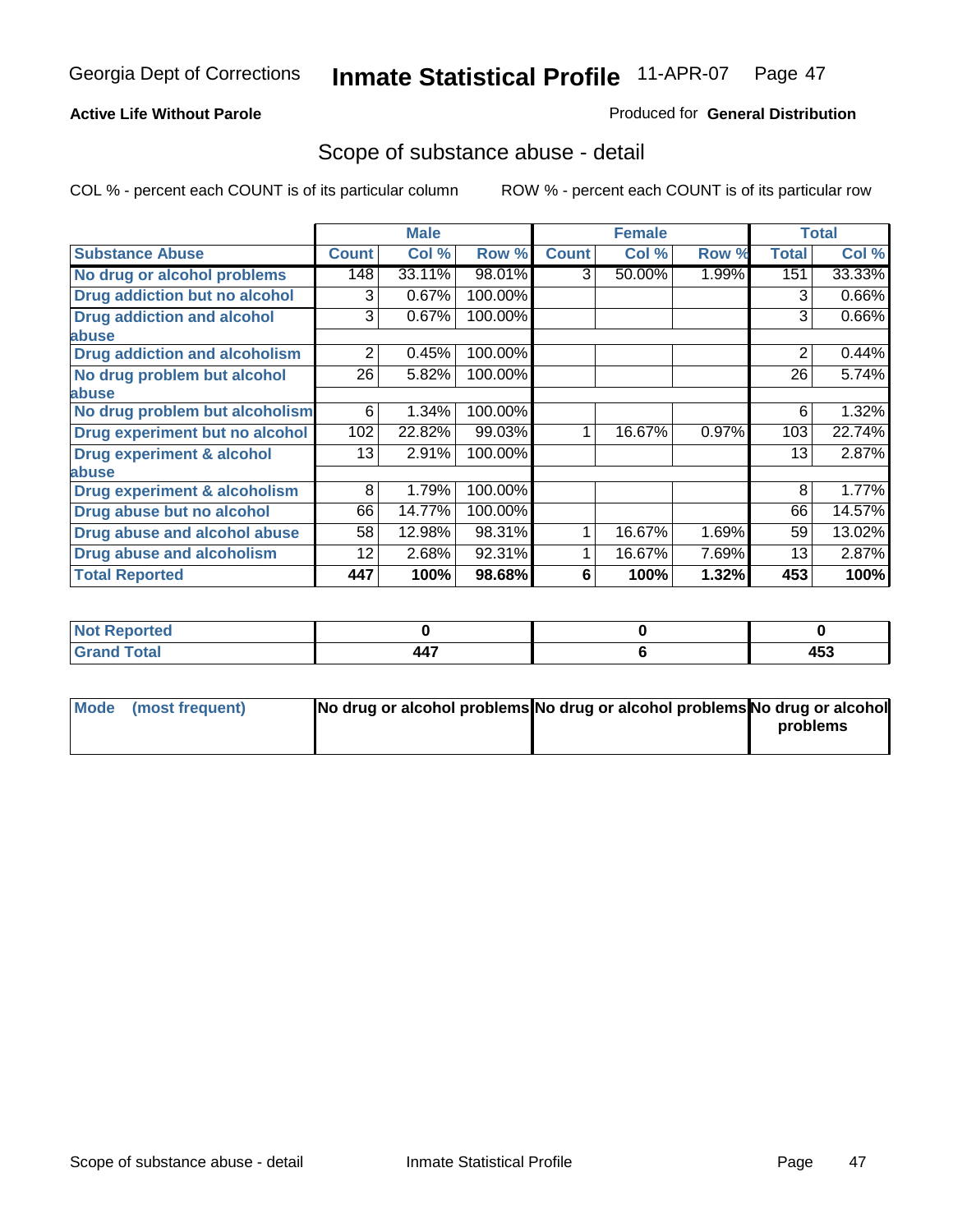#### **Active Life Without Parole**

#### Produced for **General Distribution**

### Current / last mental health treatment level

|                                    |              | <b>Male</b> |         |              | <b>Female</b> |       |              | <b>Total</b> |
|------------------------------------|--------------|-------------|---------|--------------|---------------|-------|--------------|--------------|
| <b>Mental Health Treatment Lev</b> | <b>Count</b> | Col %       | Row %   | <b>Count</b> | Col %         | Row % | <b>Total</b> | Col %        |
| 1 No problem at current time       | 80           | 46.24%      | 98.77%  |              | 20.00%        | 1.23% | 81           | 45.51%       |
| 2 Receiving outpatient             | 64           | 36.99%      | 94.12%  | 4            | 80.00%        | 5.88% | 68           | 38.20%       |
| treatment                          |              |             |         |              |               |       |              |              |
| 3 Inpatient, moderate              | 25           | 14.45%      | 100.00% |              |               |       | 25           | 14.04%       |
| treatment                          |              |             |         |              |               |       |              |              |
| 4 Inpatient, intensive             | 4            | 2.31%       | 100.00% |              |               |       | 4            | 2.25%        |
| treatment                          |              |             |         |              |               |       |              |              |
| <b>Total Evaluated</b>             | 173          | 100%        | 97.19%  | 5            | 100%          | 2.81% | 178          | 100%         |

| Never had MH evaluation | <b>074</b>               | $- - -$<br>-- |
|-------------------------|--------------------------|---------------|
|                         | $\overline{\phantom{a}}$ | .<br>TVJ      |

| <b>Median (middle)</b> | <b>Receiving outpatient</b><br>treatment | <b>Receiving outpatient</b><br>treatment | <b>Receiving</b><br>outpatient<br>treatment |  |
|------------------------|------------------------------------------|------------------------------------------|---------------------------------------------|--|
| <b>Mode</b>            | No problem at current time               | <b>Receiving outpatient</b>              | No problem at                               |  |
| (most frequent)        |                                          | treatment                                | current time                                |  |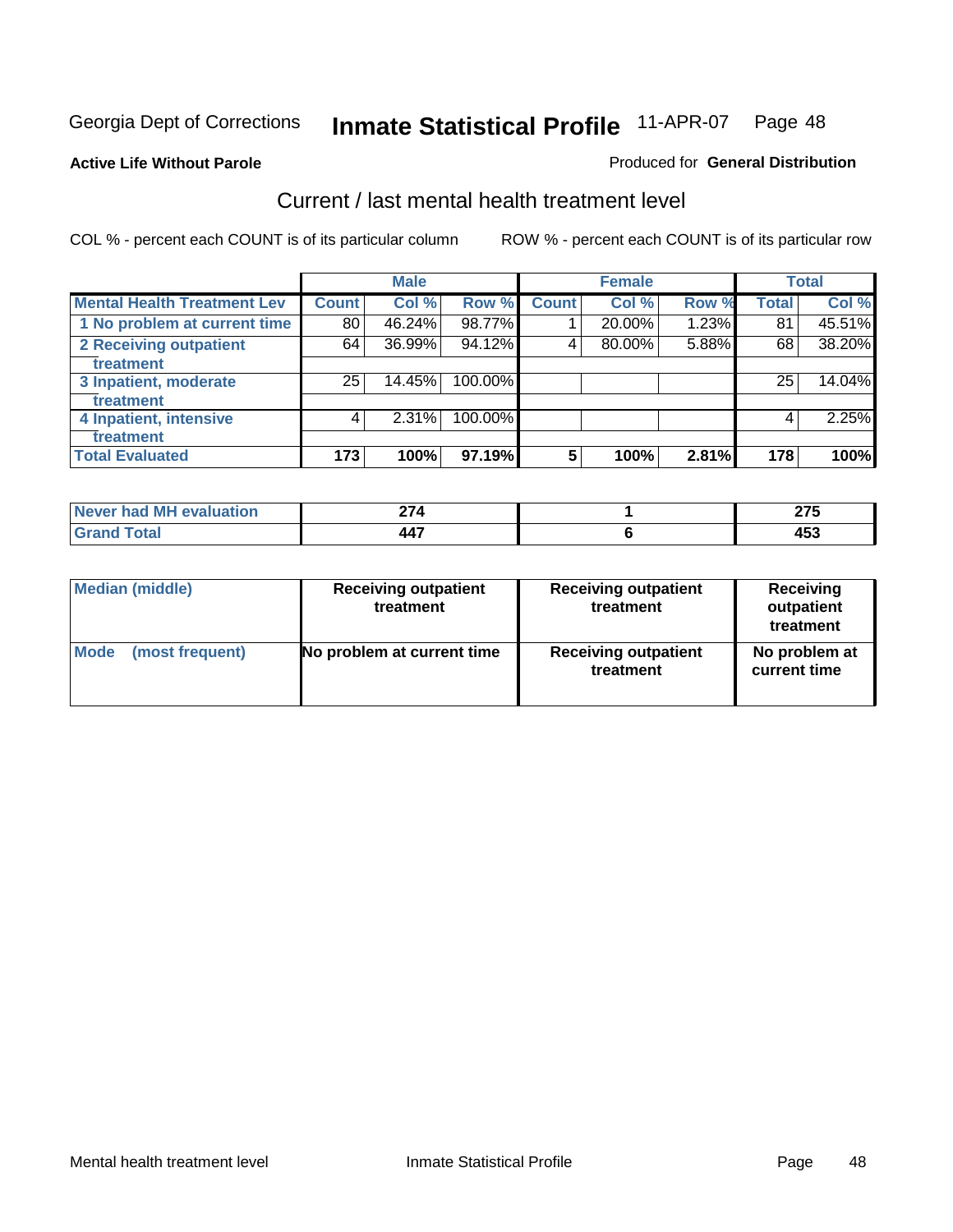### **Active Life Without Parole**

### Produced for **General Distribution**

# PULHESDWIT medical scale - 'P' overall condition ('P'hysical)

|                                   |         | <b>Male</b> |             |   | <b>Female</b> |       |              | <b>Total</b> |
|-----------------------------------|---------|-------------|-------------|---|---------------|-------|--------------|--------------|
| 'P' Overall Condition             | Count l | Col %       | Row % Count |   | Col %         | Row % | <b>Total</b> | Col %        |
| 1 No medical illness              | 304     | 68.31%      | 99.02%      | ົ | 50.00%        | 0.98% | 307          | 68.07%       |
| 2 Well-controlled chronic illness | 84      | 18.88%      | 96.55%      | 3 | 50.00%        | 3.45% | 87           | 19.29%       |
| 3 Poorly-controlled chronic       | 56      | 12.58%      | 100.00%     |   |               |       | 56           | 12.42%       |
| <b>illness</b>                    |         |             |             |   |               |       |              |              |
| 4 Significant problems requiring  |         | 0.22%       | 100.00%     |   |               |       |              | 0.22%        |
| special housing                   |         |             |             |   |               |       |              |              |
| <b>Total Reported</b>             | 445     | 100%        | 98.67%      |   | 100%          | 1.33% | 451          | 100%         |

| Not Reported |                                  |              |
|--------------|----------------------------------|--------------|
| <b>otal</b>  | $\overline{\phantom{a}}$<br>-44. | 1 E 9<br>499 |

| Mode            | ' No medical illness | 2 Well-controlled chronic | 1 No medical |
|-----------------|----------------------|---------------------------|--------------|
| (most frequent) |                      | illness                   | illness      |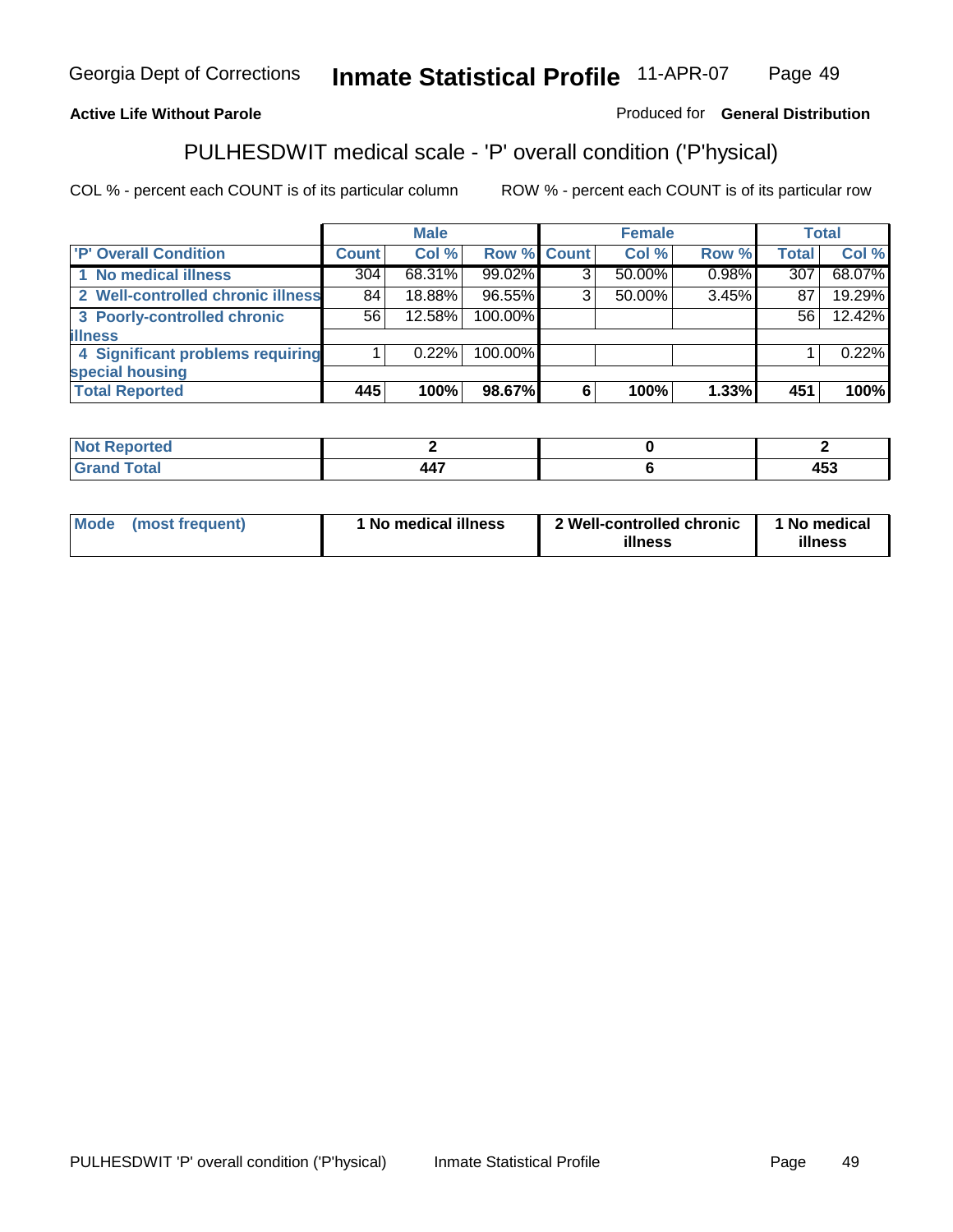### **Active Life Without Parole**

Produced for **General Distribution**

# PULHESDWIT medical scale - 'U' upper body

|                              |              | <b>Male</b> |         | <b>Female</b> |         | <b>Total</b> |              |        |
|------------------------------|--------------|-------------|---------|---------------|---------|--------------|--------------|--------|
| <b>TU' Upper Body</b>        | <b>Count</b> | Col %       | Row %   | <b>Count</b>  | Col %   | Row %        | <b>Total</b> | Col %  |
| 1 Upper bones, joints,       | 428          | 96.18%      | 98.62%  | 6             | 100.00% | $1.38\%$     | 434          | 96.23% |
| muscles all OK               |              |             |         |               |         |              |              |        |
| 2 One or both arms minimally | 10           | 2.25%       | 100.00% |               |         |              | 10           | 2.22%  |
| limited                      |              |             |         |               |         |              |              |        |
| 3 One or both arms           |              | 1.57%       | 100.00% |               |         |              |              | 1.55%  |
| moderately limited           |              |             |         |               |         |              |              |        |
| <b>Total Reported</b>        | 445          | 100%        | 98.67%  | 6             | 100%    | 1.33%        | 451          | 100%   |

| المناصب المست<br>prreo |                                          |               |
|------------------------|------------------------------------------|---------------|
| int                    | $\overline{\phantom{a}}$<br>– – <i>1</i> | .<br>יי<br>__ |

| Mode | (most frequent) | 1 Upper bones, joints,<br>muscles all OK | 1 Upper bones, joints,<br>muscles all OK | 1 Upper bones,<br>joints, muscles all |
|------|-----------------|------------------------------------------|------------------------------------------|---------------------------------------|
|------|-----------------|------------------------------------------|------------------------------------------|---------------------------------------|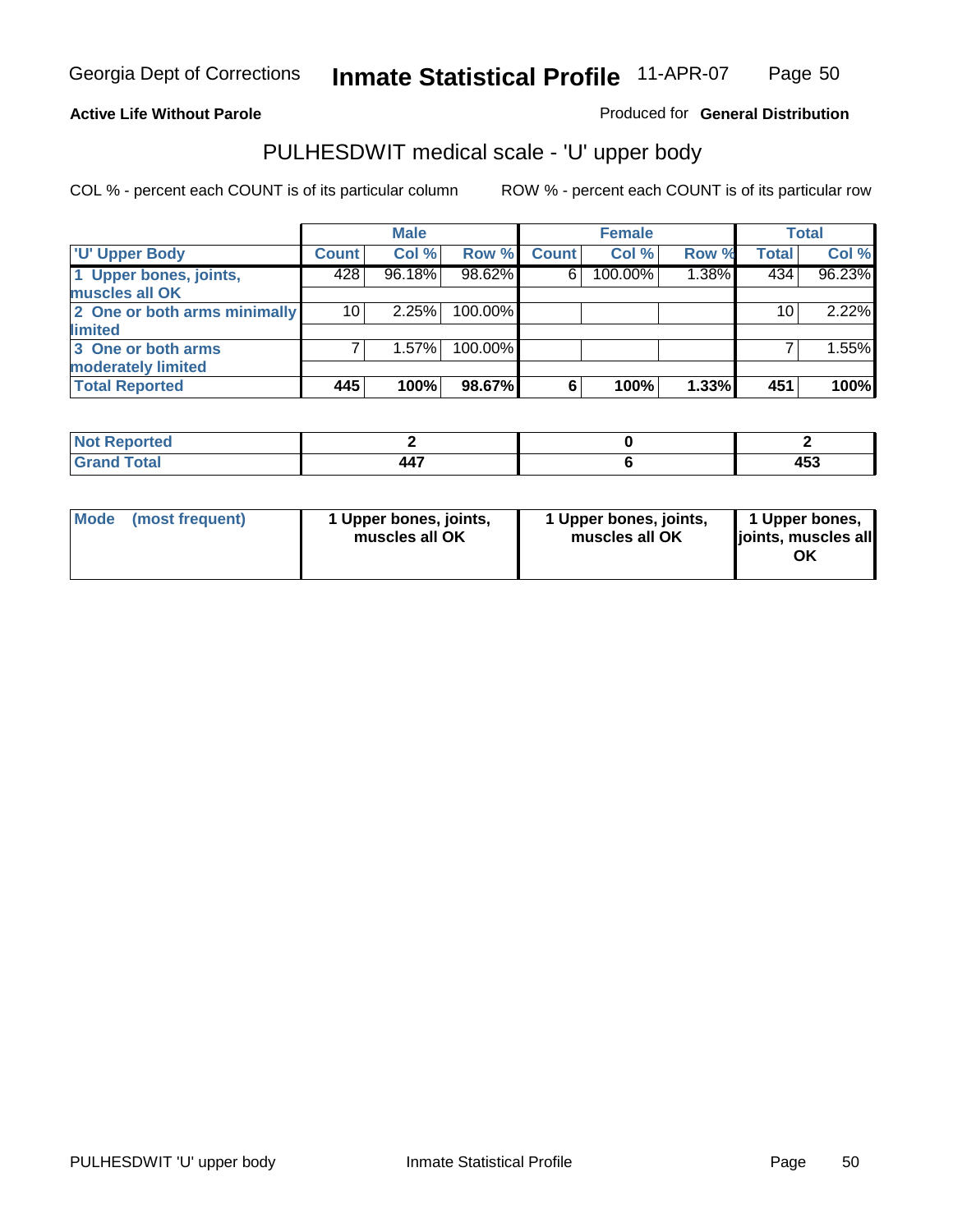### **Active Life Without Parole**

### Produced for **General Distribution**

### PULHESDWIT medical scale - 'L' lower body

|                                |                    | <b>Male</b> |         |              | <b>Female</b> |       |              | <b>Total</b> |
|--------------------------------|--------------------|-------------|---------|--------------|---------------|-------|--------------|--------------|
| 'L' Lower Body                 | Count <sup>1</sup> | Col %       | Row %   | <b>Count</b> | Col %         | Row % | <b>Total</b> | Col %        |
| 1 Lower bones, joints,         | 404                | 90.79%      | 98.78%  | 5            | 83.33%        | 1.22% | 409          | 90.69%       |
| muscles all OK                 |                    |             |         |              |               |       |              |              |
| 2 One or both legs minimally   | 32                 | 7.19%       | 96.97%  |              | 16.67%        | 3.03% | 33           | $7.32\%$     |
| limited                        |                    |             |         |              |               |       |              |              |
| 3 One or both legs             | 8                  | 1.80%       | 100.00% |              |               |       | 8            | 1.77%        |
| moderately limited             |                    |             |         |              |               |       |              |              |
| 4 One leg disabled, paralyzed, |                    | 0.22%       | 100.00% |              |               |       |              | 0.22%        |
| or amputated                   |                    |             |         |              |               |       |              |              |
| <b>Total Reported</b>          | 445                | 100%        | 98.67%  | 6            | 100%          | 1.33% | 451          | 100%         |

| <b>Section Administration</b><br>m.<br>тео |                               |              |
|--------------------------------------------|-------------------------------|--------------|
| $f \wedge f \wedge f$<br>ι υιαι<br>----    | $\overline{\phantom{a}}$<br>. | 1 E A<br>453 |

|  | Mode (most frequent) | 1 Lower bones, joints,<br>muscles all OK | 1 Lower bones, joints,<br>muscles all OK | 1 Lower bones,<br>joints, muscles all<br>OK |
|--|----------------------|------------------------------------------|------------------------------------------|---------------------------------------------|
|--|----------------------|------------------------------------------|------------------------------------------|---------------------------------------------|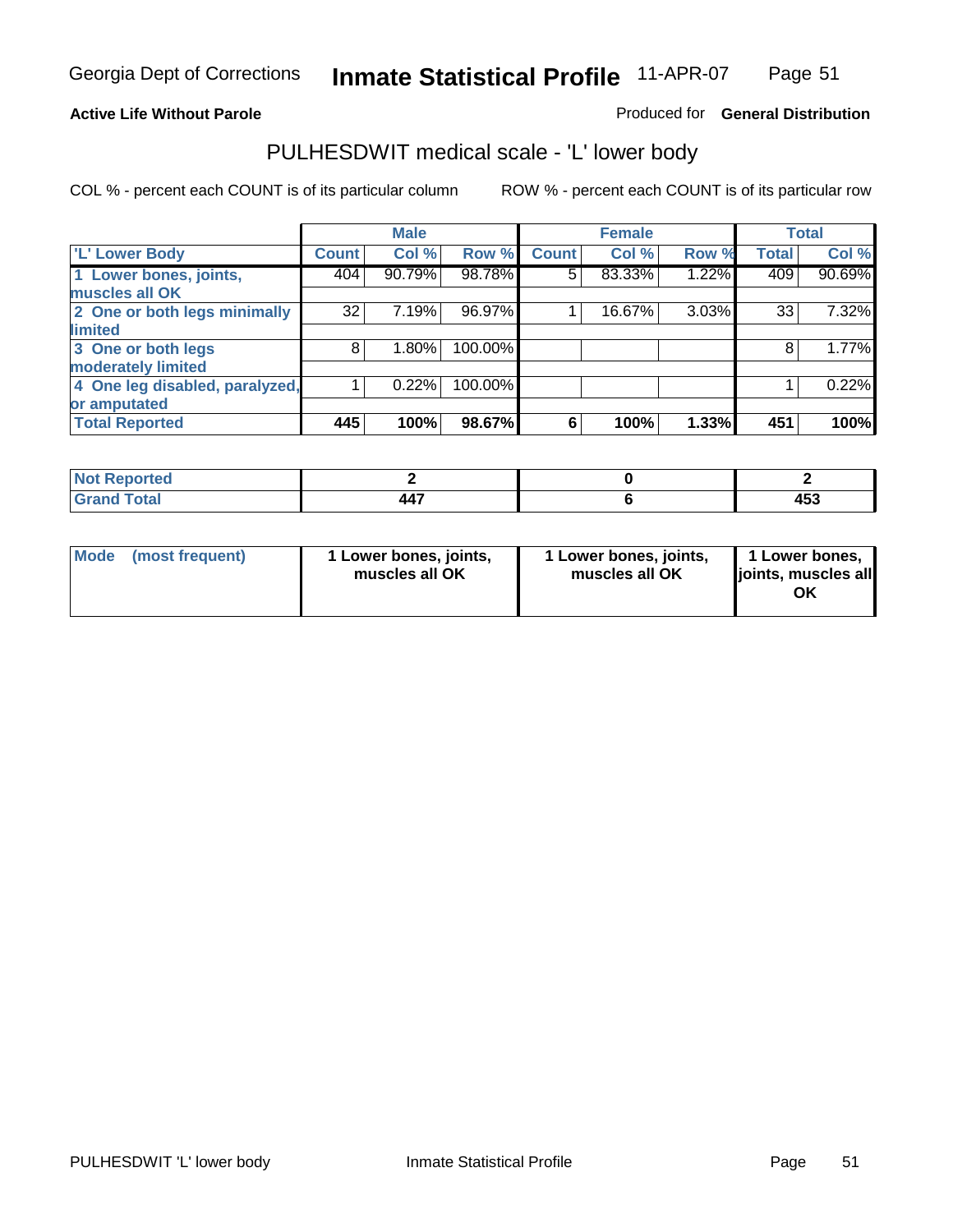#### **Active Life Without Parole**

Produced for **General Distribution**

### PULHESDWIT medical scale - 'H' hearing

|                                |              | <b>Male</b> |             | <b>Female</b> |         |          | Total        |         |
|--------------------------------|--------------|-------------|-------------|---------------|---------|----------|--------------|---------|
| 'H' Hearing                    | <b>Count</b> | Col%        | Row % Count |               | Col%    | Row %    | <b>Total</b> | Col %   |
| 1 Normal hearing both ears     | 444          | $99.78\%$   | 98.67%      | 61            | 100.00% | 1.33%    | 450          | 99.78%  |
| 2 Some loss in one ear with    |              | $0.22\%$    | 100.00%     |               |         |          |              | 0.22%   |
| other OK, or mild loss in both |              |             |             |               |         |          |              |         |
| <b>Total Reported</b>          | 445          | 100%        | 98.67%I     | 6             | 100%    | $1.33\%$ | 451          | $100\%$ |

| orted<br><b>NOT</b> |   |              |
|---------------------|---|--------------|
| iotal               | . | A E O<br>- ט |

| Mode (most frequent) | 1 Normal hearing both ears 1 Normal hearing both ears 1 Normal hearing | both ears |
|----------------------|------------------------------------------------------------------------|-----------|
|                      |                                                                        |           |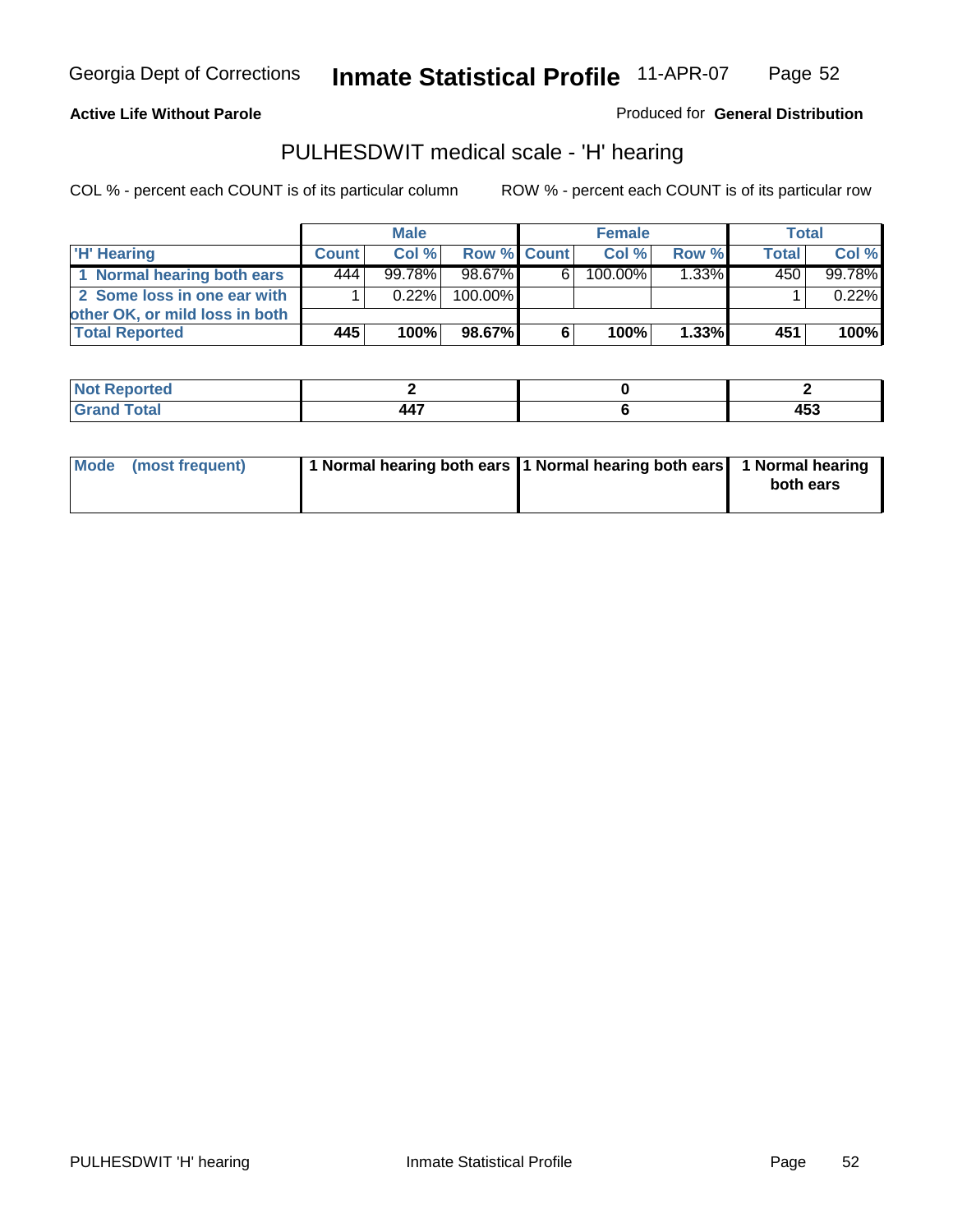#### **Active Life Without Parole**

#### Produced for **General Distribution**

### PULHESDWIT medical scale - 'E' vision

|                                |       | <b>Male</b> |             |   | <b>Female</b> |       |              | <b>Total</b> |
|--------------------------------|-------|-------------|-------------|---|---------------|-------|--------------|--------------|
| <b>E' Vision</b>               | Count | Col %       | Row % Count |   | Col %         | Row % | <b>Total</b> | Col %        |
| 1 Correctable to 20/40 in both | 370   | 83.15%      | 98.93%      | 4 | 66.67%        | 1.07% | 374          | 82.93%       |
| eyes                           |       |             |             |   |               |       |              |              |
| 2 Correctable to 20/70 in one  | 68    | 15.28%      | 97.14%      | 2 | 33.33%        | 2.86% | 70           | 15.52%       |
| eye, may be blind in other     |       |             |             |   |               |       |              |              |
| 3 Correctable to 20/200 in one | 6     | 1.35%       | 100.00%     |   |               |       | 6            | 1.33%        |
| eye, may be blind in other     |       |             |             |   |               |       |              |              |
| 4 One eye not correctable to   |       | 0.22%       | 100.00%     |   |               |       |              | 0.22%        |
| 20/200, other may be blind     |       |             |             |   |               |       |              |              |
| <b>Total Reported</b>          | 445   | 100%        | 98.67%      | 6 | 100%          | 1.33% | 451          | 100%         |

| <b>Not Reported</b> |     |       |
|---------------------|-----|-------|
| <b>Total</b>        | 447 | 4 F A |
| <b></b>             |     | 453   |

| Mode (most frequent) | 1 Correctable to 20/40 in<br>both eves | 1 Correctable to 20/40 in   1 Correctable to  <br>both eves | 20/40 in both eyes |
|----------------------|----------------------------------------|-------------------------------------------------------------|--------------------|
|----------------------|----------------------------------------|-------------------------------------------------------------|--------------------|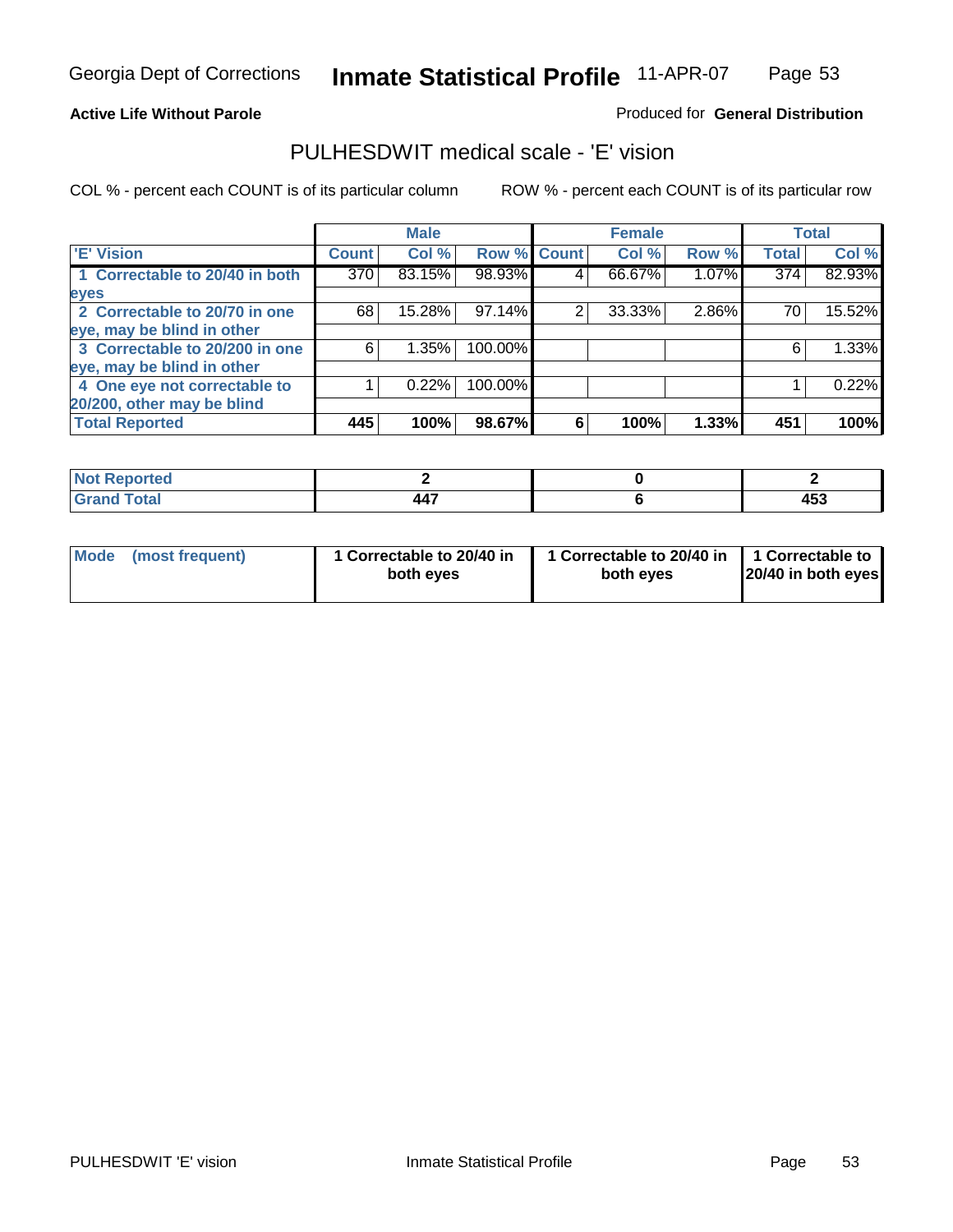### **Active Life Without Parole**

### Produced for **General Distribution**

## PULHESDWIT medical scale - 'S' pSychiatric

|                                |              | <b>Male</b> |                    |   | <b>Female</b> |       |              | <b>Total</b> |
|--------------------------------|--------------|-------------|--------------------|---|---------------|-------|--------------|--------------|
| 'S' pSychiatric                | <b>Count</b> | Col %       | <b>Row % Count</b> |   | Col %         | Row % | <b>Total</b> | Col %        |
| 1 No impairment or disorders   | 352          | 80.73%      | 99.44%             | 2 | 33.33%        | 0.56% | 354          | 80.09%       |
| 2 Stable, or in remission, or  | 68           | 15.60%      | 94.44%             | 4 | 66.67%        | 5.56% | 72           | 16.29%       |
| mild impairment or retardation |              |             |                    |   |               |       |              |              |
| 3 Requires moderate inpatient  | 13           | $2.98\%$    | 100.00%            |   |               |       | 13           | 2.94%        |
| treatment                      |              |             |                    |   |               |       |              |              |
| 4 Requires intensive inpatient | 3            | 0.69%       | 100.00%            |   |               |       | 3            | 0.68%        |
| treatment                      |              |             |                    |   |               |       |              |              |
| <b>Total Reported</b>          | 436          | 100%        | 98.64%             | 6 | 100%          | 1.36% | 442          | 100%         |

| <b>eported</b><br>NOT |     |     |
|-----------------------|-----|-----|
| <b>Total</b>          | 447 | 15' |
| <b>Care</b>           |     | 40. |

| Mode (most frequent) | 1 No impairment or disorders 2 Stable, or in remission, 11 No impairment or |                       |           |
|----------------------|-----------------------------------------------------------------------------|-----------------------|-----------|
|                      |                                                                             | or mild impairment or | disorders |
|                      |                                                                             | retardation           |           |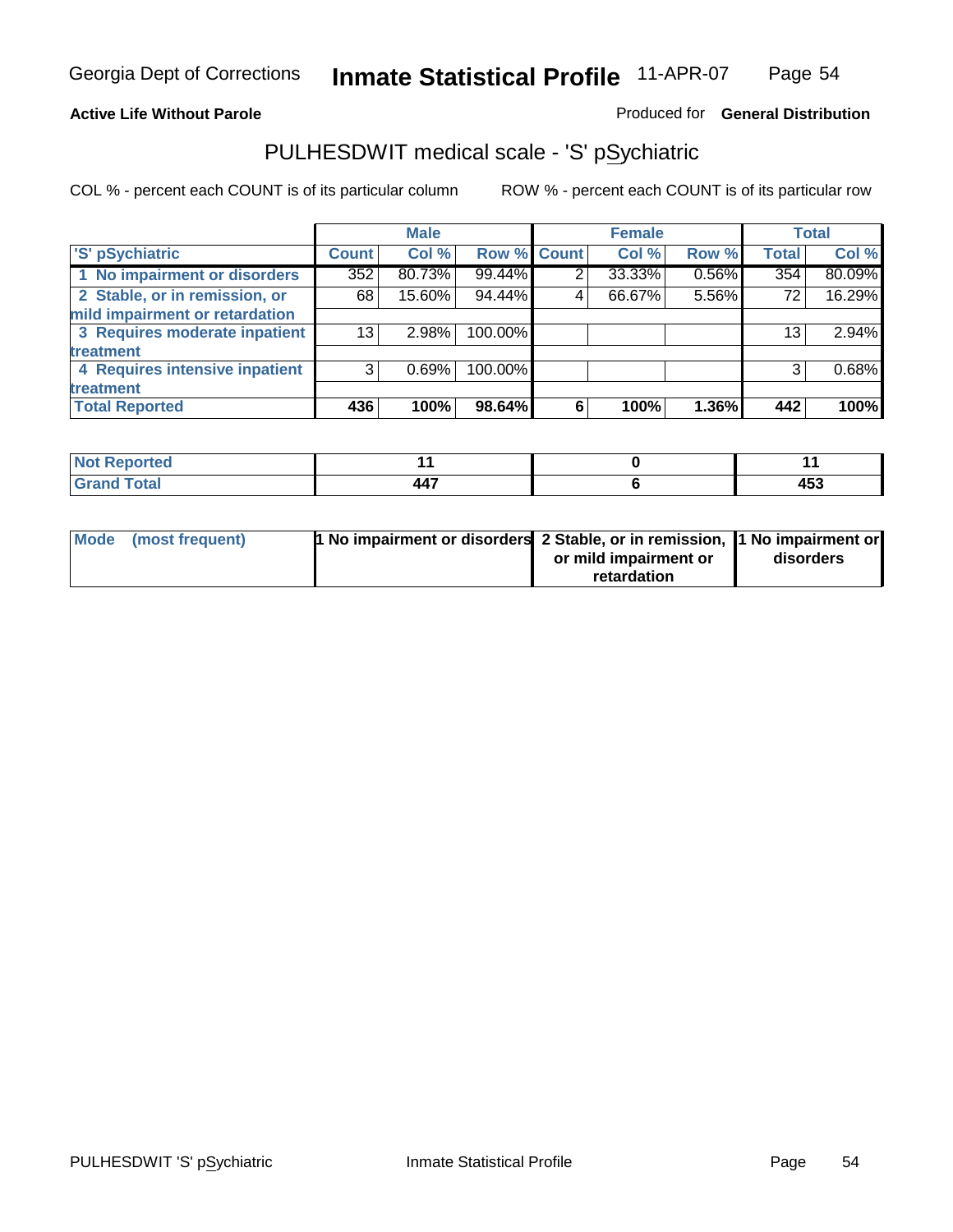#### **Active Life Without Parole**

#### Produced for **General Distribution**

### PULHESDWIT medical scale - 'D' dental

|                                 |                 | <b>Male</b> |             |   | <b>Female</b> |       |              | <b>Total</b> |
|---------------------------------|-----------------|-------------|-------------|---|---------------|-------|--------------|--------------|
| <b>D'</b> Dental                | Count           | Col %       | Row % Count |   | Col %         | Row % | <b>Total</b> | Col %        |
| 1 Minimal routine dental health | 205             | 47.34%      | 98.09%      |   | 66.67%        | 1.91% | 209          | 47.61%       |
| <b>needs</b>                    |                 |             |             |   |               |       |              |              |
| 2 Moderate cavities and/or      | 195             | 45.03%      | 98.98%      |   | 33.33%        | 1.02% | 197          | 44.87%       |
| gum disease                     |                 |             |             |   |               |       |              |              |
| 3 Extensive gum disease         | 33 <sup>1</sup> | $7.62\%$    | 100.00%     |   |               |       | 33           | 7.52%        |
| and/or widespread decay         |                 |             |             |   |               |       |              |              |
| <b>Total Reported</b>           | 433             | 100%        | 98.63%      | 6 | 100%          | 1.37% | 439          | 100%         |

| N<br>тео |                       | ''           |
|----------|-----------------------|--------------|
|          | $\overline{a}$<br>447 | 1 P A<br>453 |

| Mode (most frequent) | <b>Minimal routine dental</b><br>health needs | 1 Minimal routine dental<br>health needs | 1 Minimal routine<br>dental health<br>needs |
|----------------------|-----------------------------------------------|------------------------------------------|---------------------------------------------|
|----------------------|-----------------------------------------------|------------------------------------------|---------------------------------------------|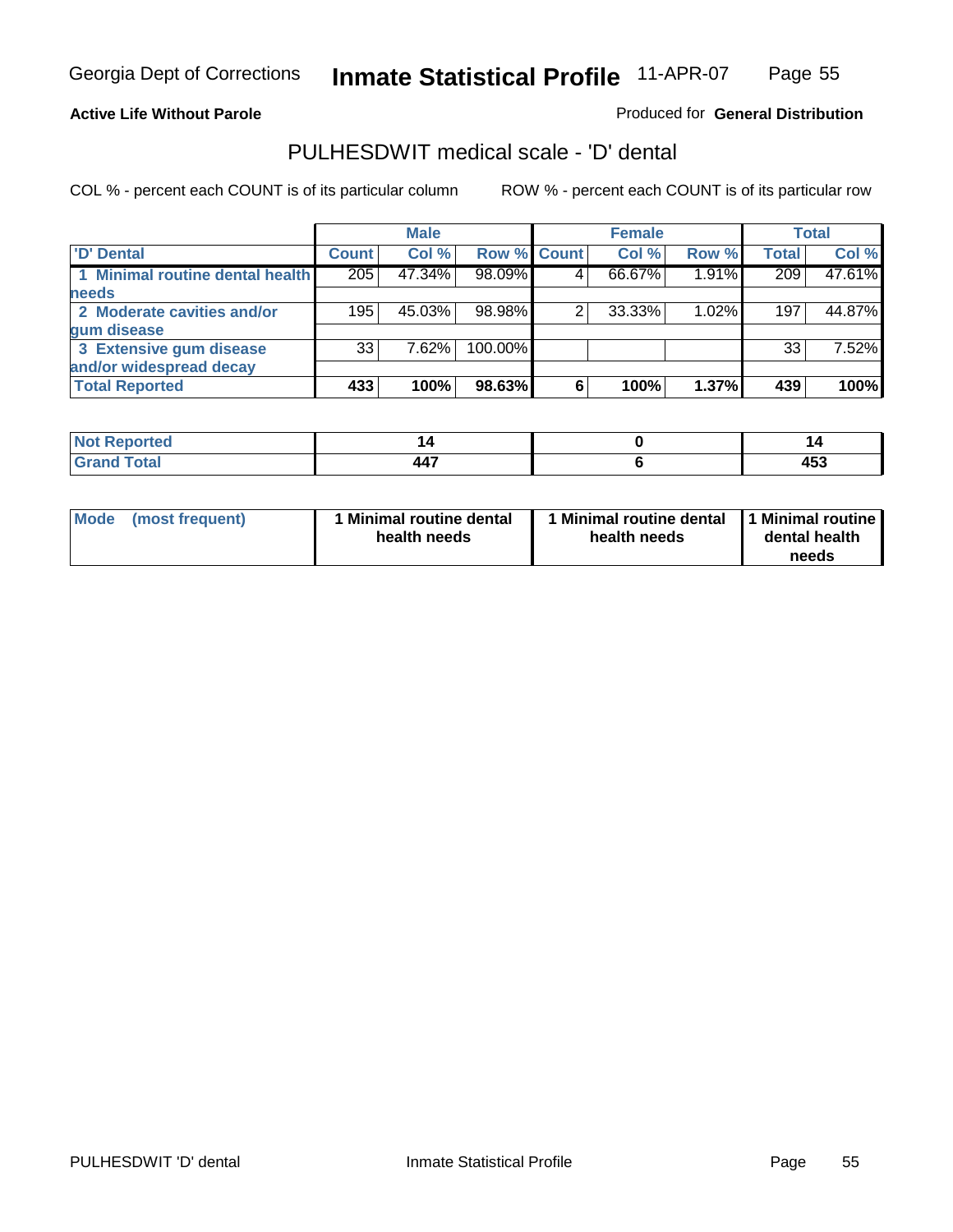### **Active Life Without Parole**

### Produced for **General Distribution**

# PULHESDWIT medical scale - 'W' work ability

|                                 |              | <b>Male</b> |             |   | <b>Female</b> |       |              | <b>Total</b> |
|---------------------------------|--------------|-------------|-------------|---|---------------|-------|--------------|--------------|
| <b>W' work ability</b>          | <b>Count</b> | Col %       | Row % Count |   | Col %         | Row % | <b>Total</b> | Col %        |
| 1 Unrestricted work or activity | 354          | 79.55%      | 98.61%      | 5 | 83.33%        | 1.39% | 359          | 79.60%       |
| 2 Minor restrictions on type of | 69           | 15.51%      | 98.57%      |   | 16.67%        | 1.43% | 70           | 15.52%       |
| <b>work</b>                     |              |             |             |   |               |       |              |              |
| 3 Moderate restrictions on type | 15           | $3.37\%$    | 100.00%     |   |               |       | 15           | 3.33%        |
| of work                         |              |             |             |   |               |       |              |              |
| 4 Major restrictions on type of |              | $1.57\%$    | 100.00%     |   |               |       |              | 1.55%        |
| <b>work</b>                     |              |             |             |   |               |       |              |              |
| <b>Total Reported</b>           | 445          | 100%        | 98.67%      | 6 | 100%          | 1.33% | 451          | 100%         |

| <b>Reported</b><br>. |                |       |
|----------------------|----------------|-------|
| <b>Total</b>         | $\overline{a}$ | 1 P A |
| r.,                  | 447            | 433   |

| Mode | (most frequent) | 1 Unrestricted work or<br>activity | 1 Unrestricted work or<br>activity | 1 Unrestricted<br>work or activity |
|------|-----------------|------------------------------------|------------------------------------|------------------------------------|
|      |                 |                                    |                                    |                                    |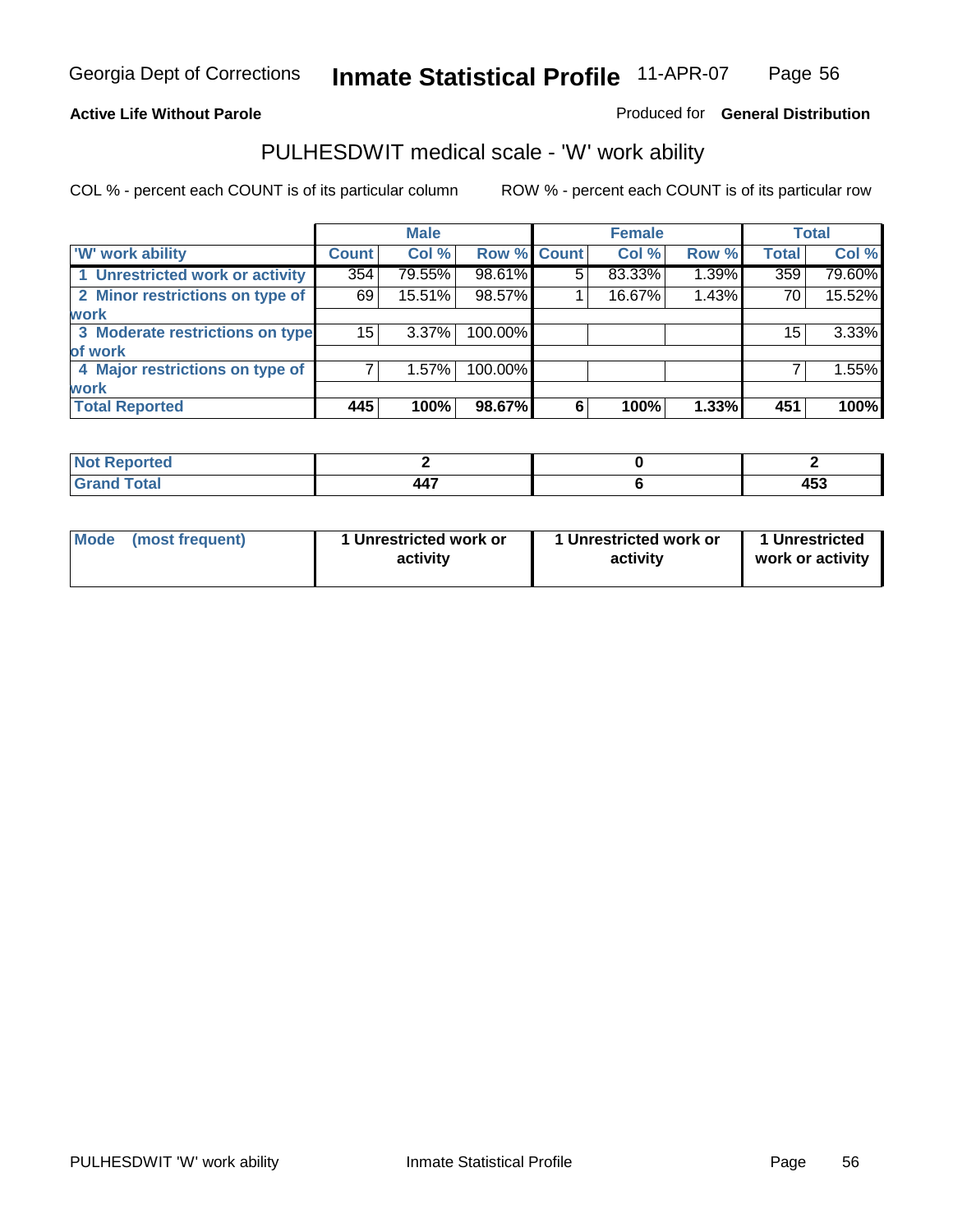# **Active Life Without Parole**

#### Produced for **General Distribution**

## PULHESDWIT medical scale - 'I' impairment

|                                 |              | <b>Male</b> |             |   | <b>Female</b> |       |              | <b>Total</b> |
|---------------------------------|--------------|-------------|-------------|---|---------------|-------|--------------|--------------|
| T' Impairment                   | <b>Count</b> | Col %       | Row % Count |   | Col %         | Row % | <b>Total</b> | Col %        |
| 1 No impairments or             | 441          | 99.10%      | 98.66%      | 6 | 100.00%       | 1.34% | 447          | 99.11%       |
| disabilities                    |              |             |             |   |               |       |              |              |
| 4 Needs moderate Assisted       |              | 0.22%       | 100.00%     |   |               |       |              | 0.22%        |
| Living (level II)               |              |             |             |   |               |       |              |              |
| <b>5 Needs maximal Assisted</b> |              | 0.67%       | 100.00%     |   |               |       |              | 0.67%        |
| <b>Living (level III)</b>       |              |             |             |   |               |       |              |              |
| <b>Total Reported</b>           | 445          | 100%        | 98.67%      | 6 | 100%          | 1.33% | 451          | 100%         |

| لمنتشر بالتعبين<br>porteg<br>N. |            |          |
|---------------------------------|------------|----------|
| otal                            | --<br>TT 1 | .<br>᠇୰៶ |

| Mode            | 1 No impairments or | 1 No impairments or | 1 No impairments |
|-----------------|---------------------|---------------------|------------------|
| (most frequent) | disabilities        | disabilities        | or disabilities  |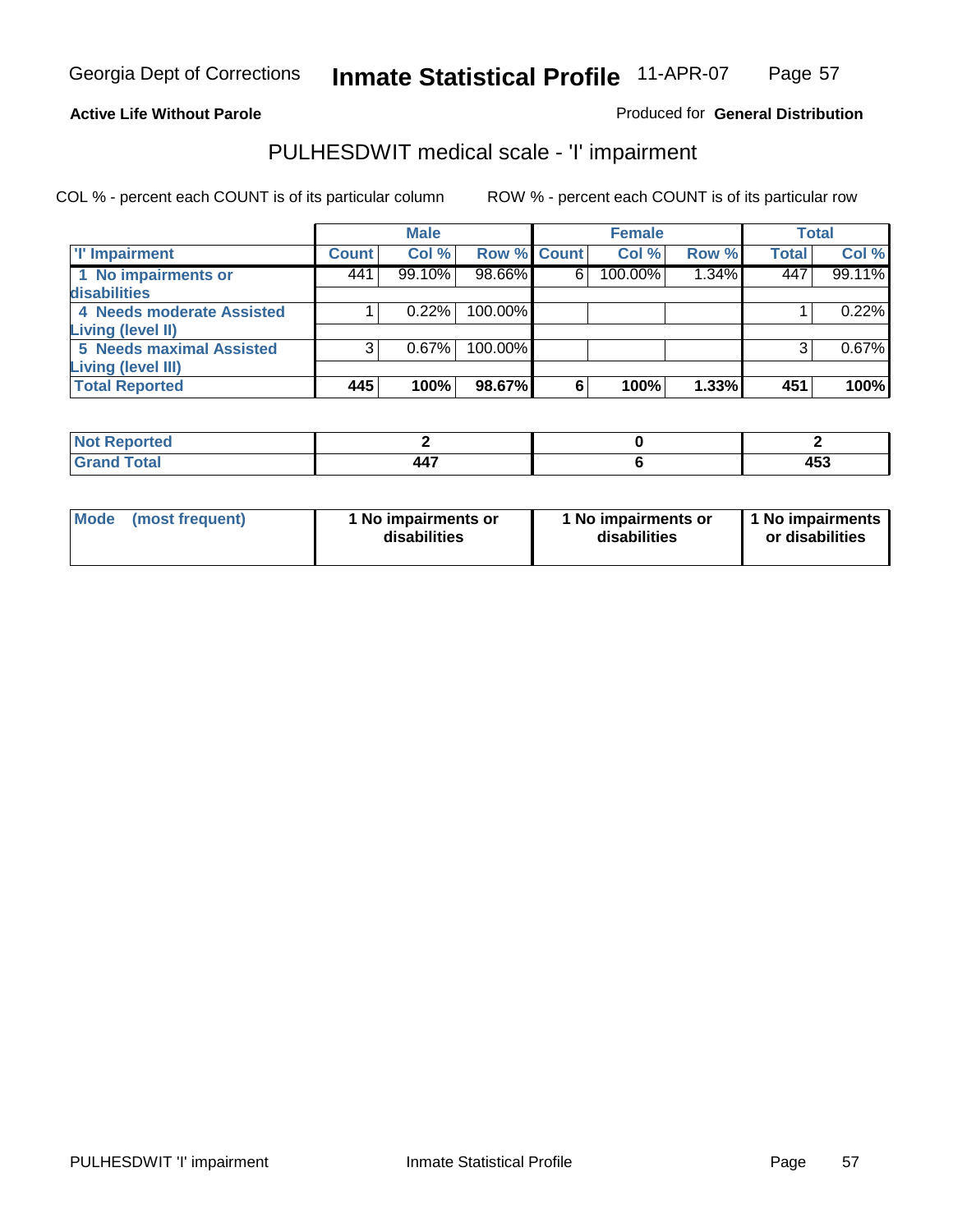#### **Inmate Statistical Profile** 11-APR-07 Page Page 58

### **Active Life Without Parole Produced fo Seneral Distribution**

### PULHESDWIT medical scale - 'T' transportability

|                              |              | <b>Male</b> |             |   | <b>Female</b> |          |       | Total  |
|------------------------------|--------------|-------------|-------------|---|---------------|----------|-------|--------|
| <b>T' Transportability</b>   | <b>Count</b> | Col%        | Row % Count |   | Col%          | Row %    | Total | Col %  |
| 1 Can be transported in any  | 444          | 99.78%      | 98.67%      | 6 | 100.00%       | $1.33\%$ | 450   | 99.78% |
| ordinary approved vehicle    |              |             |             |   |               |          |       |        |
| 3 Wheelchair-bound, requires |              | $0.22\%$    | $100.00\%$  |   |               |          |       | 0.22%  |
| special vehicle              |              |             |             |   |               |          |       |        |
| <b>Total Reported</b>        | 445          | 100%        | 98.67%      | 6 | 100%          | $1.33\%$ | 451   | 100%   |

| <b>Not Reported</b> |                          |              |
|---------------------|--------------------------|--------------|
| <b>Total</b><br>Cro | .<br>л л<br>– – <i>1</i> | 4 F A<br>433 |

| Mode | (most frequent) | 1 Can be transported in any 1 Can be transported in any | ordinary approved vehicle   ordinary approved vehicle   transported in any | 1 Can be<br>ordinary approved<br>vehicle |
|------|-----------------|---------------------------------------------------------|----------------------------------------------------------------------------|------------------------------------------|
|------|-----------------|---------------------------------------------------------|----------------------------------------------------------------------------|------------------------------------------|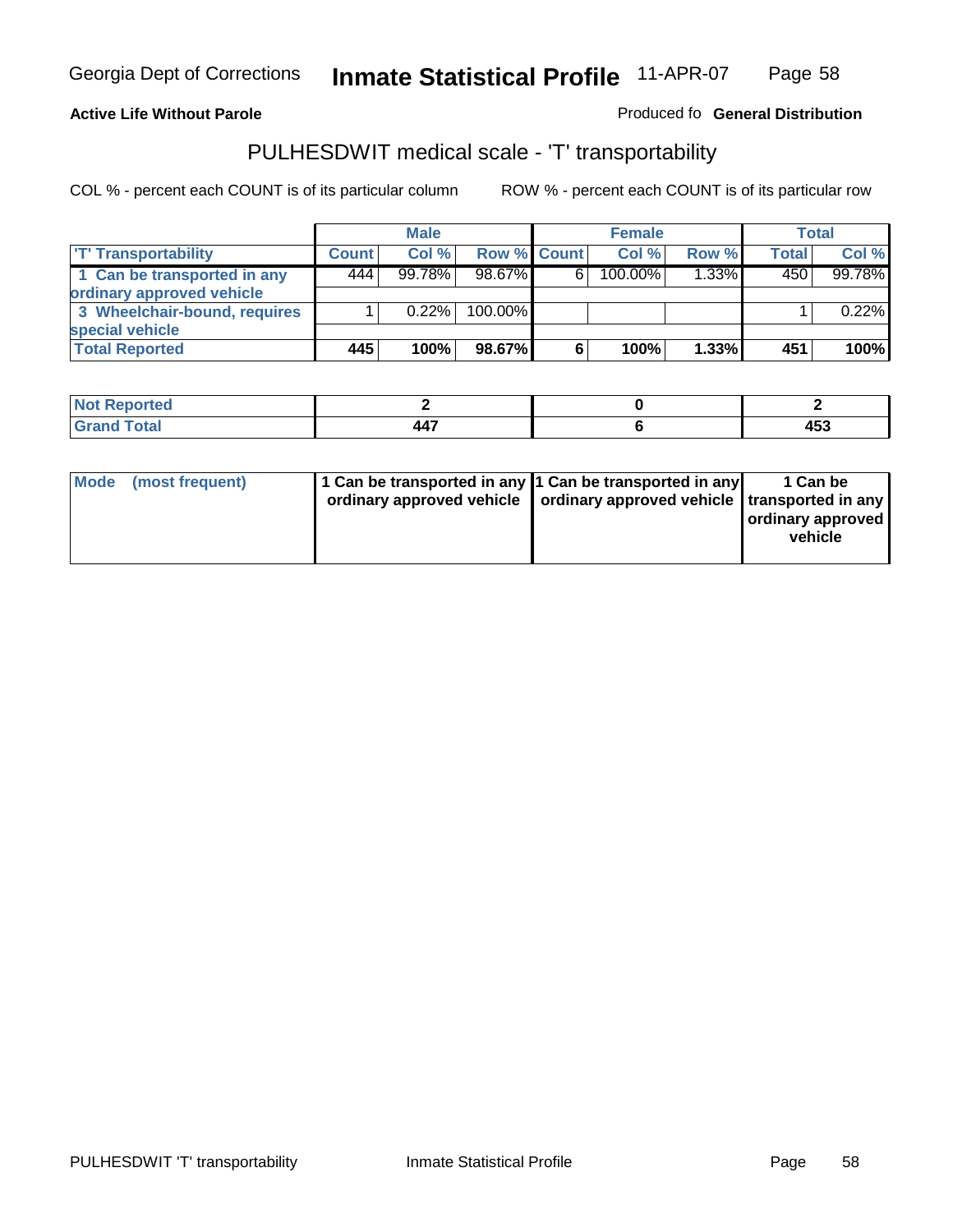#### **Active Life Without Parole**

#### Produced for **General Distribution**

## Criminality in family, self-reported

|                              |              | <b>Male</b> |        |                | <b>Female</b> |          |              | Total  |
|------------------------------|--------------|-------------|--------|----------------|---------------|----------|--------------|--------|
| <b>Criminality In Family</b> | <b>Count</b> | Col %       | Row %  | <b>Count</b>   | Col %         | Row %    | <b>Total</b> | Col %  |
| Yes, criminality in family   | 1351         | $30.47\%$   | 97.83% |                | 50.00%        | $2.17\%$ | 1381         | 30.73% |
| No criminality in family     | 308          | 69.53%      | 99.04% | 3 <sub>1</sub> | 50.00%        | $0.96\%$ | 311          | 69.27% |
| <b>Total Reported</b>        | 443          | 100%        | 98.66% | 6              | 100%          | $1.34\%$ | 449          | 100%   |

| rted<br><b>NOT</b><br><b>IVGI</b> |  |          |
|-----------------------------------|--|----------|
| $\sim$<br>Grar<br>---             |  | .<br>⊶טי |

| Mode (most frequent) |  | No criminality in family | Yes, criminality in family | No criminality in<br>family |
|----------------------|--|--------------------------|----------------------------|-----------------------------|
|----------------------|--|--------------------------|----------------------------|-----------------------------|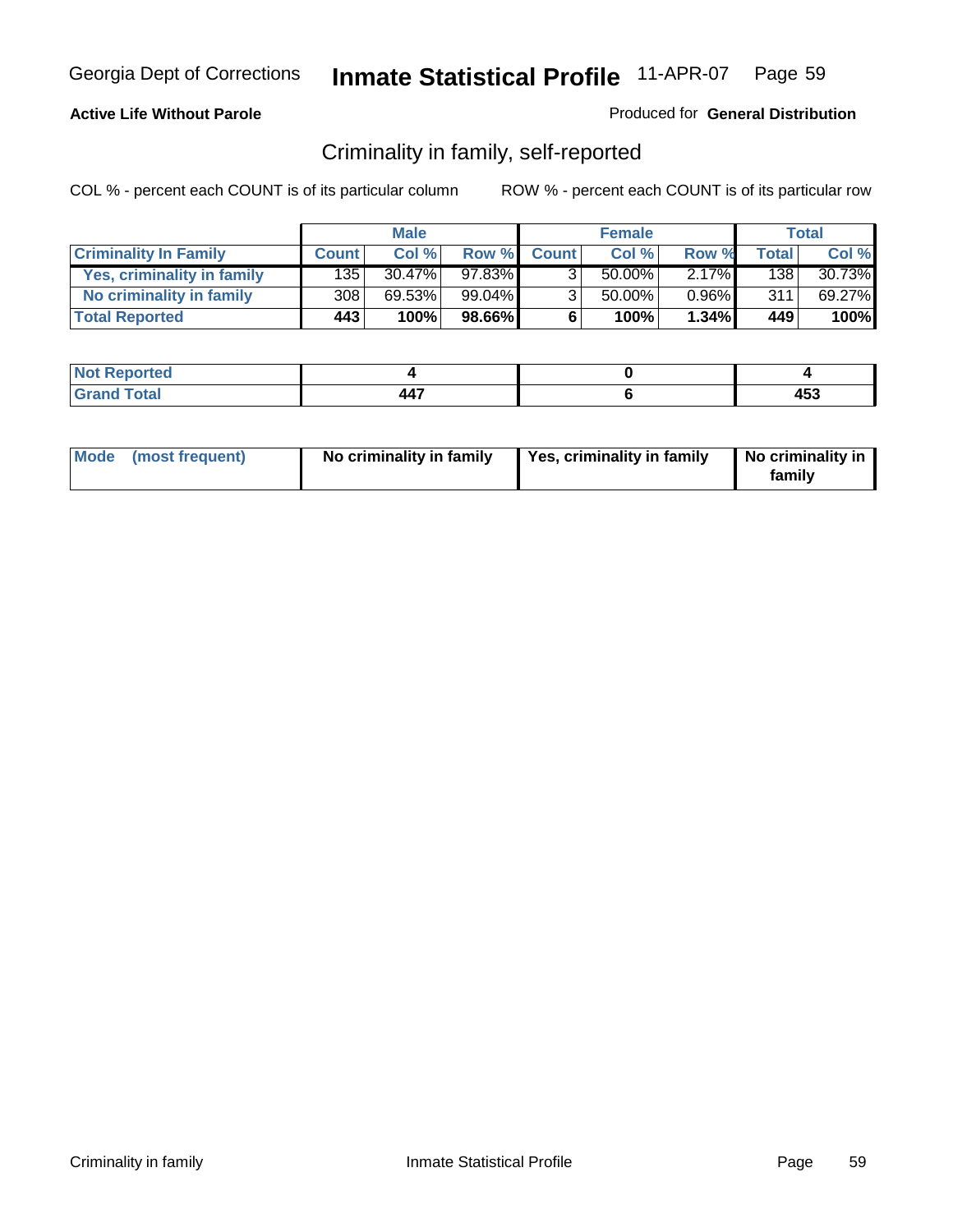#### **Active Life Without Parole**

#### Produced for **General Distribution**

## Alcoholism in family, self-reported

|                             |              | <b>Male</b> |        |              | <b>Female</b> |          |       | Total  |
|-----------------------------|--------------|-------------|--------|--------------|---------------|----------|-------|--------|
| <b>Alcoholism In Family</b> | <b>Count</b> | Col %       | Row %  | <b>Count</b> | Col %         | Row %    | Total | Col %  |
| Yes, alcoholism in family   | 90           | 20.32%      | 98.90% |              | 16.67%        | $1.10\%$ | 91    | 20.27% |
| No alcoholism in family     | 353          | 79.68%      | 98.60% |              | 83.33%        | $1.40\%$ | 358   | 79.73% |
| <b>Total Reported</b>       | 443          | 100%        | 98.66% | 6            | 100%          | $1.34\%$ | 449   | 100%   |

| rted<br><b>NO</b><br><b>IVGI</b> |                                 |        |
|----------------------------------|---------------------------------|--------|
| Total<br>Gran<br>$\sim$          | $\overline{\phantom{a}}$<br>44. | .<br>™ |

|  | Mode (most frequent) | No alcoholism in family | No alcoholism in family | No alcoholism in<br>family |
|--|----------------------|-------------------------|-------------------------|----------------------------|
|--|----------------------|-------------------------|-------------------------|----------------------------|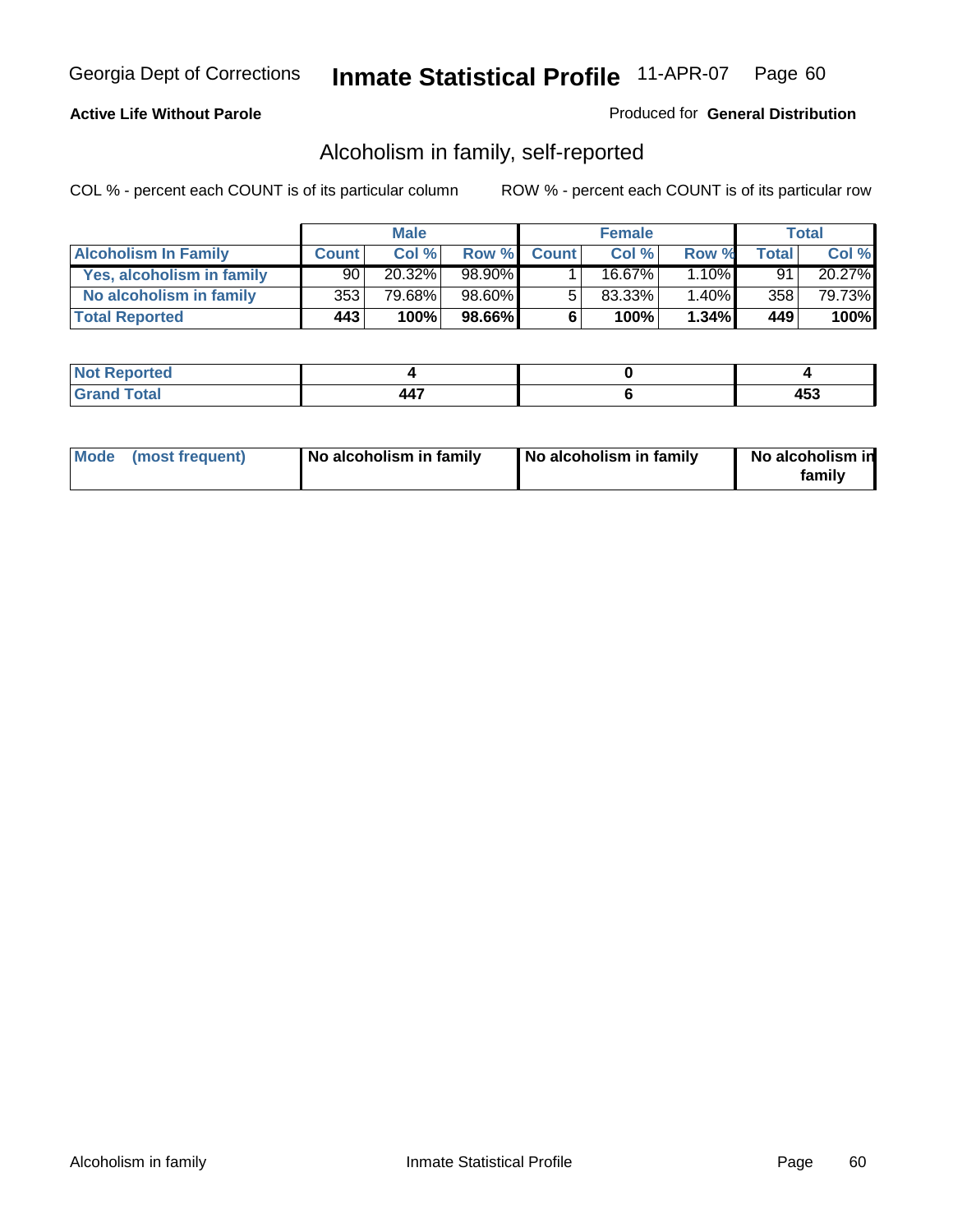#### **Active Life Without Parole**

Produced for **General Distribution**

## Drug abuse in family, self-reported

|                           |              | <b>Male</b> |        |              | <b>Female</b> |          |              | Total  |
|---------------------------|--------------|-------------|--------|--------------|---------------|----------|--------------|--------|
| Drug Abuse In Family      | <b>Count</b> | Col %       | Row %  | <b>Count</b> | Col %         | Row %    | <b>Total</b> | Col %  |
| Yes, drug abuse in family | 55           | 12.42%      | 96.49% |              | $33.33\%$     | $3.51\%$ | 57           | 12.69% |
| No drug abuse in family   | 388 l        | 87.58%      | 98.98% | 4            | 66.67%        | $1.02\%$ | 392          | 87.31% |
| <b>Total Reported</b>     | 443          | 100%        | 98.66% | 6            | 100%          | $1.34\%$ | 449          | 100%   |

| rted<br><b>NO</b><br><b>IVGI</b> |                                 |        |
|----------------------------------|---------------------------------|--------|
| Total<br>Gran<br>$\sim$          | $\overline{\phantom{a}}$<br>44. | .<br>™ |

|  | Mode (most frequent) | No drug abuse in family | No drug abuse in family | No drug abuse in<br>family |
|--|----------------------|-------------------------|-------------------------|----------------------------|
|--|----------------------|-------------------------|-------------------------|----------------------------|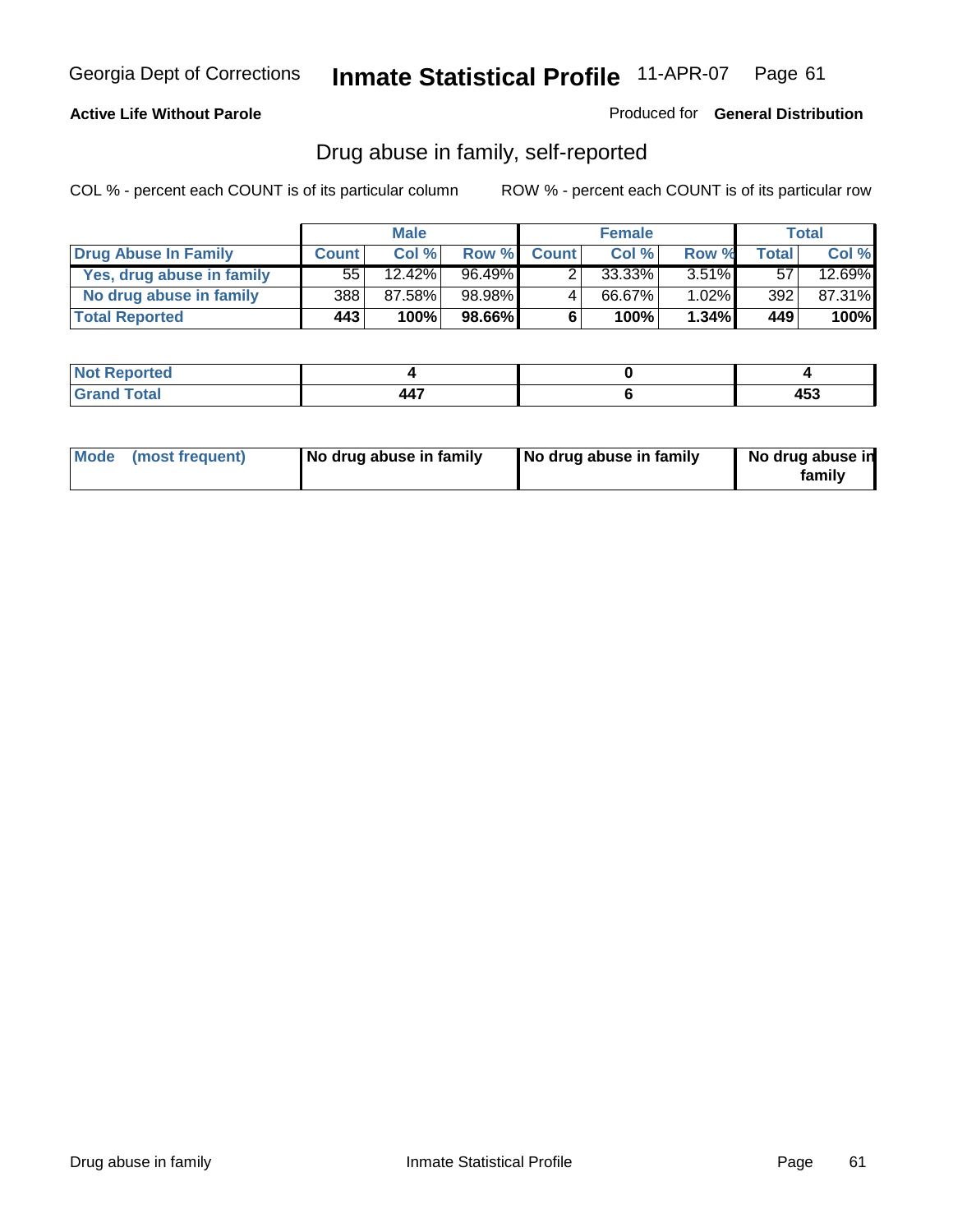#### **Active Life Without Parole**

#### Produced for **General Distribution**

### Subjected to frequent beatings, self-reported

|                            |              | <b>Male</b> |           |              | <b>Female</b> |          |       | <b>Total</b> |
|----------------------------|--------------|-------------|-----------|--------------|---------------|----------|-------|--------------|
| <b>Frequent beatings</b>   | <b>Count</b> | Col%        | Row %     | <b>Count</b> | Col%          | Row %    | Total | Col %        |
| Yes, subjected to frequent | 27           | $6.09\%$    | $96.43\%$ |              | $16.67\%$     | $3.57\%$ | 28    | 6.24%        |
| beatings                   |              |             |           |              |               |          |       |              |
| Not subjected to frequent  | 416          | $93.91\%$   | 98.81%    | 5            | 83.33%        | $1.19\%$ | 421   | 93.76%       |
| beatings                   |              |             |           |              |               |          |       |              |
| <b>Total Reported</b>      | 443          | 100%        | 98.66%    | 6            | 100%          | 1.34%    | 449   | 100%         |

| Not Reported   |     |          |
|----------------|-----|----------|
| Total<br>Crops | 447 | .<br>453 |

| Mode (most frequent) | Not subjected to frequent<br>beatings | Not subjected to frequent<br>beatings | Not subjected to<br><b>frequent beatings</b> |
|----------------------|---------------------------------------|---------------------------------------|----------------------------------------------|
|                      |                                       |                                       |                                              |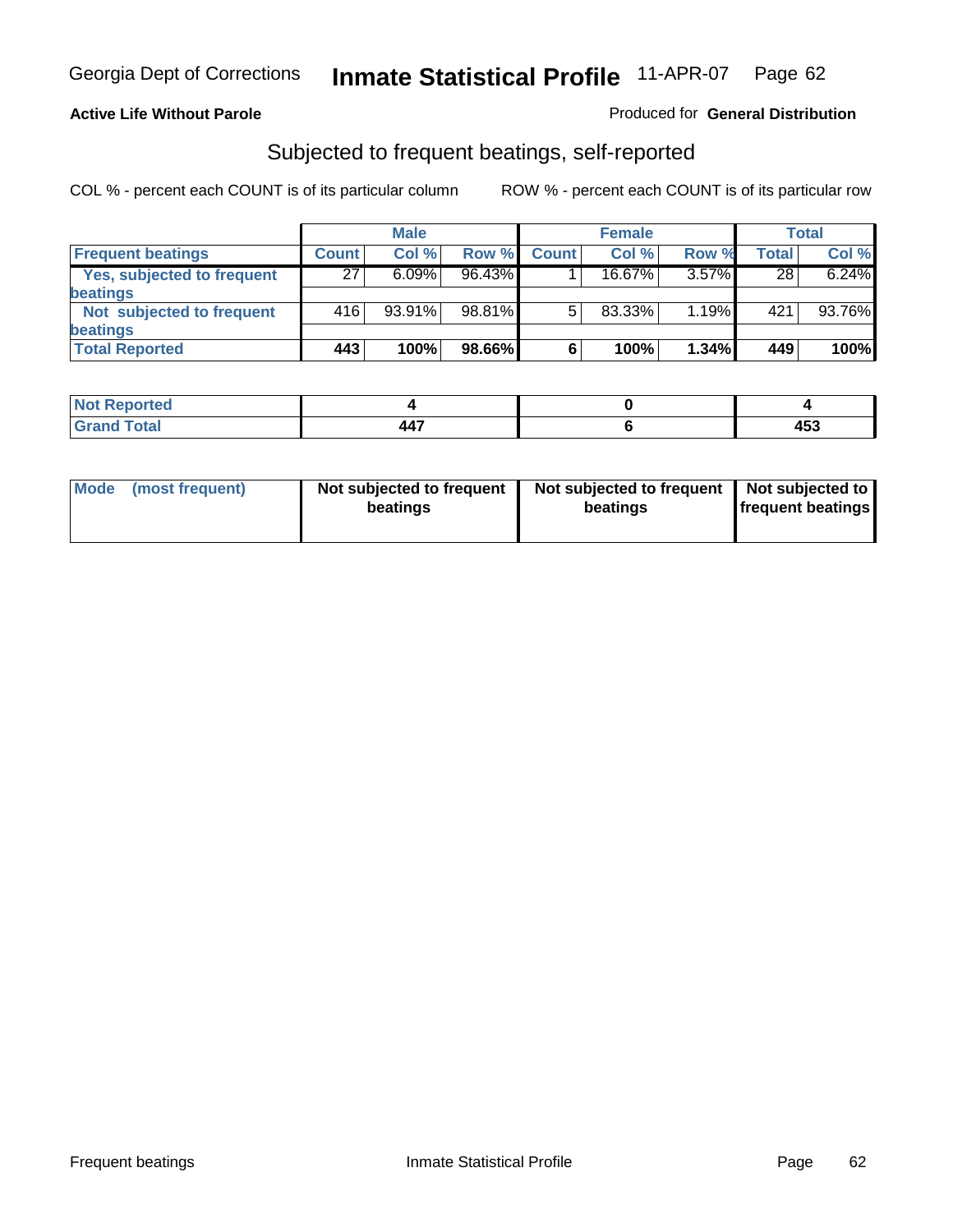#### **Active Life Without Parole**

#### Produced for **General Distribution**

## Father absent during inmate's childhood

|                           |              | <b>Male</b> |           |              | <b>Female</b> |          |       | Total  |
|---------------------------|--------------|-------------|-----------|--------------|---------------|----------|-------|--------|
| <b>Father Absent</b>      | <b>Count</b> | Col %       | Row %     | <b>Count</b> | Col %         | Row %    | Total | Col %  |
| Yes, father was absent    | 219          | 49.44%      | 99.10%    |              | 33.33%        | $0.90\%$ | 221   | 49.22% |
| No, father was not absent | 224          | 50.56%      | 98.25%    | 4            | 66.67%        | $1.75\%$ | 228   | 50.78% |
| <b>Total Reported</b>     | 443          | 100%        | $98.66\%$ | 6            | 100%          | $1.34\%$ | 449   | 100%   |

| <b>Not Reported</b>               |  |          |
|-----------------------------------|--|----------|
| <b>Fotal</b><br>Gran <sub>i</sub> |  | .<br>400 |

| Mode (most frequent) |  | absent |
|----------------------|--|--------|
|                      |  |        |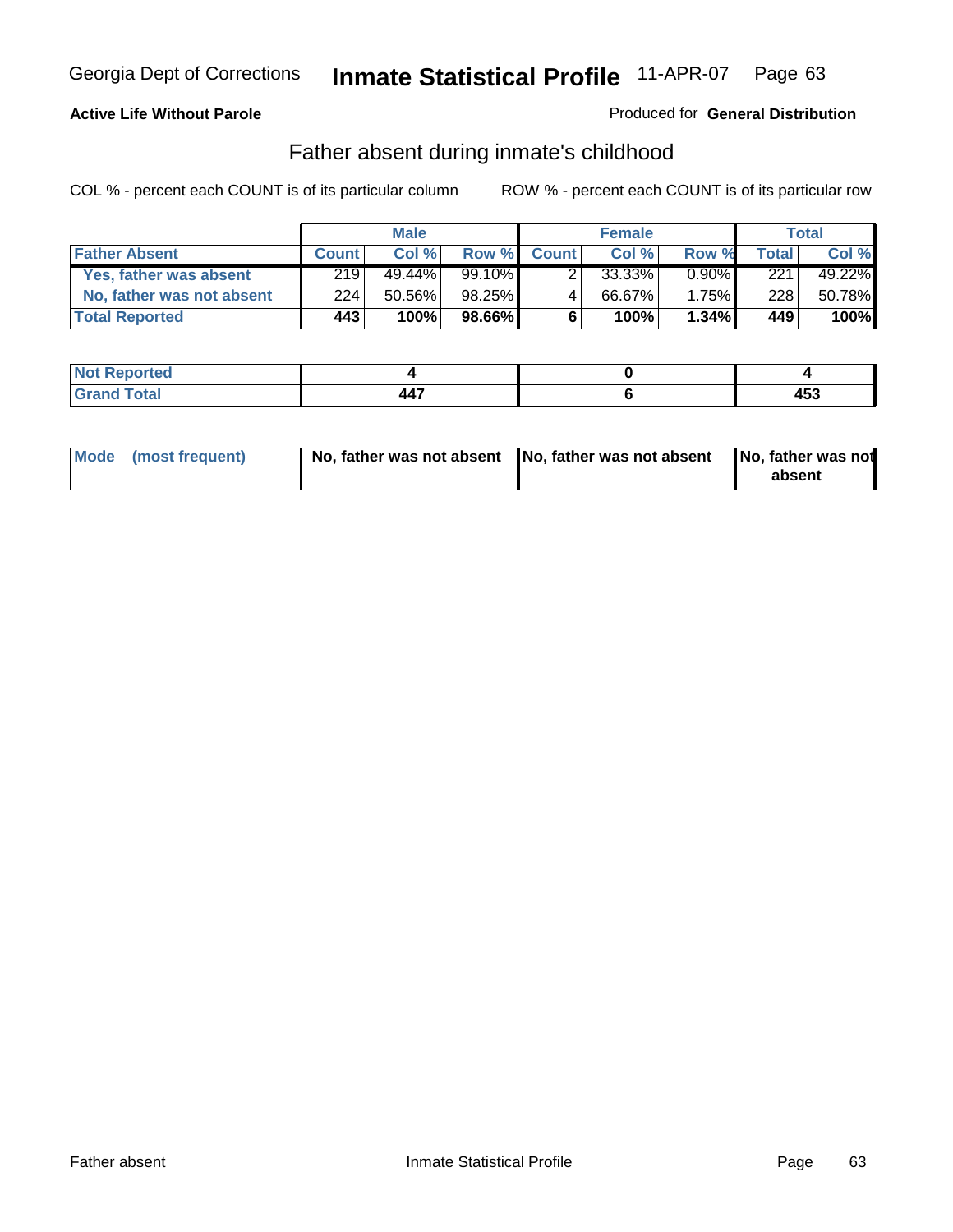#### **Active Life Without Parole**

#### Produced for **General Distribution**

# Mother absent during inmate's childhood

|                           |              | <b>Male</b> |           |              | <b>Female</b> |          |       | Total  |
|---------------------------|--------------|-------------|-----------|--------------|---------------|----------|-------|--------|
| <b>Mother Absent</b>      | <b>Count</b> | Col %       | Row %     | <b>Count</b> | Col%          | Row %    | Total | Col %  |
| Yes, mother was absent    | 63           | 14.22%      | 98.44%    |              | 16.67%        | $.56\%$  | 64    | 14.25% |
| No, mother was not absent | 380          | 85.78%      | 98.70%I   | 5            | $83.33\%$     | 1.30%    | 385   | 85.75% |
| <b>Total Reported</b>     | 443          | 100%        | $98.66\%$ | 6            | 100%          | $1.34\%$ | 449   | 100%   |

| <b>Reported</b> |                                        |          |
|-----------------|----------------------------------------|----------|
| <b>Fotal</b>    | $\overline{\phantom{a}}$<br><b>TT.</b> | .<br>433 |

| Mode (most frequent) | No, mother was not absent   No, mother was not absent   No, mother was | not absent |
|----------------------|------------------------------------------------------------------------|------------|
|----------------------|------------------------------------------------------------------------|------------|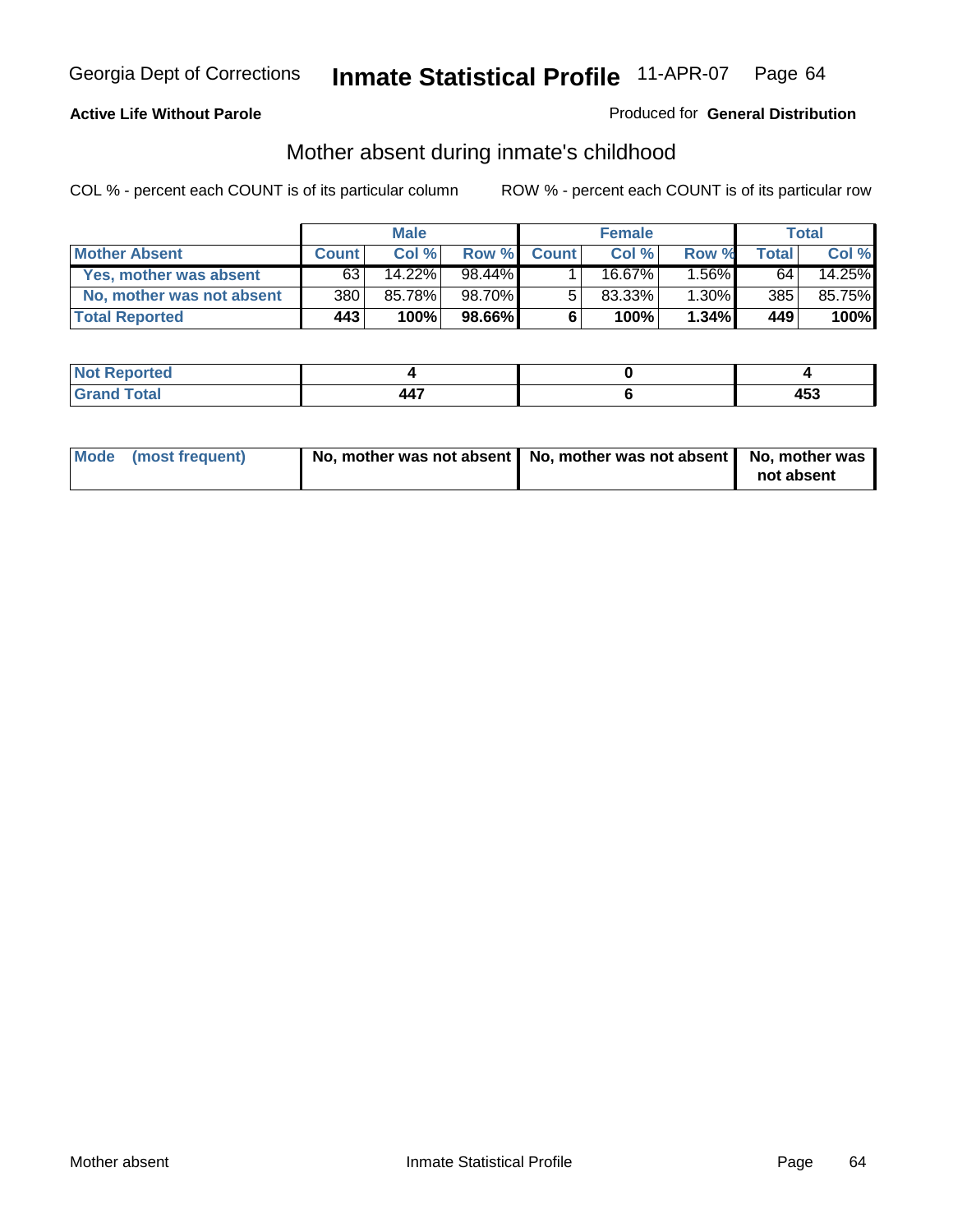**Active Life Without Parole** 

#### Produced for **General Distribution**

## Number of prior Georgia incarcerations

|                                |              | <b>Male</b> |         |              | <b>Female</b> |       |       | <b>Total</b> |
|--------------------------------|--------------|-------------|---------|--------------|---------------|-------|-------|--------------|
| Num of Prior GA Incarcerations | <b>Count</b> | Col %       | Row %   | <b>Count</b> | Col %         | Row % | Total | Col %        |
|                                | 215          | 48.10%      | 97.29%  | 6            | 100.00%       | 2.71% | 221   | 48.79%       |
|                                | 90           | 20.13%      | 100.00% |              |               |       | 90    | 19.87%       |
|                                | 51           | 11.41%      | 100.00% |              |               |       | 51    | 11.26%       |
|                                | 47           | 10.51%      | 100.00% |              |               |       | 47    | 10.38%       |
|                                | 24           | 5.37%       | 100.00% |              |               |       | 24    | 5.30%        |
|                                | 11           | 2.46%       | 100.00% |              |               |       | 11    | 2.43%        |
| <b>More Than 5</b>             | 9            | 2.01%       | 100.00% |              |               |       | 9     | 1.99%        |
| <b>Total Reported</b>          | 447          | 100%        | 98.68%  | 6            | 100%          | 1.32% | 453   | 100.0%       |

| 4 - 1<br>≺eporteal<br>N0 |                          |      |
|--------------------------|--------------------------|------|
| <b>otal</b>              | $\overline{\phantom{a}}$ | ı ra |
| $\sim$ .                 |                          | 433  |

| Mean (average)       | ົດດ | ີ |
|----------------------|-----|---|
| Median (middle)      |     |   |
| Mode (most frequent) |     |   |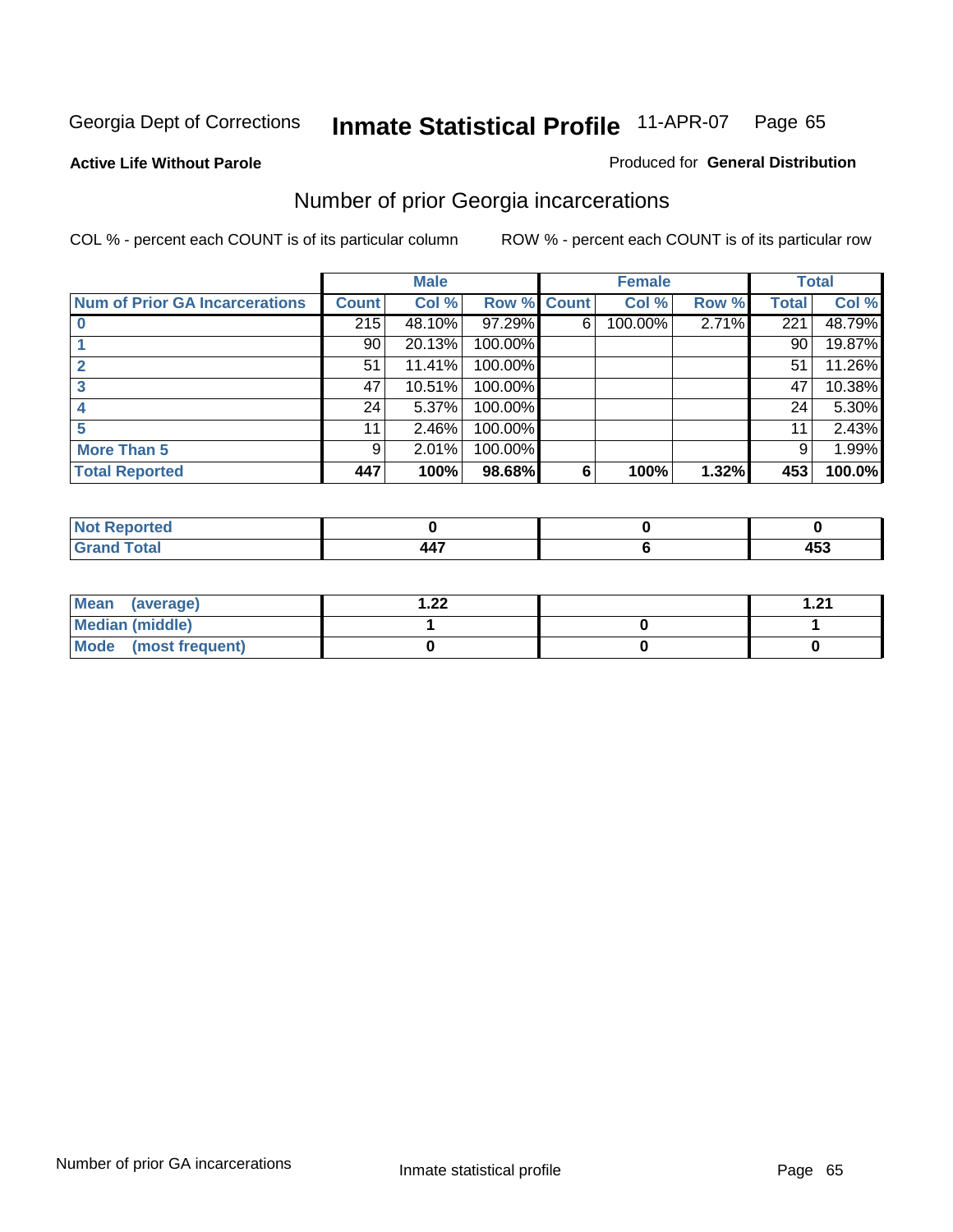**Active Life Without Parole** 

Produced for **General Distribution**

### Prison sentence in years

COL % - percent each COUNT is of its particular column ROW % - percent each COUNT is of its particular row

|                                 | Male  |            |                    | <b>Female</b> |            |         | $\mathsf{Total}$ |         |
|---------------------------------|-------|------------|--------------------|---------------|------------|---------|------------------|---------|
| <b>Prison Sentence In Years</b> | Count | Col %      | <b>Row % Count</b> |               | Col %      | Row %   | <b>Total</b>     | Col %   |
| <b>Life Without Parole</b>      | 447   | $100.00\%$ | $98.68\%$          |               | $100.00\%$ | $.32\%$ | 453              | 100.00% |
| <b>Total Reported</b>           | 447   | 100%       | 98.68%I            |               | 100%       | 1.32%   | 453              | 100%    |

| Reported         |                |       |
|------------------|----------------|-------|
| <b>cotal</b>     | $\overline{a}$ | 4 F A |
| $\mathbf{v}$ and | 447            | 400   |

#### **Determinate (numeric) sentences only**

|--|

**All sentences (including determinate), with life, life without parole, and death sentences figured at 45 years**

| Me           |         |        |              |  |
|--------------|---------|--------|--------------|--|
| mе<br>.<br>. | ᠇<br>__ | $\sim$ | т.<br>$\sim$ |  |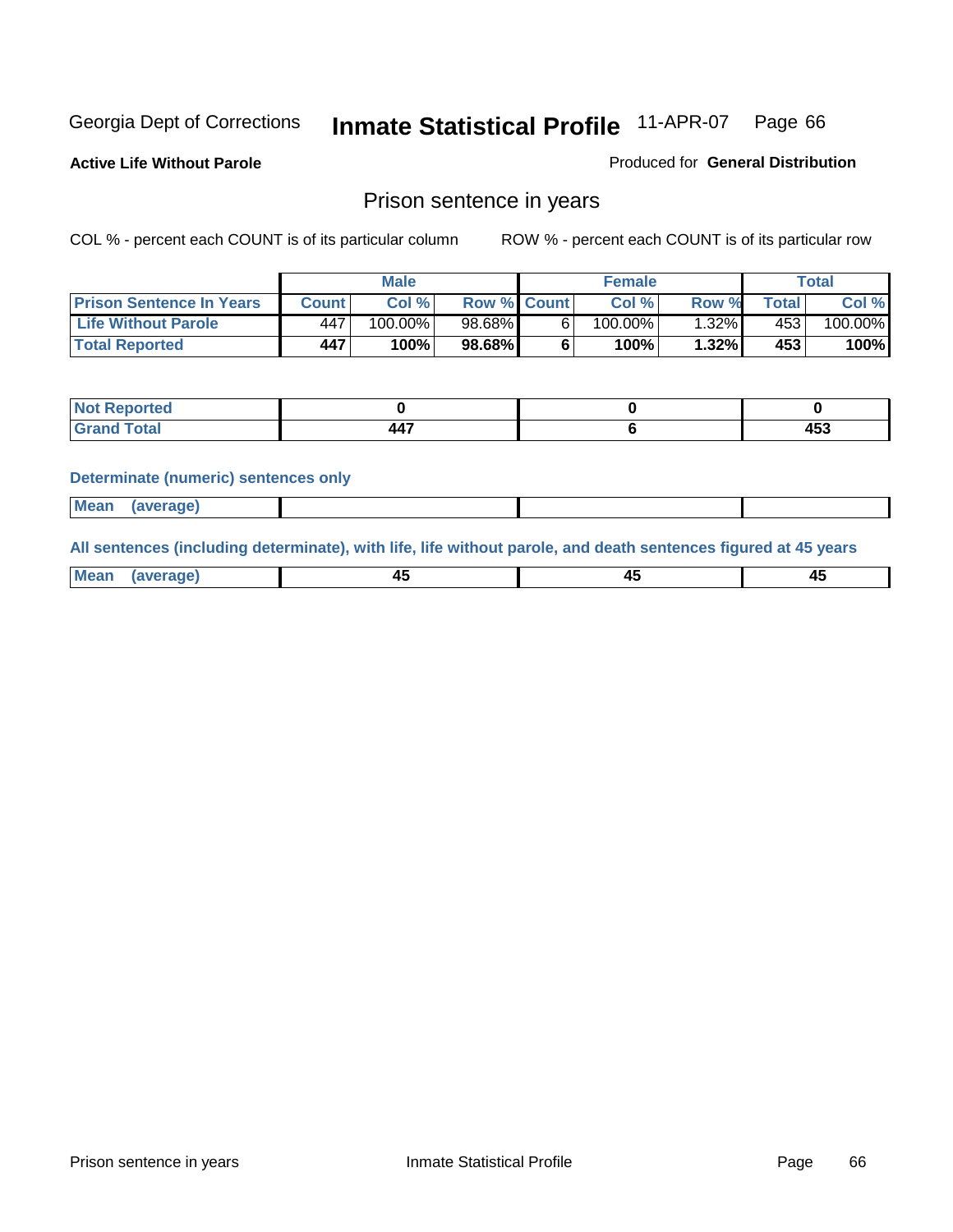#### **Active Life Without Parole**

#### Produced for **General Distribution**

# Primary offense, broken out into felonies vs misdemeanors

|                                  | <b>Male</b> |         |                    | <b>Female</b> |         |          | Total |         |
|----------------------------------|-------------|---------|--------------------|---------------|---------|----------|-------|---------|
| <b>Felonies and Misdemeanors</b> | Count l     | Col %   | <b>Row % Count</b> |               | Col%    | Row %    | Total | Col %   |
| <b>Felonies</b>                  | 447         | 100.00% | 98.68%             | 61            | 100.00% | $1.32\%$ | 453   | 100.00% |
| <b>Total Reported</b>            | 447         | 100%    | $98.68\%$          |               | 100%    | 1.32%    | 453   | 100%    |

| <b>Not Reported</b>  |                          |     |
|----------------------|--------------------------|-----|
| <b>otal</b><br>Grand | $\overline{\phantom{a}}$ | 453 |

| M <sub>0</sub><br>. | צאור<br>. | . |
|---------------------|-----------|---|
|---------------------|-----------|---|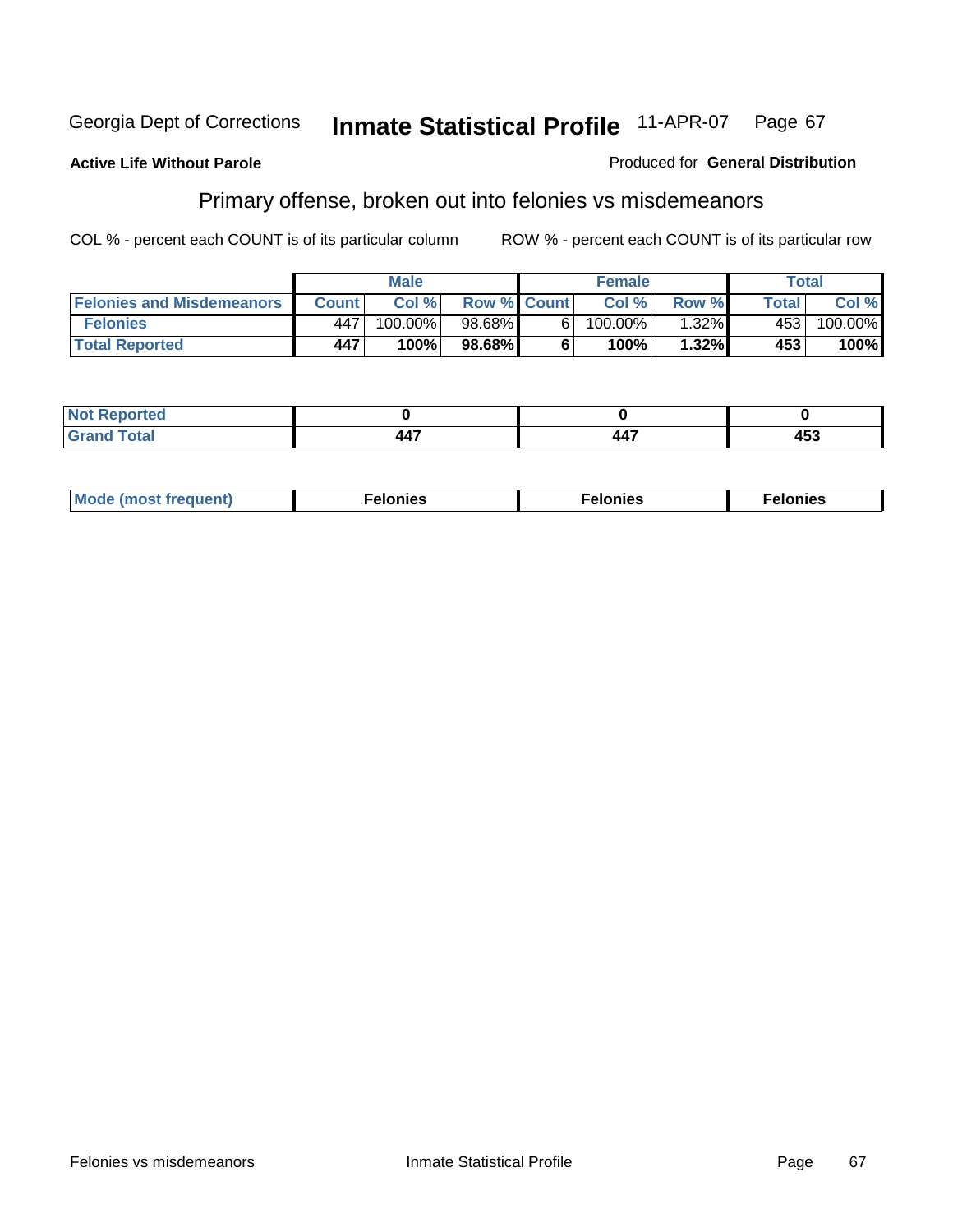#### **Active Life Without Parole**

#### Produced for **General Distribution**

## Primary offense, broken out into six broad crime categories

|                         | <b>Male</b>  |        |             | <b>Female</b> |         |       | <b>Total</b> |        |
|-------------------------|--------------|--------|-------------|---------------|---------|-------|--------------|--------|
| <b>Crime Categories</b> | <b>Count</b> | Col %  | Row % Count |               | Col %   | Row % | <b>Total</b> | Col %  |
| <b>Violent</b>          | 374          | 83.67% | 98.42%      | 6             | 100.00% | .58%  | 380          | 83.89% |
| <b>Sex Crime</b>        | 60           | 13.42% | 100.00%     |               | .00%    |       | 60           | 13.25% |
| <b>Property</b><br>3    |              | .45%   | 100.00%     |               | .00%    |       |              | .44%   |
| <b>Drug</b><br>4        | 10           | 2.24%  | 100.00%     |               | .00%    |       | 10           | 2.21%  |
| <b>Other</b><br>6       |              | .22%   | 100.00%     |               | .00%    |       |              | .22%   |
| <b>Total Reported</b>   | 447          | 100%   | 98.68%      | 6             | 100%    | 1.32% | 453          | 100%   |

| <b>Reported</b><br><b>NOT</b><br>. |                       |     |
|------------------------------------|-----------------------|-----|
| <b>Total</b><br>CHOH               | $\overline{a}$<br>44, | 453 |

| Mo | n n | winlor" | ılen' |
|----|-----|---------|-------|
|    |     |         |       |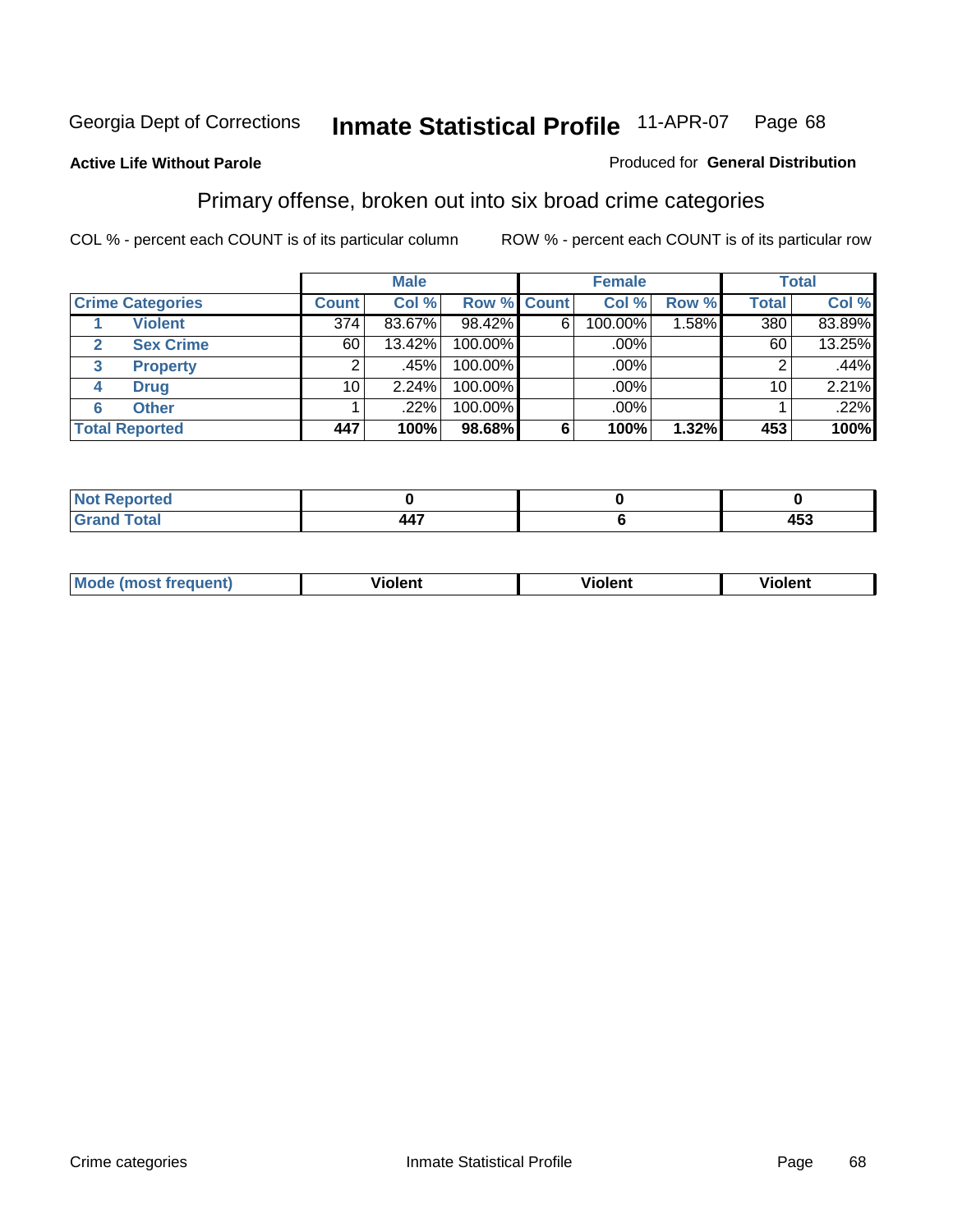#### **Active Life Without Parole**

#### Produced for **General Distribution**

# Primary offense, detailed offense code

|      |                                 |                | <b>Male</b> |         |              | <b>Female</b> |       |                | <b>Total</b> |
|------|---------------------------------|----------------|-------------|---------|--------------|---------------|-------|----------------|--------------|
|      | <b>Primary Offense</b>          | <b>Count</b>   | Col %       | Row %   | <b>Count</b> | Col %         | Row % | <b>Total</b>   | Col %        |
| 1101 | <b>Murder</b>                   | 265            | 59.28%      | 97.79%  | 6            | 100.00%       | 2.21% | 271            | 59.82%       |
| 1311 | <b>Kidnapping</b>               | 47             | 10.51%      | 100.00% |              |               |       | 47             | 10.38%       |
| 1601 | <b>Burglary</b>                 | 2              | .45%        | 100.00% |              |               |       | $\overline{2}$ | .44%         |
| 1902 | <b>Armed Robbery</b>            | 61             | 13.65%      | 100.00% |              |               |       | 61             | 13.47%       |
| 1911 | <b>Hijacking Motor Vehicle</b>  |                | .22%        | 100.00% |              |               |       |                | .22%         |
| 2001 | Rape                            | 44             | 9.84%       | 100.00% |              |               |       | 44             | 9.71%        |
| 2003 | <b>Aggrav Sodomy</b>            | 2              | .45%        | 100.00% |              |               |       | 2              | .44%         |
| 2009 | <b>Aggrav Sexual Battery</b>    | 3              | .67%        | 100.00% |              |               |       | 3              | .66%         |
| 2019 | <b>Child Molestation</b>        | $\overline{2}$ | .45%        | 100.00% |              |               |       | $\overline{2}$ | .44%         |
| 2021 | <b>Aggrav Child Molestation</b> | 9              | 2.01%       | 100.00% |              |               |       | 9              | 1.99%        |
| 2912 | <b>Poss Of Certain</b>          |                | .22%        | 100.00% |              |               |       |                | .22%         |
|      | <b>Weapons</b>                  |                |             |         |              |               |       |                |              |
| 4012 | <b>Viol Ga Cntrl Sbst Act</b>   |                | .22%        | 100.00% |              |               |       |                | .22%         |
| 4018 | <b>S/D Cont Sub School</b>      |                | .22%        | 100.00% |              |               |       |                | .22%         |
| 4021 | <b>S/D Cocaine</b>              | 3              | .67%        | 100.00% |              |               |       | 3              | .66%         |
| 4022 | <b>Poss Of Cocaine</b>          | 4              | .89%        | 100.00% |              |               |       | 4              | .88%         |
| 4134 | <b>Att/Consprcy Commt</b>       | 1              | .22%        | 100.00% |              |               |       |                | .22%         |
|      | C/S/Of                          |                |             |         |              |               |       |                |              |
|      | <b>Total Rported</b>            | 447            | 100%        | 98.68%  | 6            | 100%          | 1.32% | 453            | 100%         |

| <b>Not Reported</b> |                        |          |
|---------------------|------------------------|----------|
| <b>Total</b>        | $\overline{a}$<br>-44. | .<br>400 |

| Mode (most frequent) | 1101 Murder | 1101 Murder | 1101 Murder |
|----------------------|-------------|-------------|-------------|
|----------------------|-------------|-------------|-------------|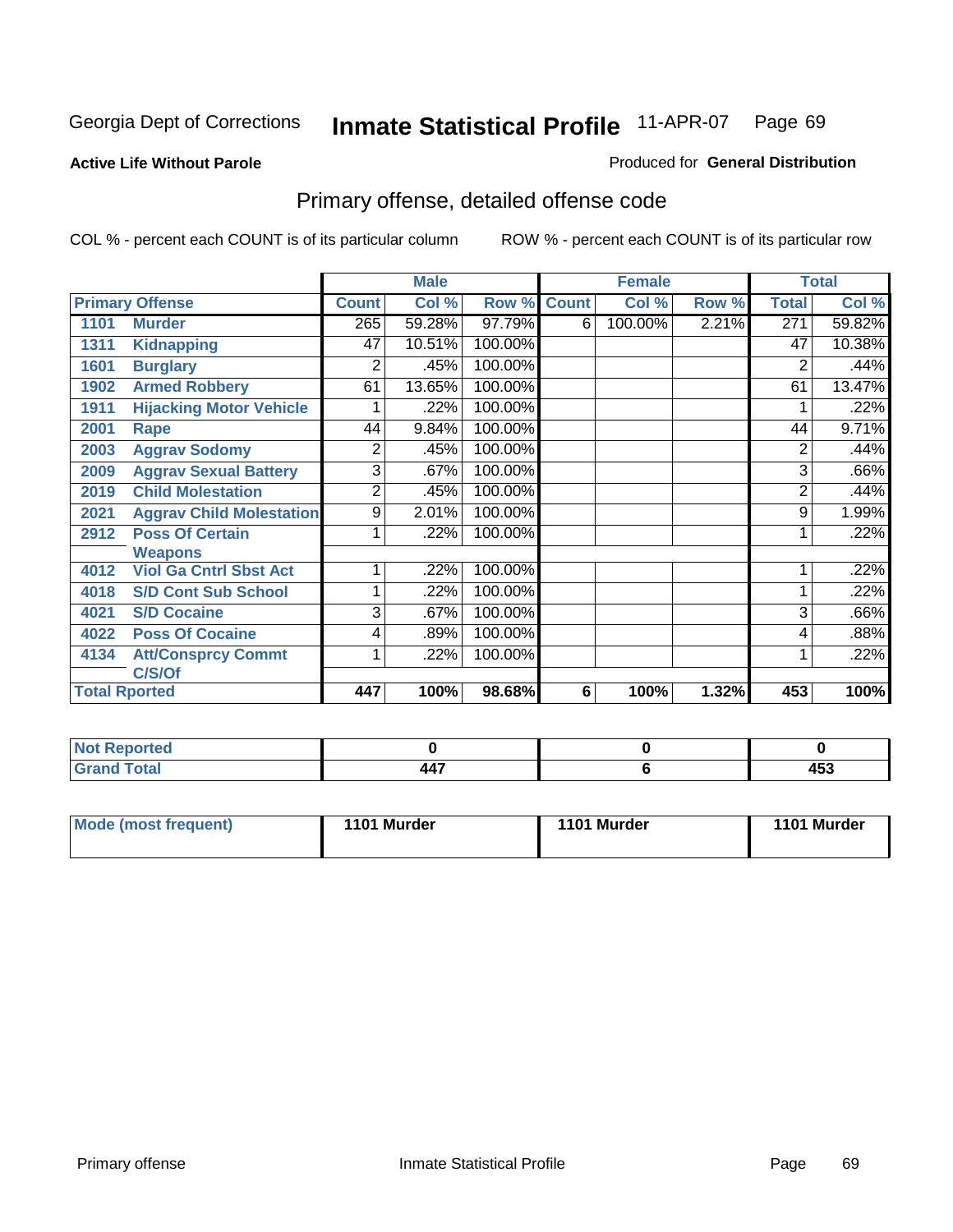#### **Active Life Without Parole**

### Produced for **General Distribution**

# County of conviction of primary offense

|                |                             |                 | <b>Male</b> |         |              | <b>Female</b> |       |                 | <b>Total</b>               |
|----------------|-----------------------------|-----------------|-------------|---------|--------------|---------------|-------|-----------------|----------------------------|
|                | <b>County of Conviction</b> | <b>Count</b>    | Col %       | Row %   | <b>Count</b> | Col %         | Row % | <b>Total</b>    | $\overline{\text{Col }\%}$ |
| 1              | <b>Appling</b>              | 1               | .22%        | 100.00% |              |               |       | 1               | .22%                       |
| $\overline{2}$ | <b>Atkinson</b>             | 1               | .22%        | 100.00% |              |               |       | 1               | .22%                       |
| 3              | <b>Bacon</b>                | $\overline{2}$  | .45%        | 100.00% |              |               |       | $\overline{2}$  | .44%                       |
| 5              | <b>Baldwin</b>              | $\overline{5}$  | 1.12%       | 100.00% |              |               |       | $\overline{5}$  | 1.10%                      |
| 6              | <b>Banks</b>                | 1               | .22%        | 100.00% |              |               |       | 1               | .22%                       |
| $\overline{7}$ | <b>Barrow</b>               | 3               | .67%        | 100.00% |              |               |       | $\overline{3}$  | .66%                       |
| 8              | <b>Bartow</b>               | $\overline{2}$  | .45%        | 100.00% |              |               |       | $\overline{2}$  | .44%                       |
| 9              | <b>Ben Hill</b>             | $\overline{3}$  | .67%        | 100.00% |              |               |       | $\overline{3}$  | .66%                       |
| 10             | <b>Berrien</b>              | 1               | .22%        | 100.00% |              |               |       | 1               | .22%                       |
| 11             | <b>Bibb</b>                 | $\overline{15}$ | 3.36%       | 100.00% |              |               |       | $\overline{15}$ | 3.31%                      |
| 12             | <b>Bleckley</b>             | 1               | .22%        | 100.00% |              |               |       | 1               | .22%                       |
| 13             | <b>Brantley</b>             | 1               | .22%        | 100.00% |              |               |       | 1               | .22%                       |
| 14             | <b>Brooks</b>               | 1               | .22%        | 100.00% |              |               |       | 1               | .22%                       |
| 16             | <b>Bulloch</b>              | $\overline{2}$  | .45%        | 100.00% |              |               |       | $\overline{2}$  | .44%                       |
| 17             | <b>Burke</b>                | $\overline{6}$  | 1.34%       | 100.00% |              |               |       | 6               | 1.32%                      |
| 18             | <b>Butts</b>                | $\overline{3}$  | .67%        | 100.00% |              |               |       | $\overline{3}$  | .66%                       |
| 20             | <b>Camden</b>               | $\overline{2}$  | .45%        | 100.00% |              |               |       | $\overline{2}$  | .44%                       |
| 22             | <b>Carroll</b>              | $\overline{2}$  | .45%        | 100.00% |              |               |       | $\overline{2}$  | .44%                       |
| 23             | <b>Catoosa</b>              | 1               | .22%        | 100.00% |              |               |       | 1               | .22%                       |
| 24             | <b>Charlton</b>             | 1               | .22%        | 100.00% |              |               |       | 1               | .22%                       |
| 25             | <b>Chatham</b>              | $\overline{17}$ | 3.80%       | 100.00% |              |               |       | $\overline{17}$ | 3.75%                      |
| 28             | <b>Cherokee</b>             | $\overline{2}$  | .45%        | 100.00% |              |               |       | $\overline{2}$  | .44%                       |
| 29             | <b>Clarke</b>               | $\overline{12}$ | 2.68%       | 100.00% |              |               |       | $\overline{12}$ | 2.65%                      |
| 31             | <b>Clayton</b>              | $\overline{16}$ | 3.58%       | 100.00% |              |               |       | $\overline{16}$ | 3.53%                      |
| 33             | <b>Cobb</b>                 | $\overline{12}$ | 2.68%       | 100.00% |              |               |       | $\overline{12}$ | 2.65%                      |
| 34             | <b>Coffee</b>               | 3               | .67%        | 100.00% |              |               |       | $\overline{3}$  | .66%                       |
| 35             | <b>Colquitt</b>             | $\overline{3}$  | .67%        | 100.00% |              |               |       | $\overline{3}$  | .66%                       |
| 36             | <b>Columbia</b>             | $\overline{5}$  | 1.12%       | 100.00% |              |               |       | $\overline{5}$  | 1.10%                      |
| 37             | <b>Cook</b>                 | $\overline{3}$  | .67%        | 100.00% |              |               |       | $\overline{3}$  | .66%                       |
| 38             | <b>Coweta</b>               | $\overline{2}$  | .45%        | 100.00% |              |               |       | $\overline{2}$  | .44%                       |
| 40             | <b>Crisp</b>                | 1               | .22%        | 100.00% |              |               |       | 1               | .22%                       |
| 41             | <b>Dade</b>                 | 1               | .22%        | 100.00% |              |               |       | 1               | .22%                       |
| 43             | <b>Decatur</b>              | $\overline{2}$  | .45%        | 100.00% |              |               |       | $\overline{2}$  | .44%                       |
| 44             | <b>Dekalb</b>               | 40              | 8.95%       | 97.56%  | $\mathbf{1}$ | 16.67%        | 2.44% | $\overline{41}$ | 9.05%                      |
| 45             | <b>Dodge</b>                | 1               | .22%        | 100.00% |              |               |       | 1               | .22%                       |
| 46             | <b>Dooly</b>                | 1               | .22%        | 100.00% |              |               |       | 1               | .22%                       |
| 47             | <b>Dougherty</b>            | $\overline{16}$ | 3.58%       | 100.00% |              |               |       | 16              | 3.53%                      |
| 48             | <b>Douglas</b>              | $\overline{11}$ | 2.46%       | 91.67%  | 1            | 16.67%        | 8.33% | $\overline{12}$ | 2.65%                      |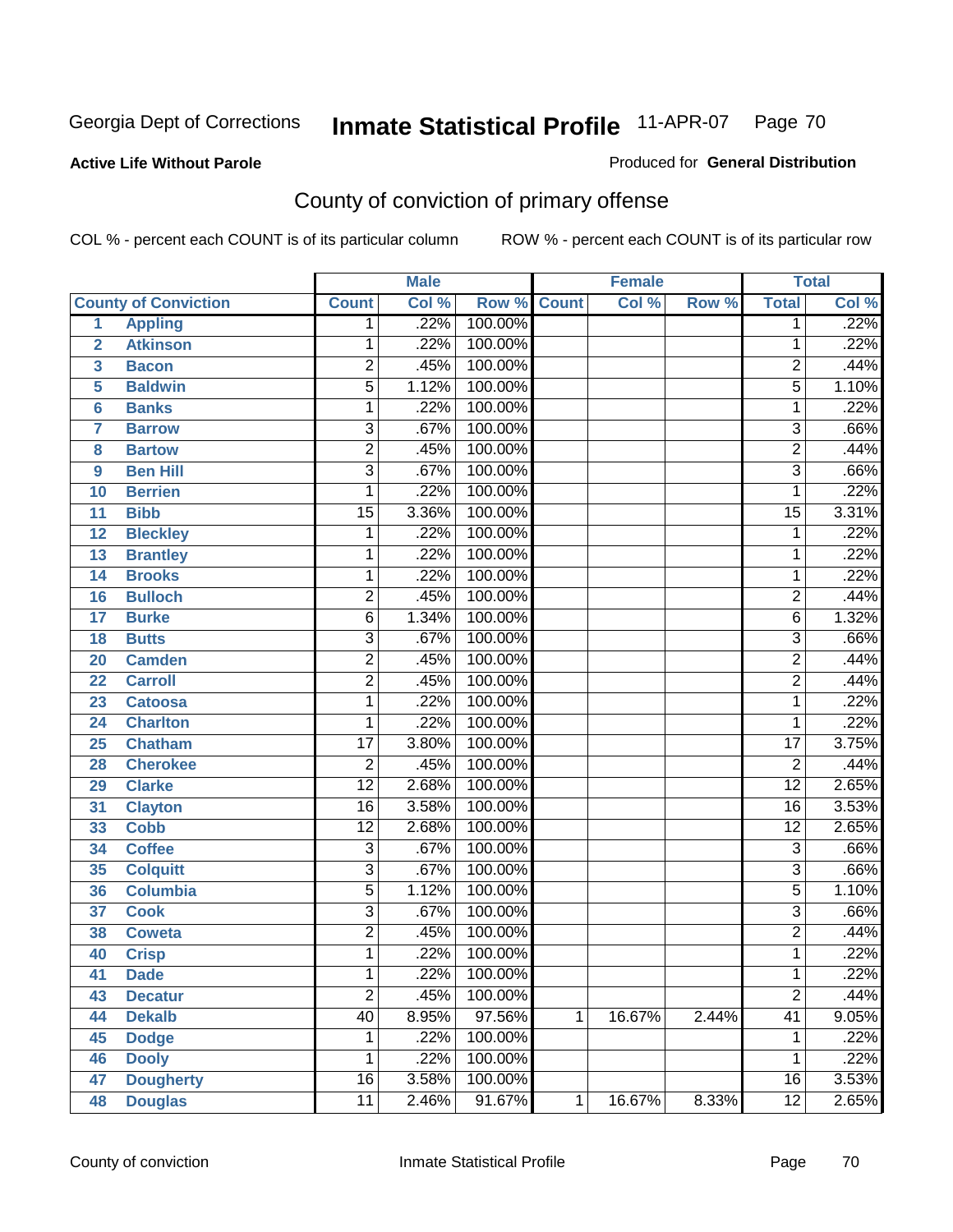**Active Life Without Parole** 

Produced for **General Distribution**

# County of conviction of primary offense

|     |                             |                 | <b>Male</b> |             |   | <b>Female</b> |        |                 | <b>Total</b> |
|-----|-----------------------------|-----------------|-------------|-------------|---|---------------|--------|-----------------|--------------|
|     | <b>County of Conviction</b> | <b>Count</b>    | Col %       | Row % Count |   | Col %         | Row %  | <b>Total</b>    | Col %        |
| 49  | <b>Early</b>                | 1               | .22%        | 100.00%     |   |               |        | 1               | .22%         |
| 51  | <b>Effingham</b>            | $\overline{c}$  | .45%        | 100.00%     |   |               |        | $\overline{2}$  | .44%         |
| 52  | <b>Elbert</b>               | $\overline{2}$  | .45%        | 100.00%     |   |               |        | $\overline{2}$  | .44%         |
| 53  | <b>Emanuel</b>              | 1               | .22%        | 100.00%     |   |               |        | 1               | .22%         |
| 56  | <b>Fayette</b>              | 4               | .89%        | 100.00%     |   |               |        | 4               | .88%         |
| 57  | <b>Floyd</b>                | 4               | .89%        | 100.00%     |   |               |        | 4               | .88%         |
| 58  | <b>Forsyth</b>              | $\overline{2}$  | .45%        | 100.00%     |   |               |        | $\overline{2}$  | .44%         |
| 59  | <b>Franklin</b>             | 1               | .22%        | 100.00%     |   |               |        | 1               | .22%         |
| 60  | <b>Fulton</b>               | $\overline{39}$ | 8.72%       | 100.00%     |   |               |        | $\overline{39}$ | 8.61%        |
| 61  | <b>Gilmer</b>               | 1               | .22%        | 100.00%     |   |               |        | 1               | .22%         |
| 63  | <b>Glynn</b>                | $\overline{12}$ | 2.68%       | 100.00%     |   |               |        | $\overline{12}$ | 2.65%        |
| 65  | <b>Grady</b>                | 1               | .22%        | 100.00%     |   |               |        | $\mathbf 1$     | .22%         |
| 66  | <b>Greene</b>               | 1               | .22%        | 100.00%     |   |               |        | 1               | .22%         |
| 67  | <b>Gwinnett</b>             | $\overline{7}$  | 1.57%       | 100.00%     |   |               |        | $\overline{7}$  | 1.55%        |
| 68  | <b>Habersham</b>            | $\overline{2}$  | .45%        | 100.00%     |   |               |        | $\overline{2}$  | .44%         |
| 69  | <b>Hall</b>                 | $\overline{6}$  | 1.34%       | 100.00%     |   |               |        | 6               | 1.32%        |
| 72  | <b>Harris</b>               | 1               | .22%        | 100.00%     |   |               |        | 1               | .22%         |
| 73  | <b>Hart</b>                 | 4               | .89%        | 100.00%     |   |               |        | 4               | .88%         |
| 75  | <b>Henry</b>                | $\overline{10}$ | 2.24%       | 100.00%     |   |               |        | $\overline{10}$ | 2.21%        |
| 76  | <b>Houston</b>              | $\,6$           | 1.34%       | 100.00%     |   |               |        | $\,6$           | 1.32%        |
| 78  | <b>Jackson</b>              | $\overline{8}$  | 1.79%       | 100.00%     |   |               |        | 8               | 1.77%        |
| 79  | <b>Jasper</b>               | 1               | .22%        | 100.00%     |   |               |        | 1               | .22%         |
| 80  | <b>Jeff Davis</b>           | 1               | .22%        | 100.00%     |   |               |        | 1               | .22%         |
| 84  | <b>Jones</b>                | 1               | .22%        | 100.00%     |   |               |        | 1               | .22%         |
| 87  | <b>Laurens</b>              | $\overline{2}$  | .45%        | 100.00%     |   |               |        | $\overline{2}$  | .44%         |
| 88  | Lee                         | 1               | .22%        | 100.00%     |   |               |        | 1               | .22%         |
| 89  | <b>Liberty</b>              | 5               | 1.12%       | 100.00%     |   |               |        | 5               | 1.10%        |
| 91  | Long                        | 3               | .67%        | 100.00%     |   |               |        | 3               | .66%         |
| 92  | <b>Lowndes</b>              | $\overline{5}$  | 1.12%       | 100.00%     |   |               |        | $\overline{5}$  | 1.10%        |
| 95  | <b>Madison</b>              | 1               | .22%        | 100.00%     |   |               |        | 1               | .22%         |
| 96  | <b>Marion</b>               | 1               | .22%        | 100.00%     |   |               |        | 1               | .22%         |
| 98  | <b>Mcintosh</b>             | 1               | .22%        | 100.00%     |   |               |        | 1               | .22%         |
| 100 | <b>Miller</b>               | 1               | .22%        | 100.00%     |   |               |        | 1               | .22%         |
| 102 | <b>Monroe</b>               | $\overline{3}$  | .67%        | 100.00%     |   |               |        | $\overline{3}$  | .66%         |
| 106 | <b>Muscogee</b>             | $\overline{15}$ | 3.36%       | 100.00%     |   |               |        | $\overline{15}$ | 3.31%        |
| 107 | <b>Newton</b>               | 3               | .67%        | 75.00%      | 1 | 16.67%        | 25.00% | 4               | .88%         |
| 109 | <b>Oglethorpe</b>           | 1               | .22%        | 100.00%     |   |               |        | 1               | .22%         |
| 110 | <b>Paulding</b>             | $\mathbf{1}$    | .22%        | 100.00%     |   |               |        | 1               | .22%         |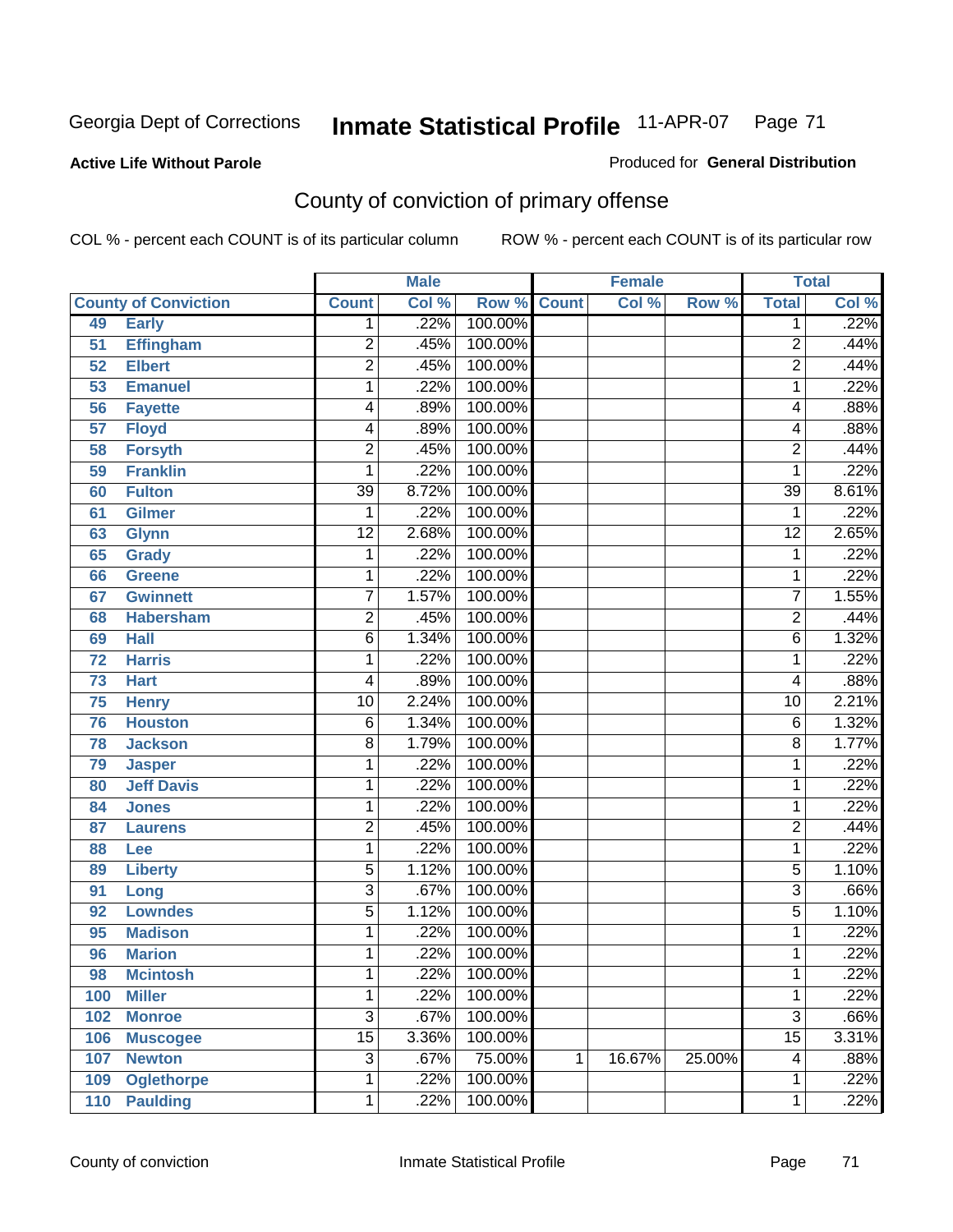#### **Active Life Without Parole**

#### Produced for **General Distribution**

# County of conviction of primary offense

|                                     |                         | <b>Male</b> |                    |   | <b>Female</b> |        |                 | <b>Total</b> |
|-------------------------------------|-------------------------|-------------|--------------------|---|---------------|--------|-----------------|--------------|
| <b>County of Conviction</b>         | <b>Count</b>            | Col %       | <b>Row % Count</b> |   | Col %         | Row %  | <b>Total</b>    | Col %        |
| 113<br><b>Pierce</b>                | $\overline{3}$          | .67%        | 100.00%            |   |               |        | $\overline{3}$  | .66%         |
| <b>Pike</b><br>114                  | $\overline{3}$          | .67%        | 75.00%             | 1 | 16.67%        | 25.00% | 4               | .88%         |
| $\overline{115}$<br><b>Polk</b>     | 1                       | .22%        | 100.00%            |   |               |        | 1               | .22%         |
| <b>Pulaski</b><br>116               | 1                       | .22%        | 100.00%            |   |               |        | 1               | .22%         |
| 117<br><b>Putnam</b>                | 4                       | .89%        | 100.00%            |   |               |        | 4               | .88%         |
| <b>Rabun</b><br>119                 | 1                       | .22%        | 100.00%            |   |               |        | 1               | .22%         |
| <b>Randolph</b><br>120              | 1                       | .22%        | 100.00%            |   |               |        | 1               | .22%         |
| $\overline{121}$<br><b>Richmond</b> | $\overline{19}$         | 4.25%       | 95.00%             | 1 | 16.67%        | 5.00%  | $\overline{20}$ | 4.42%        |
| <b>Rockdale</b><br>122              | 4                       | .89%        | 100.00%            |   |               |        | 4               | .88%         |
| <b>Spalding</b><br>126              | $\overline{5}$          | 1.12%       | 100.00%            |   |               |        | 5               | 1.10%        |
| <b>Stephens</b><br>127              | $\overline{2}$          | .45%        | 100.00%            |   |               |        | $\overline{2}$  | .44%         |
| <b>Sumter</b><br>129                | 1                       | .22%        | 100.00%            |   |               |        | 1               | .22%         |
| 132<br><b>Tattnall</b>              | 1                       | .22%        | 100.00%            |   |               |        | 1               | .22%         |
| <b>Terrell</b><br>135               | 1                       | .22%        | 100.00%            |   |               |        | 1               | .22%         |
| <b>Thomas</b><br>136                | $\overline{3}$          | .67%        | 100.00%            |   |               |        | 3               | .66%         |
| <b>Tift</b><br>137                  | $\overline{2}$          | .45%        | 100.00%            |   |               |        | $\overline{2}$  | .44%         |
| <b>Toombs</b><br>138                | $\overline{\mathbf{3}}$ | .67%        | 100.00%            |   |               |        | $\overline{3}$  | .66%         |
| 139<br><b>Towns</b>                 | 1                       | .22%        | 100.00%            |   |               |        | 1               | .22%         |
| 141<br><b>Troup</b>                 | 1                       | .22%        | 100.00%            |   |               |        | 1               | .22%         |
| 144<br><b>Union</b>                 | 1                       | .22%        | 100.00%            |   |               |        | 1               | .22%         |
| 145<br><b>Upson</b>                 | 1                       | .22%        | 100.00%            |   |               |        | 1               | .22%         |
| <b>Walker</b><br>146                | $\overline{2}$          | .45%        | 66.67%             | 1 | 16.67%        | 33.33% | $\overline{3}$  | .66%         |
| 147<br><b>Walton</b>                | $\overline{3}$          | .67%        | 100.00%            |   |               |        | $\overline{3}$  | .66%         |
| <b>Ware</b><br>148                  | $\overline{9}$          | 2.01%       | 100.00%            |   |               |        | $\overline{9}$  | 1.99%        |
| 150<br><b>Washington</b>            | 3                       | .67%        | 100.00%            |   |               |        | 3               | .66%         |
| <b>Wayne</b><br>151                 | $\overline{2}$          | .45%        | 100.00%            |   |               |        | $\overline{2}$  | .44%         |
| <b>Whitfield</b><br>155             | $\overline{5}$          | 1.12%       | 100.00%            |   |               |        | $\overline{5}$  | 1.10%        |
| 157<br><b>Wilkes</b>                | 1                       | .22%        | 100.00%            |   |               |        | 1               | .22%         |
| <b>Total Rported</b>                | 447                     | 100%        | 98.68%             | 6 | 100%          | 1.32%  | 453             | 100%         |

| eported<br>TV. |     |         |
|----------------|-----|---------|
| int            | 447 | .<br>יי |

| M | AN C |  |
|---|------|--|
|   |      |  |
|   |      |  |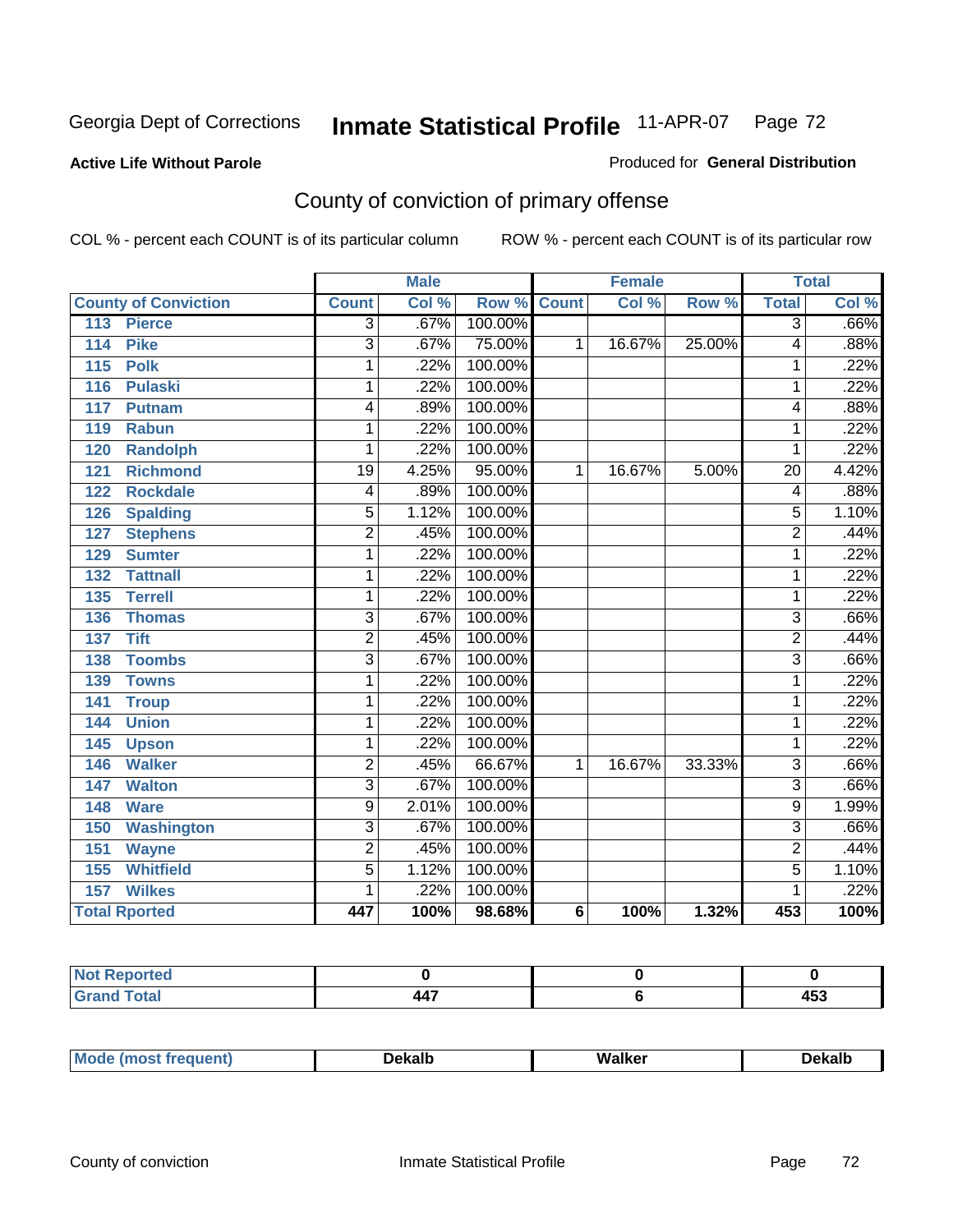#### **Active Life Without Parole**

#### Produced for **General Distribution**

# Circuit of conviction of primary offense

|                |                                 |                 | <b>Male</b> |         |              | <b>Female</b> |        | <b>Total</b>    |        |
|----------------|---------------------------------|-----------------|-------------|---------|--------------|---------------|--------|-----------------|--------|
|                | <b>Circuit of Conviction</b>    | <b>Count</b>    | Col %       | Row %   | <b>Count</b> | Col %         | Row %  | <b>Total</b>    | Col %  |
| $\overline{2}$ | <b>Alcovy Circuit</b>           | 6               | 5.56%       | 85.71%  | 1            | 25.00%        | 14.29% | 7               | 6.25%  |
| 4              | <b>Atlantic Circuit</b>         | 1               | .93%        | 100.00% |              |               |        | 1               | .89%   |
| 5              | <b>Augusta Circuit</b>          | $\overline{19}$ | 17.59%      | 95.00%  | 1            | 25.00%        | 5.00%  | $\overline{20}$ | 17.86% |
| $\overline{7}$ | <b>Brunswick Circuit</b>        | $\overline{2}$  | 1.85%       | 100.00% |              |               |        | $\overline{2}$  | 1.79%  |
| 8              | <b>Chattahoochee Circuit</b>    | 15              | 13.89%      | 100.00% |              |               |        | 15              | 13.39% |
| 12             | <b>Conasauga Circuit</b>        | $\overline{5}$  | 4.63%       | 100.00% |              |               |        | 5               | 4.46%  |
| 14             | <b>Coweta Circuit</b>           | 1               | .93%        | 100.00% |              |               |        | 1               | .89%   |
| 19             | <b>Griffin Circuit</b>          | 9               | 8.33%       | 90.00%  | 1            | 25.00%        | 10.00% | 10              | 8.93%  |
| 22             | <b>Lookout Mountain Circuit</b> | $\overline{2}$  | 1.85%       | 66.67%  | 1            | 25.00%        | 33.33% | $\overline{3}$  | 2.68%  |
| 24             | <b>Middle Circuit</b>           | 6               | 5.56%       | 100.00% |              |               |        | 6               | 5.36%  |
| 25             | <b>Mountain Circuit</b>         | 3               | 2.78%       | 100.00% |              |               |        | 3               | 2.68%  |
| 27             | <b>Northern Circuit</b>         | 1               | .93%        | 100.00% |              |               |        | 1               | .89%   |
| 28             | <b>Ocmulgee Circuit</b>         | 4               | 3.70%       | 100.00% |              |               |        | 4               | 3.57%  |
| 29             | <b>Oconee Circuit</b>           | 1               | .93%        | 100.00% |              |               |        | 1               | .89%   |
| 31             | <b>Pataula Circuit</b>          | $\overline{3}$  | 2.78%       | 100.00% |              |               |        | $\overline{3}$  | 2.68%  |
| 35             | <b>Southern Circuit</b>         | $\overline{3}$  | 2.78%       | 100.00% |              |               |        | $\overline{3}$  | 2.68%  |
| 36             | <b>Southwestern Circuit</b>     | 1               | .93%        | 100.00% |              |               |        | 1               | .89%   |
| 38             | <b>Tallapoosa Circuit</b>       | 1               | .93%        | 100.00% |              |               |        | 1               | .89%   |
| 39             | <b>Tifton Circuit</b>           | $\overline{2}$  | 1.85%       | 100.00% |              |               |        | $\overline{2}$  | 1.79%  |
| 40             | <b>Toombs Circuit</b>           | 1               | .93%        | 100.00% |              |               |        | 1               | .89%   |
| 41             | <b>Waycross Circuit</b>         | $\overline{12}$ | 11.11%      | 100.00% |              |               |        | $\overline{12}$ | 10.71% |
| 43             | <b>Rockdale Circuit</b>         | 4               | 3.70%       | 100.00% |              |               |        | 4               | 3.57%  |
| 46             | <b>Enotah Circuit</b>           | $\overline{2}$  | 1.85%       | 100.00% |              |               |        | $\overline{2}$  | 1.79%  |
| 48             | <b>Towaliga Circuit</b>         | $\overline{3}$  | 2.78%       | 100.00% |              |               |        | $\overline{3}$  | 2.68%  |
| 49             | <b>Paulding Circuit</b>         | 1               | .93%        | 100.00% |              |               |        | 1               | .89%   |
|                | <b>Total Rported</b>            | 108             | 100%        | 96.43%  | 4            | 100%          | 3.57%  | 112             | 100%   |

| orted        | 339      | 341               |
|--------------|----------|-------------------|
| <b>cotal</b> | .<br>447 | <b>AE?</b><br>→ ט |

| Mode (most frequent) | Augusta | Alcovv | Auɑusta |
|----------------------|---------|--------|---------|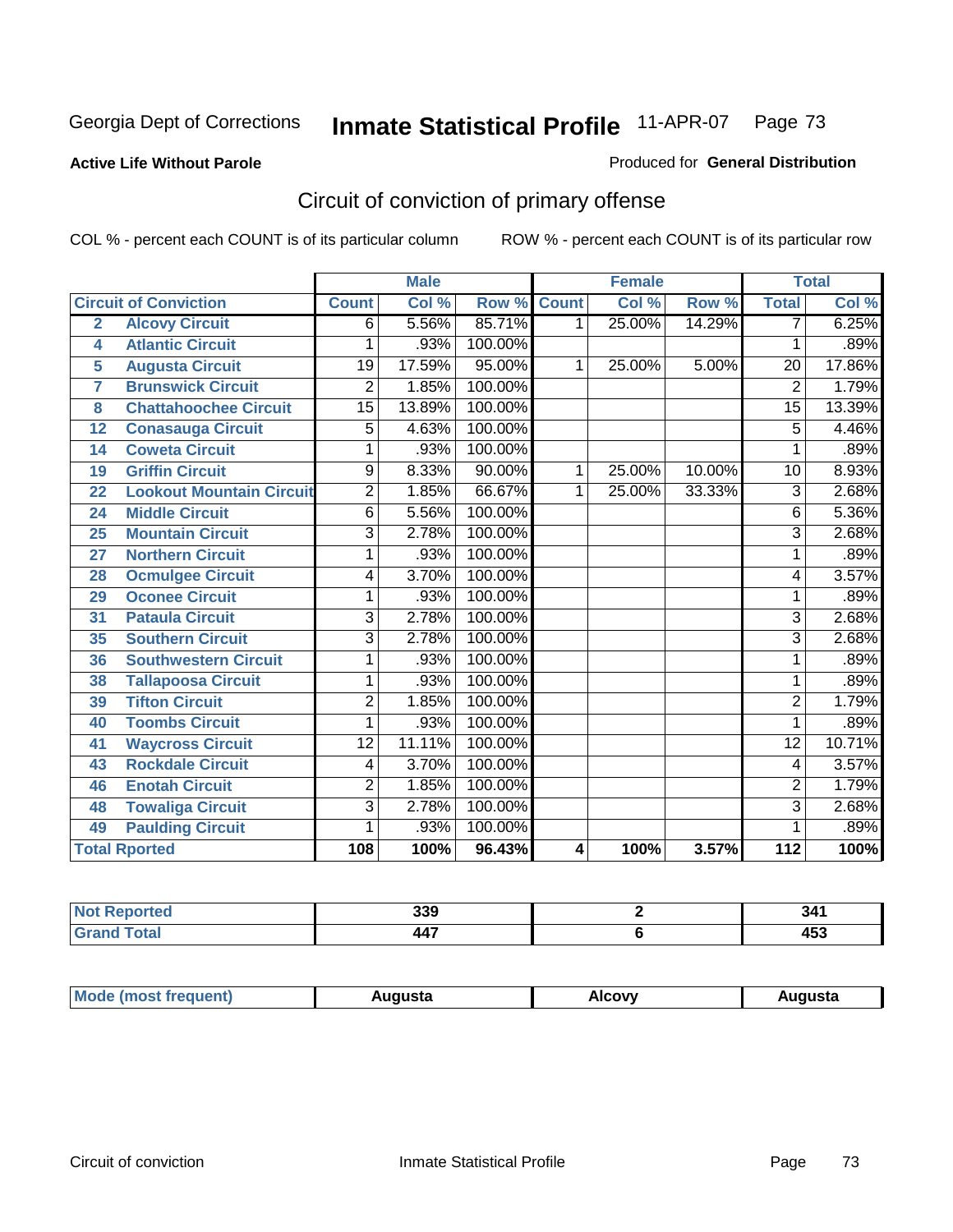### **Active Life Without Parole**

#### Produced for **General Distribution**

## Years served (jail + prison) in this incarceration

|                       |                 | <b>Male</b> |         |                | <b>Female</b> |       | <b>Total</b>    |        |
|-----------------------|-----------------|-------------|---------|----------------|---------------|-------|-----------------|--------|
| <b>Years Served</b>   | <b>Count</b>    | Col %       | Row %   | <b>Count</b>   | Col %         | Row % | <b>Total</b>    | Col %  |
| Less than one year    | 4               | 0.90%       | 100.00% |                |               |       | 4               | 0.89%  |
| 1 to 1.99 years       | 10              | 2.25%       | 100.00% |                |               |       | 10              | 2.22%  |
| 2 to 2.99 years       | $\overline{24}$ | 5.41%       | 100.00% |                |               |       | $\overline{24}$ | 5.33%  |
| 3 to 3.99 years       | $\overline{24}$ | 5.41%       | 100.00% |                |               |       | $\overline{24}$ | 5.33%  |
| 4 to 4.99 years       | $\overline{42}$ | 9.46%       | 91.30%  | $\overline{4}$ | 66.67%        | 8.70% | $\overline{46}$ | 10.22% |
| 5 to 5.99 years       | $\overline{34}$ | 7.66%       | 100.00% |                |               |       | $\overline{34}$ | 7.56%  |
| 6 to 6.99 years       | 44              | 9.91%       | 100.00% |                |               |       | 44              | 9.78%  |
| 7 to 7.99 years       | $\overline{42}$ | 9.46%       | 100.00% |                |               |       | $\overline{42}$ | 9.33%  |
| 8 to 8.99 years       | $\overline{32}$ | 7.21%       | 96.97%  | $\overline{1}$ | 16.67%        | 3.03% | $\overline{33}$ | 7.33%  |
| 9 to 9.99 years       | $\overline{48}$ | 10.81%      | 97.96%  | 1              | 16.67%        | 2.04% | 49              | 10.89% |
| 10 to 10.99 years     | 46              | 10.36%      | 100.00% |                |               |       | 46              | 10.22% |
| 11 to 11.99 years     | $\overline{24}$ | 5.41%       | 100.00% |                |               |       | $\overline{24}$ | 5.33%  |
| 12 to 12.99 years     | 20              | 4.50%       | 100.00% |                |               |       | 20              | 4.44%  |
| 13 to 13.99 years     | $\overline{22}$ | 4.95%       | 100.00% |                |               |       | $\overline{22}$ | 4.89%  |
| 14 to 14.99 years     | 6               | 1.35%       | 100.00% |                |               |       | 6               | 1.33%  |
| 15 to 15.99 years     | $\overline{6}$  | 1.35%       | 100.00% |                |               |       | $\overline{6}$  | 1.33%  |
| 16 to 16.99 years     | $\overline{1}$  | 0.23%       | 100.00% |                |               |       | $\overline{1}$  | 0.22%  |
| 17 to 17.99 years     | $\overline{3}$  | 0.68%       | 100.00% |                |               |       | $\overline{3}$  | 0.67%  |
| 18 to 18.99 years     | $\overline{3}$  | 0.68%       | 100.00% |                |               |       | $\overline{3}$  | 0.67%  |
| 19 to 19.99 years     | 1               | 0.23%       | 100.00% |                |               |       | $\mathbf{1}$    | 0.22%  |
| 20 to 20.99 years     | 2               | 0.45%       | 100.00% |                |               |       | $\overline{2}$  | 0.44%  |
| 23 to 23.99 years     | 1               | 0.23%       | 100.00% |                |               |       | 1               | 0.22%  |
| 26 to 26.99 years     | 1               | 0.23%       | 100.00% |                |               |       | 1               | 0.22%  |
| 28 to 28.99 years     | 1               | 0.23%       | 100.00% |                |               |       | 1               | 0.22%  |
| 29 to 29.99 years     | 1               | 0.23%       | 100.00% |                |               |       | $\mathbf 1$     | 0.22%  |
| Thirty + years        | $\overline{2}$  | 0.45%       | 100.00% |                |               |       | $\overline{2}$  | 0.44%  |
| <b>Total Reported</b> | 444             | 100%        | 98.67%  | 6              | 100%          | 1.33% | 450             | 100%   |

| <b>Not Reported</b>            |                   |                 |                   |
|--------------------------------|-------------------|-----------------|-------------------|
| <b>Grand Total</b>             | 447               |                 | 453               |
|                                |                   |                 |                   |
| <b>Mean</b><br>(average)       | 8.34              | 6.09            | 8.31              |
| Median (middle)                | 7.94              | 4.74            | 7.885             |
| <b>Mode</b><br>(most frequent) | 10 to 10.99 years | 4 to 4.99 years | 10 to 10.99 years |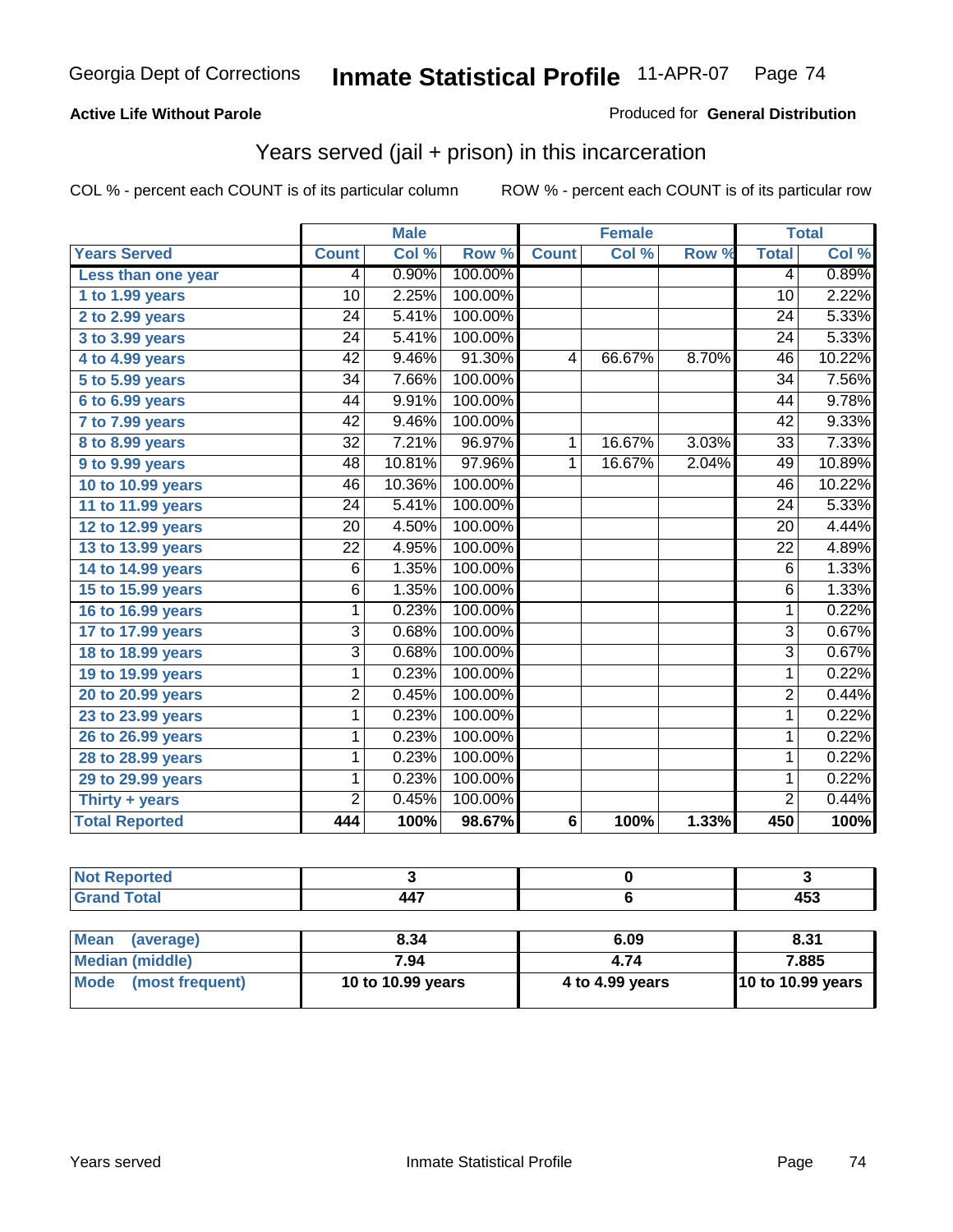### **Active Life Without Parole**

Produced for **General Distribution**

## Results of most recent HIV tests

|                         | <b>Male</b>  |        | <b>Female</b> |              |        | Total  |       |          |
|-------------------------|--------------|--------|---------------|--------------|--------|--------|-------|----------|
| <b>HIV Test Results</b> | <b>Count</b> | Col %  | Row %         | <b>Count</b> | Col %  | Row %  | Total | Col %    |
| <b>Positive</b>         |              | 0.67%  | 75.00%        |              | 16.67% | 25.00% |       | $0.89\%$ |
| <b>Negative</b>         | 442          | 99.33% | 98.88%        |              | 83.33% | 1.12%  | 447   | 99.11%   |
| <b>Total Reported</b>   | 445          | 100%   | 98.67%        |              | 100%   | 1.33%  | 451   | 100%     |

| <b>Reported</b><br>' NOT |                |              |
|--------------------------|----------------|--------------|
| <b>Total</b>             | $\overline{a}$ | 1 P A<br>᠇৩ᡂ |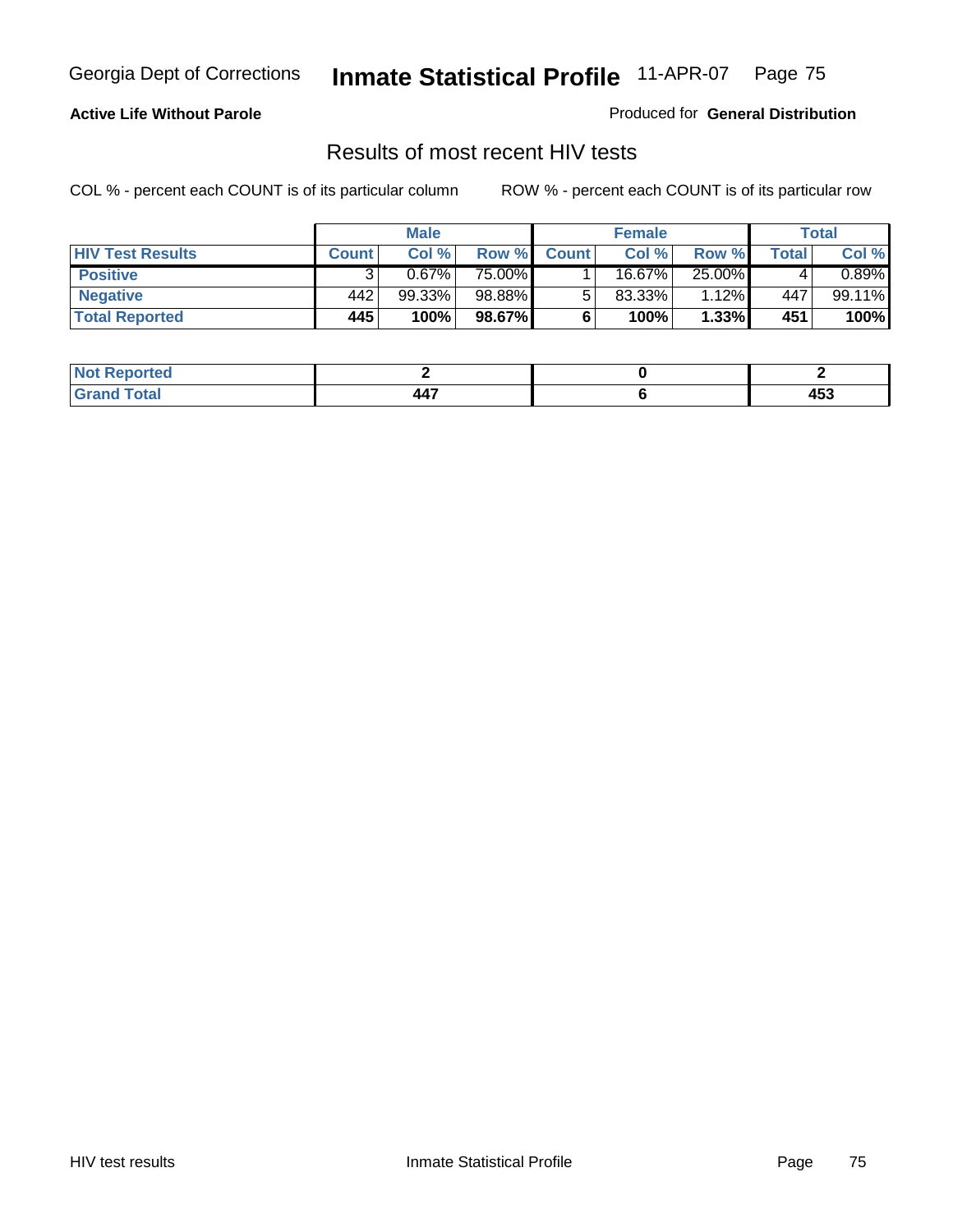### **Active Life Without Parole**

#### Produced for **General Distribution**

## Results of most recent tuberculosis test

|                                  | <b>Male</b>  |        | <b>Female</b> |              |         | Total |       |          |
|----------------------------------|--------------|--------|---------------|--------------|---------|-------|-------|----------|
| <b>Tuberculosis Test Results</b> | <b>Count</b> | Col%   | Row %         | <b>Count</b> | Col%    | Row % | Total | Col %    |
| <b>Positive on current test</b>  | 21           | 4.75%  | 100.00%       |              |         |       | 21    | $4.69\%$ |
| <b>Positive on previous test</b> | 81           | 18.33% | 100.00%       |              |         |       | 81    | 18.08%   |
| <b>Negative</b>                  | 340          | 76.92% | 98.27%        | 6.           | 100.00% | 1.73% | 346   | 77.23%   |
| <b>Total Reported</b>            | 442          | 100%   | 98.66%        | 6            | 100%    | 1.34% | 448   | 100%     |

| <b>Reported</b><br><b>NOT</b> |                          |     |
|-------------------------------|--------------------------|-----|
| <b>Total</b>                  | .<br>n r<br>- - <i>1</i> | 453 |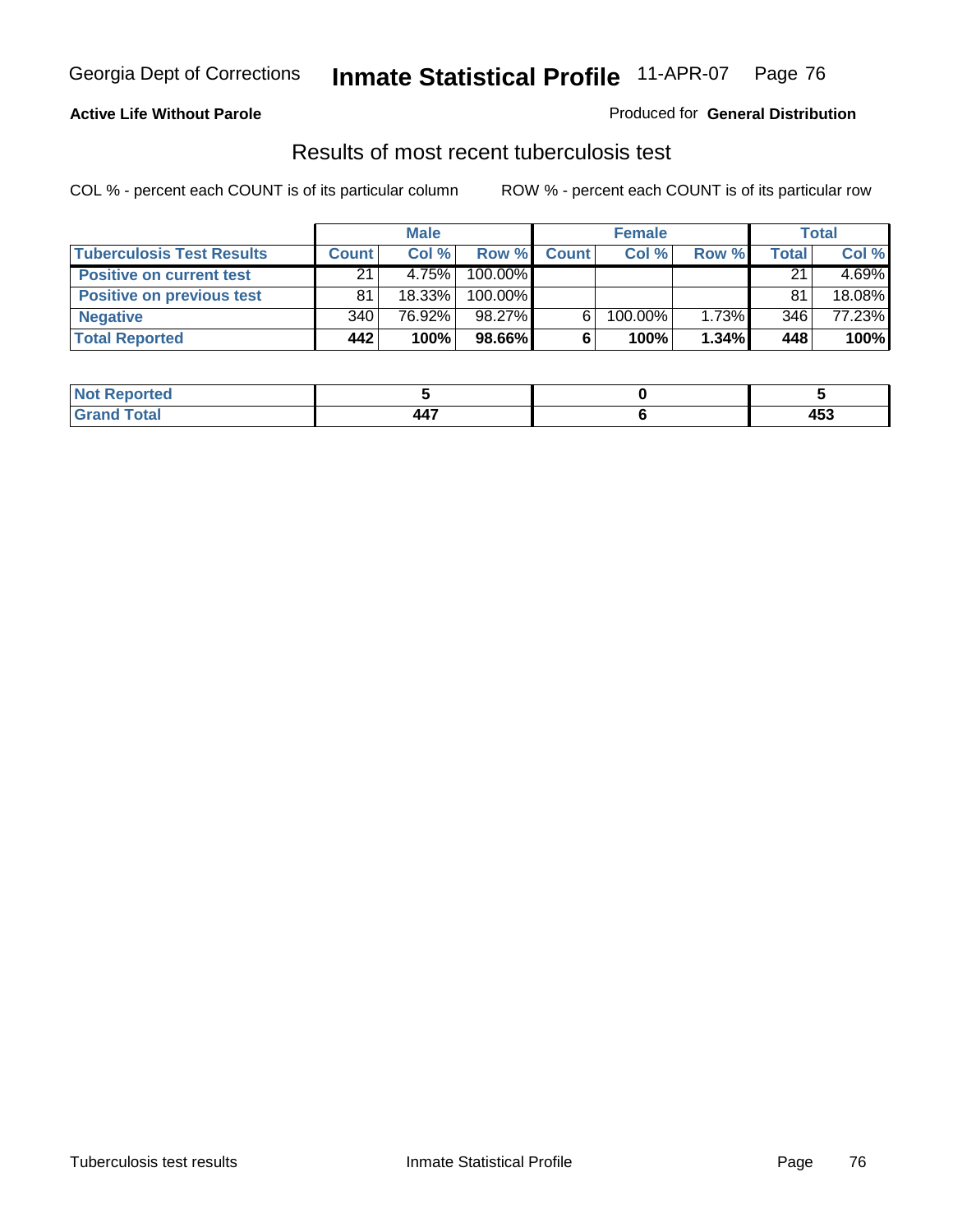### **Active Life Without Parole**

Produced for **General Distribution**

## Results of most recent syphilis test

|                                 | <b>Male</b>  |           | <b>Female</b> |              |            | Total |       |          |
|---------------------------------|--------------|-----------|---------------|--------------|------------|-------|-------|----------|
| <b>Syphilis Test Results</b>    | <b>Count</b> | Col %     | Row %         | <b>Count</b> | Col %      | Row % | Total | Col %    |
| <b>Positive on current test</b> | 14           | 3.18%     | 100.00%       |              |            |       | 14    | $3.14\%$ |
| <b>Negative</b>                 | 426          | $96.82\%$ | 98.61%        |              | $100.00\%$ | 1.39% | 432   | 96.86%   |
| <b>Total Reported</b>           | 440          | 100%      | 98.65%        |              | 100%       | 1.35% | 446   | 100%     |

| <b>Not Reported</b> |   |          |
|---------------------|---|----------|
| <b>Total</b>        | . | .<br>400 |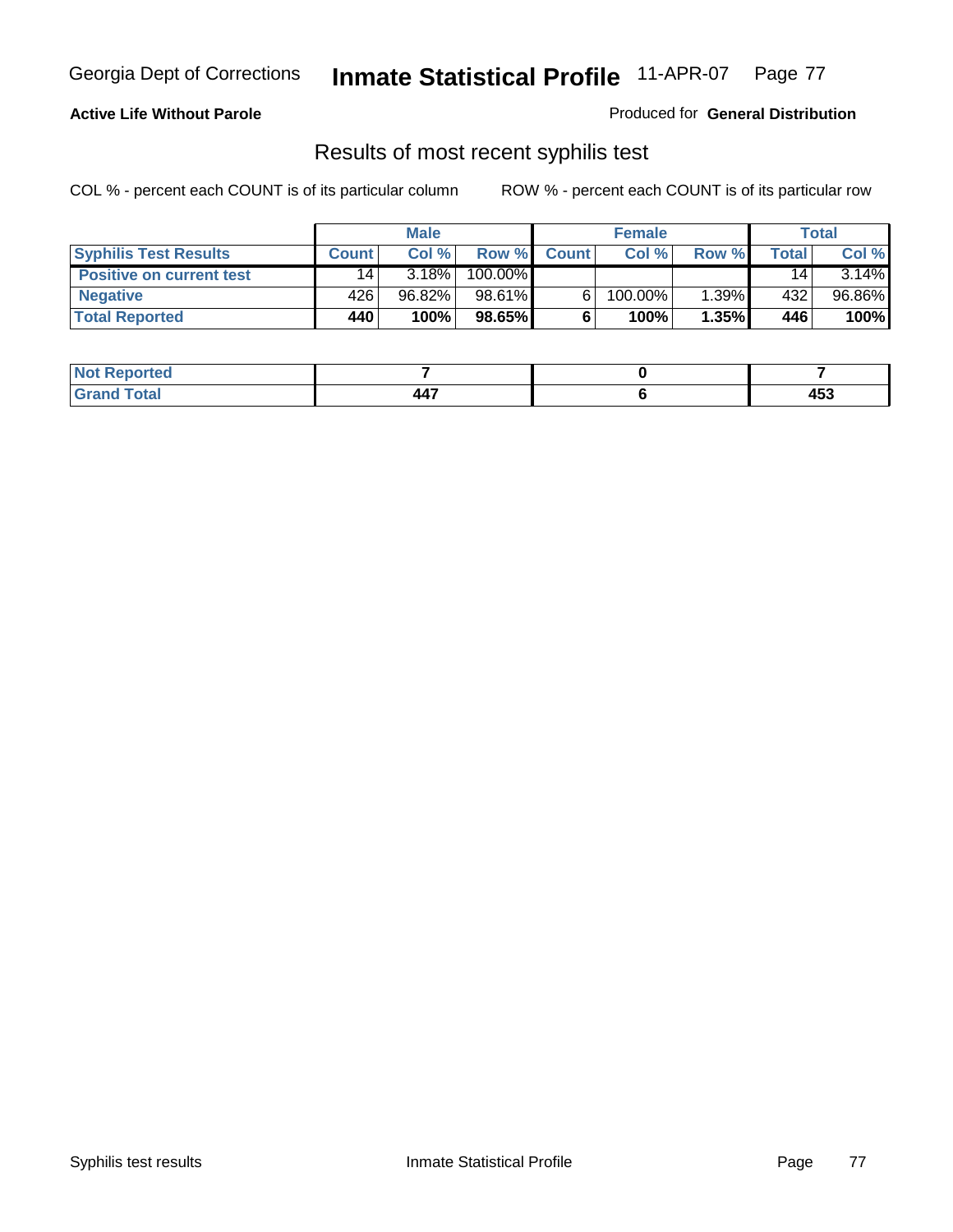### **Active Life Without Parole**

Produced for **General Distribution**

## Results of most recent Hepatitis-C test

|                                 | <b>Male</b>  |           | <b>Female</b> |             |       | <b>Total</b> |       |        |
|---------------------------------|--------------|-----------|---------------|-------------|-------|--------------|-------|--------|
| <b>Hepatitis-C Test Results</b> | <b>Count</b> | Col%      |               | Row % Count | Col % | Row %        | Total | Col %  |
| <b>Positive on current test</b> |              | $50.00\%$ | 100.00%       |             |       |              |       | 50.00% |
| <b>Negative</b>                 |              | $50.00\%$ | 100.00%       |             |       |              |       | 50.00% |
| <b>Total Reported</b>           |              | 100%      | 100.00%       |             | %     | $0.00\%$     |       | 100%   |

| <b>Not F</b><br>: Reported | $\Lambda \Lambda^{\sigma}$<br>ᆩ                       | 449      |
|----------------------------|-------------------------------------------------------|----------|
| <b>Cotal</b><br>-Grati     | $\overline{a}$<br>л л<br>— т.<br>$\sim$ $\sim$ $\sim$ | .<br>433 |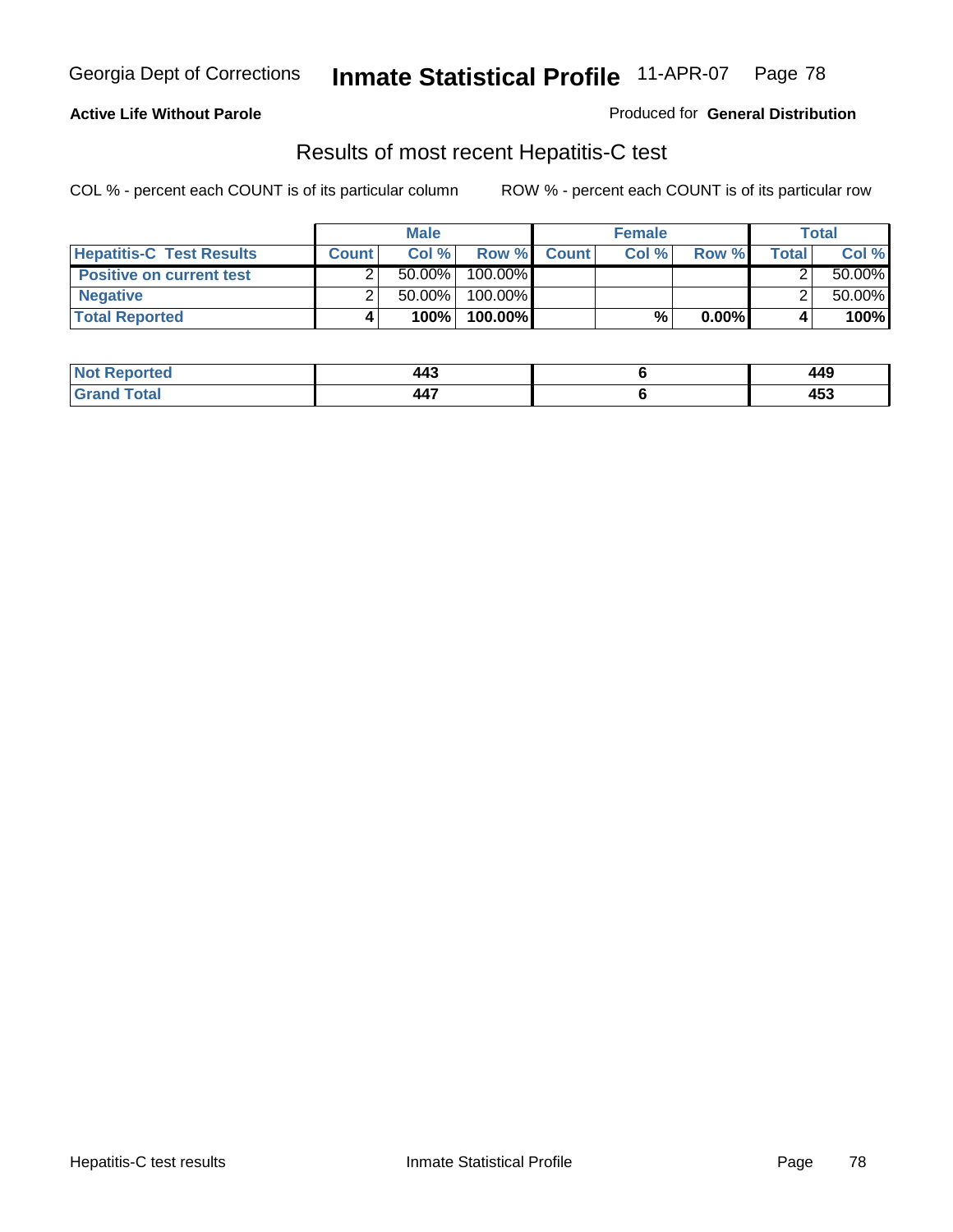#### **Active Life Without Parole**

Produced for **General Distribution**

### Results of most recent pregnancy test

|                               |              | <b>Male</b> |          |              | <b>Female</b> |         |       | <b>Total</b> |
|-------------------------------|--------------|-------------|----------|--------------|---------------|---------|-------|--------------|
| <b>Pregnancy Test Results</b> | <b>Count</b> | Col%        | Row %    | <b>Count</b> | Col %         | Row %   | Total | Col %        |
| <b>Negative</b>               |              |             |          |              | $100.00\%$    | 100.00% |       | 100.00%      |
| <b>Total Reported</b>         |              | $\%$        | $0.00\%$ |              | 100%।         | 100.00% |       | 100%         |

| orted      | $AA^-$<br><b>тт.</b><br>- - - | $\overline{a}$<br>447 |
|------------|-------------------------------|-----------------------|
| <b>ota</b> | .<br>л л<br>77 L              | .<br>400              |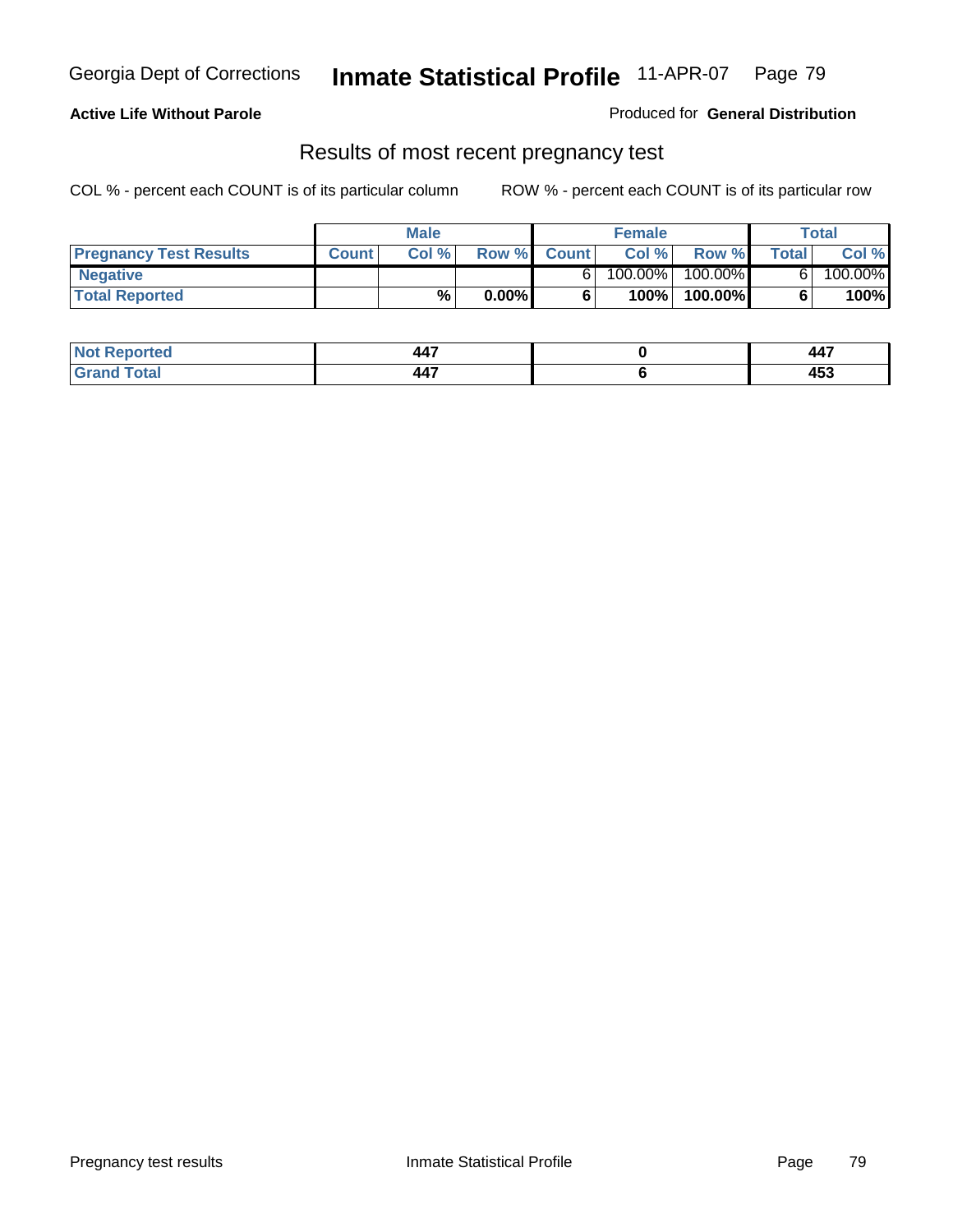### **Active Life Without Parole**

#### Produced for **General Distribution**

## Results of most recent diabetes test

|                                 |              | <b>Male</b> |            |             | <b>Female</b> |          |              | Total   |
|---------------------------------|--------------|-------------|------------|-------------|---------------|----------|--------------|---------|
| <b>Diabetes Test Results</b>    | <b>Count</b> | Col %       |            | Row % Count | Col%          | Row %    | <b>Total</b> | Col %   |
| <b>Positive on current test</b> |              | 100.00%     | $100.00\%$ |             |               |          |              | 100.00% |
| <b>Total Reported</b>           |              | 100%        | 100.00%    |             | %,            | $0.00\%$ |              | 100%    |

| Reported<br><b>NOT</b> | <b>AAF</b>             | AF.<br>᠇ᡂ |
|------------------------|------------------------|-----------|
| <b>c</b> otal          | .<br>л г<br><b>TTI</b> | 453       |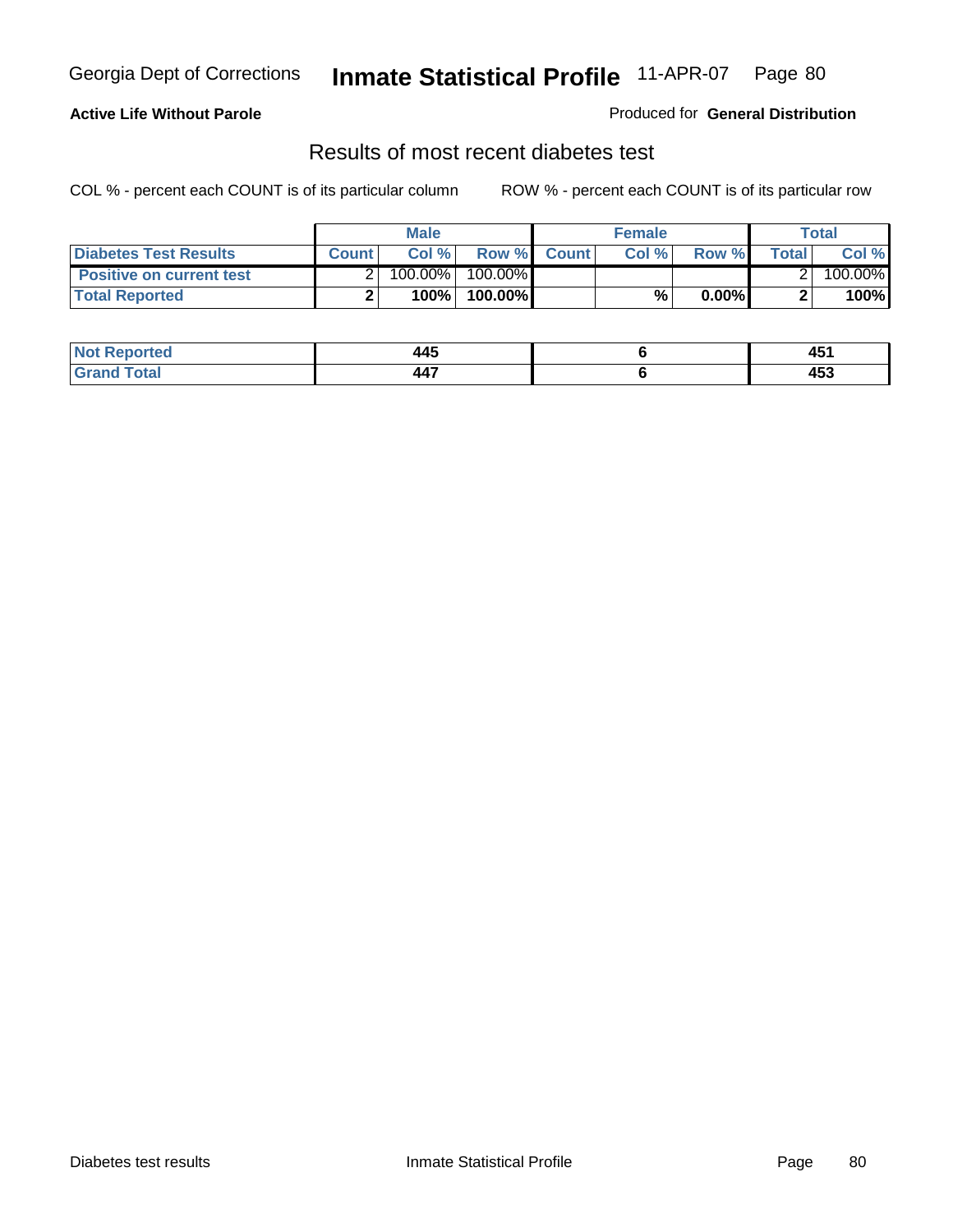### **Active Life Without Parole**

#### Produced for **General Distribution**

### Results of most recent hypertension test

|                                  |              | <b>Male</b> |            |             | <b>Female</b> |          |        | <b>Total</b> |
|----------------------------------|--------------|-------------|------------|-------------|---------------|----------|--------|--------------|
| <b>Hypertension Test Results</b> | <b>Count</b> | Col %       |            | Row % Count | Col%          | Row %    | Totall | Col %        |
| <b>Positive on current test</b>  |              | 100.00%     | $100.00\%$ |             |               |          |        | 100.00%      |
| <b>Total Reported</b>            |              | 100%        | 100.00%    |             | %             | $0.00\%$ |        | 100%         |

| रeported       | 440                    | 446      |
|----------------|------------------------|----------|
| 'otal<br>_____ | .<br>л л<br><b>TT.</b> | .<br>433 |